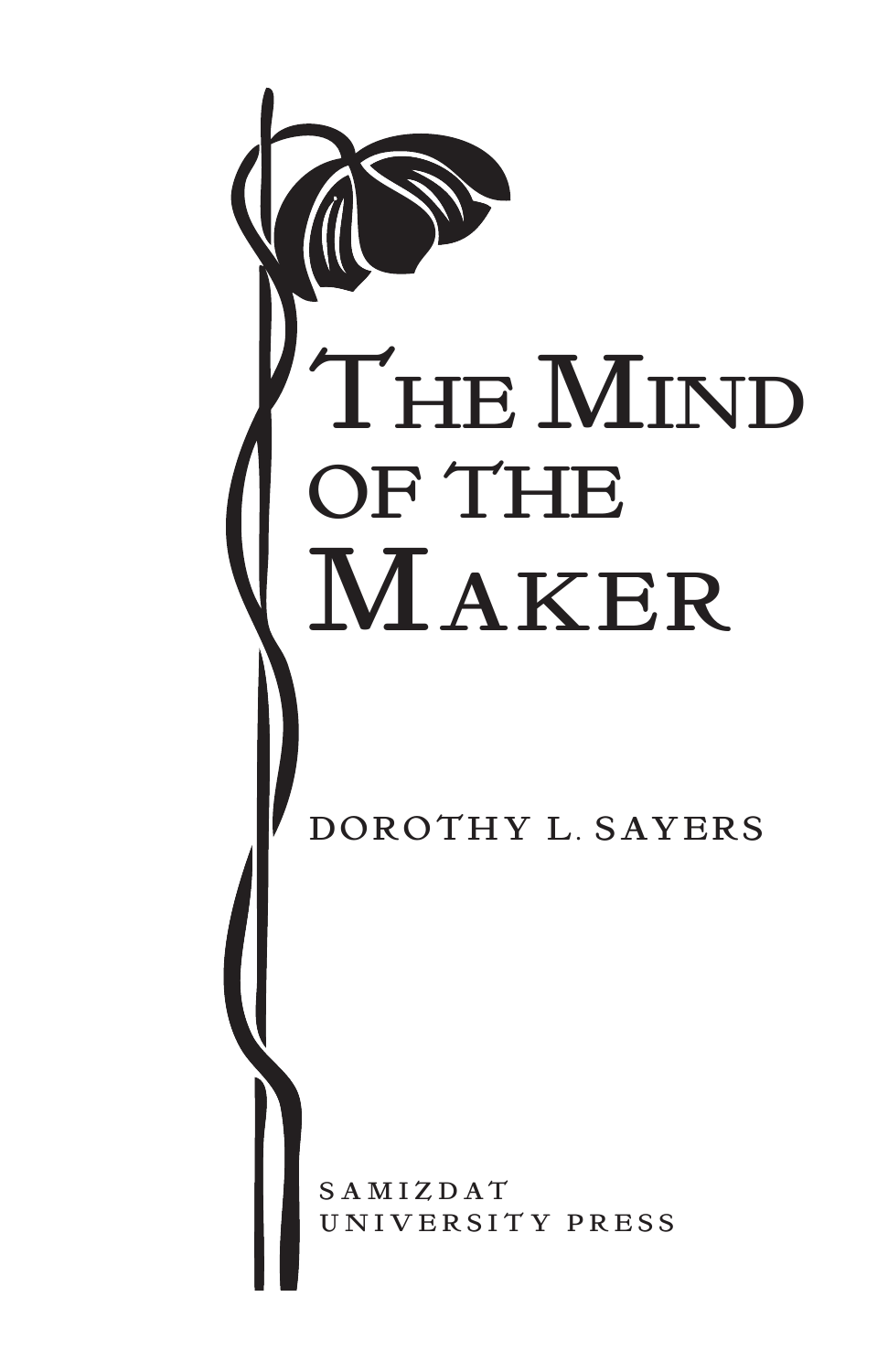The Mind of the Maker, by Dorothy Sayer. First published in 1941

This eBook was produced by: Marcia Brooks, Mark Akrigg, Stephen Hutcheson & the online [Distributed Proofreaders Canada](http://www.pgdpcanada.net) team.

This work is in the Canadian public domain, but may be under copyright in some countries. If you live outside Canada, check your country's copyright laws. IF THE BOOK IS UNDER COPYRIGHT IN YOUR COUNTRY, DO NOT DOWNLOAD OR REDISTRIBUTE THIS FILE.

[EN] = Editor's note.

Samizdat, July 2017 (public domain un[dan copyright law\)](http://laws-lois.justice.gc.ca/eng/acts/C-42/page-6.html#h-6)

Font: Berthold Baskerville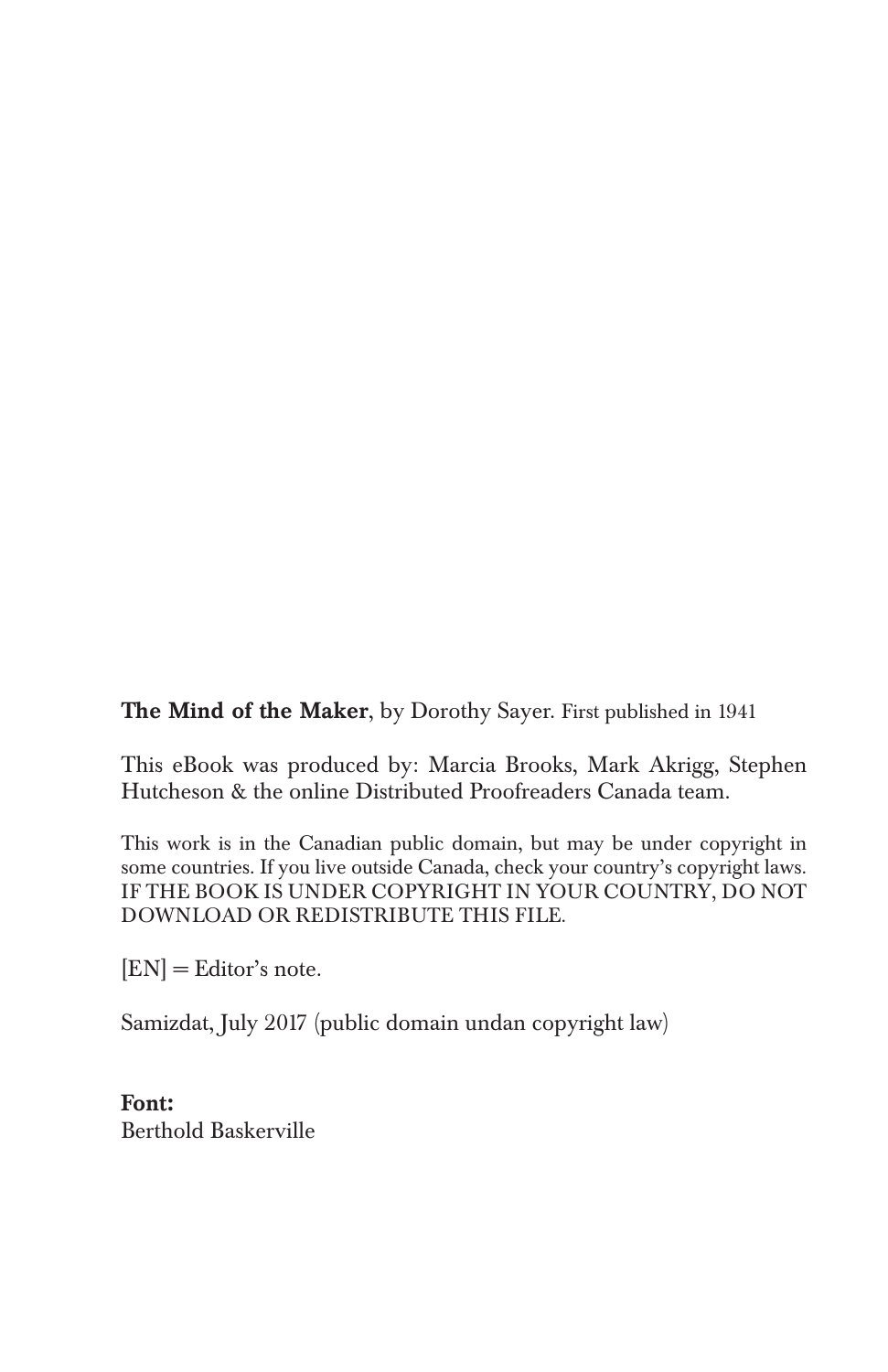*In gloriam maiorem Sancti Athanasii Qui opificis Æterni divinitatem Contra mundum vindicavit Item Ecclesiarum britannicarum Per duces suos contra mundum Operum humanorum sanctitatem Hodie asserentium*

*I propose to state the doctrine of the Trinity of God… in doing which, if I shall be led on to mention one or two points of detail, it must not be supposed, as some persons strangely mistake, as if such additional statements were intended for explanation, whereas they leave the Great Mystery just as it was before, and are only useful as impressing on our mind what it is which the Catholic Church means to assert, and to make it a matter of real faith and apprehension, and not a mere assemblage of words. John Henry Newman: Sermon on the Trinity.*

*In the case of man, that which he creates is more expressive of him than that which he begets. The image of the artist and the poet is imprinted more clearly on his works than on his children. Nicholas Berdyaev: The Destiny of Man.*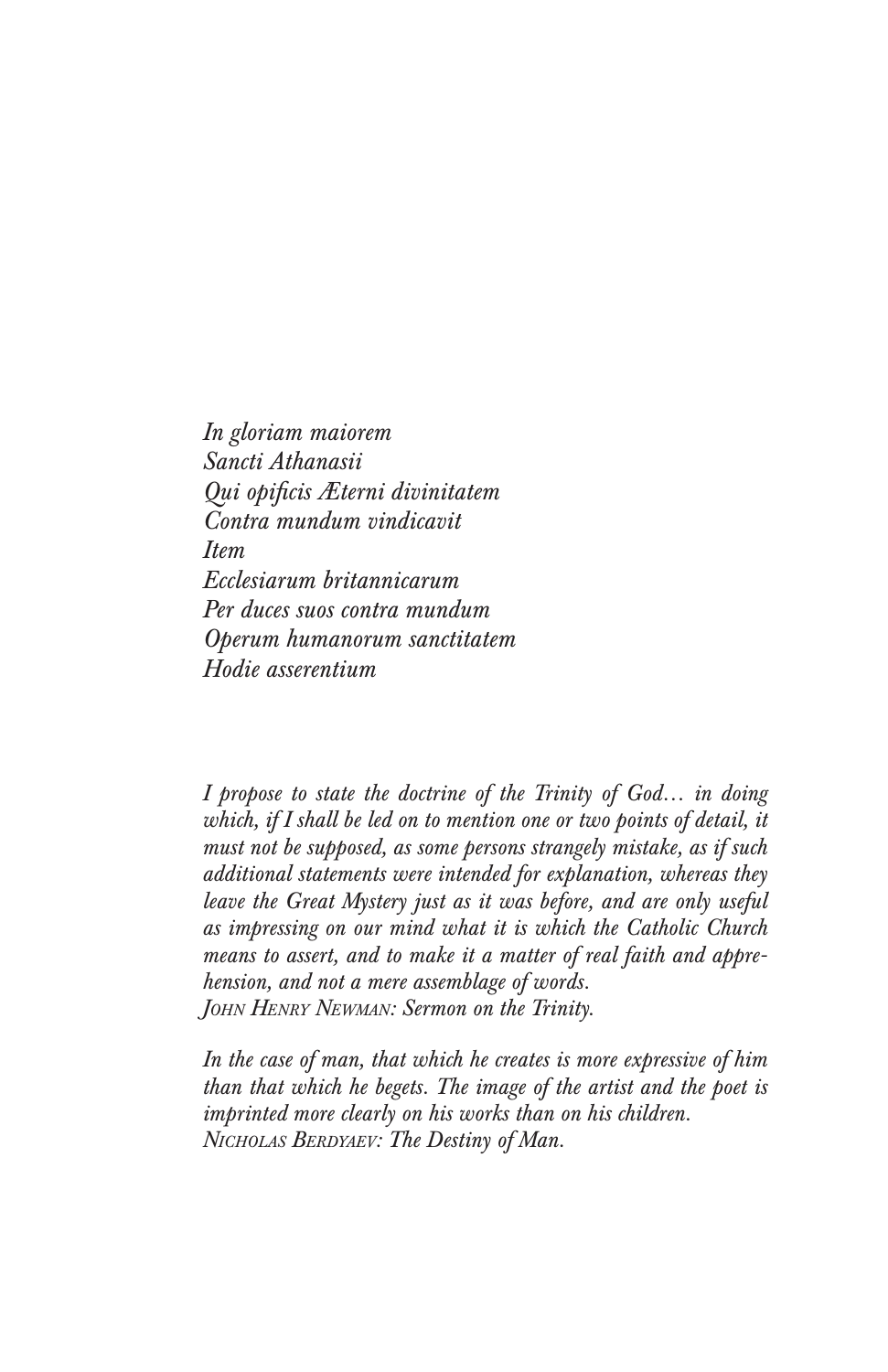# **CONTENTS**

|                  | Preface                                   | iii           |
|------------------|-------------------------------------------|---------------|
| $\boldsymbol{I}$ | The "Laws" of Nature and Opinion          | $\mathcal{I}$ |
| $I\!I$           | The Image of God                          | 12            |
| Ш                | Idea, Energy, Power                       | 20            |
|                  | Note "A": Analogical Nature of Language.  | 28            |
| IV               | The Energy Revealed in Creation           | 29            |
| V                | Free Will and Miracle                     | 37            |
| И                | The Energy Incarnate in Self-Expression   | 52            |
| VН               | Maker of All Things - Maker of Ill Things | 57            |
| <i>VIII</i>      | Pentecost                                 | 67            |
| $I\!X$           | The Love of The Creature                  | 77            |
|                  | Note "A" Independence of The Creature.    | 89            |
| $\boldsymbol{X}$ | Note "A": Scalene Trinities               | 92            |
| $X\!I$           | <b>Problem Picture</b>                    | 113           |
|                  | Postscript: The Worth of the Work         | 139           |
|                  | Appendix                                  | 146           |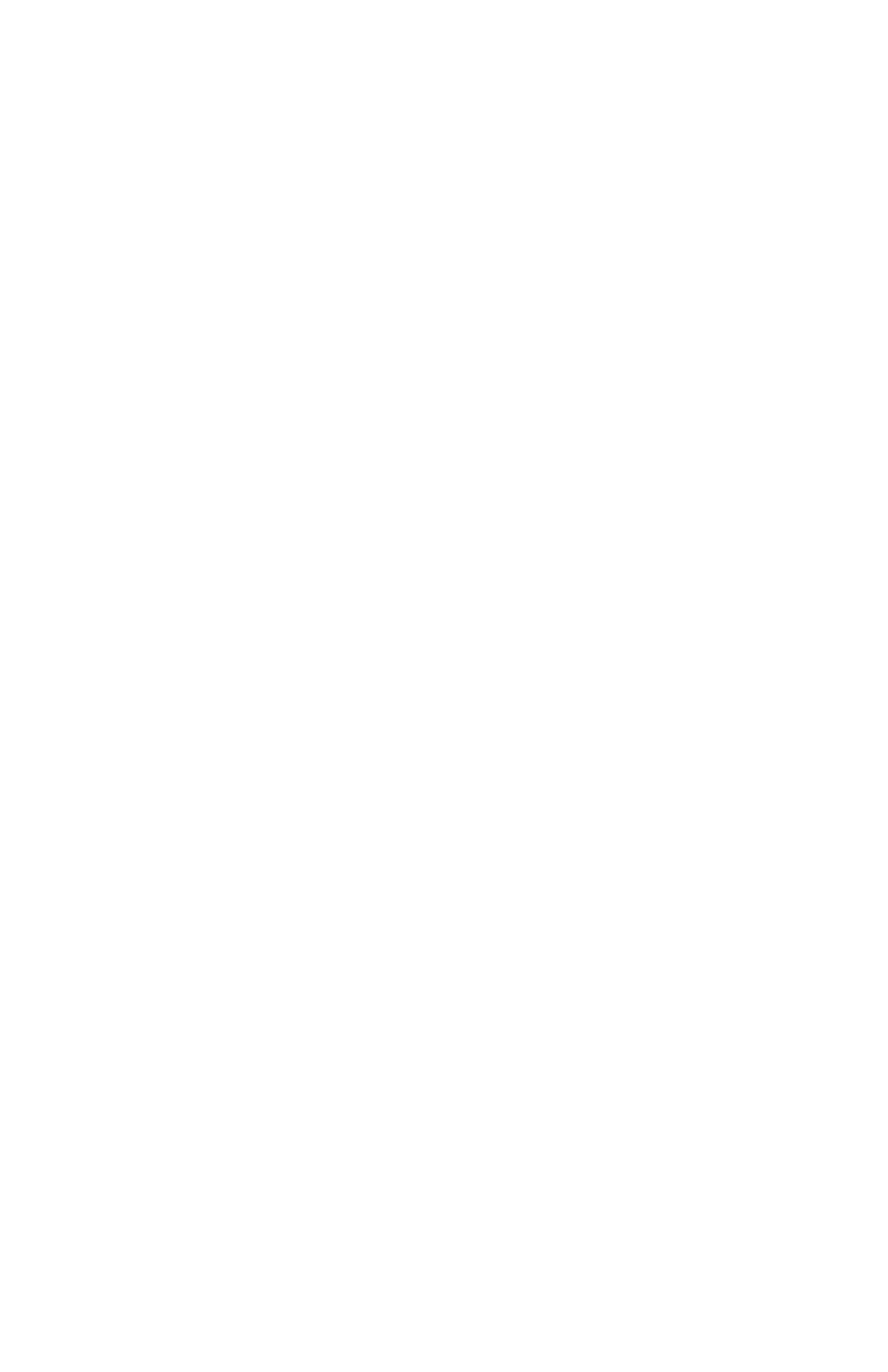### PREFACE

<span id="page-5-0"></span>This book is not an apology for Christianity, nor is it an expression of personal religious belief. It is a commentary, in the light of specialised knowledge, on a particular set of statements made in the Christian creeds expression of personal religious belief. It is a commentary, in the light of specialised knowledge, on a particular set of statements made in the Christian creeds and their claim to be statements of fact.

It is necessary to issue this caution, for the popular mind has grown so confused that it is no longer able to receive any statement of fact except as an expression of personal feeling. Some time ago, the present writer, pardonably irritated by a very prevalent ignorance concerning the essentials of Christian doctrine, published a brief article in which those essentials were plainly set down in words that a child could understand. Every clause was preceded by some such phrase as: "the Church maintains" , "the Church teaches" , "if the Church is right" , and so forth. The only personal opinion expressed was that, though the doctrine might be false, it could not very well be called dull.

Every newspaper that reviewed this article accepted it without question as a profession of faith — some (Heaven knows why) called it "a courageous profession of faith", as though professing Christians in this country were liable to instant persecution. One review, syndicated throughout the Empire, called it "a personal confession of faith by a woman who feels sure she is right".

Now, what the writer believes or does not believe is of little importance one way or the other. What is of great and disastrous importance is the proved inability of supposedly educated persons to read. So far from expressing any personal belief or any claim to personal infallibility, the writer had simply offered a flat recapitulation of official doctrine, adding that nobody was obliged to believe it. There was not a single word or sentence from which a personal opinion could legitimately be deduced, and for all the article contained it might perfectly well have been written by a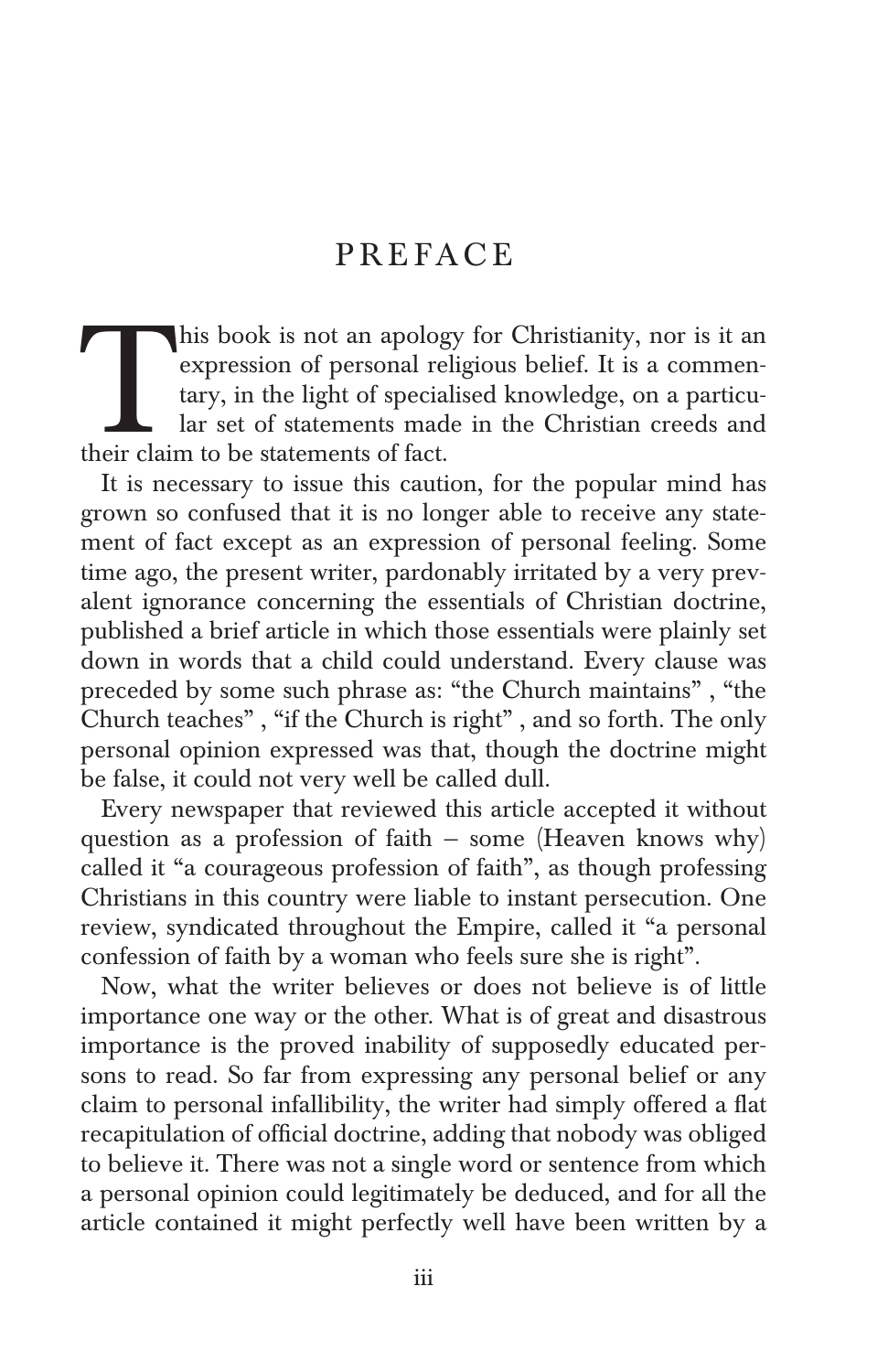well-informed Zoroastrian.

It is common knowledge among school-teachers that a high percentage of examination failures results from "not reading the question". The candidate presumably applies his eyes to the paper, but his answer shows that he is incapable of discovering by that process what the question is. This means that he is not only slovenly-minded but, in all except the most superficial sense, illiterate. Teachers further complain that they have to spend a great deal of time and energy in teaching University students what questions to ask. This indicates that the young mind experiences great difficulty in disentangling the essence of a subject from its accidents; and it is disconcertingly evident, in discussions on the platform and in the press, that the majority of people never learn to overcome this difficulty. A third distressing phenomenon is the extreme unwillingness of the average questioner to listen to the answer — a phenomenon exhibited in exaggerated form by professional interviewers on the staffs of popular journals. It is a plain fact that ninety-nine "interviews" out of a hundred contain more or less subtle distortions of the answers given to questions, the questions being, moreover, in many cases, wrongly conceived for the purpose of eliciting the truth. The distortions are not confined to distortions of opinion but are frequently also distortions of fact, and not merely stupid misunderstandings at that, but deliberate falsifications. The journalist is, indeed, not interested in the facts. For this he is to some extent excusable, seeing that, even if he published the facts, his public would inevitably distort them in the reading. What is quite inexcusable is that when the victim of misrepresentation writes to protest and correct the statements attributed to him, his protest is often ignored and his correction suppressed. Nor has he any redress, since to misrepresent a man's statements is no offence, unless the misrepresentation happens to fall within the narrow limits of the law of libel. The Press and the Law are in this condition because the public do not care whether they are being told truth or not.

The education that we have so far succeeded in giving to the bulk of our citizens has produced a generation of mental slatterns. They are literate in the merely formal sense — that is, they are capable of putting the symbols C, A, T together to produce the word CAT. But they are not literate in the sense of deriving from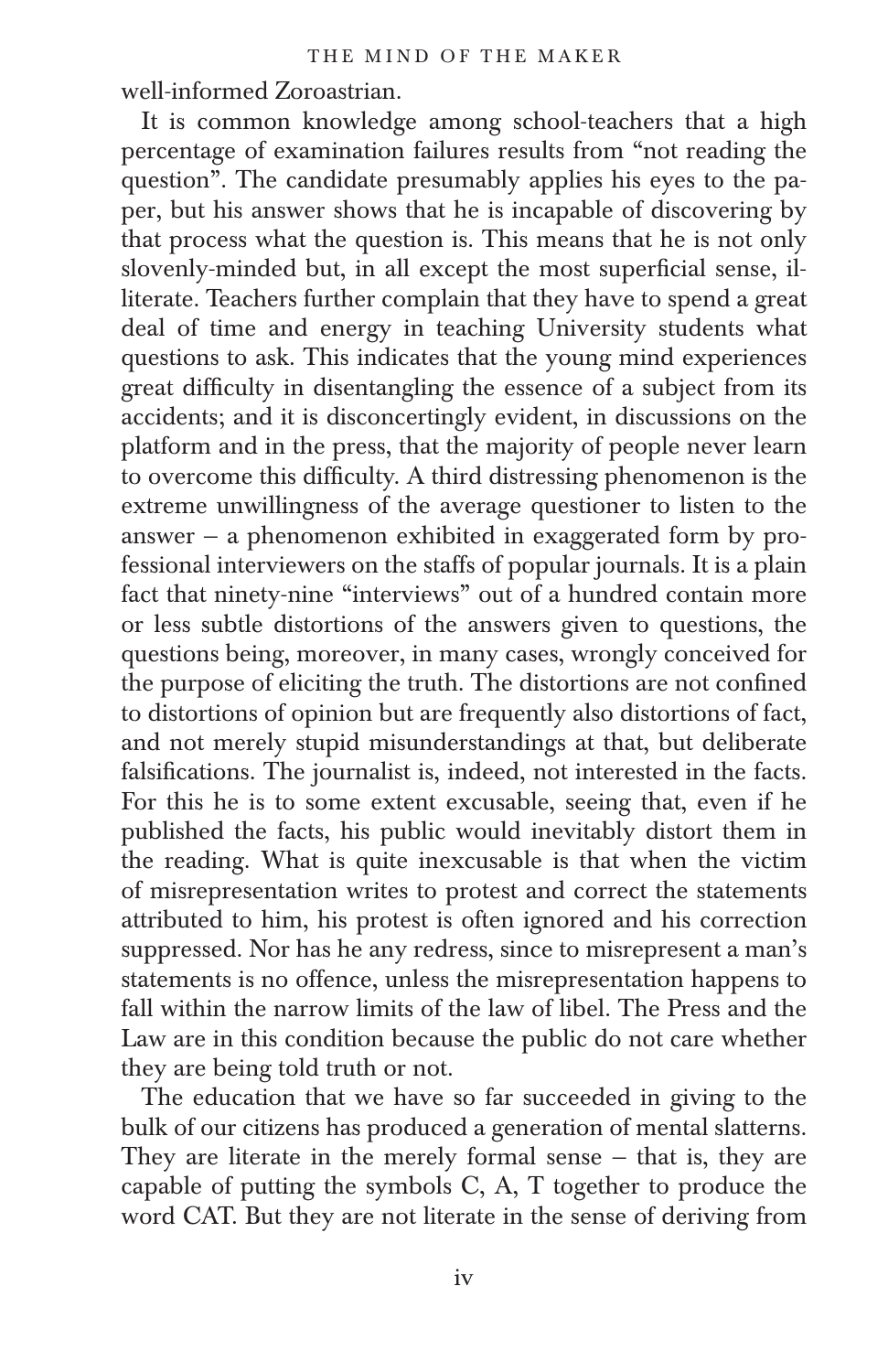those letters any clear mental concept of the animal. Literacy in the formal sense is dangerous, since it lays the mind open to receive any mischievous nonsense about cats that an irresponsible writer may choose to print — nonsense which could never have entered the heads of plain illiterates who were familiar with an actual cat, even if unable to spell its name. And particularly in the matter of Christian doctrine, a great part of the nation subsists in an ignorance more barbarous than that of the dark ages, owing to this slatternly habit of illiterate reading. Words are understood in a wholly mistaken sense, statements of fact and opinion are misread and distorted in repetition, arguments founded in misapprehension are accepted without examination, expressions of individual preference are construed as oecumenical doctrine, disciplinary regulations founded on consent are confused with claims to interpret universal law, and vice versa; with the result that the logical and historical structure of Christian philosophy is transformed in the popular mind to a confused jumble of mythological and pathological absurdity.

It is for this reason that I have prefixed to this brief study of the creative mind an introductory chapter in which I have tried to make clear the difference between fact and opinion, and between the so-called "laws" based on fact and opinion respectively.

In the creeds of Christendom, we are confronted with a set of documents which purport to be, not expressions of opinion but statements of fact. Some of these statements are historical, and with these the present book is not concerned. Others are theological — which means that they claim to be statements of fact about the nature of God and the universe; and with a limited number of these I propose to deal.

The selected statements are those which aim at defining the nature of God, conceived in His capacity as Creator. They were originally drawn up as defences against heresy — that is, specifically to safeguard the facts against opinions which were felt to be distortions of fact. It will not do to regard them as the product of irresponsible speculation, spinning fancies for itself in a vacuum. That is the reverse of the historical fact about them. They would never have been drawn up at all but for the urgent practical necessity of finding a formula to define experienced truth under pressure of misapprehension and criticism.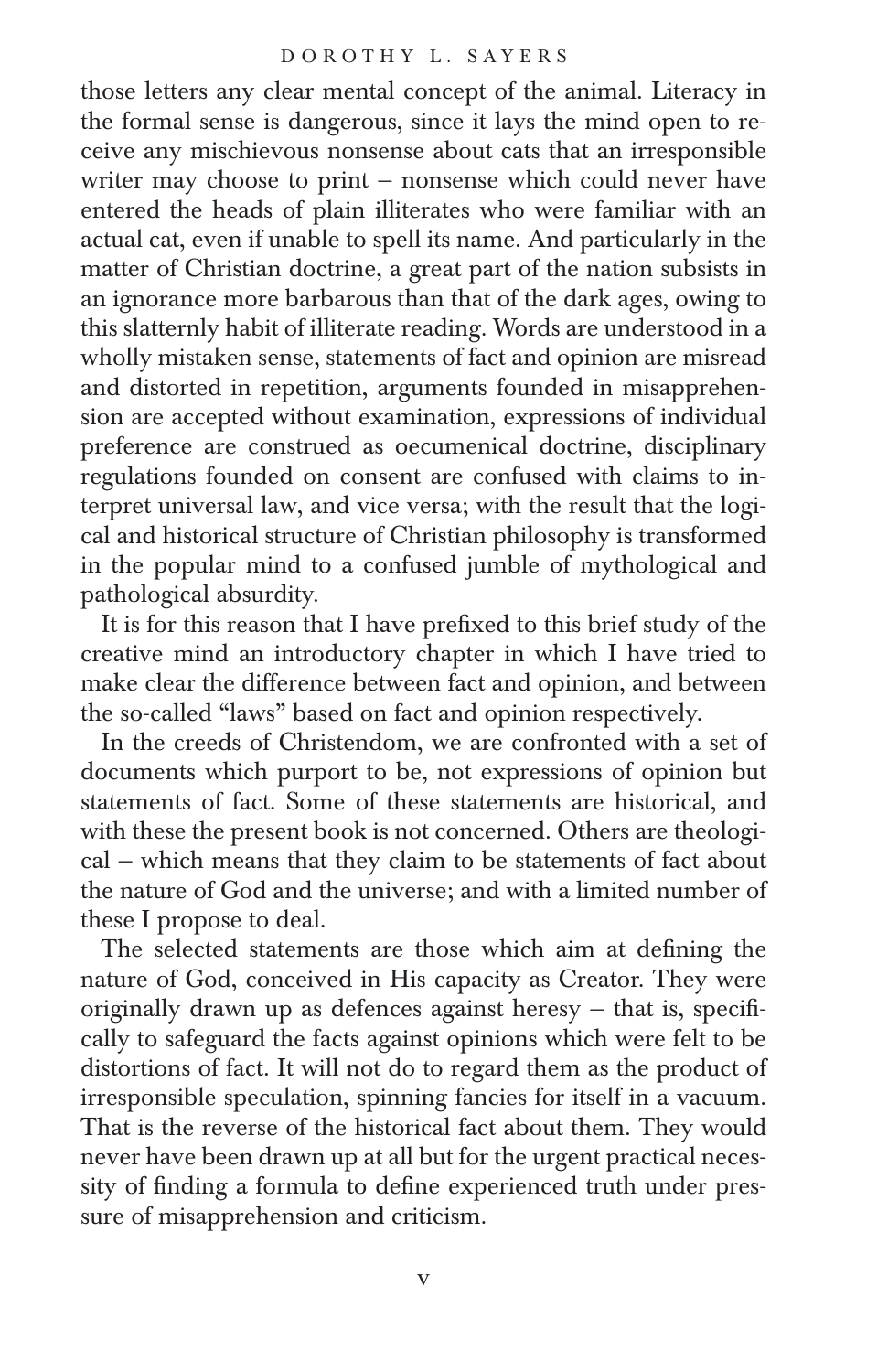The point I shall endeavour to establish is that these statements about God the Creator are not, as is usually supposed, a set of arbitrary mystifications irrelevant to human life and thought. On the contrary, whether or not they are true about God, they are, when examined in the light of direct experience, seen to be plain witness of truth about the nature of the creative mind as such and as we know it. So far as they are applicable to man, they embody a very exact description of the human mind while engaged in an act of creative imagination. Whether this goes to prove that man is made in the image of God, or merely that God has been made in the image of man is an argument that I shall not pursue, since the answer to that question depends upon those historical statements which lie outside my terms of reference. The Christian affirmation is, however, that the Trinitarian structure which can be shown to exist in the mind of man and in all his works is, in fact, the integral structure of the universe, and corresponds, not by pictorial imagery but by a necessary uniformity of substance, with the nature of God, in Whom all that is exists.

This, I repeat, is the Christian affirmation. It is not my invention, and its truth or falsehood cannot be affected by any opinions of mine. I shall only try to demonstrate that the statements made in the Creeds about the Mind of the Divine Maker represent, so far as I am able to check them by my experience, true statements about the mind of the human maker. *If* the statements are theologically true, then the inference to be drawn about the present social and educational system is important, and perhaps alarming; but I have expressed no personal opinion about their theological truth or otherwise; I am not writing "as a Christian", but "as"<sup>1</sup> a

1 - If one must use this curious expression. The theory that what writes is not the self but some aspect of the self is popular in these days. It assists pigeon-holing. It is, of course, heretical—a form of Sabellianism, no doubt. Even so, it is very loosely used. "Mr. Jones writes as a coal-miner" usually means that the critic knows Mr. Jones to be a miner, and takes it for granted that he understands mining. But "Mr. Smith writes as a Christian" may only mean that the critic perceives Mr. Smith to have some understanding of Christianity, and takes it for granted that he is a Christian. "This fact [*that I had many Christian friends*]," says Mr. Herbert Read, plaintively, "together with my intellectual interest in religion, and at one time my frequent reference to scholasticism, has often led to the assumption that I was at least in sympathy with the Catholic Church, and perhaps a neo-Thomist"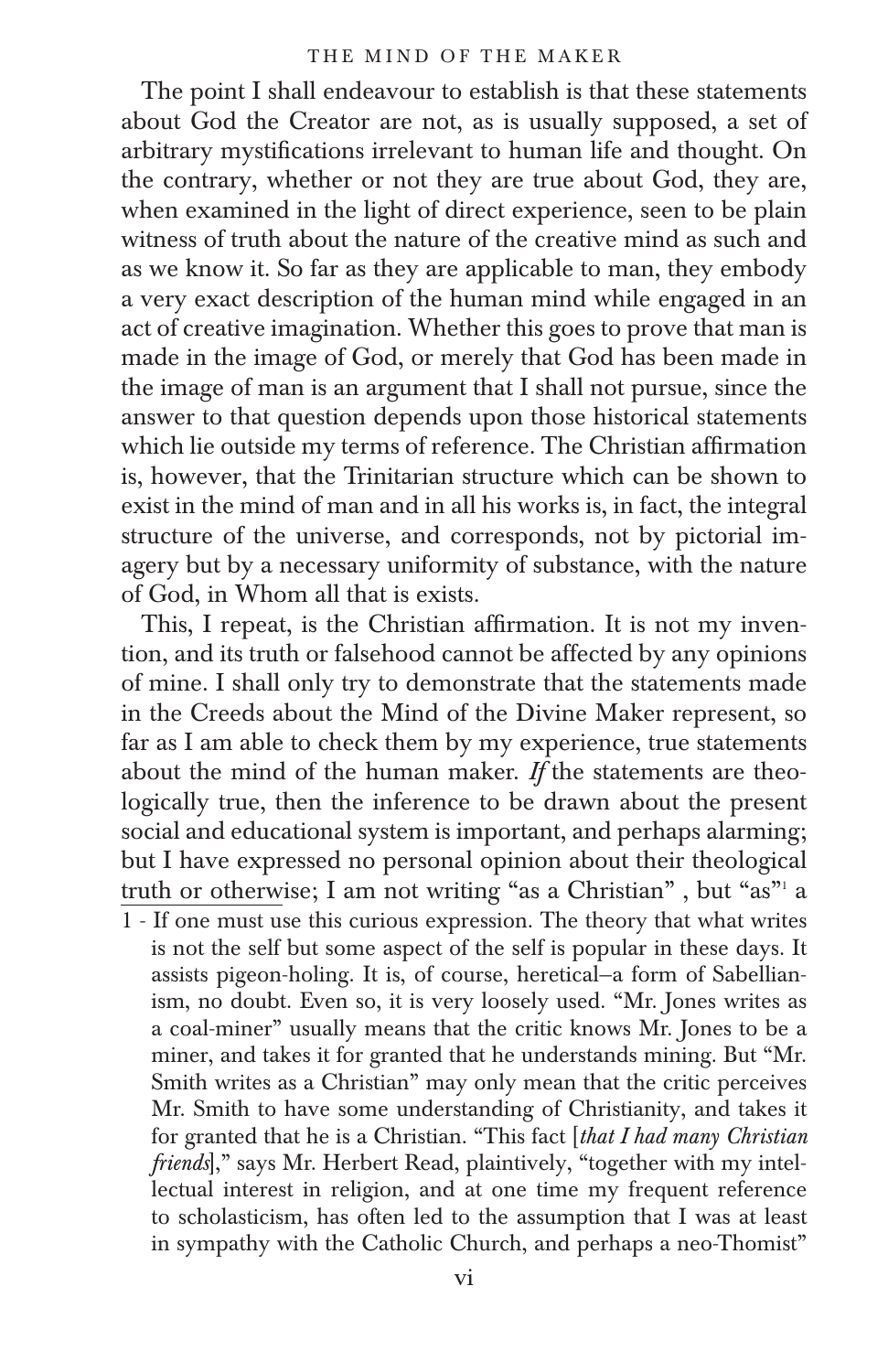professional writer. Nobody, I hope, will be so illiterate as to assert that, in pointing out this plain fact, I am disclaiming belief in Christianity. This book proves nothing either way about my religious opinions, for the very sufficient reason that they are not so much as mentioned.

<sup>(</sup>*Annals of Innocence and Experience*). Naturally; what else could he expect?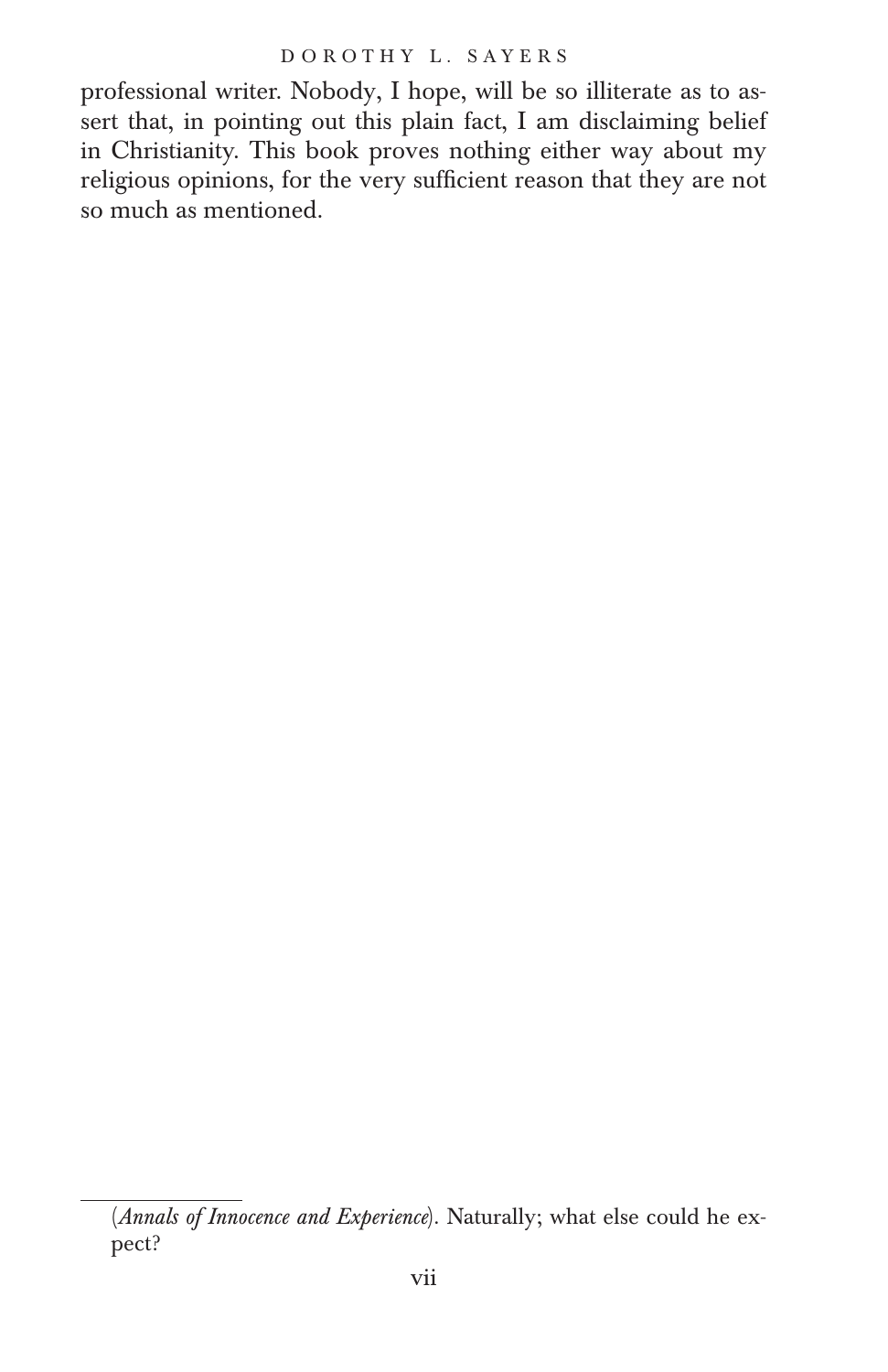## <span id="page-10-0"></span>THE "LAWS" OF Nature and O pinion I

*A stranger to our University, observing that undergraduates were inside their colleges before midnight, might believe that he had discovered a law of human nature—that there is something in the nature of the undergraduate which impels him to seek the protection of the college walls before the stroke of twelve. We must undeceive him, and point out that the law has a quite different source—the College authorities. Should he conclude then that the law is altogether independent of undergraduate nature? Not necessarily. Careful research would reveal that the law depends on considerable antecedent experience of undergraduate nature. We cannot say that the twelve o'clock rule is not based on undergraduate nature; but it is not based on it in the way the stranger assumed Sir Arthur Eddington: The Philosophy of Physical Science.*

The word "law" is currently used in two quite distinct meanings. It may describe an arbitrary regulation made by human consent in particular circumstances for a particular purpose, and capable of being promulgated, enforce meanings. It may describe an arbitrary regulation made by human consent in particular circumstances for a particular purpose, and capable of being promulgated, enthe general scheme of the universe. In this sense we may talk of Roman "Law", the "laws" of civilised warfare, or the "laws" of cricket. Such laws frequently prescribe that certain events shall follow upon certain others; but the second event is not a *necessary* consequence of the first: the connection between the two is purely formal. Thus, if the ball (correctly bowled) hits the wicket, the batsman is "out". There is, however, no inevitable connection between the impact of the ball upon three wooden stumps and the progress of a human body from a patch of mown grass to a pavilion. The two events are readily separable in theory. If the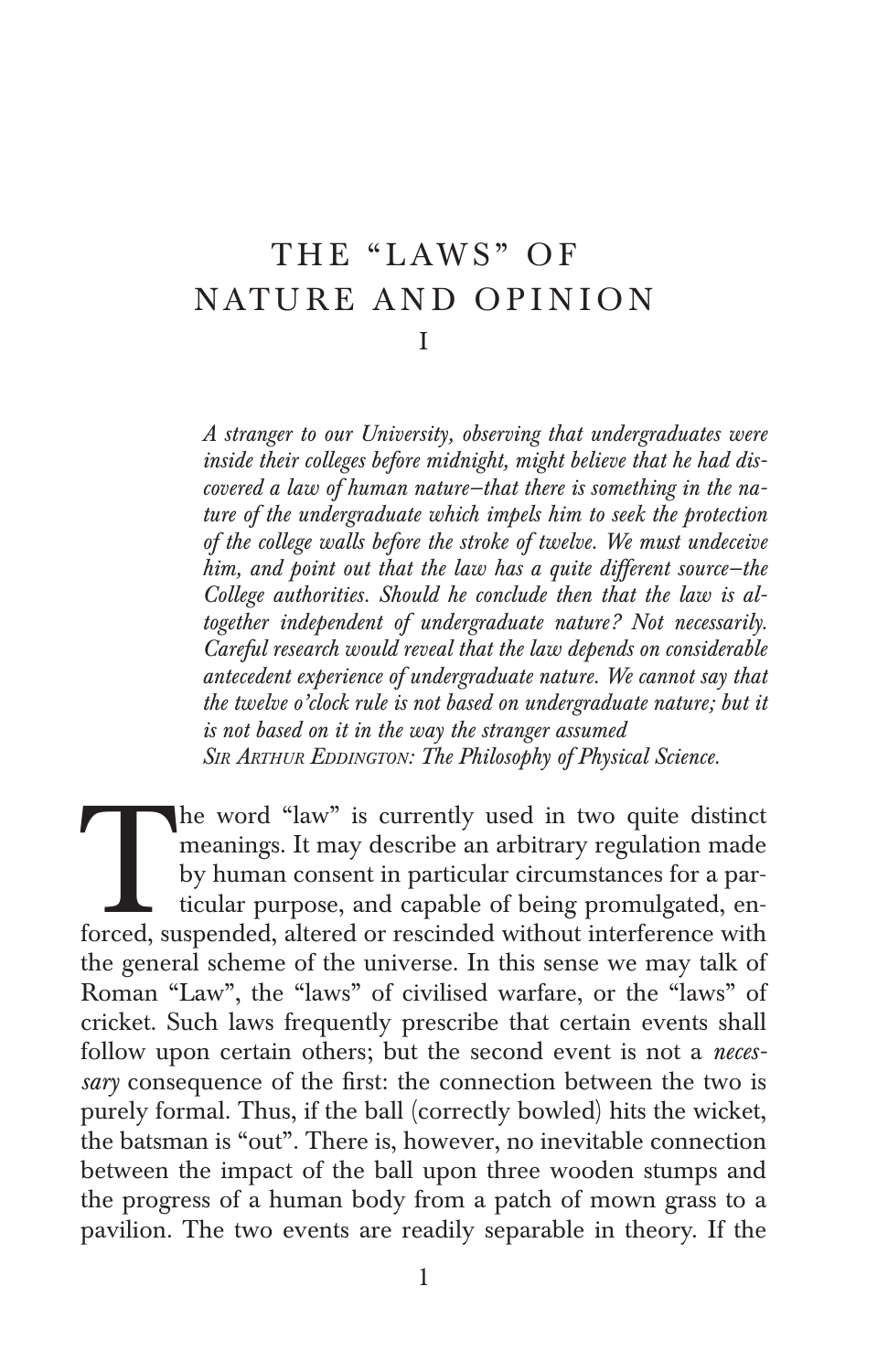M.C.C.<sup>1</sup> chose to alter the "law", they could do so immediately, by merely saying so, and no cataclysm of nature would be involved. The l.b.w.<sup>2</sup> rule has, in fact, been altered within living memory, and not merely the universe, but even the game, has survived the alteration. Similarly, if a twentieth-century Englishman marries two wives at once, he goes to prison — but only if he is found out; there is no necessary causal connection between over-indulgence in matrimony and curtailment of personal liberty (in the formal sense, that is; in another, one may say that to marry even one wife is to renounce one's freedom); in Mohammedan countries any number of wives up to four is, or was, held to be both lawful and morally right. And in warfare, the restrictions forbidding the use of poison-gas and the indiscriminate sowing of mines must unfortunately be regarded rather as pious aspirations than as "laws" entailing consequences even of a conventional kind.

In its other use, the word "law" is used to designate a generalised statement of observed fact of one sort or another. Most of the so-called "laws of nature" are of this kind: "If you hold your finger in the fire it will be burnt"; "if you vary the distance between an object and a source of light, the intensity of the light at the surface of the object will vary inversely as the square of the distance." Such "laws" as these cannot be promulgated, altered, suspended or broken at will; they are not "laws" at all, in the sense that the laws of cricket or the laws of the realm are "laws"; they are statements of observed facts inherent in the nature of the universe. Anybody can enact that murder shall not be punishable by death; nobody can enact that the swallowing of a tumblerful of prussic acid shall not be punishable by death. In the former case, the connection between the two events is legal — that is, arbitrary; in the latter, it is a true causal connection, and the second event is a necessary consequence of the first.3

<sup>1 - [</sup>EN] Or Marylebone Cricket Club, which is the owner of Lord's Ground in London England and the guardian of the Laws of the game. Founded in 1787,

<sup>2 - [</sup>EN] Or "leg before the wicket" rule.

<sup>3 -</sup> The conclusions reached by the physicists seem to show that the "laws" governing the behaviour of inanimate matter can be reduced to one "law", namely: that there is no "law" or code in the arbitrary sense; that matter "shakes down at random," "goes anyhow", "does as it likes", "does whatever is statistically most probable". This is only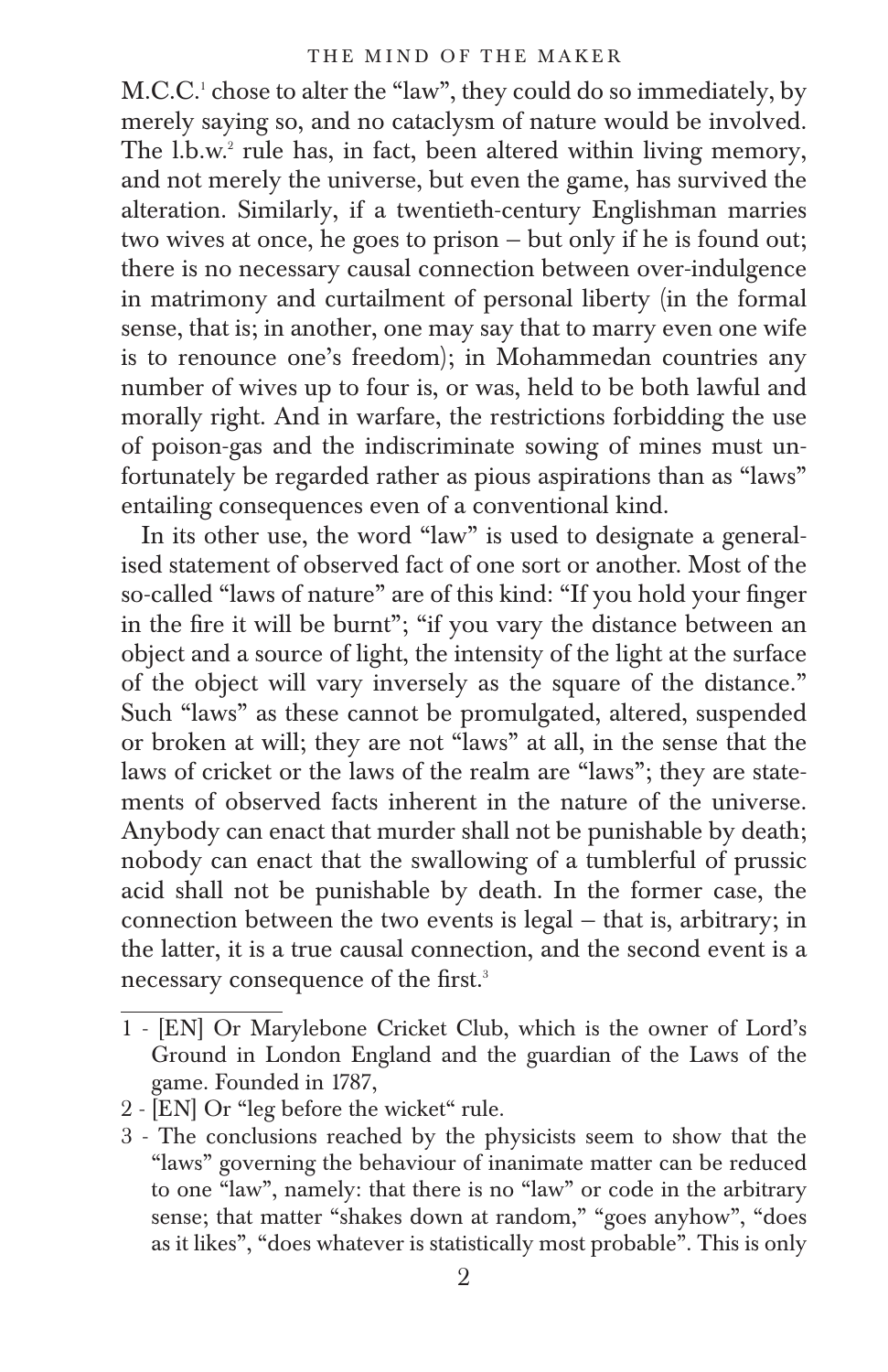The word "law" is also applied to statements of observed fact of a rather different kind. It is used, for example, as a handy expression to sum up a general tendency, in cases where a given effect usually, though not necessarily, follows a given cause. Thus the Mendelian "law" of inheritance expresses the observed fact that the mating of, for example, black with white will — taking it by and large — produce black, white and mulatto offspring in a certain numerical proportion,<sup>4</sup> though not necessarily with arithmetical exactitude in any one case. The same word is also used to express a *tendency* which has been observed to occur, as a historic fact, over specified periods. For instance, the philologist Jakob Grimm observed that certain phonetic changes took place in particular consonants during the development of the Teutonic languages from the primitive roots which they share with Greek and Sanskrit, and the summary of his observations is known as "Grimm's Law". "Thus Grimm's Law may be defined as the *statement of certain* phonetic *facts* which happen invariably unless they are interfered with by other facts."5 A "law" of this kind is, therefore, very like a "law of nature" — an apple, we may say, when it leaves the tree, will invariably fall to the ground unless there is some interfer-

another way of saying that the "laws" of the physical universe are observations of fact; we say that matter is bound to behave as it does because that is the way we see that matter behaves. Consequently, we cannot use the "laws" of physics to construct a hypothetical universe of a different physical kind; those "laws" are observations of fact about *this* universe, so that, according to them, no other kind of physical universe is possible. Animate nature, on the other hand, while obeying the "law" of randomness, appears to be characterised by an additional set of "laws", including, among other things, the properties of using physical randomness for the construction of purposive order, and of promulgating arbitrary codes to regulate its own behaviour. See Reginald O. Kapp: *Science versus Materialism*, Section II, "Double Determinateness".

4 - Handily summed up for mnemonic convenience in the famous Limerick:

There was a young lady called Starkie, Who had an affair with a darkie; The result of her sins Was quadruplets, not twins, One black and one white and two khaki.

<sup>5 -</sup> *Chambers' Encyclopaedia*: Art. Grimm (Jakob).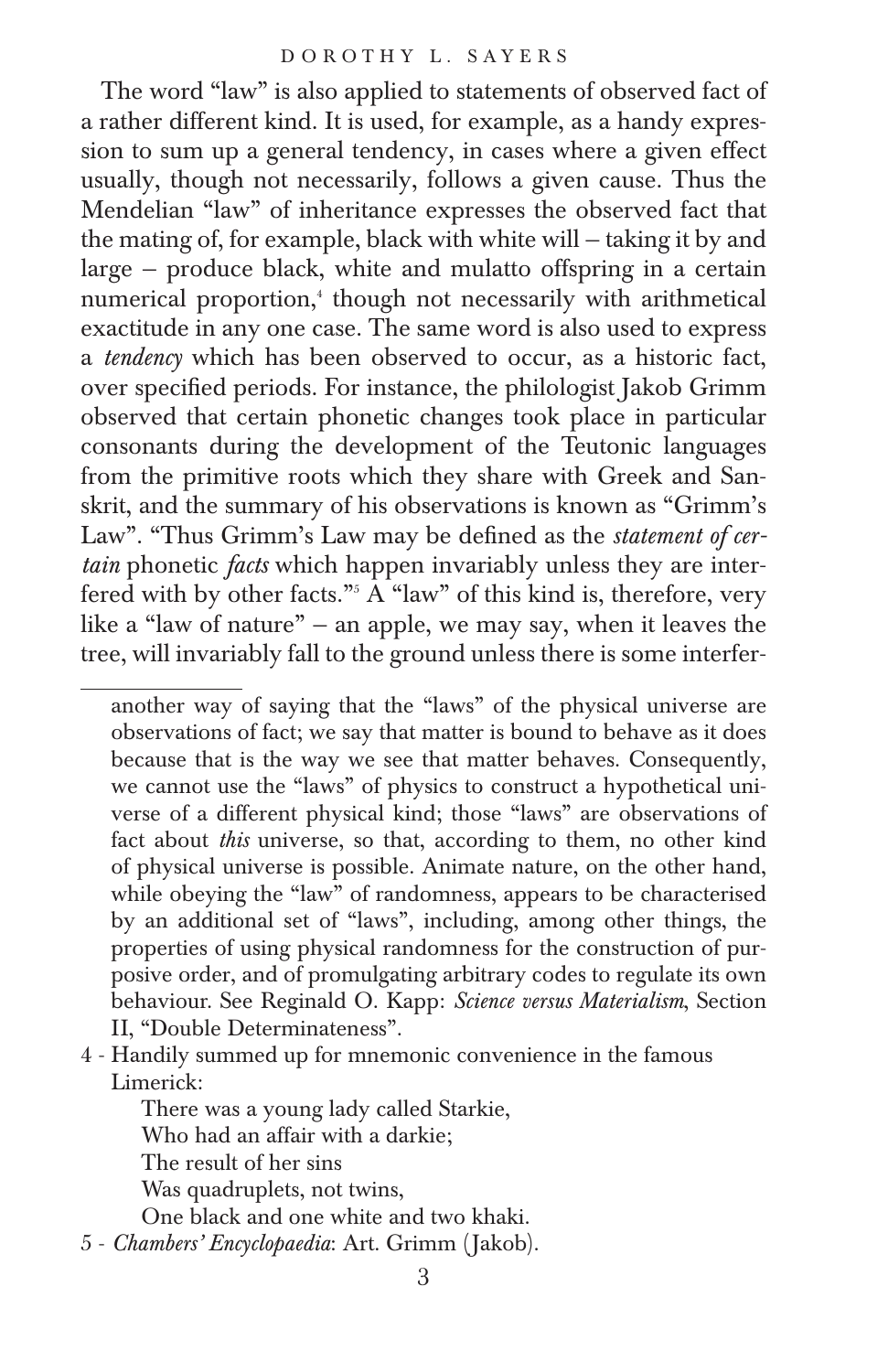ence with the law — unless, for example, the hand of Isaac Newton arrests it in mid-fall. There is, however, this difference: that we can readily conceive of a universe in which Grimm's Law did not function; the world would remain substantially the same world if Sanskrit *t*, instead of being represented by *d* in Old High German, had been represented by something different; whereas a world in which apples did not fall would be very unlike the world in which we live. Grimm's "law" is, in short, a statement of historical fact, whereas the "laws" of nature are statements of physical fact: the one expresses what *has* in fact happened; the others, what *does* in fact happen. But both are statements of observed fact about the nature of the universe. Certain things are observed to occur, and their occurrence does not depend upon human consent or opinion. The village that voted the earth was flat doubtless modified its own behaviour and its system of physics accordingly, but its vote did not in any way modify the shape of the earth. That remains what it is, whether human beings agree or disagree about it, or even if they never discuss it or take notice of it at all. And if the earth's shape entails consequences for humanity, those consequences will continue to occur, whether humanity likes it or not, in conformity with the laws of nature.

The vote of the M.C.C. about cricket, on the other hand, does not merely alter a set of theories about cricket; it alters the game. That is because cricket is a human invention, whose laws depend for their existence and validity upon human consent and human opinion. There would be no laws and no cricket unless the M.C.C. were in substantial agreement about what sort of thing cricket ought to be  $-$  if, for example, one party thought of it as a species of steeplechase, while another considered it to be something in the nature of a ritual dance. Its laws, being based upon a consensus of opinion, can be enforced by the same means; a player who deliberately disregards them will not be invited to play again, since opinion — which made the laws — will unite to punish the law-breaker. Arbitrary law is, therefore, possessed of valid authority provided it observes two conditions: —

The first condition is that public opinion shall strongly endorse the law. This is understandable, since opinion is the authority. An arbitrary law unsupported by a consensus of opinion will not be properly enforced and will in the end fall into disrepute and have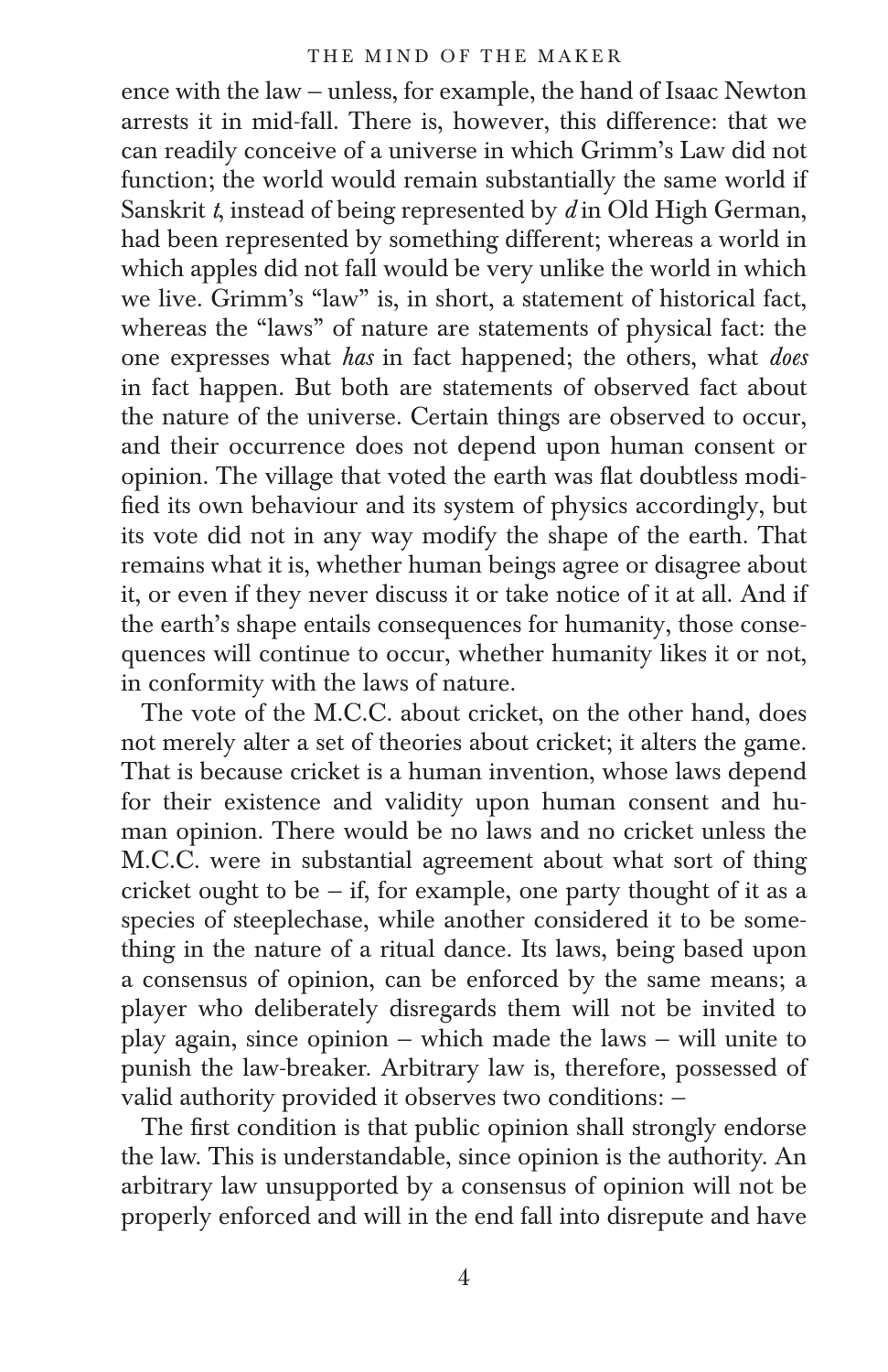to be rescinded or altered. This happened to the Prohibition Laws in America. It is happening to-day to the laws of civilised warfare, because German opinion refuses to acknowledge them, and the consensus of world opinion is not sufficiently powerful to enforce them against German consent. We express the situation very accurately when we say that Germany is "not playing the game" admitting by that phrase that the "laws" of combat are arbitrary, like the "laws" of a game, and have no validity except in a general consensus of opinion.

The second condition is, of course, that the arbitrary law shall not run counter to the law of nature. If it does, it not only will not, it cannot be enforced. Thus, if the M.C.C. were to agree, in a thoughtless moment, that the ball must be so hit by the batsman that it should never come down to earth again, cricket would become an impossibility. A vivid sense of reality usually restrains sports committees from promulgating laws of this kind; other legislators occasionally lack this salutary realism. When the laws regulating human society are so formed as to come into collision with the nature of things, and in particular with the fundamental realities of human nature, they will end by producing an impossible situation which, unless the laws are altered, will issue in such catastrophes as war, pestilence and famine. Catastrophes thus caused are the execution of universal law upon arbitrary enactments which contravene the facts; they are thus properly called by theologians, judgments of God.

Much confusion is caused in human affairs by the use of the same word "law" to describe these two very different things: an arbitrary code of behaviour based on a consensus of human opinion and a statement of unalterable fact about the nature of the universe.6 The confusion is at its worst when we come to talk about the "moral law". Professor Macmurray,<sup>7</sup> for example, contrasting the moral law with the law of nature, says, "The essence of… a mechanical morality will be the idea that goodness consists in obedience to a moral law. Such a morality is false, because it destroys human spontaneity… by subjecting it to an external authority… It is only matter that can be free in obeying laws." What he is doing here is to use the words "law" and "laws" in two different senses. When he speaks of the "laws" governing the behaviour of 6 - cf. E. H. Carr: *The Twenty Years' Crisis*, Chap. X.

7 - *Freedom in the Modern World*.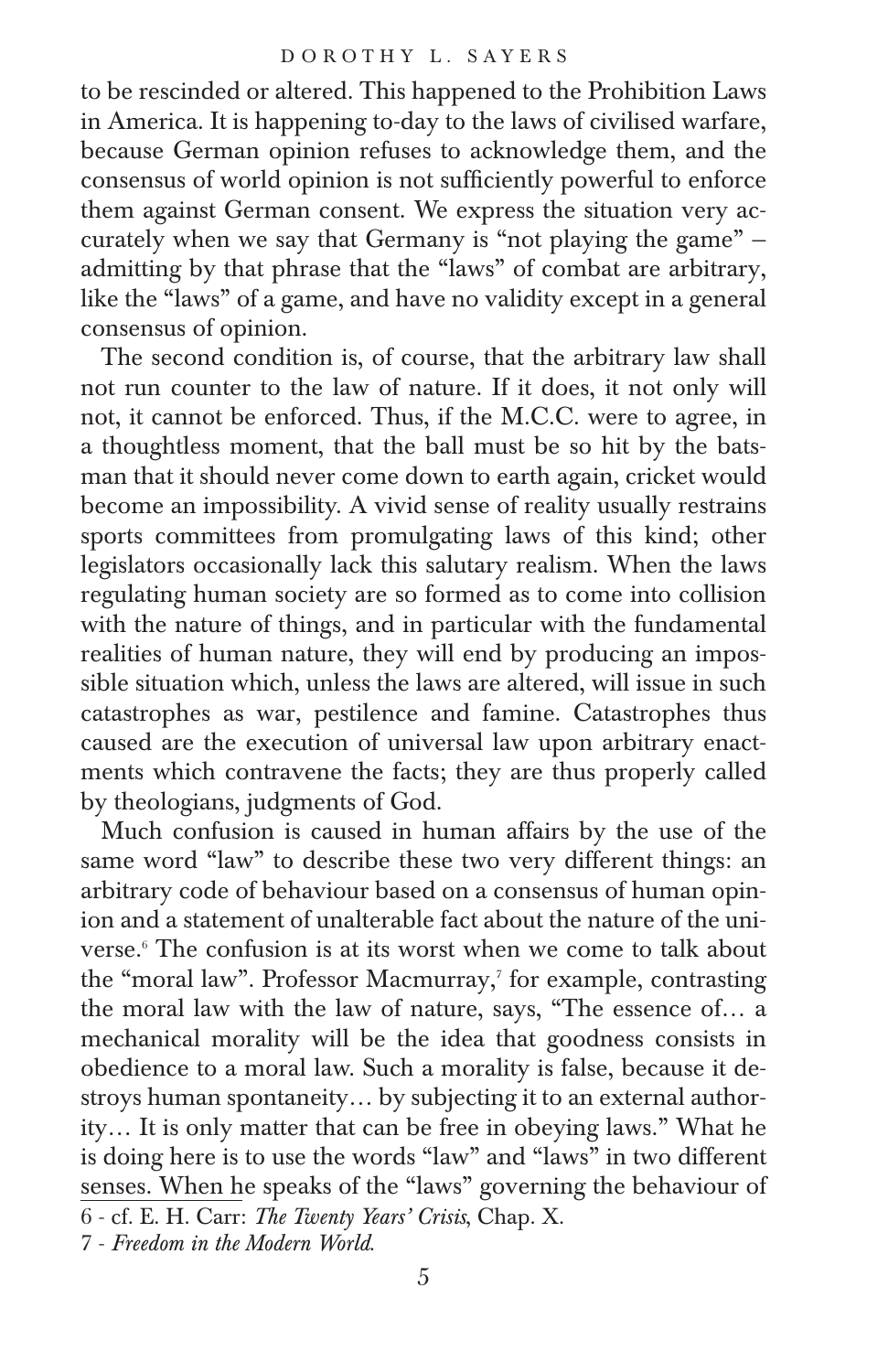#### THE MIND OF THE MAKER

matter, he means statements of observed fact about the nature of the material universe; when he speaks of a moral "law", he means the arbitrary code of behaviour established by human opinion.

There is a universal moral law, as distinct from a moral code, which consists of certain statements of fact about the nature of man; and by behaving in conformity with which, man enjoys his true freedom. This is what the Christian Church calls "the natural law".<sup>8</sup> The more closely the moral code agrees with the natural law, the more it makes for freedom in human behaviour; the more widely it departs from the natural law, the more it tends to enslave mankind and to produce the catastrophes called "judgments of God".

The universal moral *law* (or natural law of humanity) is discoverable, like any other law of nature, by experience. It cannot be promulgated, it can only be ascertained, because it is a question not of opinion but of fact. When it has been ascertained, a moral *code* can be drawn up to direct human behaviour and prevent men, as far as possible, from doing violence to their own nature. No code is necessary to control the behaviour of matter, since matter is apparently not tempted to contradict its own nature, but obeys the law of its being in perfect freedom. Man, however, does continually suffer this temptation and frequently yields to it. This contradiction within his own nature is peculiar to man, and is called by the Church "sinfulness"; other psychologists have other names for it.

The moral *code* depends for its validity upon a consensus of human opinion about what man's nature really is, and what it ought to be, when freed from this mysterious self-contradiction and enabled to run true to itself. If there is no agreement about these things, then it is useless to talk of enforcing the moral code. It is idle to complain that a society is infringing a moral code intended to make people behave like St. Francis of Assisi if the society retorts that it does not wish to behave like St. Francis, and considers it more natural and right to behave like the Emperor Caligula. When there is a genuine conflict of opinion, it is necessary to go behind the moral code and appeal to the natural law — to prove, that is, at the bar of experience, that St. Francis does in fact enjoy

<sup>8 - &</sup>quot;The natural law may be described briefly as a force working in history which tends to keep human beings human."—J. V. Langmead Casserley: *The Fate of Modern Culture*.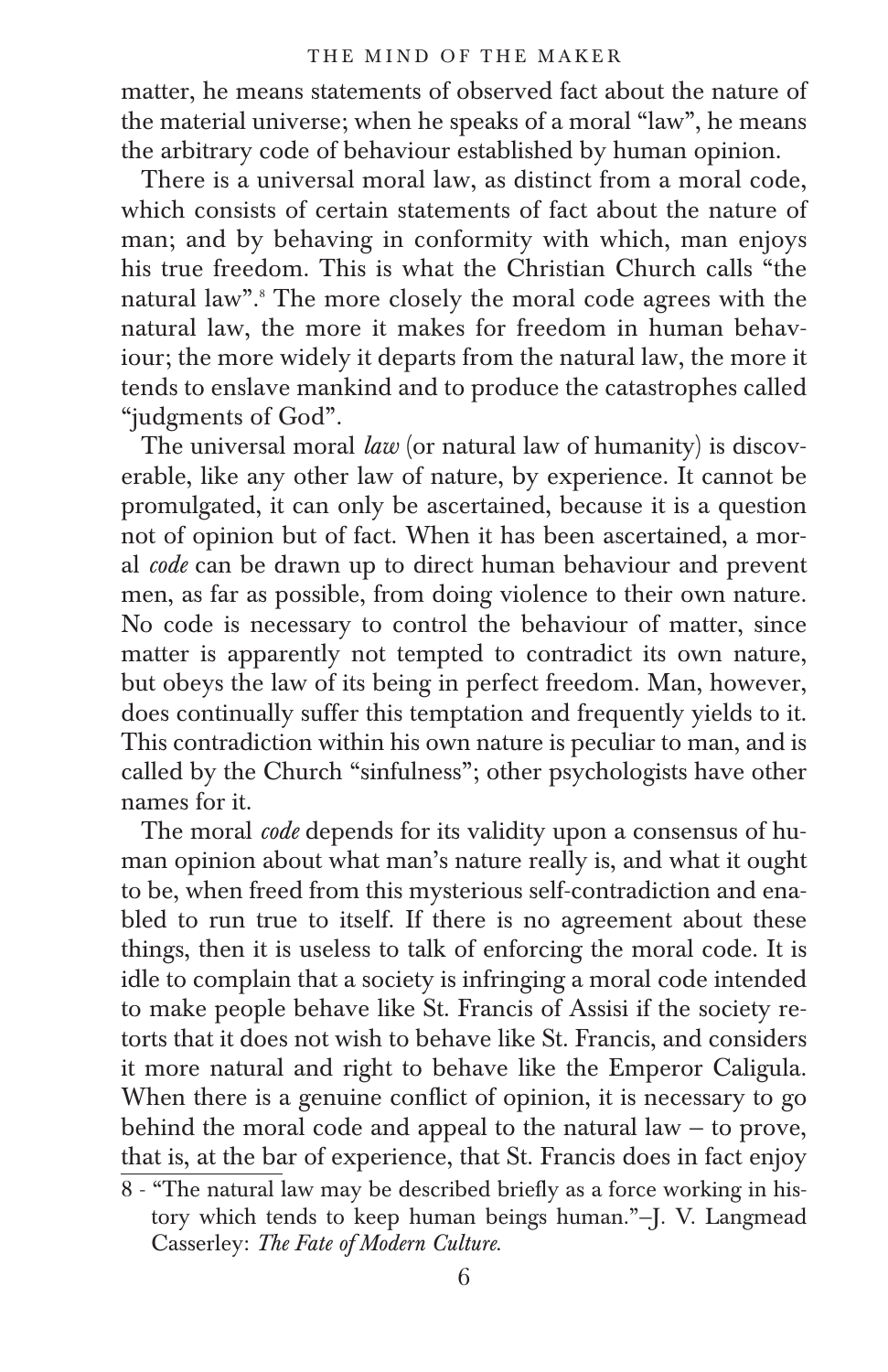a freer truth to essential human nature than Caligula, and that a society of Caligulas is more likely to end in catastrophe than a society of Franciscans.

Christian morality comprises both a moral code and a moral law. The Christian code is familiar to us; but we are apt to forget that it is valid or not valid according as Christian opinion is right or wrong about the moral law — that is to say, about the essential facts of human nature. Regulations about doing no murder and refraining from theft and adultery belong to the moral code and are based on certain opinions held by Christians in common about the value of human personality. Such "laws" as these are not statements of fact, but rules of behaviour. Societies which do not share Christian opinion about human values are logically quite justified in repudiating the code based upon that opinion. If, however, Christian opinion turns out to be right about the facts of human nature, then the dissenting societies are exposing themselves to that judgment of catastrophe which awaits those who defy the natural law.

At the back of the Christian moral *code* we find a number of pronouncements about the moral *law*, which are not regulations at all, but which purport to be statements of fact about man and the universe, and upon which the whole moral code depends for its authority and its validity in practice. These statements do not rest on human consent; they are either true or false. If they are true, man runs counter to them at his own peril.<sup>9</sup> He may, of course, defy them, as he may defy the law of gravitation by jumping off the Eiffel Tower, but he cannot abolish them by edict. Nor yet can God abolish them, except by breaking up the structure of the universe, so that in this sense they are not arbitrary laws. We may of course argue that the making of this kind of universe, or indeed of any kind of universe, is an arbitrary act; but, given the universe as it stands, the rules that govern it are not freaks of momentary caprice. There is a difference between saying: "If you hold your finger in the fire you will get burned" and saying, "if you whistle at your work I shall beat you, because the noise gets on my nerves". The God of the Christians is too often looked upon as an old gen-

<sup>9 -</sup> cf. the Virgilian concept of Destiny: "cosmic logic, which men are at liberty to flout if they choose, although, by so doing, they expose themselves to an inevitable penalty." — C. N. Cochrane: *Christianity and Classical Culture*.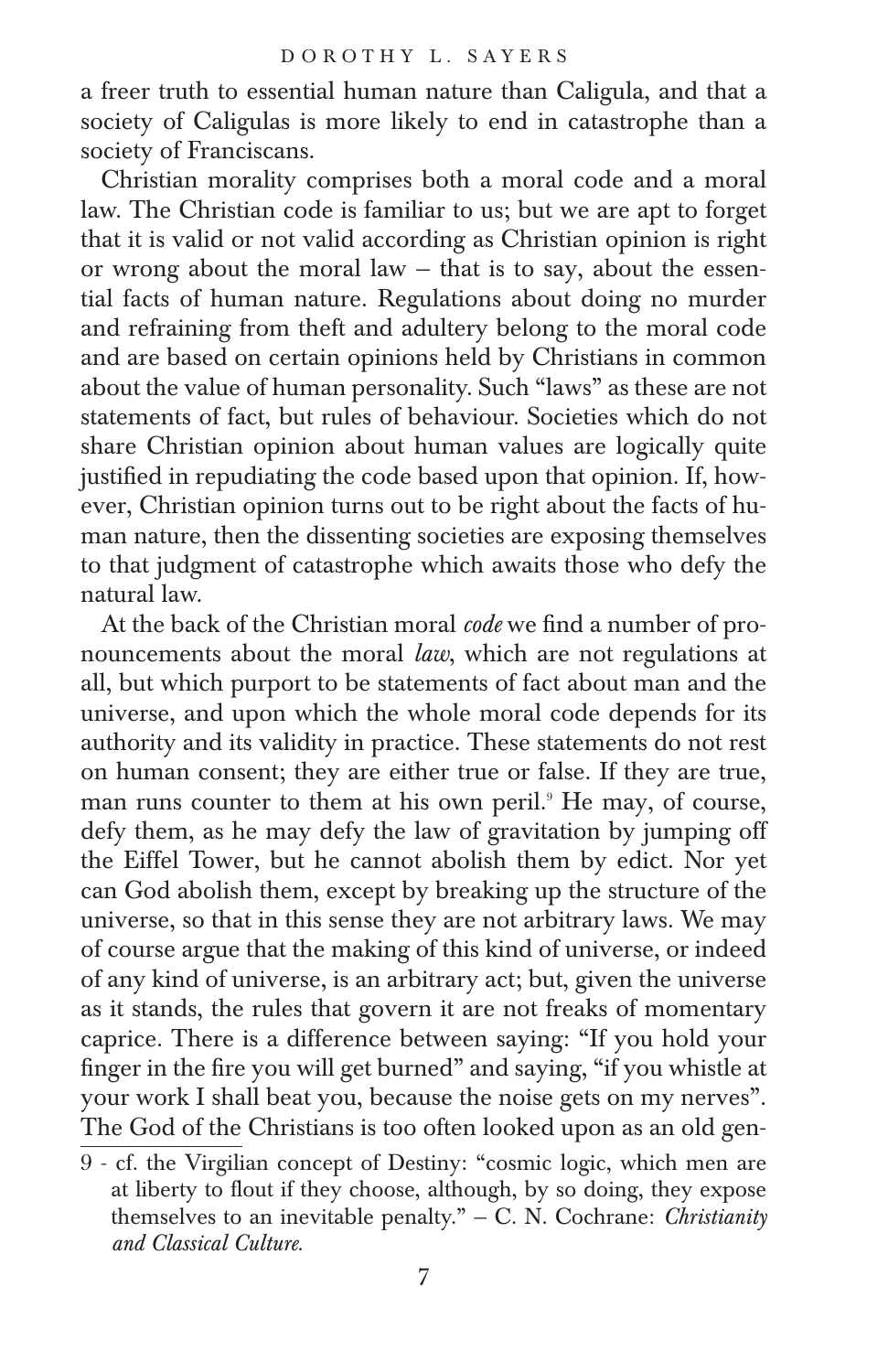#### THE MIND OF THE MAKER

tleman of irritable nerves who beats people for whistling. This is the result of a confusion between arbitrary "law" and the "laws" which are statements of fact. Breach of the first is "punished" by edict; but breach of the second, by judgment.

"For He visits the sins of the fathers upon the children unto the third and fourth generation of them that hate Him, and shows mercy unto thousands of them that love Him and keep His commandments."

Here is a statement of fact, observed by the Jews and noted as such. From its phrasing it might appear an arbitrary expression of personal feeling. But to-day, we understand more about the mechanism of the universe, and are able to reinterpret the pronouncement by the "laws" of heredity and environment. Defy the commandments of the natural law, and the race will perish in a few generations; co-operate with them, and the race will flourish for ages to come. That is the fact; whether we like it or not, the universe is made that way. This commandment is interesting because it specifically puts forward the moral *law* as the basis of the moral *code*: *because* God has made the world like this and will not alter it, *therefore* you must not worship your own fantasies, but pay allegiance to the truth.

Scattered about the New Testament are other statements concerning the moral law, many of which bear a similar air of being arbitrary, harsh or paradoxical: "Whosoever will save his life shall lose it"; "to him that hath shall be given, but from him that hath not shall be taken away even that which he hath"; "it must needs be that offences come, but woe unto that man by whom the offence cometh"; "there is joy in heaven over one sinner that repenteth more than over ninety and nine just persons that need no repentance"; "it is easier for a camel to go through the eye of a needle than for a rich man to enter into the Kingdom of God"; "it is better for thee to enter halt into life than having two feet to be cast into hell"; "blasphemy against the Holy Ghost shall not be forgiven… neither in this world, neither in the world to come."

We may hear a saying such as these a thousand times, and find in it nothing but mystification and unreason; the thousand and first time, it falls into our recollection pat upon some vital experience, and we suddenly know it to be a statement of inexorable fact. The parable of the Unjust Steward presents an insoluble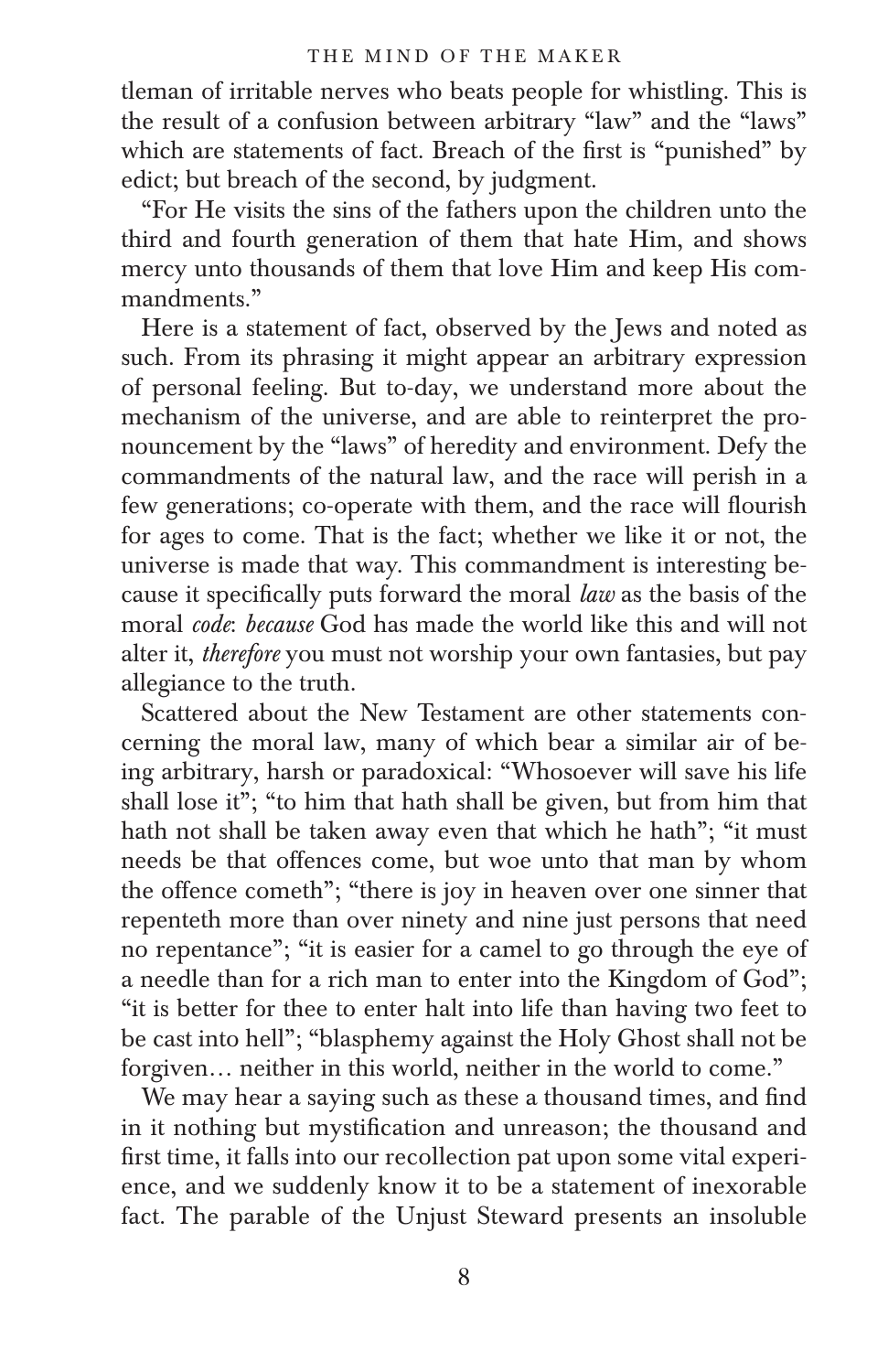enigma when approached by way of *a priori* reasoning; it is only when we have personally wrestled with the oddly dishonest inefficiency of some of the children of light that we recognise its ironical truth to human nature. The cursing of the barren fig-tree looks like an outburst of irrational bad temper, "for it was not yet the time of figs"; till some desperate crisis confronts us with the challenge of that acted parable and we know that we must perform impossibilities or perish.

Of some laws such as these, psychology has already begun to expose the mechanism; on others, the only commentary yet available is that of life and history.

It is essential to our understanding of all doctrine that we shall be able to distinguish between what is presented as personal opinion and what is presented as a judgment of fact. Twenty centuries ago, Aristotle, in his university lectures on poetry, offered certain observations on dramatic structure, which were subsequently codified as the "Rule of the Three Unities". These observations underwent the vicissitudes that attend all formal creeds. There was a period when they were held to be sacrosanct, not because they were a judgment of truth, but because they were the "say-so" of authority; and they were applied as tests automatically, regardless whether the actual plays in question were informed with the vital truth that was the reason behind the rule. Later, there was a reaction against them as against an arbitrary code, and critics of our own time have gone so far as to assert that Aristotle's unities are obsolete. But this is a folly worse than the other. Audiences who have never heard of Aristotle criticise plays every day for their failure to observe the unities. "The story," they say, "didn't seem to hang together; I didn't know whom to be interested in; it began as a drama and ended as a farce… Too many scenes — the curtain was up one minute and down the next; I couldn't keep my attention fixed — all those intervals were so distracting… The story is spread out over the whole Thirty Years' War; it would have been all right for a novel, but it wasn't concentrated enough for the theatre; it just seemed to go on and on." What is the use of saying that twentieth-century playwrights should refuse to be bound by the dictum of an ancient Greek professor? They are bound, whether they like it or not, by the fundamental realities of human nature, which have not altered between classical Athens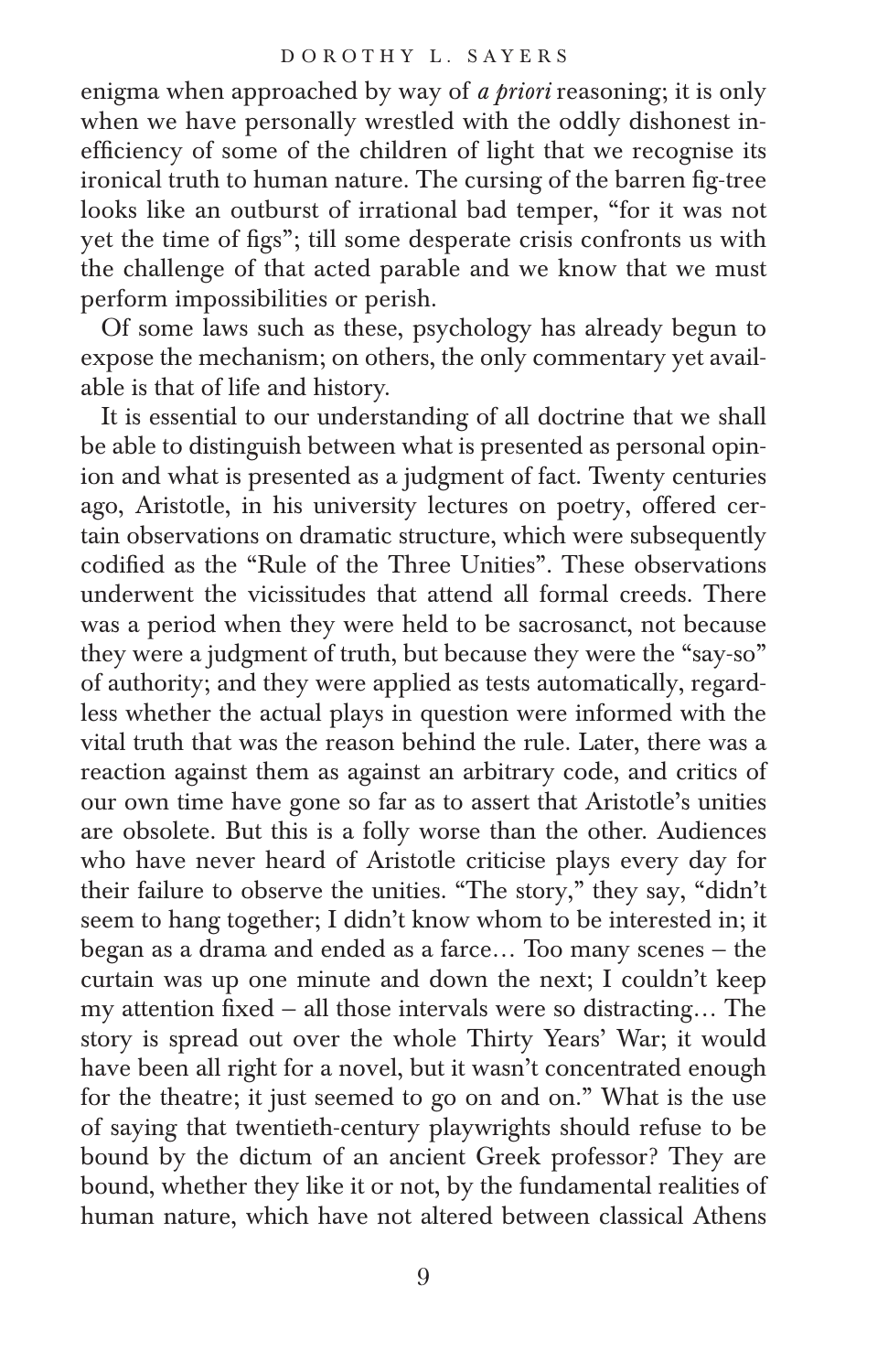#### THE MIND OF THE MAKER

and modern London. Aristotle never offered his "unities" as an *a priori* personal opinion about the abstract ideal of a play: he offered them as observations of fact about the kind of plays which were, in practice, successful. Judging by results, he put forward the observation that the action of a play should be coherent and as concentrated as possible, otherwise — human nature being what it is — the audience would become distracted and bored. That is presented as a statement of fact — and that it is a true statement of fact a melancholy succession of theatrical failures bears witness to this day. It is open to any playwright to reject Aristotle's opinion, but his independence will not profit him if that opinion was based on fact; it is open to any playwright to accept Aristotle's opinion, but he ought to do so, not because it is Aristotle's, but because the facts confirm it.

In a similar way, volumes of angry controversy have been poured out about the Christian creeds, under the impression that they represent, not statements of fact, but arbitrary edicts. The conditions of salvation, for instance, are discussed as though they were conditions for membership of some fantastic club like the Red-Headed League. They do not purport to be anything of the kind. Rightly or wrongly, they purport to be necessary conditions based on the facts of human nature. We are accustomed to find conditions attached to human undertakings, some of which are arbitrary and some not. A regulation that allowed a cook to make omelettes only on condition of first putting on a top hat might conceivably be given the force of law, and penalties might be inflicted for disobedience; but the condition would remain arbitrary and irrational. The law that omelettes can only be made on condition that there shall be a preliminary breaking of eggs is one with which we are sadly familiar. The efforts of idealists to make omelettes without observing that condition are foredoomed to failure by the nature of things. The Christian creeds are too frequently assumed to be in the top-hat category; this is an error; they belong to the category of egg-breaking. Even that most notorious of damnatory clauses which provokes sensitive ecclesiastics to defy the rubric and banish the *Quicunque Vult* from public recitation does not say that God will refuse to save unbelievers; it is at once less arbitrary and more alarming: "which except a man believe faithfully, he *cannot* be saved." It purports to be a statement of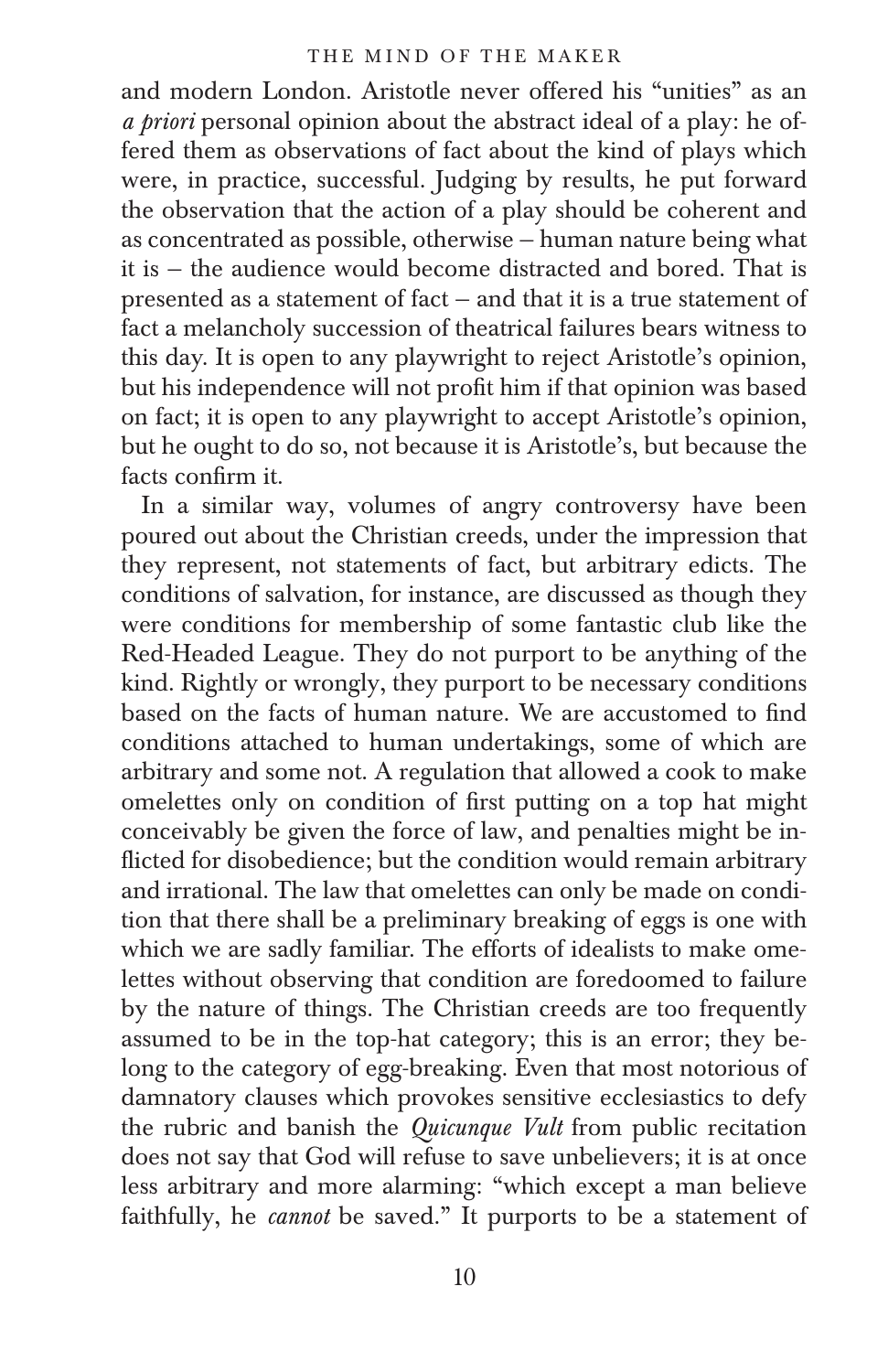fact. The proper question to be asked about any creed is not, "Is it pleasant?" but, "is it true?" "Christianity has compelled the mind of man not because it is the most cheering view of man's existence but because it is truest to the facts."10 It is unpleasant to be called sinners, and much nicer to think that we all have hearts of gold — but have we? It is agreeable to suppose that the more scientific knowledge we acquire the happier we shall be — but does it look like it? It is encouraging to feel that progress is making us automatically every day and in every way better and better and better — but does history support that view? "We hold these truths to be self-evident: that all men were created equal<sup>" $11$ </sup> – but does the external evidence support this *a priori* assertion? Or does experience rather suggest that man is "very far gone from original righteousness and is of his own nature inclined to evil"?<sup>12</sup>

A creed put forward by authority deserves respect in the measure that we respect the authority's claim to be a judge of truth. If the creed and the authority alike are conceived as being arbitrary, capricious and irrational, we shall continue in a state of terror and bewilderment, since we shall never know from one minute to the next what we are supposed to be doing, or why, or what we have to expect. But a creed that can be shown to have its basis in fact inclines us to trust the judgment of the authority; if in this case and in that it turns out to be correct, we may be disposed to think that it is, on the whole, probable that it is correct about everything. The necessary condition for assessing the value of creeds is that we should fully understand that they claim to be, not idealistic fancies, not arbitrary codes, not abstractions irrelevant to human life and thought, but statements of fact about the universe as we know it. Any witness — however small — to the rationality of a creed assists us to an intelligent apprehension of what it is intended to mean, and enables us to decide whether it is, or is not, as it sets out to be, a witness of universal truth.

<sup>10 -</sup> Lord David Cecil: "True and False Values": *The Fortnightly*, March 1940.

<sup>11 -</sup> Jefferson: Declaration by Representatives of the U.S.A.

<sup>12 -</sup> Church of England: *Articles of Religion*, IX.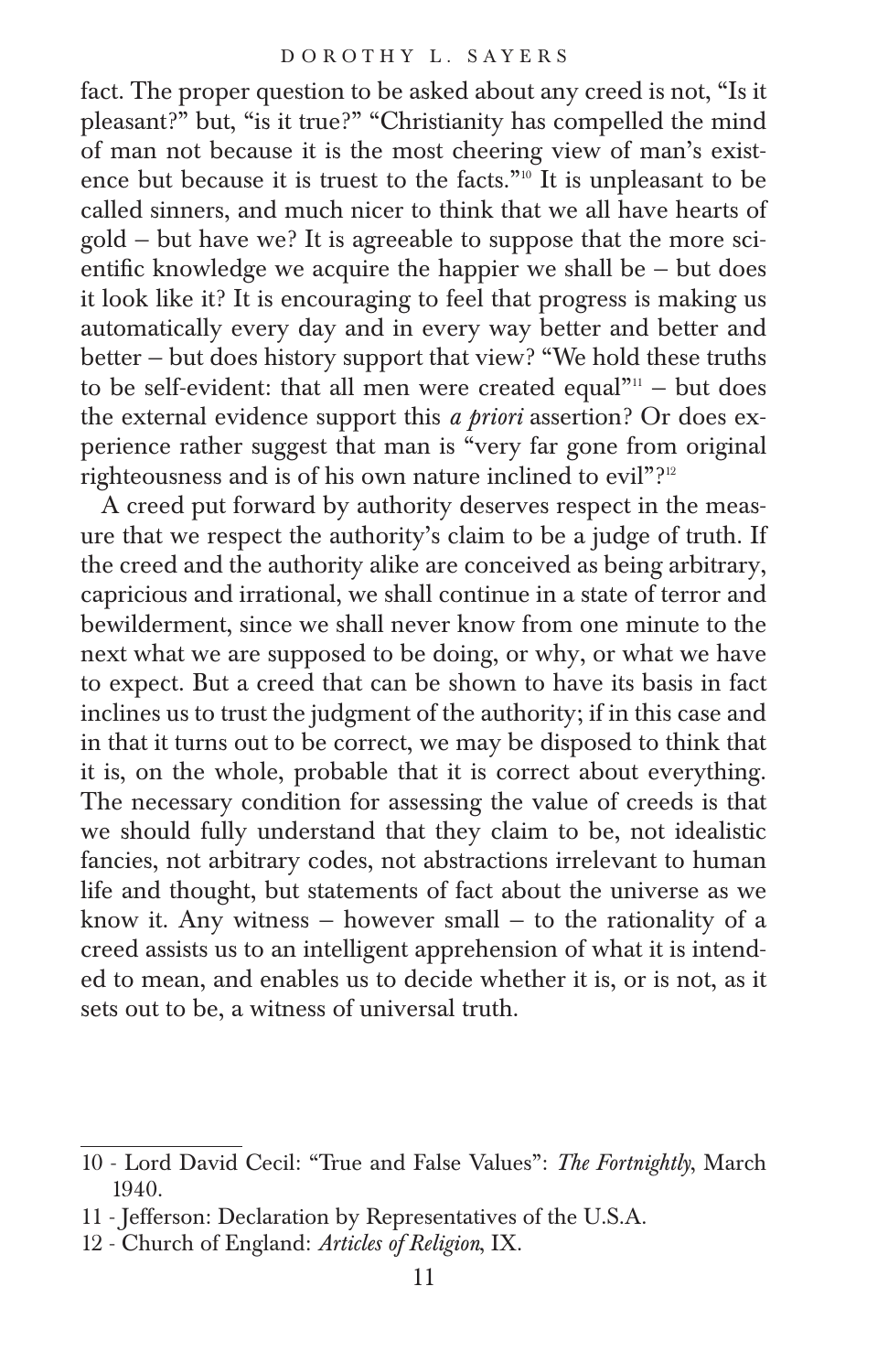## THE IMAGE OF GOD II

<span id="page-21-0"></span>*Those things which are said of God and other things are predicated neither univocally nor equivocally, but analogically… Accordingly, since we arrive at the knowledge of God from other things, the reality of the names predicated of God and other things is first in God according to His mode, but the meaning of the name is in Him afterwards. Wherefore He is said to be named from His effects. St. Thomas Aquinas: Summa contra Gentiles.*

*We have torn away the mental fancies to get at the reality beneath, only to find that the reality of that which is beneath is bound up with its potentiality of awakening these fancies. It is because the mind, the weaver of illusion, is also the only guarantor of reality that reality is always to be sought at the base of illusion. Sir Arthur Eddington: Nature of the Physical World.*

In the beginning God created. He made this and He made that and He saw that it was good. And He created man in His own image; in the image of God created He him; male and female created He them.<br>Thus far the author of *Gen* n the beginning God created. He made this and He made that and He saw that it was good. And He created man in His own image; in the image of God created He him; male and female created He them.

age" has occasioned a good deal of controversy. Only the most simple-minded people of any age or nation have supposed the image to be a physical one. The innumerable pictures which display the Creator as a hirsute old gentleman in flowing robes seated on a bank of cloud are recognised to be purely symbolic. The "image", whatever the author may have meant by it, is something shared by male and female alike; the aggressive masculinity of the pictorial Jehovah represents power, rationality or what you will: it has no relation to the text I have quoted. Christian doctrine and tradition, indeed, by language and picture, sets its face against all sexual symbolism for the divine fertility. Its Trinity is wholly masculine, as all language relating to Man as a species is masculine.<sup>13</sup>

The Jews, keenly alive to the perils of pictorial metaphor, for-

<sup>13 -</sup> cf. St. Augustine: *On the Trinity*; Bk. XII, Chap. V.s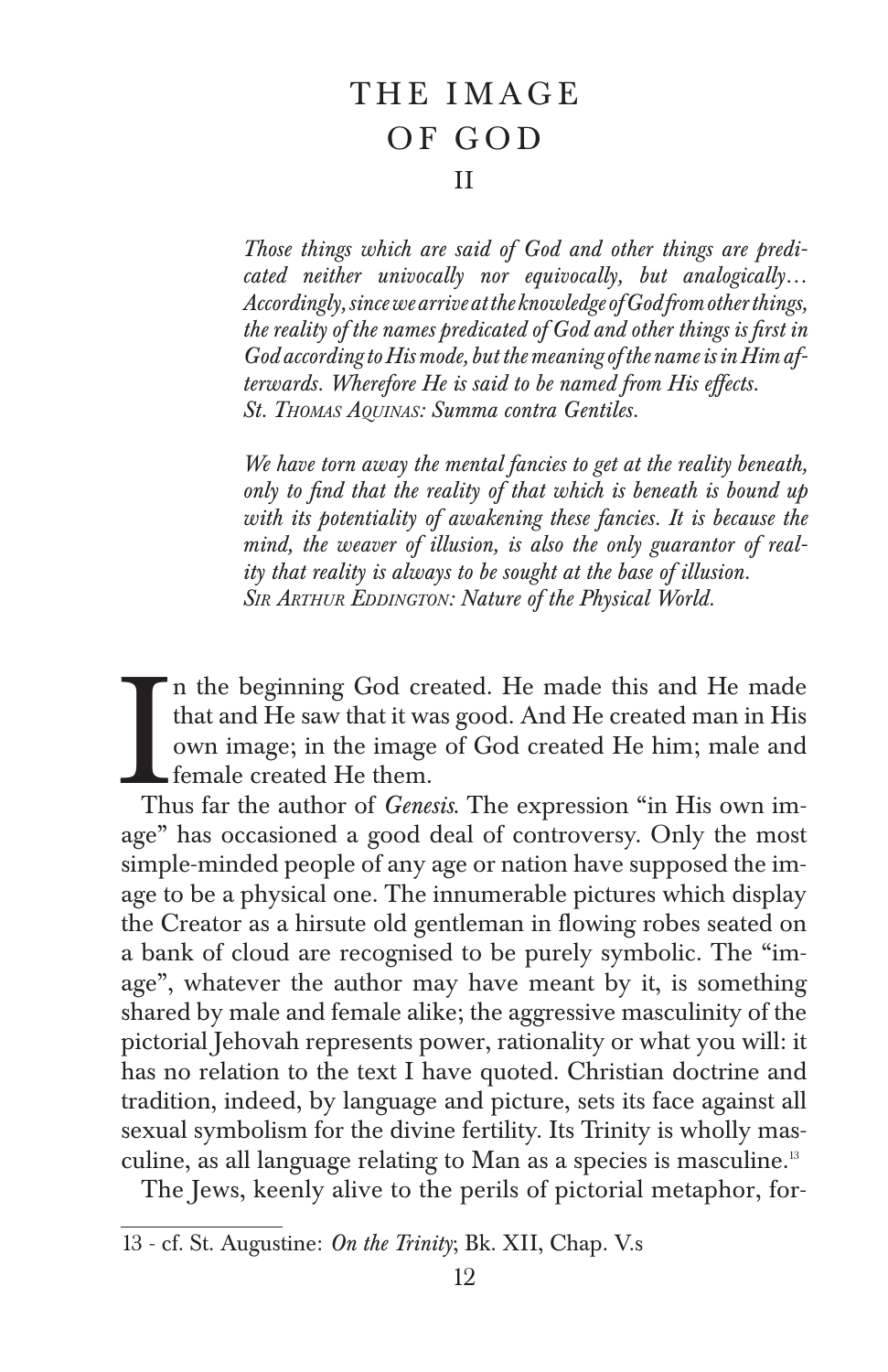bade the representation of the Person of God in graven images. Nevertheless, human nature and the nature of human language defeated them. No legislation could prevent the making of verbal pictures: God walks in the garden, He stretches out His arm, His voice shakes the cedars, His eyelids try the children of men. To forbid the making of pictures about God would be to forbid thinking about God at all, for man is so made that he has no way to think except in pictures. But continually, throughout the history of the Jewish-Christian Church, the voice of warning has been raised against the power of the picture-makers: "God is a spirit",<sup>14</sup> "without body, parts or passions";<sup>15</sup> He is pure being, "I AM THAT I AM".<sup>16</sup>

Man, very obviously, is not a being of this kind; his body, parts and passions are only too conspicuous in his make-up. How then can he be said to resemble God? Is it his immortal soul, his rationality, his self-consciousness, his free will, or what, that gives him a claim to this rather startling distinction? A case may be argued for all these elements in the complex nature of man. But had the author of *Genesis* anything particular in his mind when he wrote? It is observable that in the passage leading up to the statement about man, he has given no detailed information about God. Looking at man, he sees in him something essentially divine, but when we turn back to see what he says about the original upon which the "image" of God was modelled, we find only the single assertion, "God created". The characteristic common to God and man is apparently that: the desire and the ability to make things.

This, we may say, is a metaphor like other statements about God. So it is, but it is none the worse for that. All language about God must, as St. Thomas Aquinas pointed out, necessarily be analogical. We need not be surprised at this, still less suppose that because it is analogical it is therefore valueless or without any relation to the truth. The fact is, that all language about everything is analogical; we think in a series of metaphors. We can explain nothing in terms of itself, but only in terms of other things. Even mathematics can express itself in terms of itself only so long as it deals with an ideal system of pure numbers; the moment it begins to deal with numbers of *things* it is forced back into the language of

<sup>14 -</sup> St. John iv. 24.

<sup>15 -</sup> *Articles of Religion*, I.

<sup>16 -</sup> Exodus iv. 14.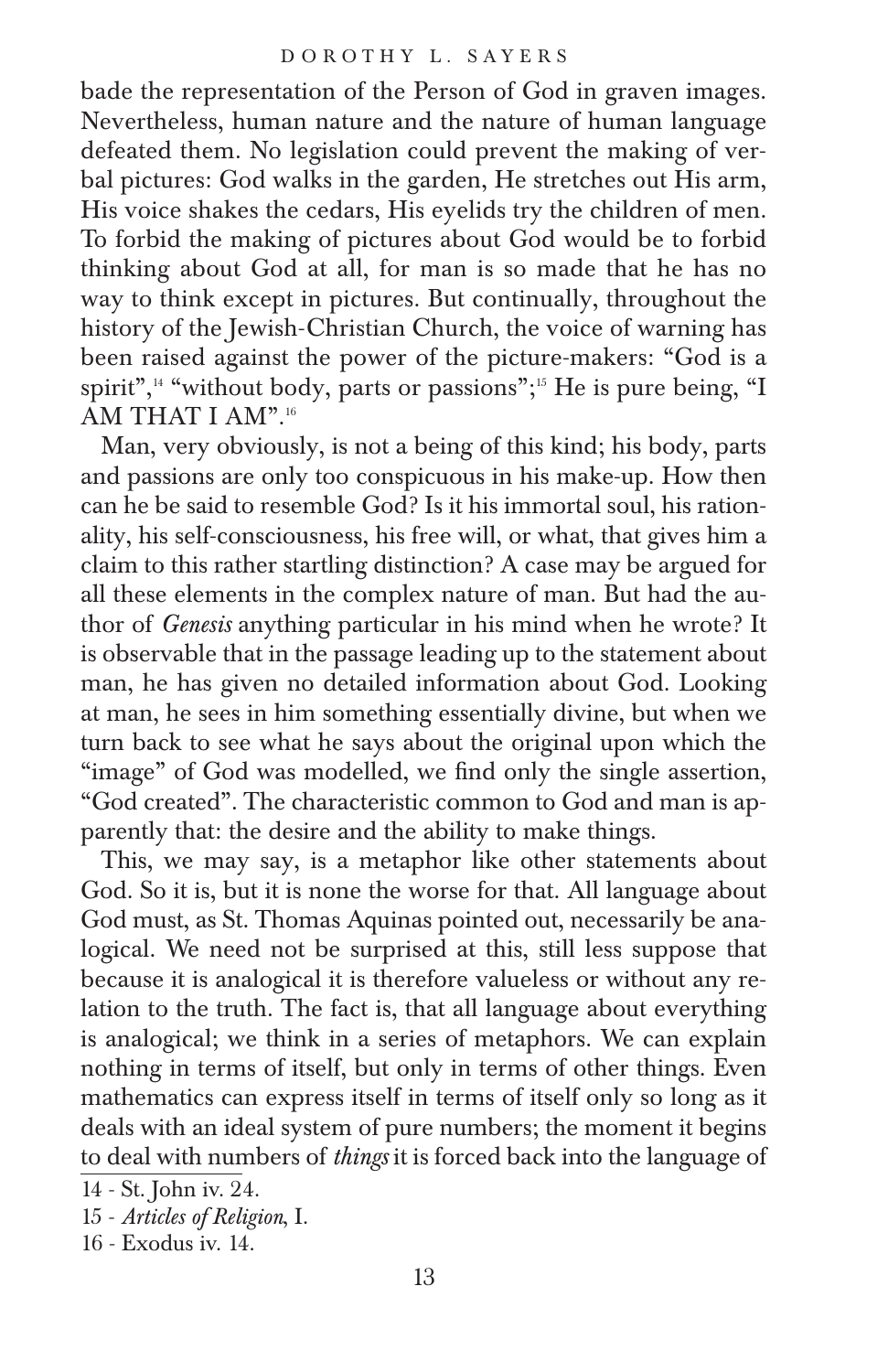analogy. In particular, when we speak about something of which we have no direct experience, we must think by analogy or refrain from thought. It may be perilous, as it must be inadequate, to interpret God by analogy with ourselves, but we are compelled to do so; we have no other means of interpreting anything. Sceptics frequently complain that man has made God in his own image; they should in reason go further (as many of them do) and acknowledge that man has made all existence in his own image. If the tendency to anthropomorphism is a good reason for refusing to think about God, it is an equally good reason for refusing to think about light, or oysters, or battleships. It may quite well be perilous, as it must be inadequate, to interpret the mind of our pet dog by analogy with ourselves; we can by no means enter directly into the nature of a dog; behind the appealing eyes and the wagging tail lies a mystery as inscrutable as the mystery of the Trinity. But that does not prevent us from ascribing to the dog feelings and ideas based on analogy with our own experience; and our behaviour to the dog, controlled by this kind of experimental guesswork, produces practical results which are reasonably satisfactory. Similarly the physicist, struggling to interpret the alien structure of the atom, finds himself obliged to consider it sometimes as a "wave" and sometimes as a "particle". He knows very well that both these terms are analogical — they are metaphors, "picturethinking", and, as pictures, they are incompatible and mutually contradictory. But he need not on that account refrain from using them for what they are worth. If he were to wait till he could have immediate experience of the atom, he would have to wait until he was set free from the framework of the universe.<sup>17</sup> In the meantime, so long as he remembers that language and observation are human functions, partaking at every point of the limitations of humanity, he can get along quite well with them and carry out fruitful researches. To complain that man measures God by his

<sup>17 -</sup> Research forces us to think far beyond the limits of the imagination. Formulae afford the medium of expressing the new discoveries, but the imagination is incapable of conveying the particular reality to our mind. The confident "it is" is reduced to a hesitating "it appears to be". A process appears to be the action of waves or of particles depending on the angle from which it is viewed. Dispense with formulae to express a scientific generalisation and only analogy remains.— Huizinga: *In the Shadow of To-morrow*.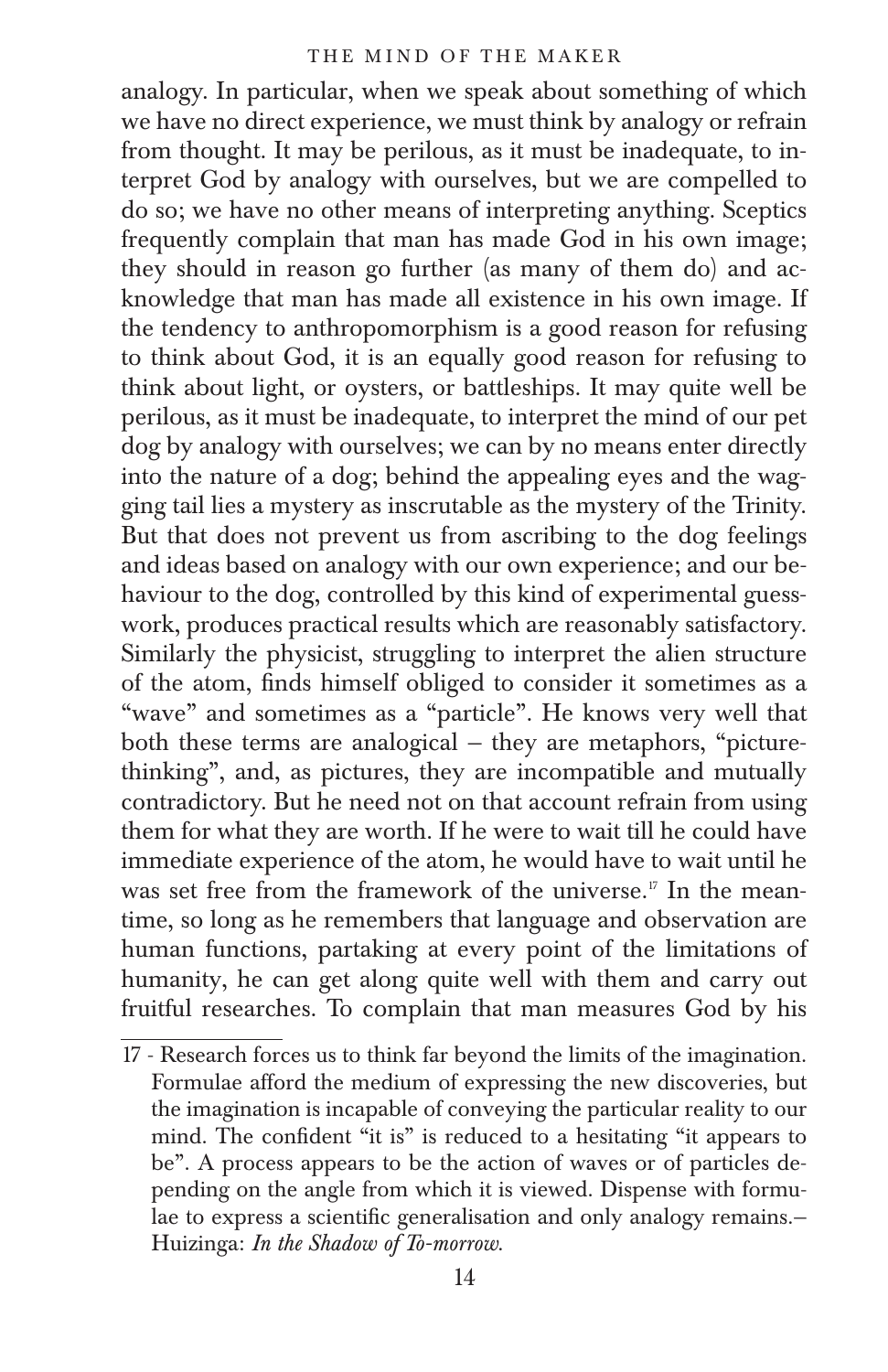own experience is a waste of time; man measures everything by his own experience; he has no other yardstick.

We have, then, various analogies by which we seek to interpret to ourselves the nature of God as it is known to us by experience. Sometimes we speak of Him as a king, and use metaphors drawn from that analogy. We talk, for instance, of His kingdom, laws, dominion, service and soldiers. Still more frequently, we speak of Him as a father, and think it quite legitimate to argue from the analogy of human fatherhood to the "fatherhood" of God. This particular "picture-thought" is one of which Christ was very fond, and it has stamped itself indelibly on the language of Christian worship and doctrine: "God the Father Almighty", "like as a father pitieth his own children", "your Father in Heaven careth for you", "the children of God", "the Son of God", "as many as are led by the spirit of God are sons of God", "I will arise and go to my father", "Our Father which art in Heaven". In books and sermons we express the relation between God and mankind in terms of human parenthood; we say that, just as a father is kind, careful, unselfish and forgiving in his dealings with his children, so is God in his dealings with men; that there is a true likeness of nature between God and man as between a father and his sons; and that because we are sons of one Father, we should look on all men as our brothers.

When we use these expressions, we know perfectly well that they are metaphors and analogies; what is more, we know perfectly well where the metaphor begins and ends. We do not suppose for one moment that God procreates children in the same manner as a human father and we are quite well aware that preachers who use the "father" metaphor intend and expect no such perverse interpretation of their language. Nor (unless we are very stupid indeed) do we go on to deduce from the analogy that we are to imagine God as being a cruel, careless or injudicious father such as we may see from time to time in daily life; still less, that *all* the activities of a human father may be attributed to God, such as earning money for the support of the family, or demanding the first use of the bathroom in the morning. Our own common sense assures us that the metaphor is intended to be drawn from the best kind of father acting within a certain limited sphere of behaviour, and is to be applied only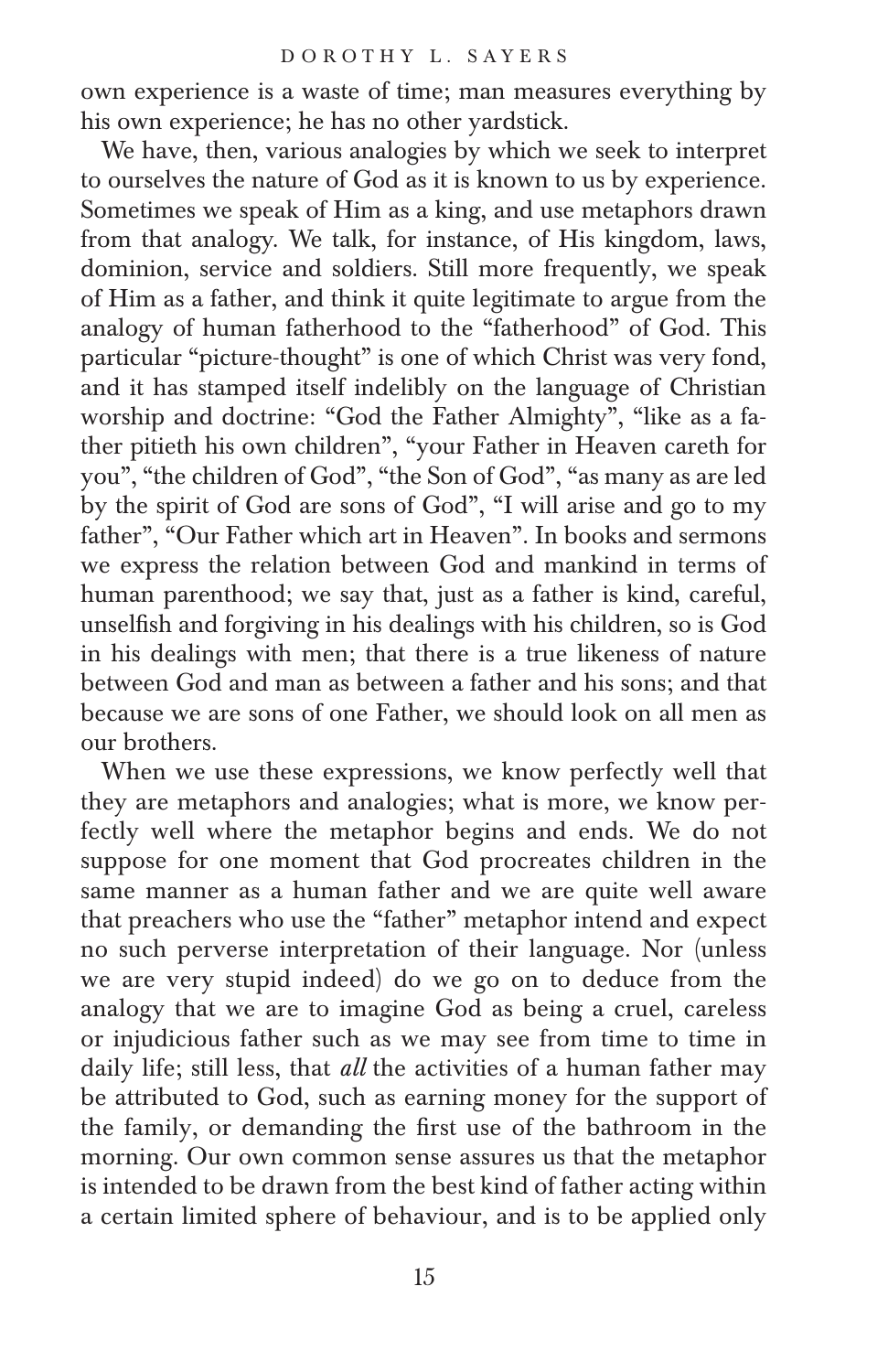#### THE MIND OF THE MAKER

to a well-defined number of the divine attributes.

I have put down these very elementary notes on the limitations of metaphor, because this book is an examination of metaphors about God, and because it is well to remind ourselves before we begin of the way in which metaphorical language — that is to say, all language — is properly used. It is an expression of experience and of the relation of one experience to the other. Further, its meaning is realised only in experience. We frequently say, "Until I had that experience, I never knew what the word fear (or love, or anger or whatever it is) *meant*." The language, which had been merely pictorial, is transmuted into experience and we then have immediate knowledge of the reality behind the picture.

The words of creeds come before our eyes and ears as pictures; we do not apprehend them as statements of experience; it is only when our own experience is brought into relation with the experience of the men who framed the creeds that we are able to say: "I recognise that for a statement of experience; I know now what the words mean."

The analogical statements of experience which I want to examine are those used by the Christian creeds about God the Creator.

And first of all, is the phrase "God the Creator" metaphorical in the same sense that "God the Father" is clearly metaphorical? At first sight, it does not appear to be so. We know what a human father is, but what is a human creator? We are very well aware that man cannot create in the absolute sense in which we understand the word when we apply it to God. We say that "He made the world out of nothing", but we cannot ourselves make anything out of nothing. We can only rearrange the unalterable and indestructible units of matter in the universe and build them up into new forms. We might reasonably say that in the "father" metaphor we are arguing from the known to the unknown; whereas, in the "creator" metaphor, we are arguing from the unknown to the unknowable.

But to say this is to overlook the metaphorical nature of all language. We use the word "create" to convey an extension and amplification of something that we do know, and we limit the application of the metaphor precisely as we limit the application of the metaphor of fatherhood. We know a father and picture to ourselves an ideal Father; similarly, we know a human "maker" and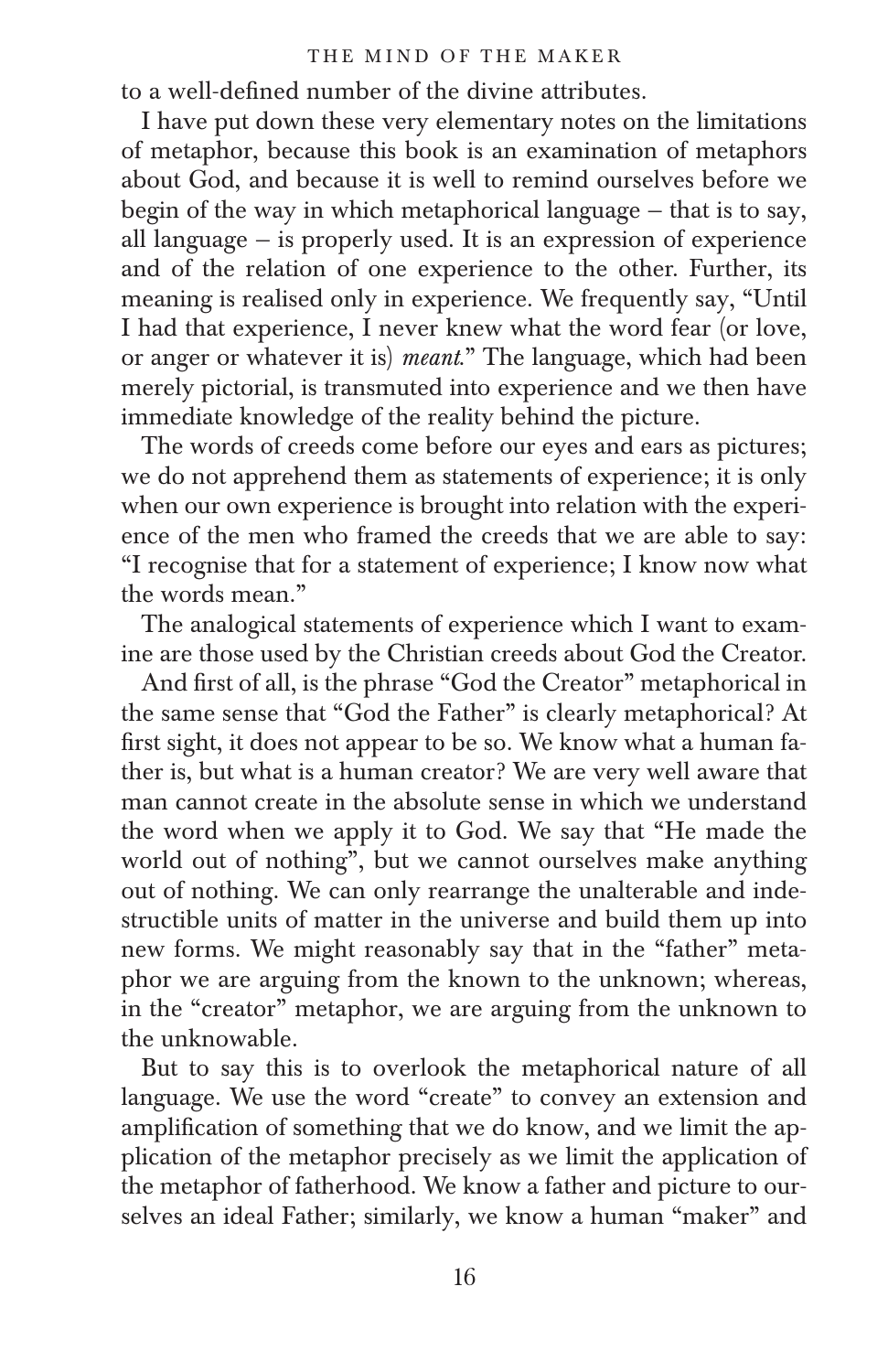picture to ourselves an ideal "Maker". If the word "Maker" does not mean something related to our human experience of making, then it has no meaning at all. We extend it to the concept of a Maker who can make something out of nothing; we limit it to exclude the concept of employing material tools. It is analogical language simply because it is human language, and it is related to human experience for the same reason.

This particular metaphor has been much less studied than the metaphor of "the Father". This is partly because the image of divine Fatherhood has been particularly consecrated by Christ's use of it; partly because most of us have a very narrow experience of the act of creation. It is true that everybody is a "maker" in the simplest meaning of the term. We spend, our lives putting matter together in new patterns and so "creating" forms which were not there before. This is so intimate and universal a function of nature that we scarcely ever think about it. In a sense, even this kind of creation is "creation out of nothing". Though we cannot create matter, we continually, by rearrangement, create new and unique entities. A million buttons, stamped out by machine, though they may be exactly alike, are not the *same* button; with each separate act of making, an entity has appeared in the world that was not there before. Nevertheless, we perceive that this is only a very poor and restricted kind of creation. We acknowledge a richer experience in the making of an individual and original work. By a metaphor vulgar but corresponding to a genuine experience, we speak of a model hat or gown as a "creation": it is unique, not merely by its entity but by its individuality. Again, by another natural metaphor, we may call a perfectly prepared beefsteak pudding, "a work of art"; and in these words we acknowledge an analogy with what we instinctively feel to be a still more satisfying kind of "creation".

It is the artist who, more than other men, is able to create something out of nothing. A whole artistic work is immeasurably more than the sum of its parts.

But here is the will of God, a flash of the will that can, Existent behind all laws, that made them, and lo, they are! And I know not if, save in this, such gift be allowed to man, That out of three sounds he frame, not a fourth sound, but a star.

Consider it well: each tone of our scale in itself is nought, It is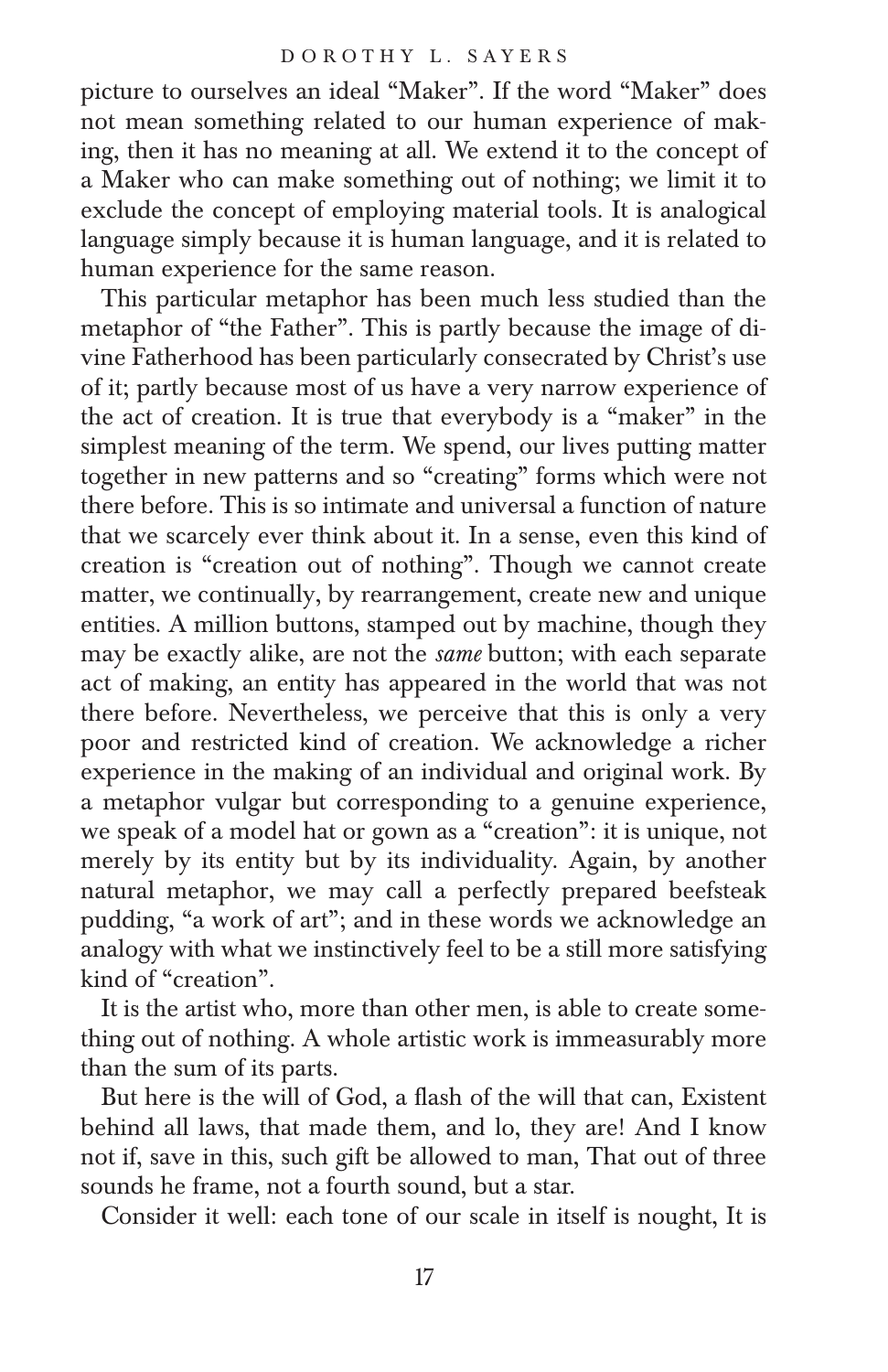everywhere in the world — loud, soft, and all is said: Give it to me to use! I mix it with two in my thought: And there! Ye have heard and seen: consider and bow the head!<sup>18</sup>

"I mix it with two *in my thought*"; this is the statement of the fact of universal experience that the work of art has real existence apart from its translation into material form. Without the thought, though the material parts already exist, the form does not and cannot. The "creation" is not a product of the matter, and is not simply a rearrangement of the matter. The amount of matter in the universe is limited, and its possible rearrangements, though the sum of them would amount to astronomical figures, is also limited. But no such limitation of numbers applies to the creation of works of art. The poet is not obliged, as it were, to destroy the material of a Hamlet in order to create a Falstaff, as a carpenter must destroy a tree-form to create a table-form. The components of the material world are fixed; those of the world of imagination increase by a continuous and irreversible process, without any destruction or rearrangement of what went before. This represents the nearest approach we experience to "creation out of nothing", and we conceive of the act of absolute creation as being an act analogous to that of the creative artist. Thus Berdyaev is able to say: "God created the world by imagination."

This experience of the creative imagination in the common man or woman and in the artist is the only thing we have to go upon in entertaining and formulating the concept of creation. Outside our own experience of procreation and creation we can form no notion of how anything comes into being. The expressions "God the Father" and "God the Creator" are thus seen to belong to the same category — that is, of analogies based on human experience, and limited or extended by a similar mental process in either case.

If all this is true, then it is to the creative artists that we should naturally turn for an exposition of what is *meant* by those credal formulae which deal with the nature of the Creative Mind. Actually, we seldom seem to consult them in the matter. Poets have, indeed, often communicated in their own mode of expression truths identical with the theologians' truths; but just because of the difference in the modes of expression, we often fail to see the identity of the statements. The artist does not recognise that the phrases of the creeds purport to be observations of fact about the creative 18 - Robert Browning: *Abt Vogler*.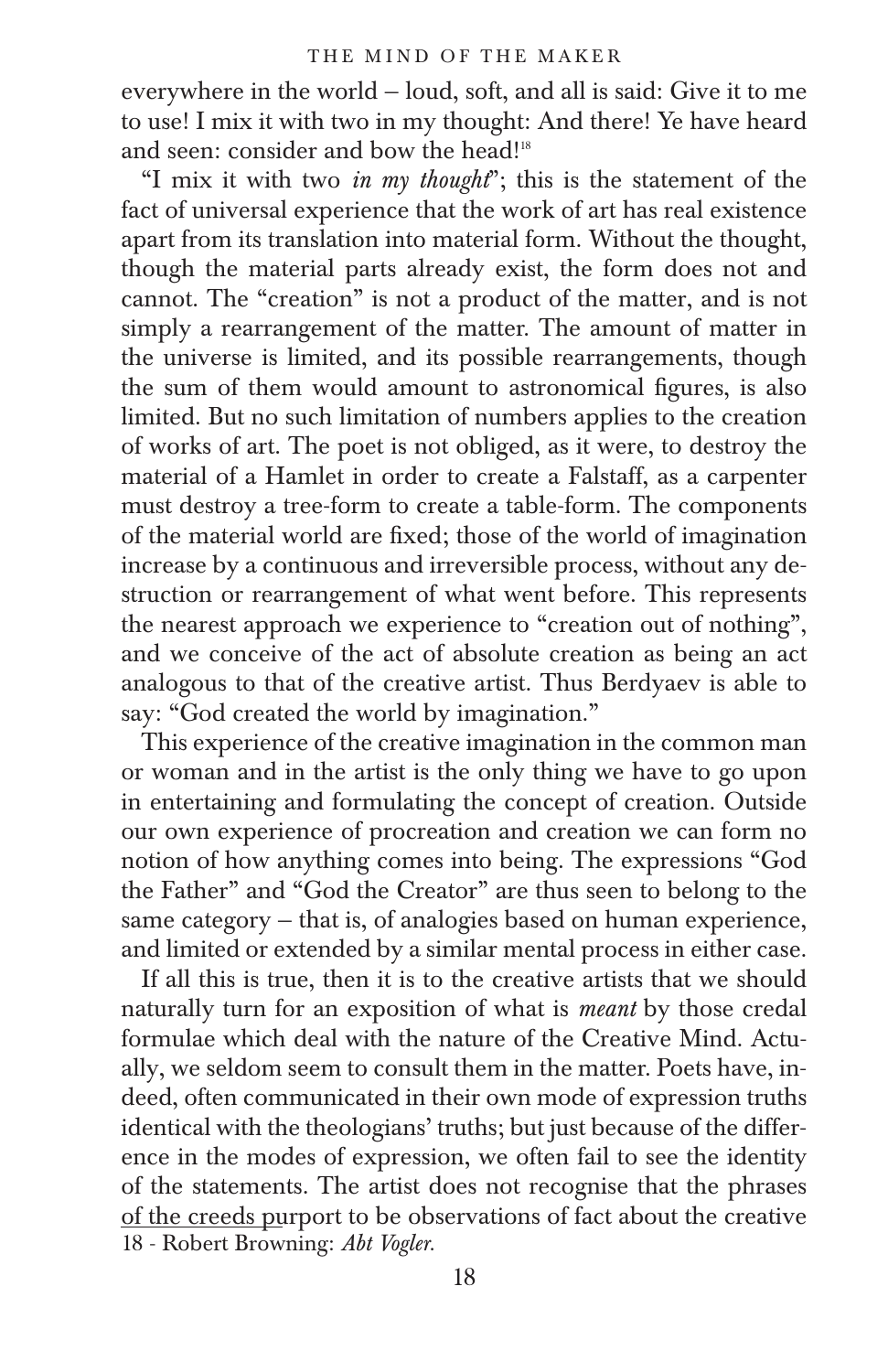mind *as such*, including his own; while the theologian, limiting the application of the phrases to the divine Maker, neglects to inquire of the artist what light he can throw upon them from his own immediate apprehension of truth. The confusion is as though two men were to argue fiercely whether there was a river in a certain district or whether, on the contrary, there was a measurable volume of  $\rm H_2O$  moving in a particular direction with an ascertainable velocity; neither having any suspicion that they were describing the same phenomenon.

Our minds are not infinite; and as the volume of the world's knowledge increases, we tend more and more to confine ourselves, each to his special sphere of interest and to the specialised metaphor belonging to it. The analytic bias of the last three centuries has immensely encouraged this tendency, and it is now very difficult for the artist to speak the language of the theologian, or the scientist the language of either. But the attempt must be made; and there are signs everywhere that the human mind is once more beginning to move towards a synthesis of experience.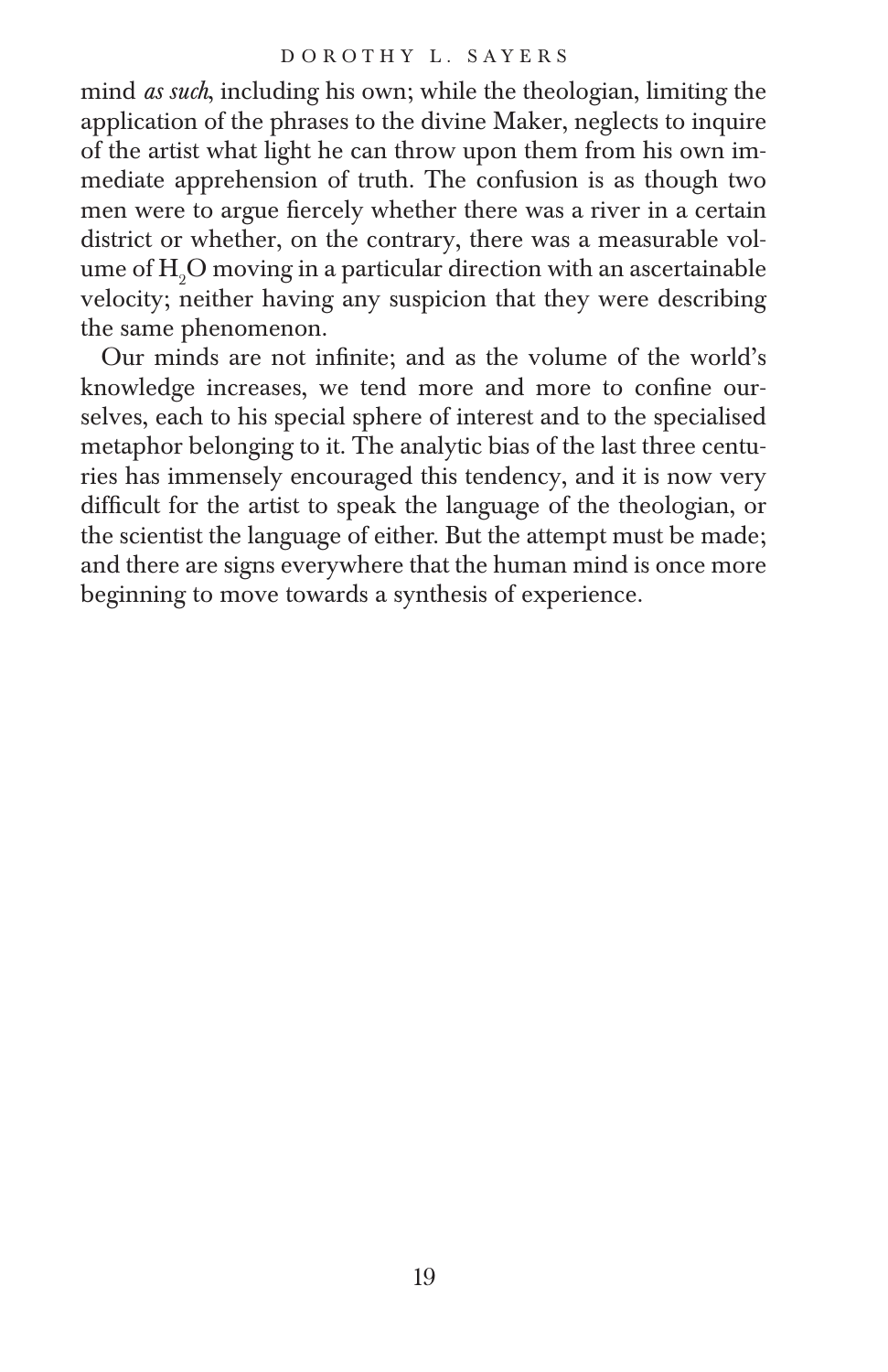## <span id="page-29-0"></span>IDEA, ENERGY, POWER III

*… because the image of the Trinity was made in man, that in this way man should be the image of the one true God. St. Augustine: On the Trinity.*

*To God, as Godhead, appertain neither will, nor knowledge, nor manifestation, nor anything that we can name, or say, or conceive. But to God, as God, it belongeth to express Himself, and to know and love Himself, and to reveal Himself to Himself; and all this without any creature… And without the creature, this would lie in His own Self as a Substance or well-spring, but would not be manifested or wrought out into deeds. Now God will have it to be exercised and clothed in a form… and this cannot come to pass… without the creature. — Theologia Germanica.*

*In thought, the sense of the setting and one's knowledge of the characters are all present simultaneously. In writing, something of these*  elements has to be conveyed in sequence. - *J. D. BERESFORD*: Writ*ing Aloud.*

I suppose that of all Christian dogmas, the doctrine of the Trin-<br>ity enjoys the greatest reputation for obscurity and remote-<br>ness from common experience. Whether the theologian ex-<br>tols it as the splendour of the light i ity enjoys the greatest reputation for obscurity and remoteness from common experience. Whether the theologian extols it as the splendour of the light invisible or the sceptic spiracy to assume that its effect upon those who contemplate it is blindness, either by absence or excess of light. There is some truth in the assumption, but there is also a great deal of exaggeration. God is mysterious, and so (for that matter) is the universe and one's fellow-man and one's self and the snail on the garden-path; but none of these is so mysterious as to correspond to nothing within human knowledge. There are, of course, some minds that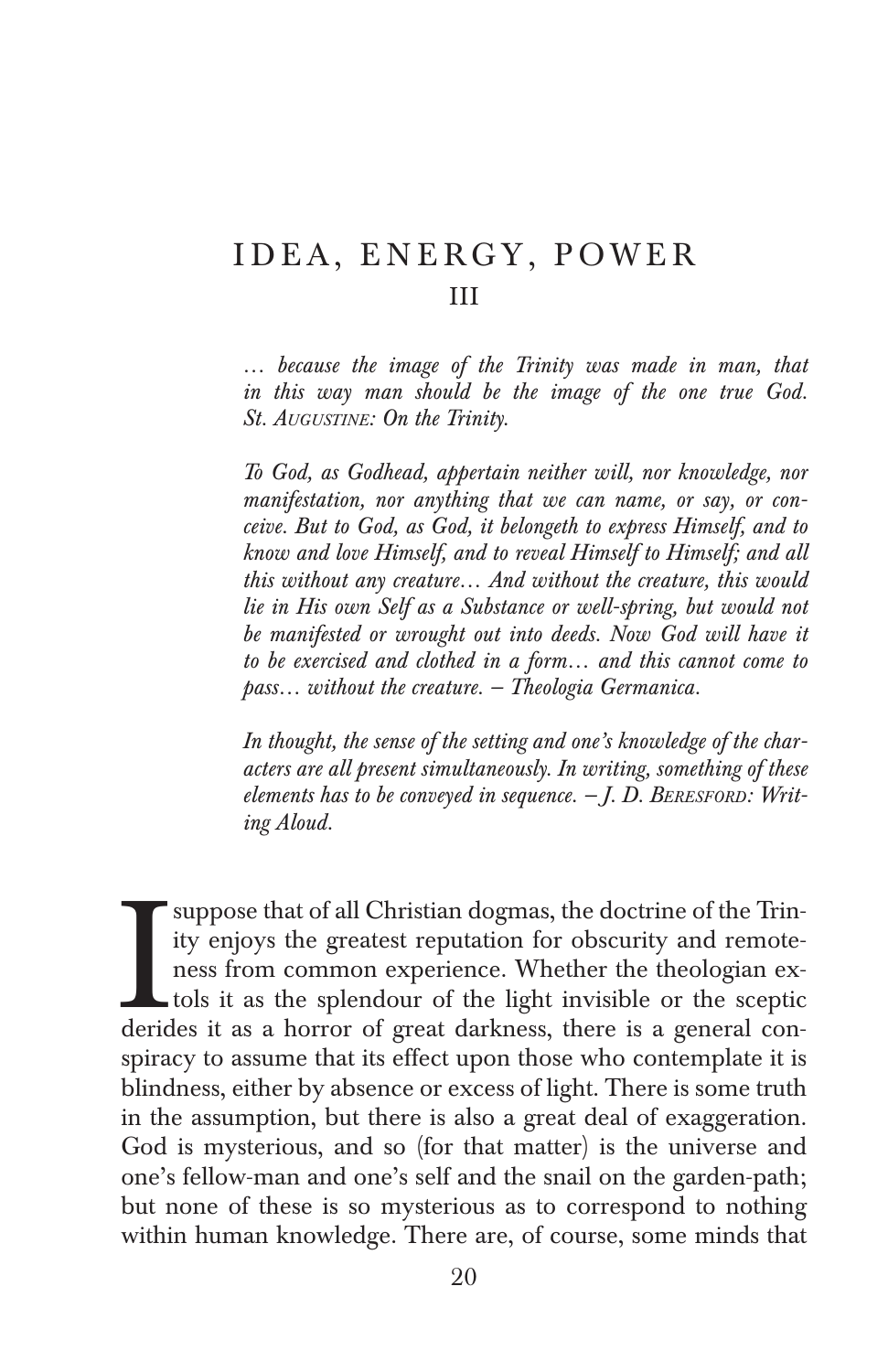cultivate mystery for mystery's sake: with these, St. Augustine of Hippo, who was no obscurantist, deals firmly:

Holy Scripture, which suits itself to babes, has not avoided words drawn from any class of things really existing, through which, as by nourishment, our understanding might rise gradually to things divine and transcendent… But it has drawn no words whatever, whereby to frame either figures of speech or enigmatic sayings, from things which do not exist at all. And hence it is that those who [in disputing about God strive to transcend the whole creation] are more mischievously and emptily vain than their fellows; in that they surmise concerning God, what can neither be found in Himself nor in any creature.<sup>19</sup>

He proceeds, in his great treatise, to expound the doctrine analogically, using again and again the appeal to experience. He says in effect: "a Trinitarian structure of being is not a thing incomprehensible or unfamiliar to you; you know of many such within the created universe. There is a trinity of sight, for example: the form seen, the act of vision, and the mental attention which correlates the two. These three, though separable in theory, are inseparably present whenever you use your sight. Again, every thought is an inseparable trinity of memory, understanding and will.<sup>20</sup> This is a fact of which you are quite aware; it is not the concept of a trinityin-unity that in itself presents any insuperable difficulty to the human imagination."

We may perhaps go so far as to assert that the Trinitarian structure of activity is mysterious to us just because it is universal — rather as the four-dimensional structure of space-time is mysterious because we cannot get outside it to look at it. The mathematician can, however, to some extent perform the intellectual feat of observing space-time from without, and we may similarly call upon the creative artist to extricate himself from his own activity far enough to examine and describe its threefold structure.

For the purpose of this examination I shall use the mind of the creative writer, both because I am more familiar with its workings

<sup>19 -</sup> *On the Trinity*: Bk. I, Chap. I.

<sup>20 -</sup> cf. Eddington, *Philosophy of Physical Science*: "Still less is a single sensation strictly separable from the environment of emotion, memory and intellectual activity in which it occurs; nor is it strictly separable from the volition which directs attention to it and the thought which embodies sapient knowledge of it."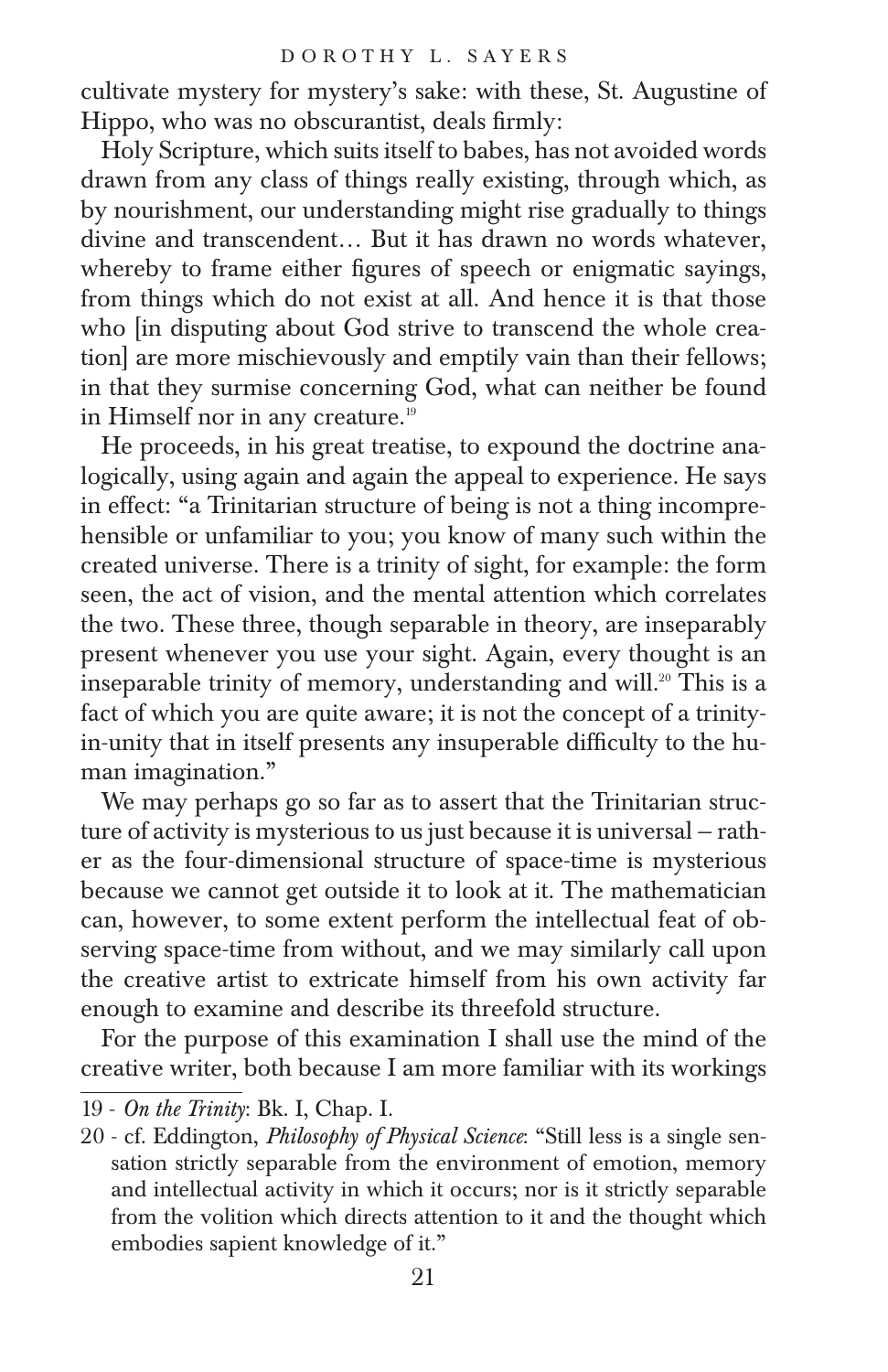than with those of other creative artists, and because I shall thus save the confusion of a great many clauses beginning with "and" and "or". But, *mutatis mutandis*, what is true of the writer is true also of the painter, the musician and all workers of creative imagination in whatever form. "The writer" is of course understood to be the ideal writer, considered when engaged in an act of artistic creation, just as, in considering the "father" we always intend the ideal parent, considered while exercising the functions of parenthood and in no other activity. It is not to be imagined that any human writer ever works with ideal perfection; in the tenth chapter of this book I shall try to point out what happens when the writer's trinity fails too conspicuously to conform to the law of its own nature — for here, as always, there is a judgment for behaviour that runs counter to the law.

Since this chapter  $-$  and indeed this whole book  $-$  is an expansion of the concluding speech of St. Michael in my play *The Zeal of Thy House*, it will perhaps be convenient to quote that speech here:

- For every work [or act] of creation is threefold, an earthly trinity to match the heavenly.
- First, [*not in time, but merely in order of enumeration*] there is the Creative Idea, passionless, timeless, beholding the whole work complete at once, the end in the beginning: and this is the image of the Father.
- Second, there is the Creative Energy [*or Activity*] begotten of that idea, working in time from the beginning to the end, with sweat and passion, being incarnate in the bonds of matter: and this is the image of the Word.
- Third, there is the Creative Power, the meaning of the work and its response in the lively soul: and this is the image of the indwelling Spirit.
- And these three are one, each equally in itself the whole work, whereof none can exist without other: and this is the image of the Trinity.

Of these clauses, the one which gives the most trouble to the hearer is that dealing with the Creative Idea. (The word is here used, not in the philosopher's sense, in which the "Idea" tends to be equated with the "Word", but quite simply in the sense intended by the writer when he says: "I have an idea for a book."<sup>21</sup>)

<sup>21 -</sup> Similarly, of course, "Energy" is not to be understood in the physicist's technical sense (e.g. Mass × Acceleration × Distance), or "Pow-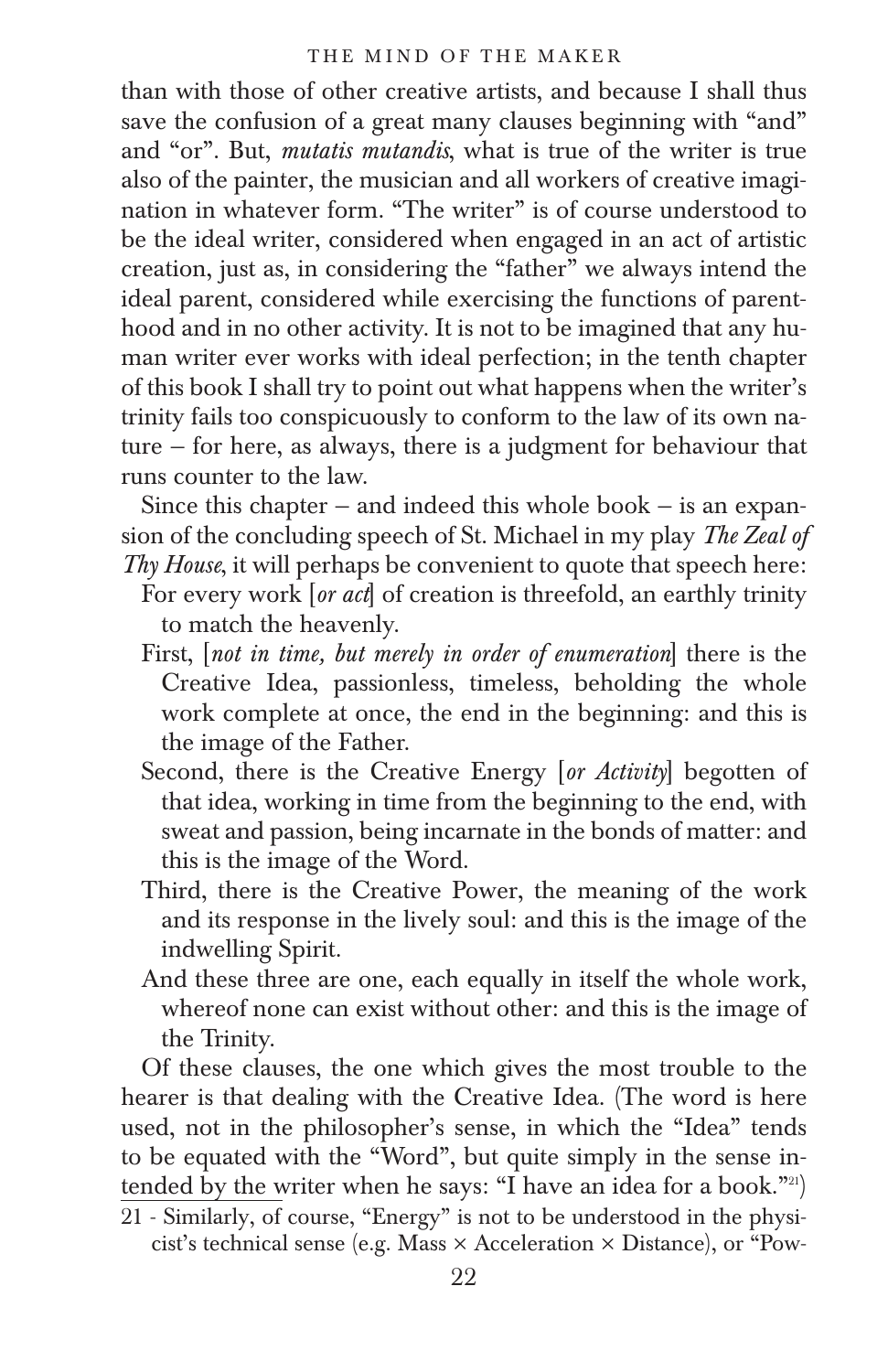The ordinary man is apt to say: "I thought you began by collecting material and working out the plot." The confusion here is not merely over the words "first" and "begin". In fact the "Idea" – or rather the writer's realisation of his own idea — does precede any mental or physical work upon the materials or on the course of the story within a time-series. But apart from this, the very formulation of the Idea in the writer's mind is not the Idea itself, but its self-awareness in the Energy. Everything that is conscious, everything that has to do with form and time, and everything that has to do with process, belongs to the working of the Energy or Activity or "Word". The Idea, that is, cannot be said to precede the Energy in time, because (so far as that act of creation is concerned) it is the Energy that creates the time-process. This is the analogy of the theological expressions that "the Word was in the beginning with God" and was "eternally begotten of the Father". If, that is, the act has a beginning in time at all, it is because of the presence of the Energy or Activity. The writer cannot even be conscious of his Idea except by the working of the Energy which formulates it to himself.

That being so, how can we know that the Idea itself has any real existence apart from the Energy? Very strangely; by the fact that the Energy itself is conscious of referring all its acts to an existing and complete whole. In theological terms, the Son does the will of the Father. Quite simply, every choice of an episode, or a phrase, or a word is made to conform to a pattern of the entire book, which is revealed by that choice as already existing. This truth, which is difficult to convey in explanation, is quite clear and obvious in experience. It manifests itself plainly enough when the writer says or thinks: "That is, or is not, the right phrase" — meaning that it is a phrase which does or does not correspond to the reality of the Idea.

Further, although the book — that is, the activity of writing the book — is a process in space and time, it is known to the writer as *also* a complete and timeless whole, "the end in the beginning", and this knowledge of it is with him always, while writing it and after it is finished, just as it was at the beginning. It is not changed or affected by the toils and troubles of composition, nor is the writer aware of his book as merely a succession of words and situations.

er" in the engineer's sense (e.g. applied force); both these words are used in the sense intended by the poet and the common man.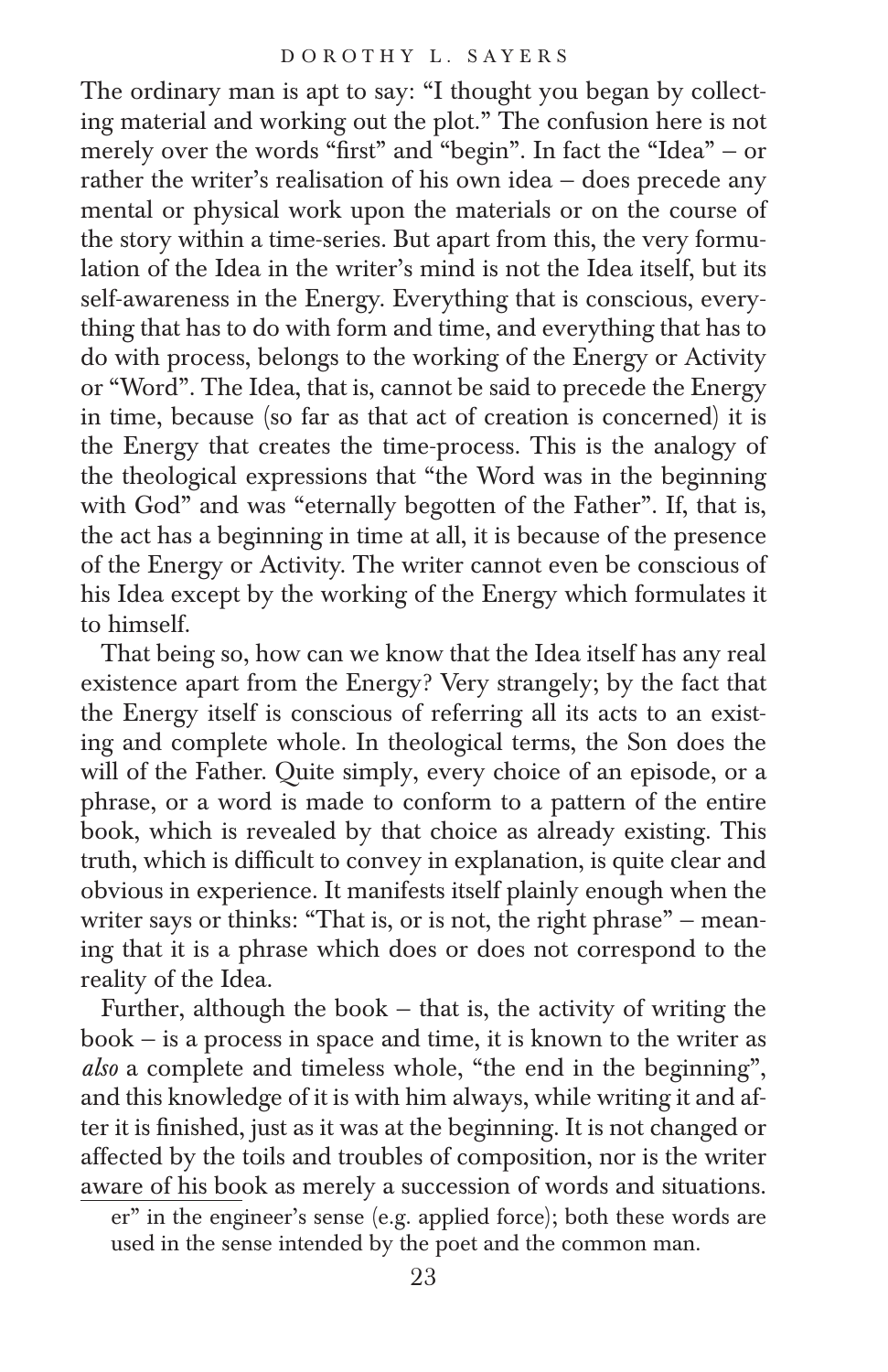#### THE MIND OF THE MAKER

The Idea of the book is a thing-in-itself quite apart from its awareness or its manifestation in Energy, though it still remains true that it cannot be known as a thing-in-itself except as the Energy reveals it. The Idea is thus timeless and without parts or passions, though it is never seen, either by writer or reader, except in terms of time, parts and passion.

The Energy itself is an easier concept to grasp, because it is the thing of which the writer is conscious and which the reader can see when it is manifest in material form. It is dynamic — the sum and process of all the activity which brings the book into temporal and spatial existence. "All things are made by it, and without it nothing is made that has been made." To it belongs everything that can be included under the word "passion" — feeling, thought, toil, trouble, difficulty, choice, triumph — all the accidents which attend a manifestation in time. It is the Energy that is the creator in the sense in which the common man understands the word, because it brings about an expression in temporal form of the eternal and immutable Idea. It is, for the writer, what he means by "the writing of the book", and it includes, though it is not confined to, the manifestation of the book in material form. We shall have more to say about it in the following chapters: for the moment, the thing I am anxious to establish is that it is something distinct from the Idea itself, though it is the only thing that can make the Idea known to itself or to others, and yet is (in the ideal creative act which we are considering) essentially identical with the Idea — "consubstantial with the Father".

The Creative Power is the third "Person" of the writer's trinity. It is not the same thing as the Energy (which for greater clearness I ought perhaps to have called "the Activity" ), though it proceeds from the Idea and the Energy together. It is the thing which flows back to the writer from his own activity and makes him, as it were, the reader of his own book. It is also, of course, the means by which the Activity is communicated to other readers and which produces a corresponding response in them. In fact, from the readers' point of view, it is the book. By it, they perceive the book, both as a process in time and as an eternal whole, and react to it dynamically. It is at this point we begin to understand what St. Hilary means in saying of the Trinity: "Eternity is in the Father, form in the Image and use in the Gift."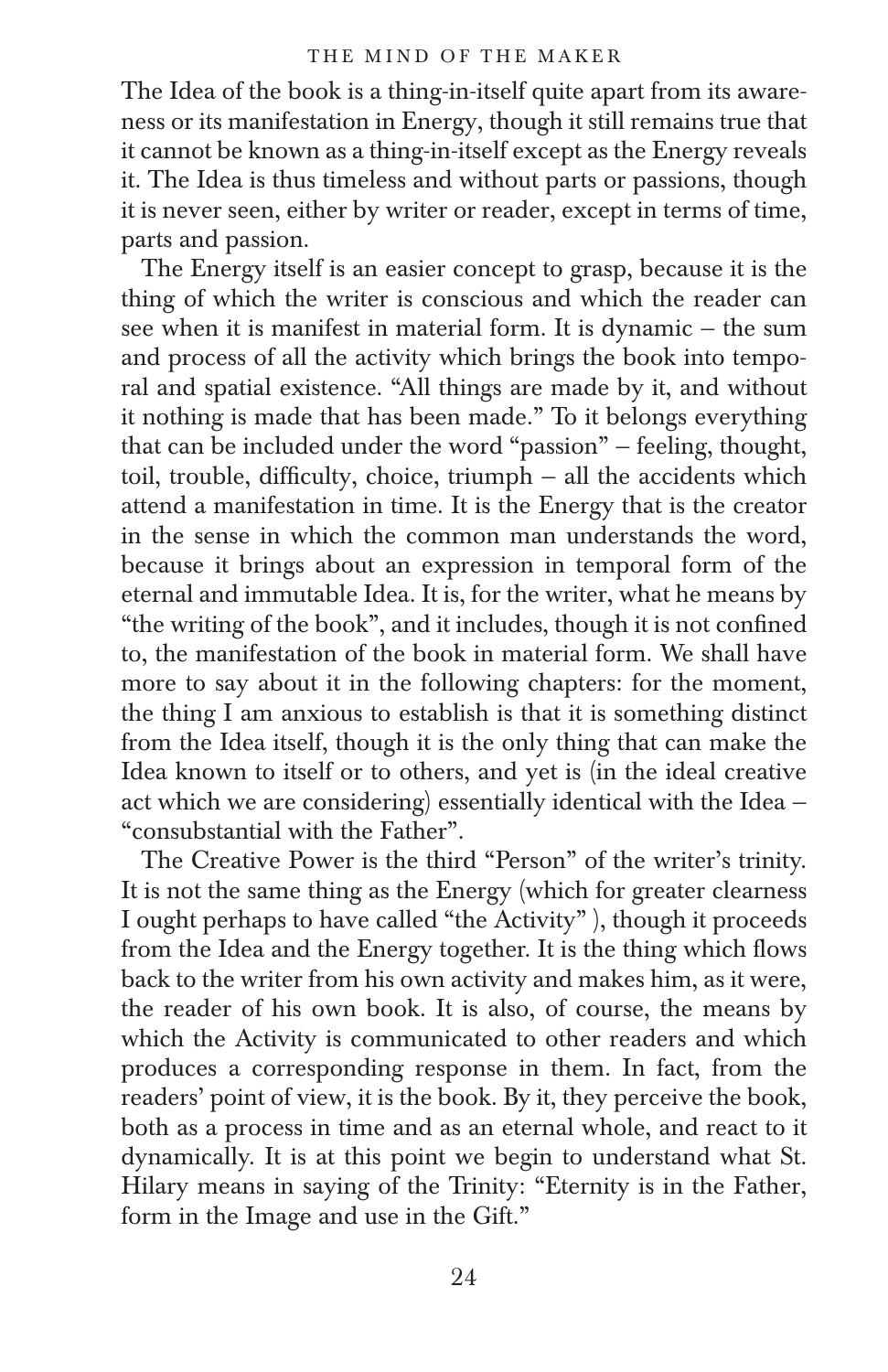Lastly: "these three are one, each equally in itself the whole work, whereof none can exist without other." If you were to ask a writer which is "the real book" — his Idea of it, his Activity in writing it or its return to himself in Power, he would be at a loss to tell you, because these things are essentially inseparable. Each of them is the complete book separately; yet in the complete book all of them exist together. He can, by an act of the intellect, "distinguish the persons" but he cannot by any means "divide the substance". How could he? He cannot know the Idea, except by the Power interpreting his own Activity to him; he knows the Activity only as it reveals the Idea in Power; he knows the Power only as the revelation of the Idea in the Activity. All he can say is that these three are equally and eternally present in his own act of creation, and at every moment of it, whether or not the act ever becomes manifest in the form of a written and printed book. These things are not confined to the material manifestation: they exist in  $-$  they *are* — the creative mind itself.

I ought perhaps to emphasise this point a little. The whole complex relation that I have been trying to describe may remain entirely within the sphere of the imagination, and is there complete. The Trinity abides and works and is responsive to itself "in Heaven". A writer may be heard to say: "My book is finished — I have only to write it"; or even, "My book is written — I have only to put it on paper". The creative act, that is, does not depend for its fulfilment upon its manifestation in a material creation. The glib assertion that "God needs His creation as much as His creation needs Him" is not a true analogy from the mind of the human creator. Nevertheless, it is true that the urgent desire of the creative mind is towards expression in material form. The writer, in writing his book on paper, is expressing the freedom of his own nature in accordance with the law of his being; and we argue from this that material creation expresses the nature of the Divine Imagination. We may perhaps say that creation in some form or another is necessary to the nature of God; what we cannot say is that this or any particular form of creation is necessary to Him. It is in His mind, complete, whether He writes it down or not. To say that God depends on His creation as a poet depends on his written poem is an abuse of metaphor: the poet does nothing of the sort. To write the poem (or, of course, to give it material form in speech or song),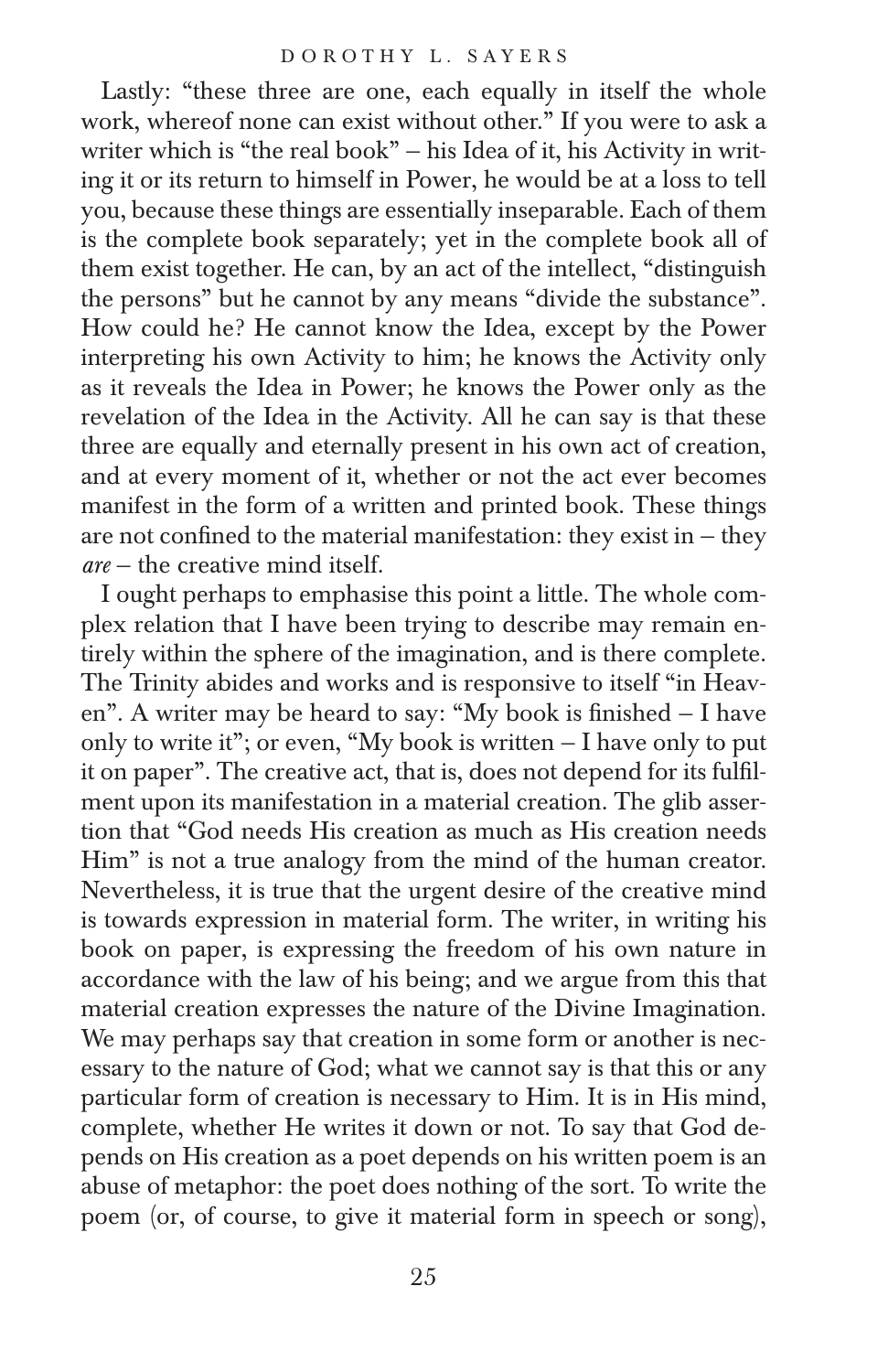#### THE MIND OF THE MAKER

is an act of love towards the poet's own imaginative act and towards his fellow-beings. It is a social act; but the poet is, first and foremost, his own society, and would be none the less a poet if the means of material expression were refused by him or denied him.

I have used in this chapter, and shall use again, expressions which to persons brought up in "scientific" habits of thought may seem to be out-moded. Scientists are growing more and more chary of using any forms of speech at all. Words like "idea", "matter", "existence" and their derivatives have become suspect. "Old truths" have to be abandoned, general terms of every-day use which we thought to be the keys to understanding will now no longer fit the lock. Evolution, yes, but be very careful with it, for the concept is slightly rusty. Elements… their immutability no longer exists. Causation… on the whole there is little one can do with the concept; it breaks at the slightest usage. Natural laws… certainly, but better not talk too much of absolute validity. Objectivity… it is still our duty as well as our ideal, but its perfect realisation is not possible, at least not for the social sciences and the humanities.<sup>22</sup>

This difficulty which confronts the scientists and has compelled their flight into formulae is the result of a failure to understand or accept the analogical nature of language. Men of science spend much time and effort in the attempt to disentangle words from their metaphorical and traditional associations; the attempt is bound to prove vain since it runs counter to the law of humanity.<sup>23</sup> The confusion and difficulty are increased by the modern world's preoccupation with the concept of progress. This concept — now rapidly becoming as precarious as those others quoted by Huizinga — imposes upon the human mind two (in the hypnotic sense) "suggestions". The first is that any invention or creative act will necessarily tend to supersede an act of earlier date. This may be true of mechanical inventions and scientific formulae: we may say, for example, that the power-loom has superseded the hand-loom, or that Einsteinian physics has superseded Newtonian physics, and mean something by saying so. But there is no sense whatever in which we can say that *Hamlet* has "superseded" the *Agamemnon*, or that

you who were with me in the ships at Mylae

<sup>22 -</sup> Huizinga: *In the Shadow of To-morrow*.

<sup>23 -</sup> See Note "A" at end of chapter.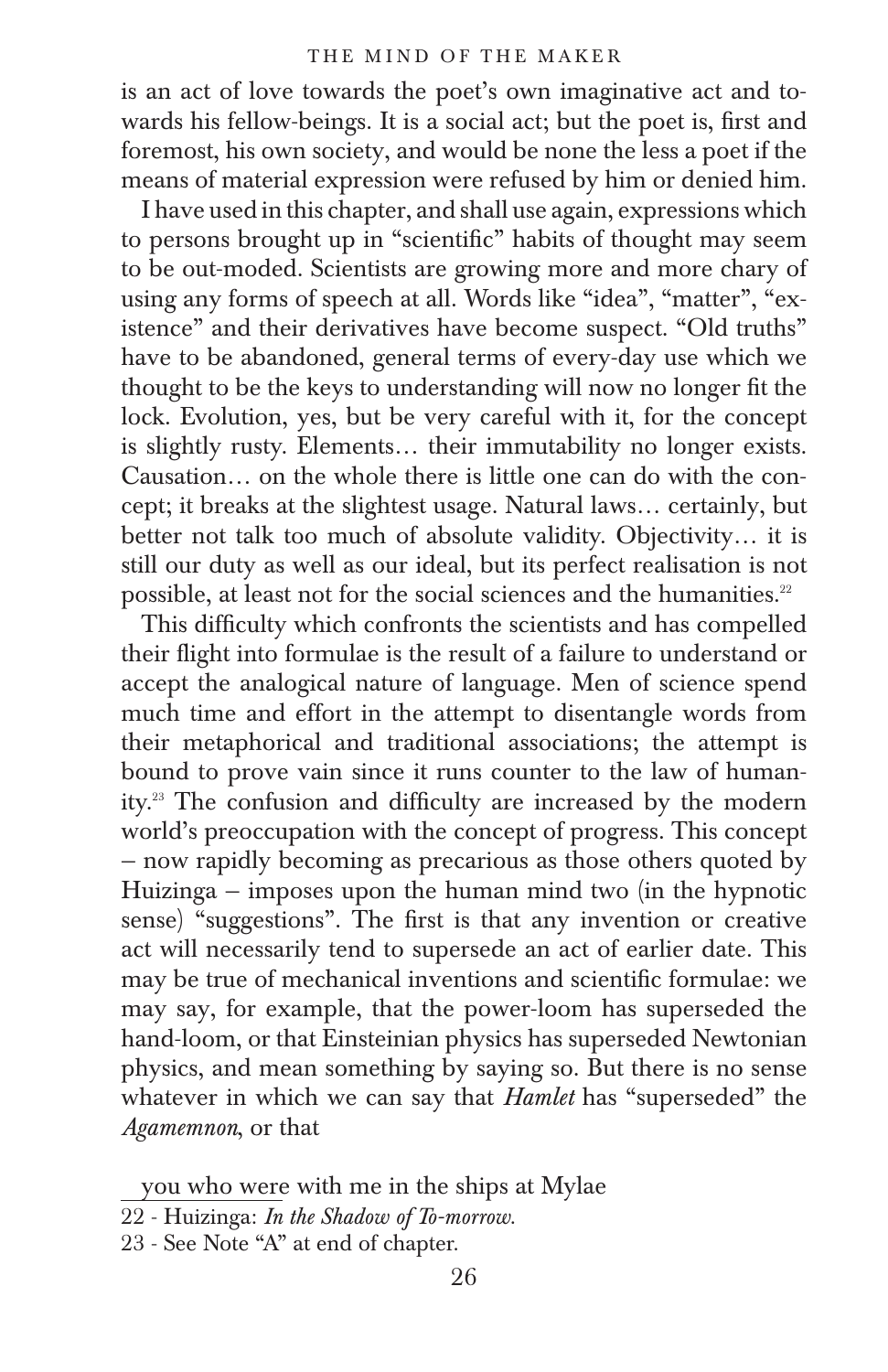has superseded

*en la sua voluntade è nostra pace* or *tendebantque manus ripae ulterioris amore*.

The later in date leaves the earlier achievement unconquered and unchanged; that which was at the summit remains at the summit until the end of time.

The second suggestion is that, once an invention has been brought into being and made public by a creative act, the whole level of human understanding is raised to the level of that inventiveness. This is not true, even within its own sphere of application. The fact that every schoolboy can now use logarithms does not lift him to the intellectual level of the brain that first imagined the method of logarithmic calculation. But the absurdity of the suggestion becomes glaringly obvious when we consider the arts. If a ruthless education in Shakespeare's language could produce a nation of Shakespeares, every Englishman would at this moment be a dramatic genius. Actually, all that such an education can possibly do is to improve a little the general apparatus of linguistic machinery and so make the way smooth for the appearance of the still rare, still incalculable genius. Genius is, in fact, not subject to the "law" of progress, and it is beginning to be extremely doubtful whether progress is a "law" at all.

For these reasons, we need not allow ourselves to be abashed by any suggestion that the old metaphors are out of date and ought to be superseded. We have only to remember that they are, and always were, metaphors, and that they are still "living" metaphors so long as we use them to interpret direct experience. Metaphors only become dead when the metaphor is substituted for the experience, and the argument carried on in a sphere of abstraction without being at every point related to life.

In the metaphors used by the Christian creeds about the mind of the maker, the creative artist can recognise a true relation to his own experience; and it is his business to record the fact of that recognition in any further metaphor that the reader may understand and apply.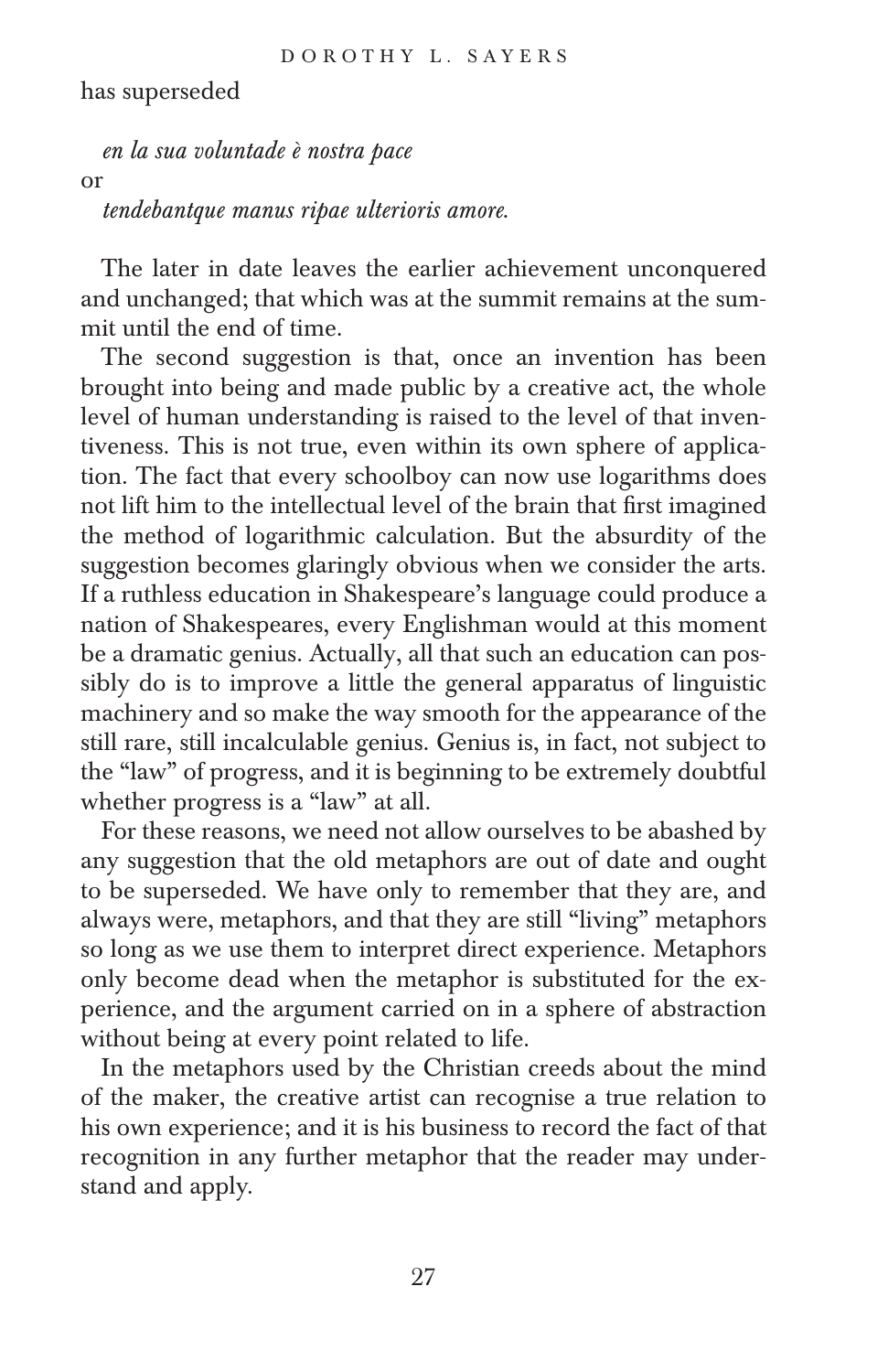### NOTE " $A$ "

## Analogical Nature OF LANGUAGE.

*"Suppose that I suddenly say 'Ouch'. That will convey to you exactly what was meant to be conveyed by the former statement 'I feel pain'. It has the great advantage that it does not hint at any psychological theory of what has happened; it does not drag in knowledge not wholly derived from direct awareness, as any attempt at precise description would do. Normally, it is an involuntary remark; but it is a pity not to use deliberately an expression which conveys exactly what we mean to convey and no more. A typical element of knowledge acquired by direct awareness is that which we convey to another person by the ejaculation 'Ouch'." Eddington: Philosophy of Physical Science.*

*It is noteworthy that certain schools of poetry in the present "scientific" age (e.g. expressionists, dadaists, surrealists) appear to suffer precisely this same embarrassment in dealing with the analogical nature of language, and use their best endeavours to convey all awareness of experience in terms of "ouch". This attempt to escape from the tradition and nature of its own instrument is of very dubious value; cf. also Huizinga: In the Shadow of To-morrow, Chap. 18: "Art and Literature".*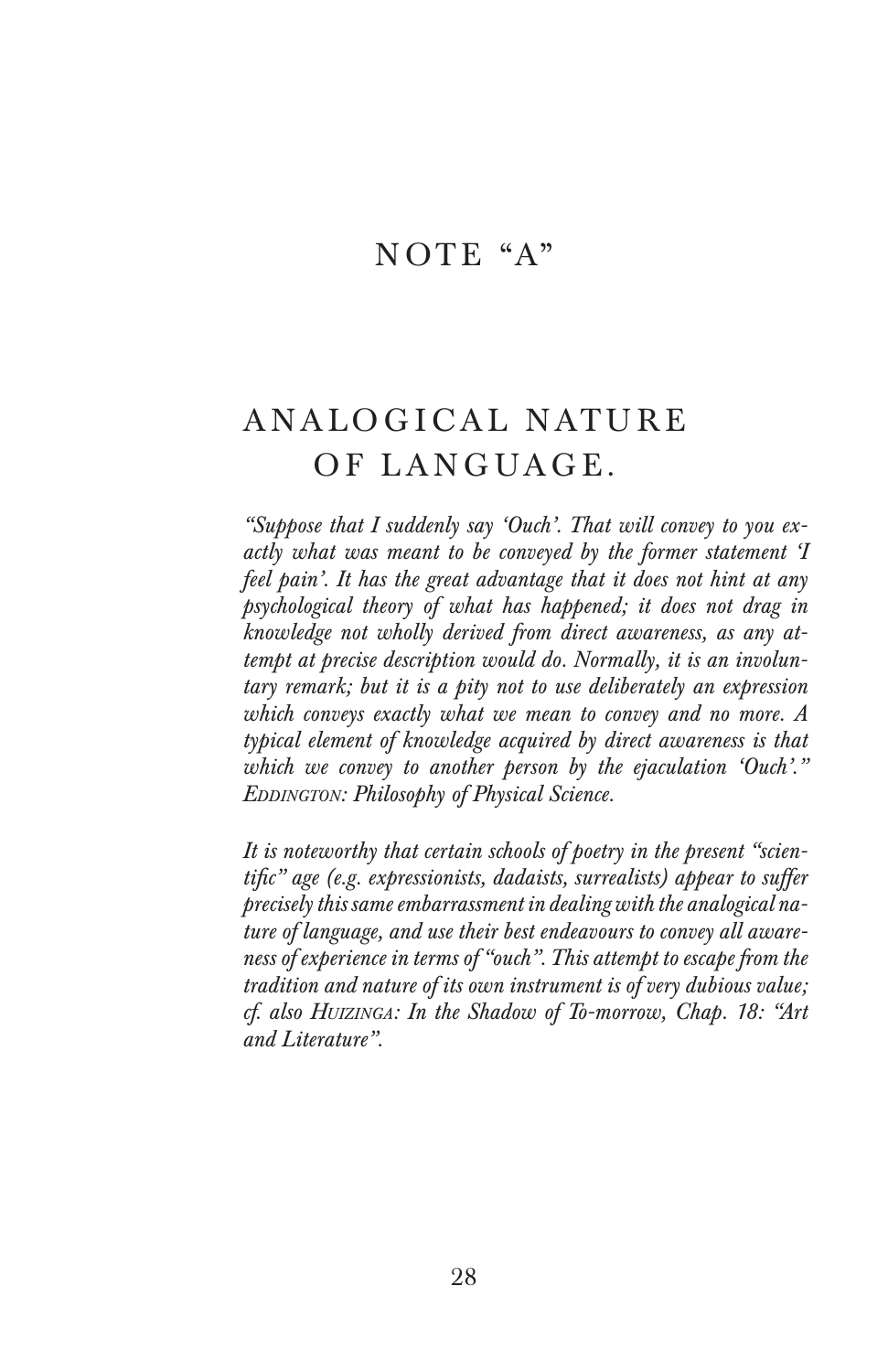## THE ENERGY REVEALED in C reation IV

*We behold, then, by the sight of the mind, in that eternal truth from which all things temporal are made, the form according to which we are, and according to which we do anything by true and right reason, either in ourselves, or in things corporeal; and we have the true knowledge of things, thence conceived, as it were as a word within us, and by speaking we beget it from within; nor by being born does it depart from us. And when we speak to others, we apply to the word, remaining within us, the ministry of the voice or of some bodily sign, that by some kind of sensible remembrance some similar thing may be wrought also in the mind of him that hears, — similar, I say, to that which does not depart from the mind of him that speaks… And this word is conceived by love, either of the creature or of the Creator, that is, either of changeable nature or of unchangeable truth. — St. Augustine: On the Trinity.*

s soon as the mind of the maker has been made manifest in a work, a way of communication is established between other minds and his. That is to say, it is possible for a reader, by reading a book, to discover something abo fest in a work, a way of communication is established between other minds and his. That is to say, it is possible for a reader, by reading a book, to discover somehow, in a minor way, the same difficulties and misunderstandings which are encountered in establishing communication with God crop up in the apparently much simpler matter of communication between writer and reader. The chief riddle that perplexes the common man is that paradox which theologians formulate in the statement that "God is both immanent and transcendent". Is it true, as the Pantheists assert, that the creator is simply the sum of all his works, or, on the other hand, is he something entirely detached from the work he has made and so unknowable in himself that the work provides us with no clue to his personality?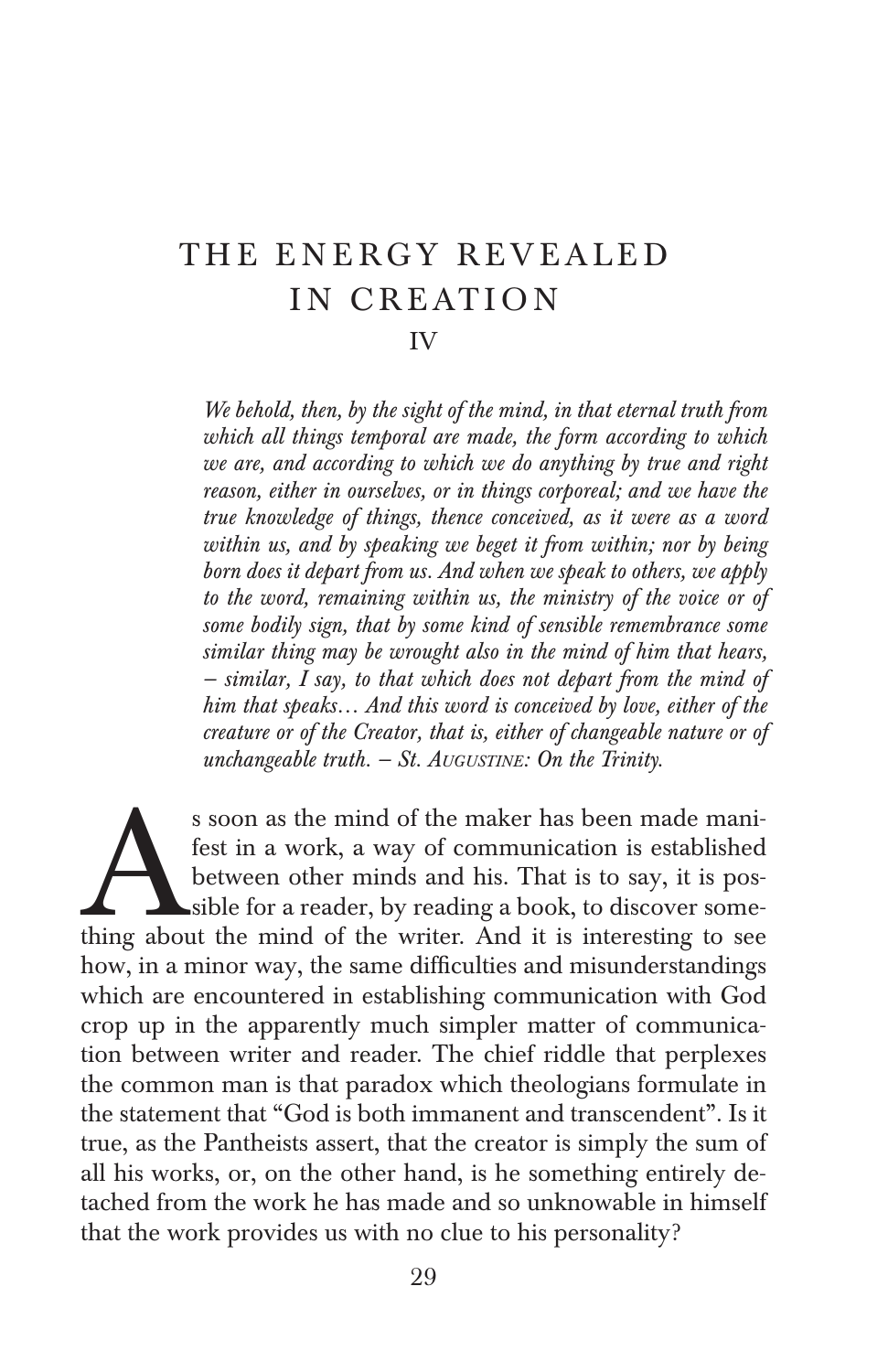If we put the question like this and apply it analogically to a writer, most people will readily agree that both hypotheses are obviously false. We cannot put our hand on the fat volume containing Shakespeare's Plays and say that this is all there ever was, is, or will be of William Shakespeare. Quite apart from the private activities of Shakespeare, we know very well that his mind must have contained the stuff of many more potential plays, which presumably remained within the heaven of his imagination and were never made manifest in a written work. The mind of Shakespeare, we shall readily admit, transcends his work — transcends, that is, his whole work, not merely any one play or any one character in that play. The suggestion that it does not seems (when we look at it that way) ridiculous.

And yet, in practice, we are continually tempted to confine the mind of the writer to its expression within his creation, particularly if it suits our purpose to do so. We try to identify him with this or that part of his works, as though it contained his whole mind. We do this, most notoriously and most absurdly, with playwrights. Hamlet, we say, "is" Shakespeare himself. Or we remark: "As Shakespeare says,

"The evil that men do lives after them, The good is oft interred with their bones" —

quite regardless of the fact that this remark was not made by Shakespeare personally, but put by him into the mouth of a man making a political speech. The accusation of unwarrantable optimism, deaf and blind to the world's suffering, is brought against Browning largely on the strength of

"God's in His Heaven, All's right with the world" —

the song sung by Pippa in a dramatic poem which deals fairly drastically with adultery, treachery, conspiracy to murder and other such unamiable aspects of human society.

We are rather eclectic about these identifications. We seldom bolster up our worst designs with the observation: "As Milton says, 'Evil, be thou my good'," or conclude that because Shakespeare created Iago, therefore he "was" Iago. But we do incline to suppose that a writer can be somehow cabined, cribbed, confined inside one of his "favourite" characters or one of his more impassioned utterances.

The reader is, of course, right thus far: that a writer cannot create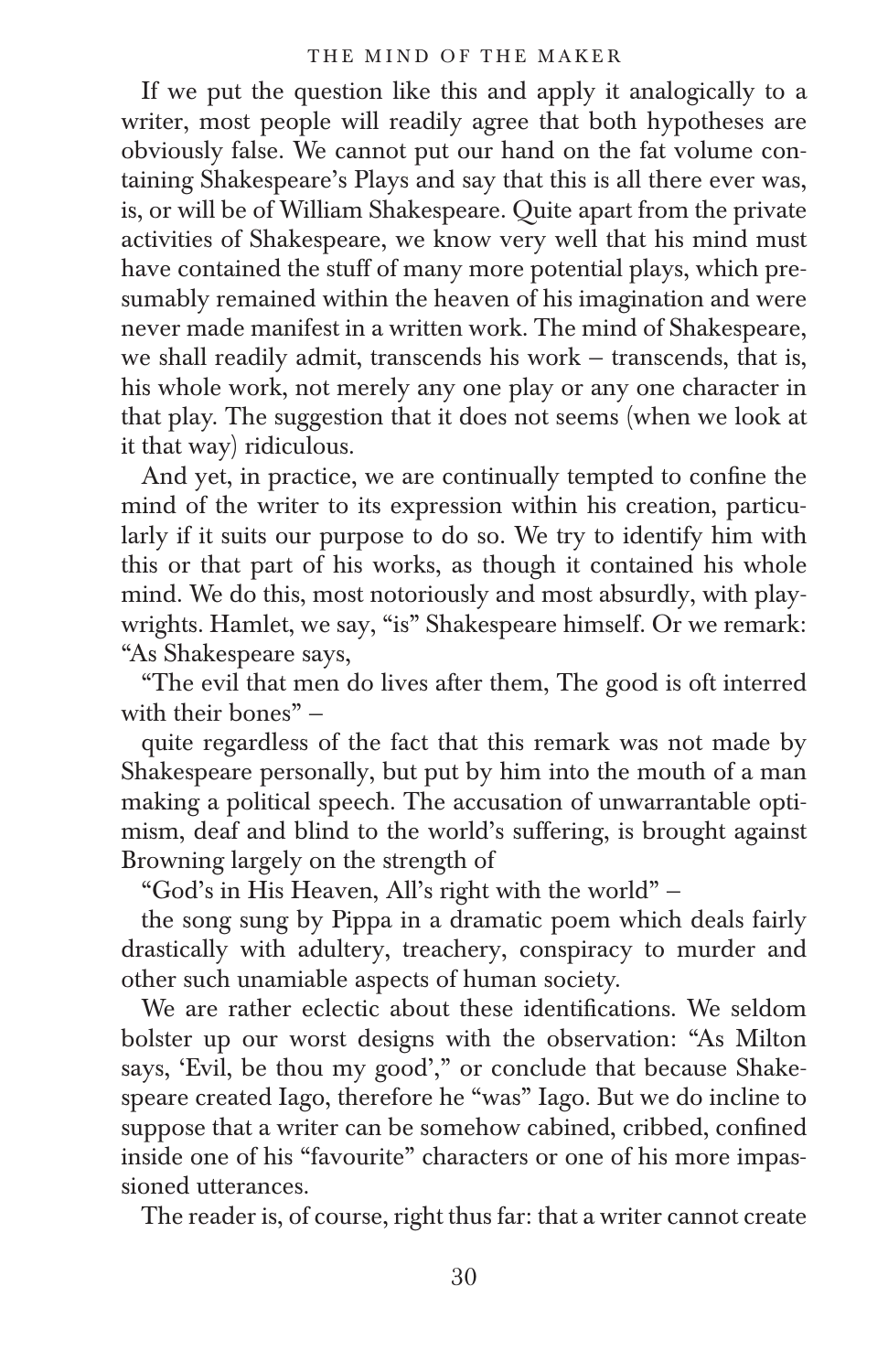### DOROTHY L. SAYERS

a character or express a thought or emotion which is not within his own mind. (It will be remembered that we are dealing with an ideal writer; it is always possible for a man to put on paper sentiments and characteristics that are not sincere expressions of himself but merely derivative. Even then, though the manufactured stereotype betrays itself by its falsity, it remains a true expression of an intrinsic spiritual falsity within the writer). Shakespeare is Iago as well as Othello; he can create the one as well as the other, because each is to some extent an expression of himself.

Actually (for those who are interested in the machinery of verbal creation) what happens in the writer's mind is something like this. When making a character he in a manner separates and incarnates a part of his own living mind. He recognises in himself a powerful emotion — let us say, jealousy. His activity then takes this form: Supposing this emotion were to become so strong as to dominate my whole personality, how should I feel and how should I behave? In imagination he becomes the jealous person and thinks and feels within that frame of experience, so that the jealousy of Othello is the true creative expression of the jealousy of Shakespeare. He follows out, in fact, the detective system employed by Chesterton's "Father Brown" :

"I mean that I really did see myself, and my real self, committing the murders… I mean that I thought and thought about how a man might come to be like that, until I realised that I really *was* like that, in everything except actual final consent to the action."<sup>24</sup>

In this sense, therefore, Shakespeare "is" Othello; but we must allow that he "is", in the same sense, Coriolanus and Iago, Lear and Cordelia and every other character in his plays, from Hamlet down to Caliban. Or perhaps it would be more in accordance with reality to say that all these characters "are" Shakespeare — externalisations of some part of the writer's self and self-experience.

It is also true, as the reader's critical faculty recognises, that the writer has "favourite" characters, which seem to embody more of or more important parts of his personality than the rest. These are, as it were, the saints and prophets of his art, who speak by inspiration. The creative act is here one of extreme delicacy, and in studying it we gain a kind of illumination upon the variety and inconclusiveness of the world about us. For if a character becomes *merely* a mouthpiece of the author, he ceases to be a character, 24 - G. K. Chesterton: *The Secret of Father Brown*.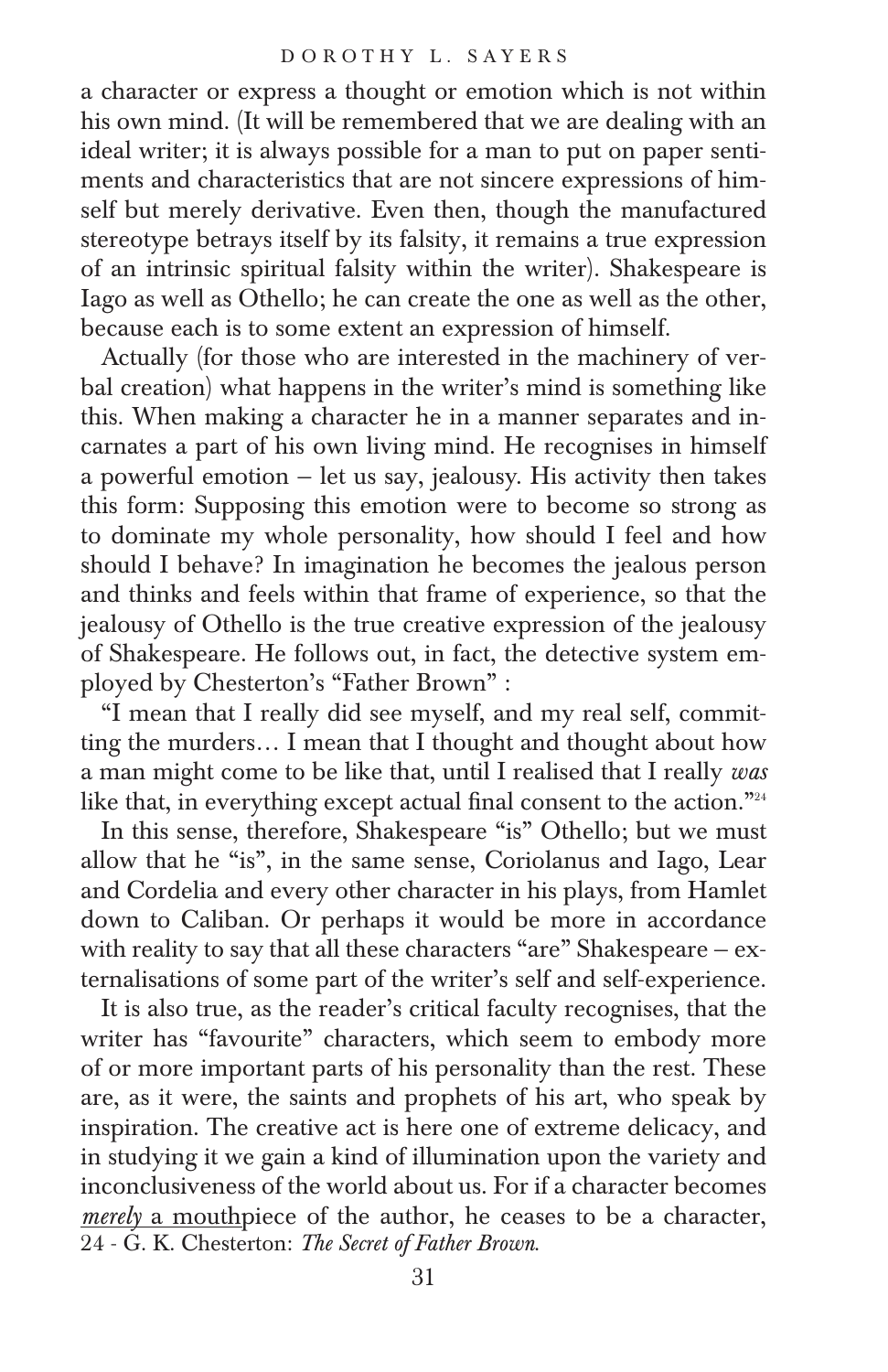and is no longer a living creation. Still more, if *all* the characters speak with their author's voice, the whole work loses its reality, and with it, its power. We sometimes complain, for example, that "all Oscar Wilde's characters talk like Oscar Wilde", and in saying so we know that we are uttering a condemnation of the work and accusing it of a kind of shallowness or brittleness which damages its claim to be a real act of creative power. This is not wholly because of a certain shallowness and brittleness in the mind of Wilde — we should feel exactly the same about a work in which all the characters spoke like the Prophet Isaiah. The vital power of an imaginative work demands a diversity within its unity; and the stronger the diversity, the more massive the unity. Incidentally, this is the weakness of most "edifying" or "propaganda" literature. There is no diversity. The Energy is active only in one part of the whole, and in consequence the wholeness is destroyed and the Power diminished. You cannot, in fact, give God His due without giving the devil his due also. This strange paradox is bound up with the problem of free will among the characters, to which we shall return later. At the moment we will merely note the fact that a creative work in which all the characters automatically reproduce a single aspect of the writer's mind is a work lacking in creative power. We may also consider the bearing of this fact on the concept of a Utopia, and on the question why, if there had to be a universe, it could not be one which automatically fulfilled the will of its Maker.

The writer, then, if  $-$  under the conditions we know  $-$  he is to perform an act of power in creation, must allow his Energy to enter with an equal fullness into all his creatures, whatever portions of his personality they emphasise and embody. Not only must his sensitiveness find energetic expression in Hamlet; his insensitiveness must also enter energetically into Rosencrantz and Guildenstern. We all have moments when we desire to take refuge in convention and stand well with every man, and those moments, if the writer will actively embody them in created form, will issue in a true creation — brief and trifling, perhaps, but instinct with power. This is the writer's necessity, no matter what he is writing, and whether his diversity is expressed in the creation of character or merely in the creation of an impersonal argument.

The writer himself becomes intensely conscious of this necessity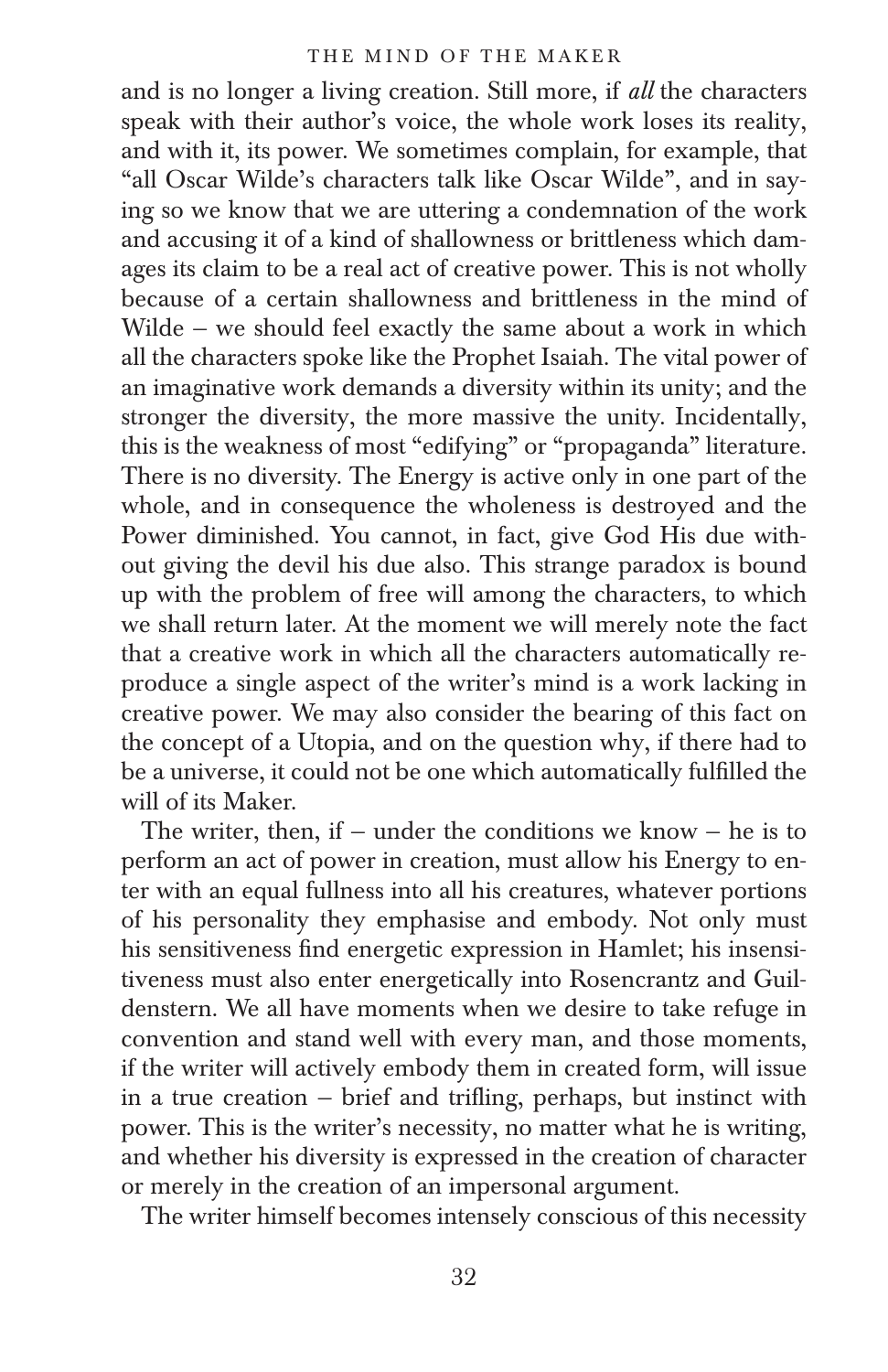### DOROTHY L. SAYERS

when, after some years spent in other kinds of writing, he attempts to write for the stage. In writing a novel, for example, it is only too easy for him to neglect this process of self-expression where minor characters are concerned. Let us say that the situation calls for a dialogue among four or five persons. It is probable that the central character will, so far as he goes, represent a true act of creation: the author will have "entered into him", and his words will be a lively expression of his creator's emotion and experience. But some or all of the other personages may be mere dummies, whose only function is to return the verbal ball to the chief speaker's hand. In that case, the creative act is a failure, so far as they are concerned; in them, the Energy is not incarnate; they do not, as we say "come to life", and as a result of the failure of the Energy to create, no Power flows out upon or from them. The reader and indeed the writer himself, may not notice this very much in reading a novel; but in writing for the stage the failure becomes very apparent, because the actors who have to play the minor parts become instantly aware that the "characters" are not there for them to play. The Energy has not entered into the lines and in consequence, no Power communicates itself to the interpreters. If such a devitalised character is represented in the theatre, any Power that flows from it to the audience can then only issue from the Energy of the actor himself, "creating" the part as well as he may, in accordance with such Idea as he may have been able to find within the resources of his own mind.

The good playwright with dramatic sense  $-$  one, that is, who understands the necessity of informing all his characters with his proper vitality — goes through a very curious experience when writing dialogue. He feels within himself a continual shifting of his Energy from the one character to the other as he writes. He is usually (I think) aware of the stage itself in his imagination; by an act of mental vision he disposes his characters upon it, and his centre of consciousness shifts as he goes, so that in writing down John's lines he seems to view the stage from John's point of view, while in writing Mary's reply he views it from Mary's point of view. At the same time, he knows quite well that his responsive Power is sitting, so to speak, in the stalls, watching the whole scene from the spectator's point of view, and he is also dimly conscious of the original and controlling Idea, which does not take the stage into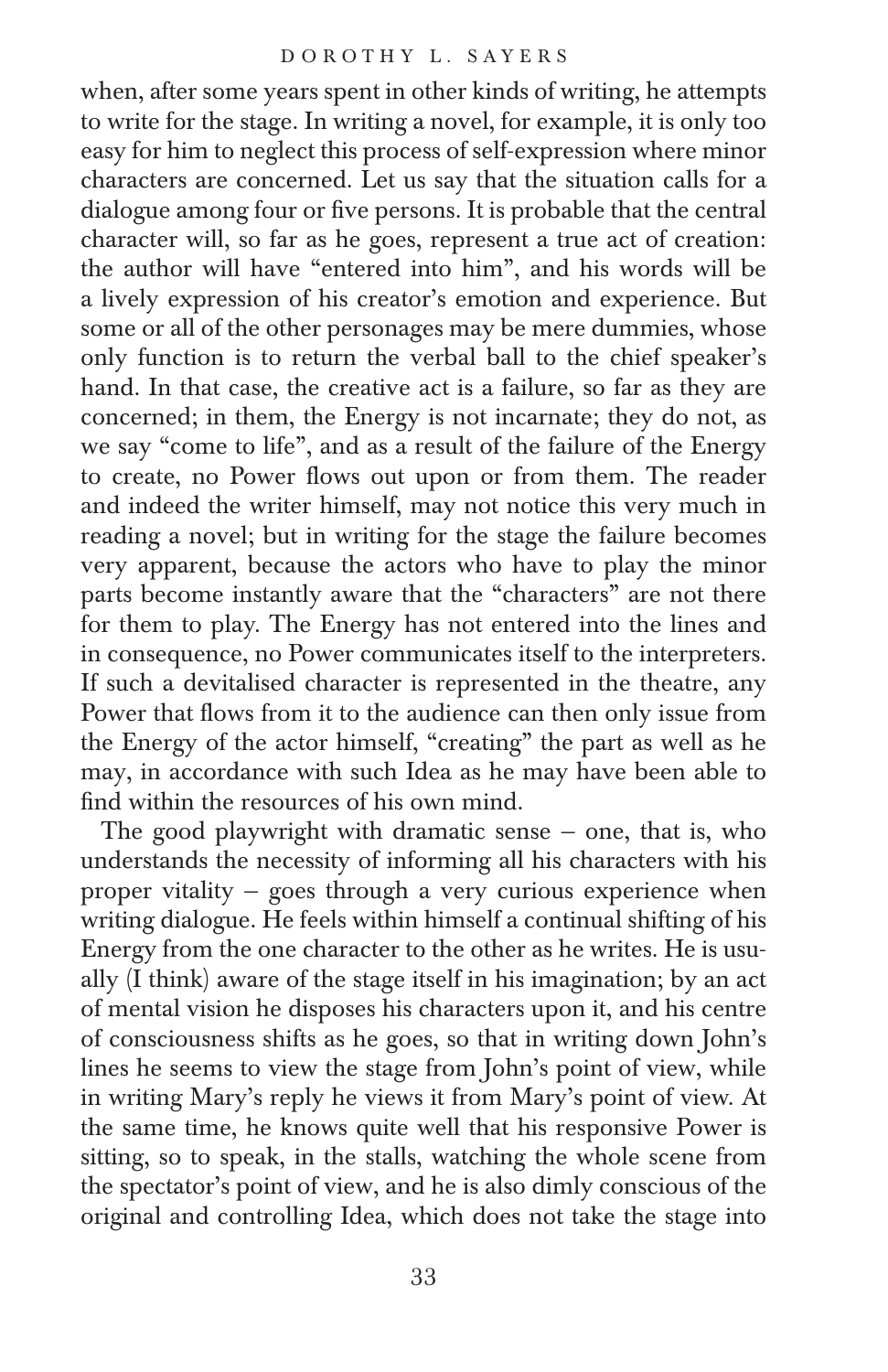account at all, but accepts or rejects every word according to some eternal scheme of values that is concerned only with the reality of all experience.

It is extremely difficult to make this trinity of awareness and this manifold incarnation of activity clear to those who have not experienced it; but if I have succeeded in interpreting the mind of the maker at all, the reader will see how impossible it is to say that the author is fully expressed in any speech, character, or single work of his. One must first put all these together and relate them to a great synthesis of all the work, which will be found to possess a unity of its own, to which every separate work is ultimately related. If we stop here, we have arrived at a pantheistic doctrine of the creative mind. But beyond that, the sum of all the work is related to the mind itself, which made it, controls it, and relates it to its own creative personality. The mind is not the sum of its works, though it includes them all. Though it produced the works one after the other, we cannot say that it is each of these works in turn. Before it made them, it included them all, potentially, and having finished them, it still includes them. It is both immanent in them and transcendent.

It will not, however, do to go further and say that the works themselves have no reality apart from the author's mind. Although his personality includes them all, and although there is nothing in them that is not also in him, yet, as soon as they are expressed in material form they have a separate reality *for us*. And not only a material reality — that is, we are aware of them not merely as a certain weight and outline of printed paper, but as individualities, exercising as much influence upon us as our own individualities exercise on one another. We can be aware of them without any direct awareness of the author: to put it crudely, we may, and do, know the *Iliad* without knowing Homer.

That fact does not prevent our being eager to know the author by direct awareness. Homer is out of our reach, and Shakespeare also is a *deus absconditus*, though we do our inquisitive best to establish contact with him behind and beyond his work as well as within it. Our speculations about Shakespeare are almost as multifarious and foolish as our speculations about the maker of the universe, and, like those, are frequently concerned to establish that his works were not made by him but by another person of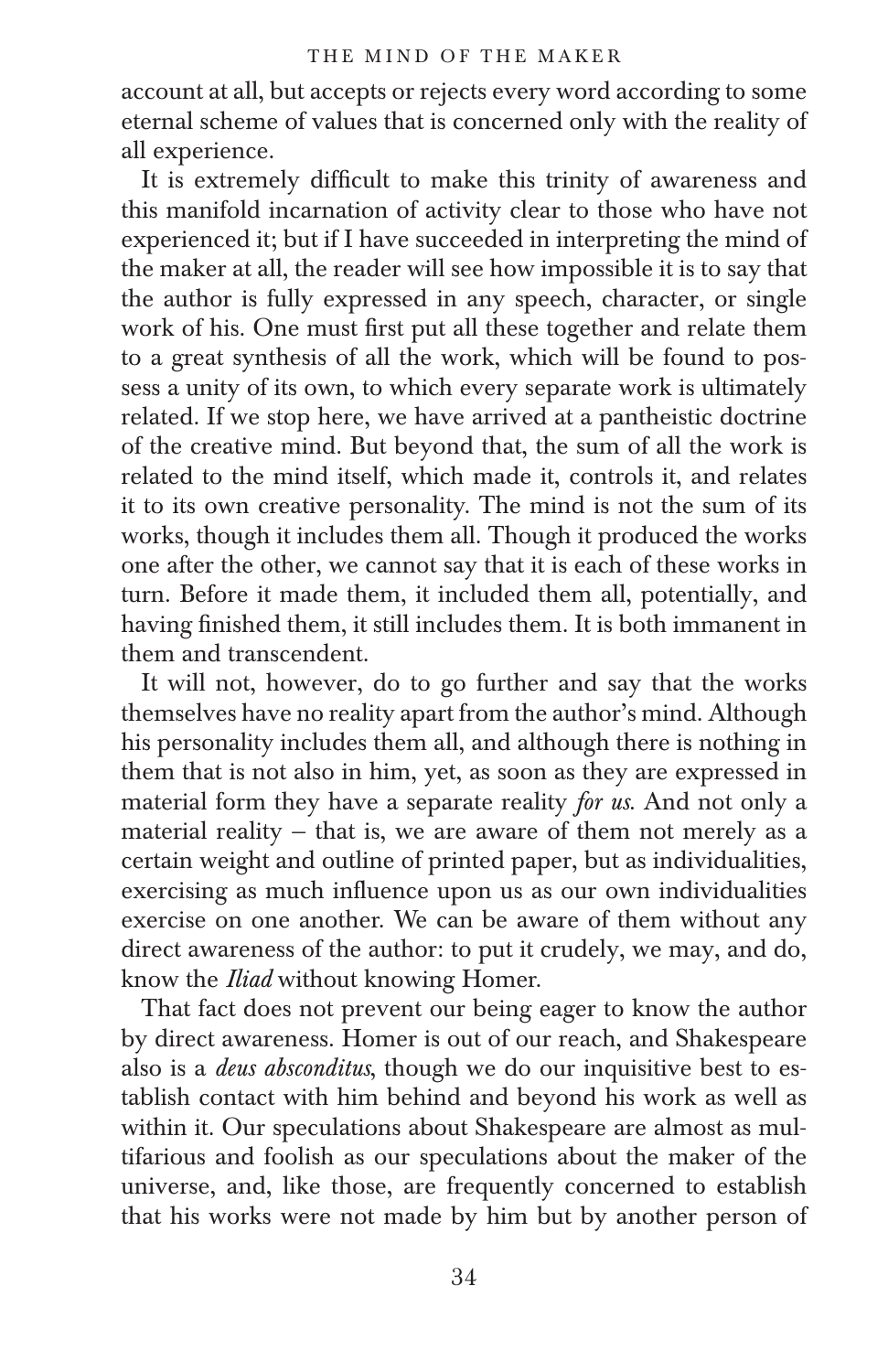the same name. The itch for personally knowing authors torments most of us; we feel that if we could somehow get at the man himself, we should obtain more help and satisfaction from him than from his chosen self-revelation. In certain cases, indeed, we may effect this and establish a real personal contact, but the world of literary appreciation cannot, any more than the world of religion, be populated by pure contemplatives only. And it is desirable to bear in mind — when dealing with the human maker at any rate — that his chosen way of revelation is through his works. To persist in asking, as so many of us do, "What did you mean by this book?" is to invite bafflement: the book itself is what the writer means. It is hopeless to expect, that is, that we can ever be made directly aware of the Idea — the writer himself is not aware of it except through the Energy and all he can communicate to us is the Energy made manifest in Power.

I have spoken from time to time of the author's books as "finished" works. With the human author, working with his finite mind inside the limits of time and space, it is, of course, possible for us to look from time to time upon a work that is finished. In the narrower sense, each separate book is a thing completed; in a rather wider sense, we can say, at the end of the writer's life, that our bookshelf contains his "Complete Works". This privilege is ours because we belong to the same category of being as the writer, so that the memory of the human race includes the whole span of his activity.

When we apply the analogy to the work of the divine Creator, we cannot look at things in quite this way. We consider God as a living author, whose span of activity extends infinitely beyond our racial memory in both directions. We never see His great work finished. Here and there we seem to recognise something which looks like the end of a chapter or the last page of a volume; or an episode presents itself to us as having a kind of completeness and unity in itself. There is, indeed, a school of thought which imagines that God, having created His universe, has now screwed the cap on His pen, put up His feet on the mantelpiece and left the work to get on with itself.25 This, however, rather comes into

25 - [EN] Many years before, in his *Pensées* Pascal arrived at much the same view of Enlightenment thinkers (1670/1908: section II, 77):

I cannot forgive Descartes. In all his philosophy he would have been quite willing to dispense with God. But he had to make Him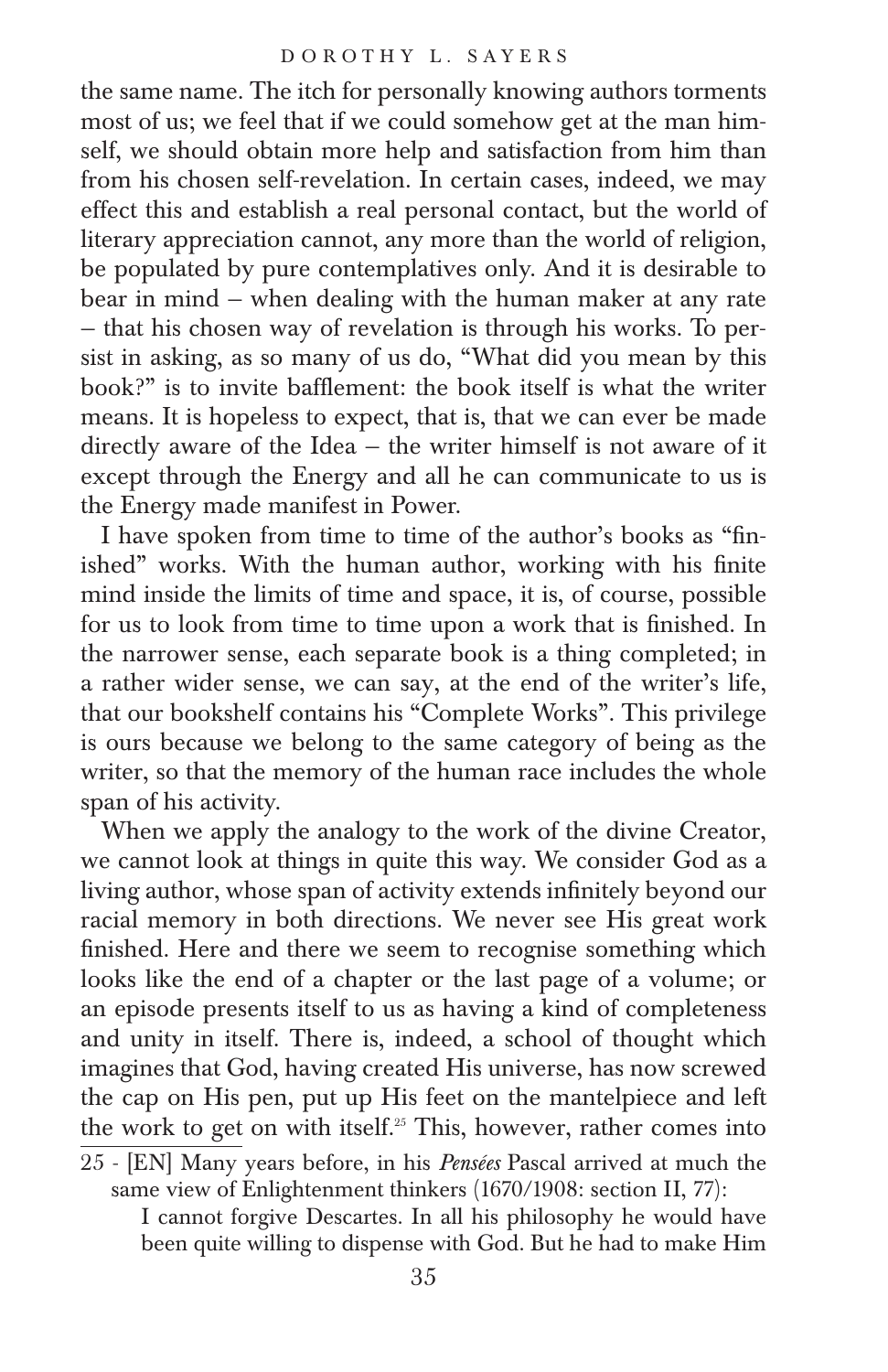St. Augustine's category of figures of speech or enigmatic sayings framed from things which do not exist at all. We simply do not know of any creation which goes on creating itself in variety when the creator has withdrawn from it. The idea is that God simply created a vast machine and has left it working till it runs down for lack of fuel. This is another of those obscure analogies, since we have no experience of machines that produce variety of their own accord: the nature of a machine is to do the same thing over and over again so long as it keeps going. We may perhaps allow the analogy some force if we conceive of the machine as a kind of kaleidoscope, which mechanically shuffles all the physical units of the universe until all the permutations and combinations have been gone through; but this analogy fails to account for the results of human creativeness. If true, it means that not only must the material form of Cervantes be destroyed to produce the material form of Charles Dickens, but that the spiritual form of Don Quixote must be destroyed to produce the spiritual form of Mr. Pickwick. This, as we have already reminded ourselves, is not the case. The conclusion would seem to be that Don Quixote and Mr. Pickwick are not of this world at all: a theory which is perfectly arguable but which does not come within the ambit of the kaleidoscope-metaphor. We will therefore stick to the analogy which we have chosen — that of the imaginative creator — and continue with it, keeping very clearly in view the limitation that it applies to the living artist, engaged in a creative act, of which we cannot yet see the finished results.

We are thus considering the temporal universe as one of those great serial works of which instalments appear from time to time, all related to a central idea whose completeness is not yet manifest to the reader. Within the framework of its diversity are many minor and partial unities — of plot, of episode, and of character. By our response to it, we are brought within the mind of the author and are caught up into the stream of his Power, which proceeds from his Energy, revealing his Idea to us and to himself.

give a fillip to set the world in motion; beyond this, he has no further need of God.

So the deist's "God" was little more than a temporary concession to the past dominance of Christianity in the West. Once this had been overthrown, then the deist's "God" could be properly dispensed with.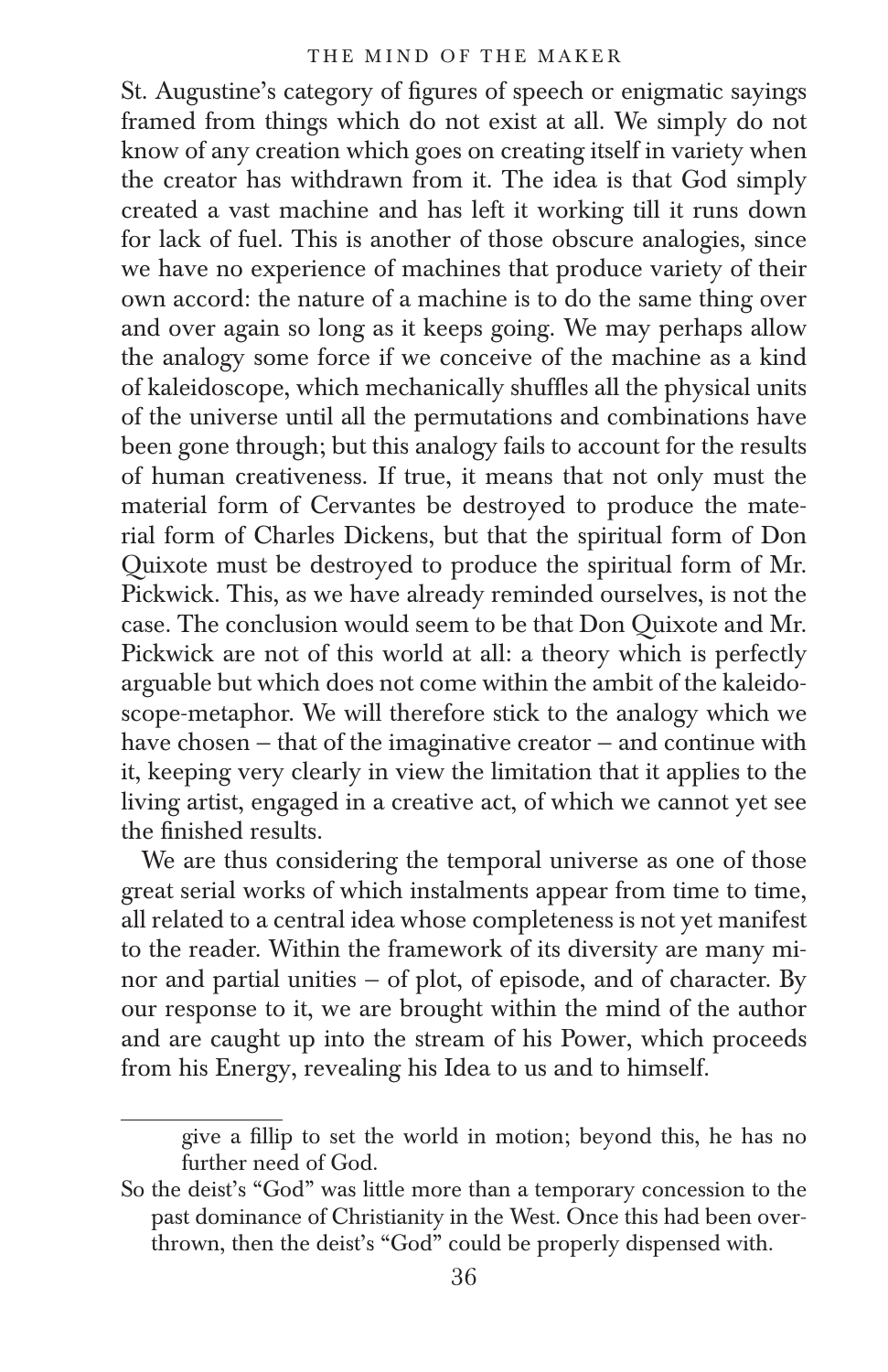## FREE WILL AND **MIRACLE** V

*God created man in his own image and likeness, i.e. made him a creator too, calling him to free spontaneous activity and not to formal obedience to His power. Free creativeness is the creature's answer to the great call of its creator. Man's creative work is the fulfilment of the Creator's secret will. - BERDYAEV: The Destiny of Man.* 

*A character in a writer's head, unwritten, remains a possession; his thoughts recur to it constantly, and while his imagination gradually enriches it he enjoys the singular pleasure of feeling that there, in his mind, someone is living a varied and tremulous life, obedient to his fancy and yet in a queer wilful way independent of him. — W. Somerset Maugham: Preface to "Cakes and Ale".*

In considering the question how far the writer should permit his imagined characters to become the mouthpieces of his personality, we touched the fringe of that permanently baffling problem, the free will of the creature. n considering the question how far the writer should permit his imagined characters to become the mouthpieces of his personality, we touched the fringe of that permanently baf-Ifing problem, the free will of the creature. All characters, worst, must express some part of the maker's mind if they are to be a living creation; but if all express that mind in an identical way, the work as a whole becomes dull, mechanical and untrue. At this point we begin to see faintly the necessity for some kind of free will among the creatures of a perfect creation, but our metaphor now becomes very difficult to apply, since it appears obvious that the characters invented by a human writer are his helpless puppets, bound to obey his will at every point, whether for good or evil.

The analogy of procreation is more helpful to us here than that of artistic creation. While the parent is wholly responsible for call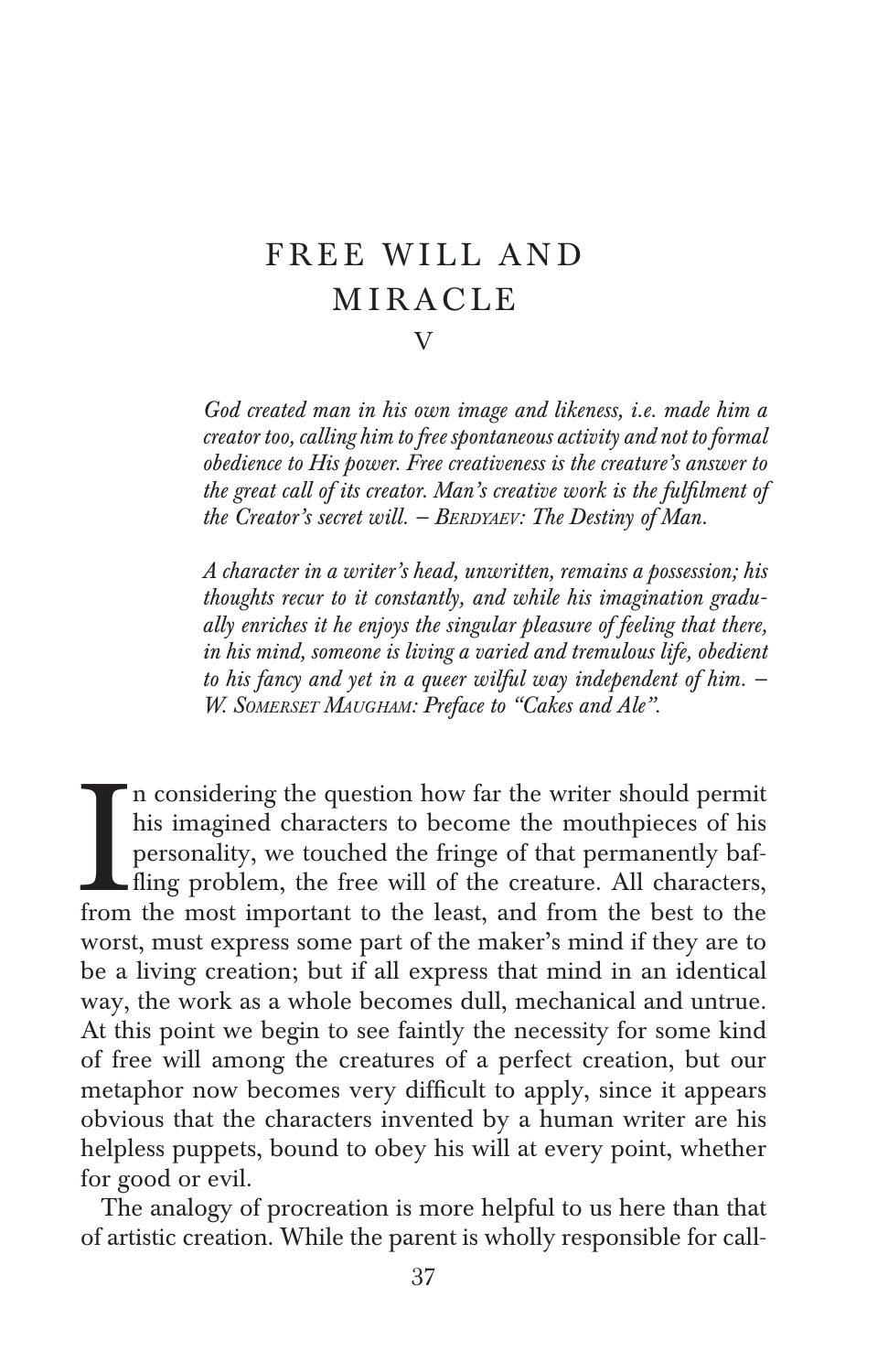ing the children into being, and can exercise a partial control over their minds and actions, he cannot but recognise the essential independence of the entity that he has procreated. The child's will is perfectly free; if he obeys his father, he does so through love or fear or respect, but not as an automaton, and the good parent would not wish it otherwise. We may observe here one of those curious complexities of which human nature is full. There is in many parents a striving to control their children, and to make of them, if not precisely automata, yet beings as fully subordinate to the will of their procreator as the characters of a novelist are to their creator. On the other hand, there is in the human creator a parallel desire to create something that shall have as much free will as the offspring of procreation. The stories which tell of attempts to manufacture robots and Frankenstein monsters bear witness to this strange desire. It is as though humanity were conscious of a hampering limitation of its functions; in man, the image of the divine strives, as it were, to resemble its original in both its creative and procreative functions: to be at once father and God. From experience I am inclined to think that one reason why writing for the stage is so much more interesting than writing for publication is the very fact that, when the play is acted, the free will of the actor is incorporated into the written character. The common man is aware of the conflicting desires within the playwright's mind, and often asks questions about them. Sometimes he asks: "Isn't it exciting to see your characters come alive upon the stage?" Sometimes he inquires sympathetically: "Isn't it maddening to hear the actors ruining your best lines?" The playwright can only reply that (unless the production is quite unnaturally good or superlatively  $\frac{1}{2}$  bad) both propositions are undoubtedly true.<sup>26</sup>

A good deal, of course, depends upon the temperament of the playwright. If he is of the egotistical kind, finding no satisfaction except in the autocratic enforcement of his sole will, he will find actors maddening almost beyond endurance. This is the type of person who, in the sphere of procreation, tends to become a Roman parent. But if he is the more liberal kind of creator, he will eagerly welcome — I will not say bad acting, which is altogether sinful and regrettable — but imaginative and free acting, and find an immensely increased satisfaction in the individual creativeness which the actor brings to his part. And let it be said at once that if 26 - See Chapter X, *subt*.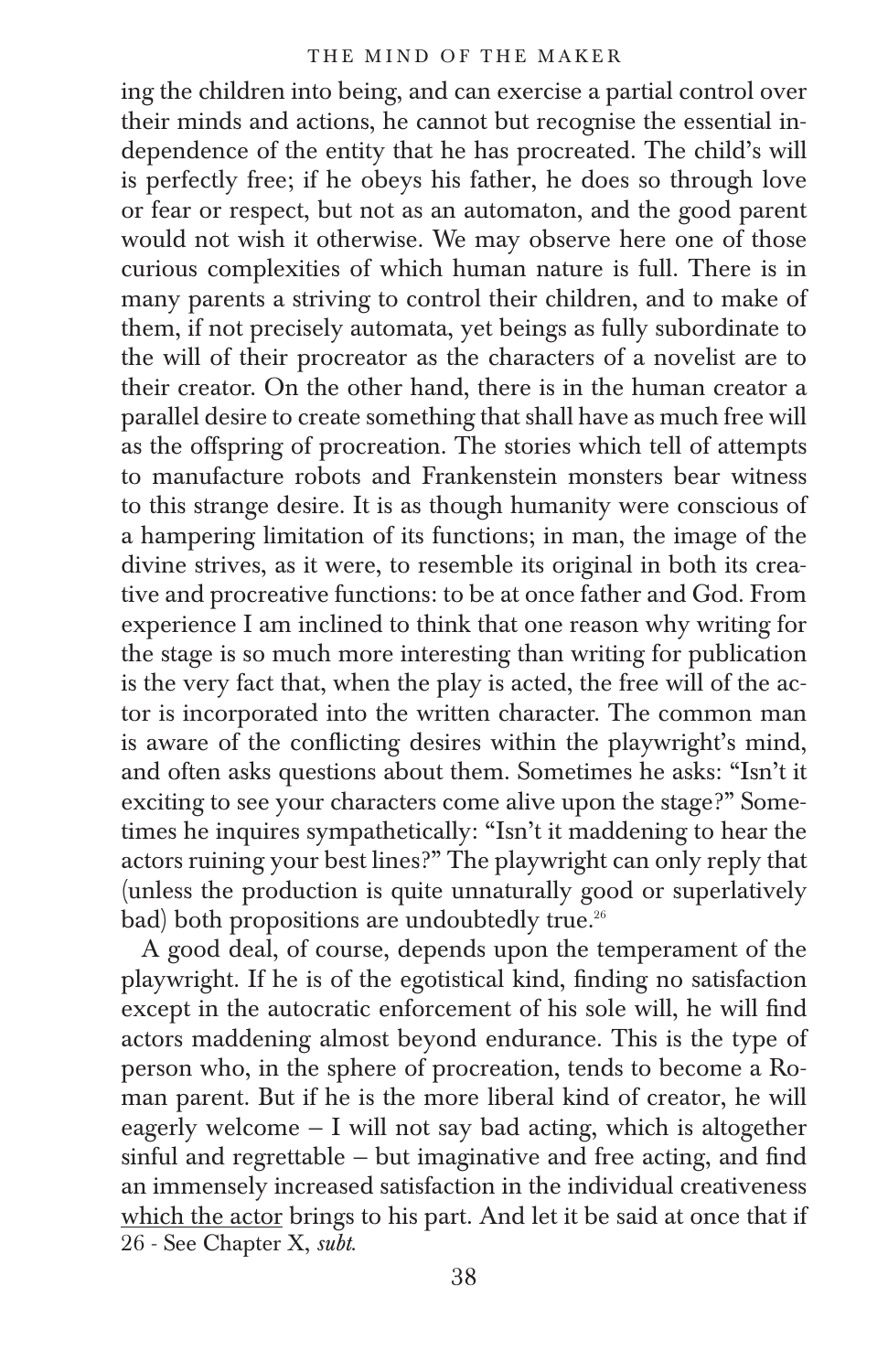the part is well conceived and well written, good acting, however free and individual, can never harm it. The greater the part, the greater the variety of "good" interpretations: that is why (contrary to lay belief) it is much easier to play "Hamlet" in *Hamlet* than to play "Charles his friend" in a third-rate sentimental comedy. To hear an intelligent and sympathetic actor infusing one's own lines with his creative individuality is one of the most profound satisfactions that any imaginative writer can enjoy; more — there is an intimately moving delight in watching the actor's mind at work to deal rightly with a difficult interpretation, for there is in all this a joy of communication and an exchange of power. Within the limits of this human experience, the playwright has achieved that complex end of man's desire — the creation of a living thing with a mind and will of its own.

None of this delight will, however, be gained unless the playwright is devoured with a real love for material form — unless, in the writing of the play, his Energy has imaginatively moved upon the stage in the way I have tried to explain, and conceived its Idea in material terms of flesh and blood and paint and canvas. For the true freedom of the Energy consists in its willing submission to the limitations of its own medium. The attempt to achieve freedom *from* the medium ends inevitably in loss of freedom *within* the medium, since, here as everywhere, activity falls under the judgment of the law of its own nature. Take, for example, that kind of writing for the stage which is called — with damnatory intent — "literary" drama. The objection to it is not that it is (in the broad sense) "literature" but that it is so written as to conform to an alien literary medium. The speeches are quite simply not constructed in such a way as to be readily spoken by an actor. This means that the writer's Energy has arrogated to itself a freedom from natural law — it has refused to be bound by the trammels imposed by flesh and blood. The immediate consequence of this freedom is an intolerable sense of restriction, and the verdict of the critic will be that "the language is laboured." The truth is that such speech is not "laboured" enough — in the sense that it has not been given enough workmanship. Similar efforts towards an illegal freedom issue in unmanageable stage-directions, or a multiplicity of vast stage-sets, which no amount of engineering effort can hurry upon the stage swiftly enough to preserve the unities. The business of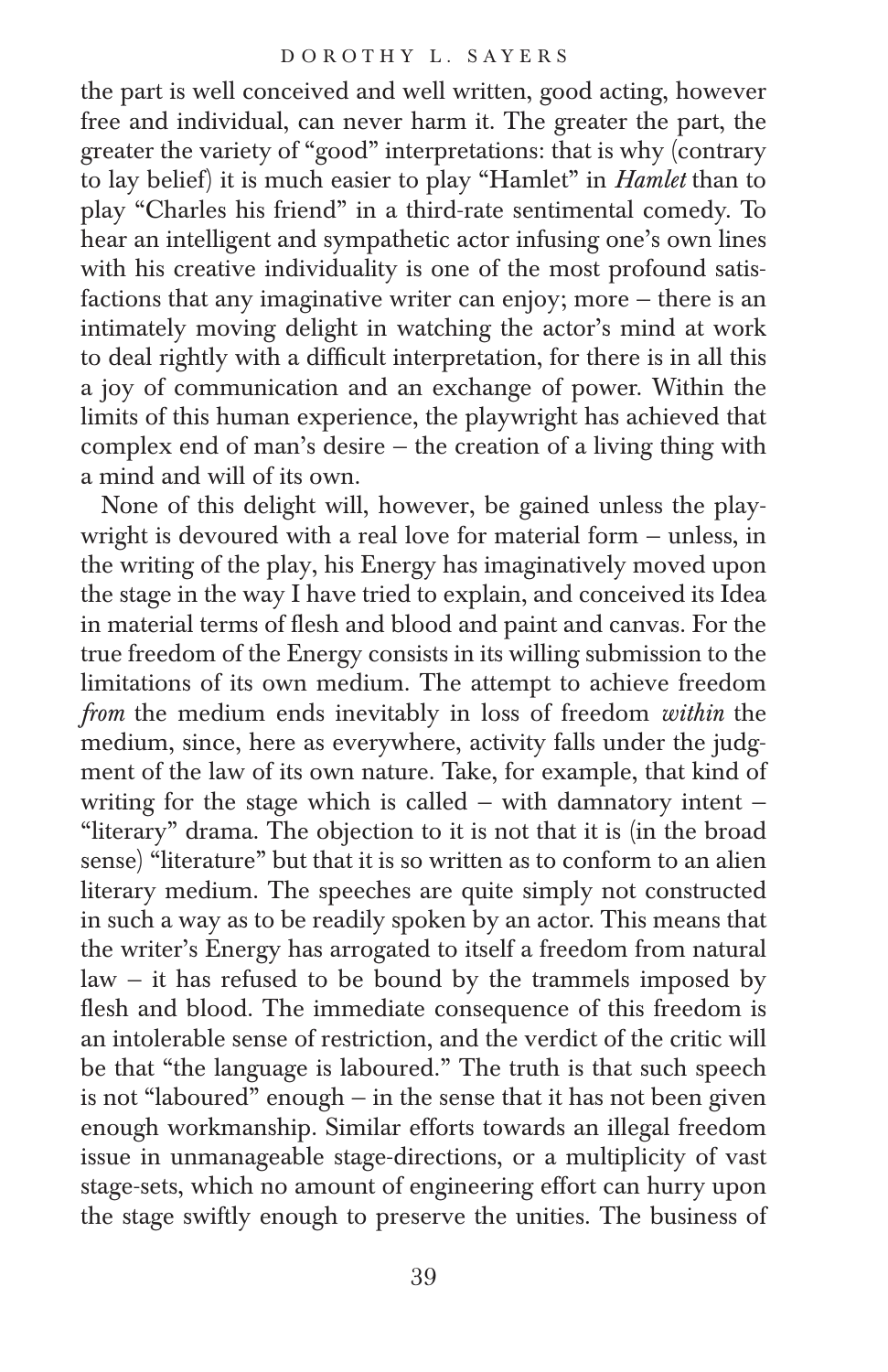the creator is not to escape from his material medium or to bully it, but to serve it; but to serve it he must love it. If he does so, he will realise that its service is perfect freedom. This is true, not only of all literary art but of all creative art; I have chosen a theatrical example, merely because there, as also in the creation of characters, failure to surrender to the law of kind produces disasters more patent and immediate than elsewhere.

The judgment of the natural law is not without its bearing on the writer's claim to autocratic control over the characters he invents. It is certainly true that these do not possess free will to the same extent that a child's will is free from parental control. But all possess this measure of freedom, namely, that unless the author permits them to develop in conformity with their proper nature, they will cease to be true and living creatures.

Too much attention should not be paid to those writers who say (holding one the while with a fixed and hypnotic gaze): "I don't really invent the plot, you know  $-$  I just let the characters come into my mind and let them take charge of it." The theory that the mind can remain passive and empty, acting only as a kind of automatic "spirit-hand" for the characters, reminds one a little too much of the methods of "Savonarola Brown" and his gasping confidences: "Savonarola has come on - alive!"<sup>27</sup> Writers who work in this way do not, as a matter of brutal fact, usually produce very good books. The lay public (most of them confirmed mystagogues) rather like to believe in this inspirational fancy; but as a rule the element of pure craftsmanship is more important than most of us are willing to admit.

Nevertheless, the free will of a genuinely created character has a certain reality, which the writer will defy at his peril. It does sometimes happen that the plot requires from its characters certain behaviour, which, when it comes to the point, no ingenuity on the author's part can force them into, except at the cost of destroying them. It may be that the Activity has chosen an unsuitable plot, or (this is perhaps more frequent) has imagined an unsuitable set of characters for working that particular plot out.

In such dilemmas, the simplest and worst thing the author can do is to behave like an autocratic deity and compel the characters to do his will whether or not. Theurgic exhibitions of this kind are

<sup>27 -</sup> Max Beerbohm: *Seven Men*.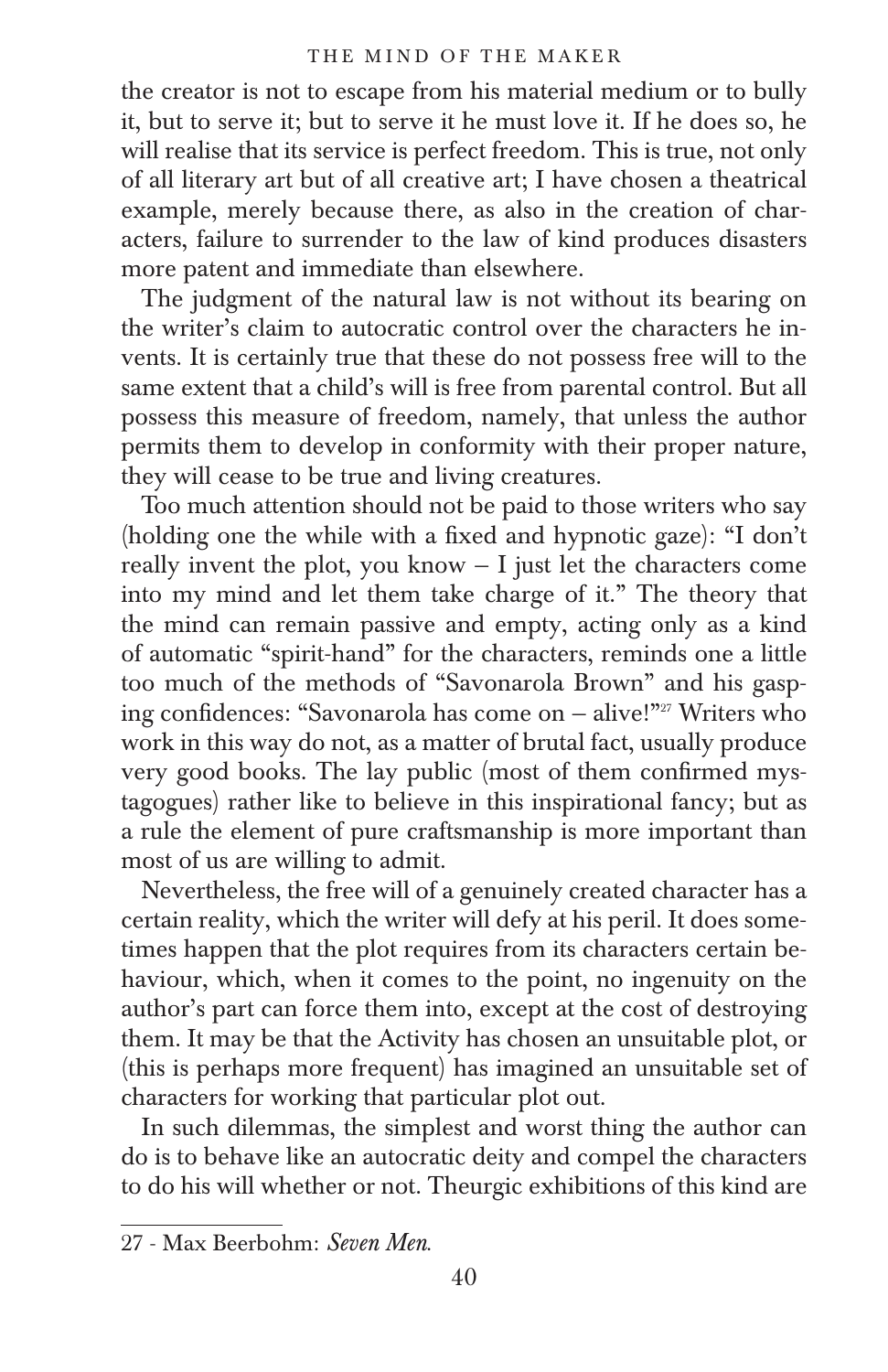### DOROTHY L. SAYERS

frequent in the work of thriller-writers and in the more puerile type of film. A notorious instance is, of course, that open-hearted and generous-minded young lover whom we so frequently see thrown into consternation by the discovery of his betrothed embracing a total stranger in the conservatory. If the lover were to behave in conformity with his character as laid down for him, he would trust the girl and await the very obvious and proper explanation, viz. that the stranger is her long-lost brother suddenly returned home. But since any such natural conduct would bring the story to a premature end, he is forced to deny his nature, believe the worst, and depart hot-foot for a distant country.

This hoary piece of untruth does little harm to the nonsensical fancies in which it is usually found embedded, since these are not, in any genuine ,sense, works of creative imagination. It is startling, however, to find a variation of it violently intruded into the last act of such an otherwise realistically conceived and honestly written play as Denys Amiel's *Famille*. Here its effect is disastrous, for the characters have a true nature to be destroyed; and the collapse of the power is in direct ratio to the previous strength of the characterisation.

Similar, though rather more subtle, wrestings of natural truth abound in those romances where the heroine, after treating the hero for interminable chapters as though he were something the cat had brought in, is rescued by him under peculiarly humiliating circumstances and immediately falls into his arms in a passion of gratitude and affection. Knowledge of the very ephemeral nature of gratitude in proud and vain persons and of its irritating effect on the character prompt the reader to wonder what the married life of the couple is likely to be, after thus starting from a false situation. It is a falsity of this kind that makes both actors and audience uncomfortable about *The Taming of the Shrew*; whether it is played as burlesque or softened into sentimental comedy, we are still left protesting that "'Tis a wonder, by your leave, she will be tamed so", and nothing will persuade us that characters like those would really subdue themselves to a plot like that.

Yet another forcible deformation of natural character occurs when the author has allowed a character to develop along its natural lines without noticing that it has grown right away from the part it is called on to play in the plot. Mr. Micawber is a grand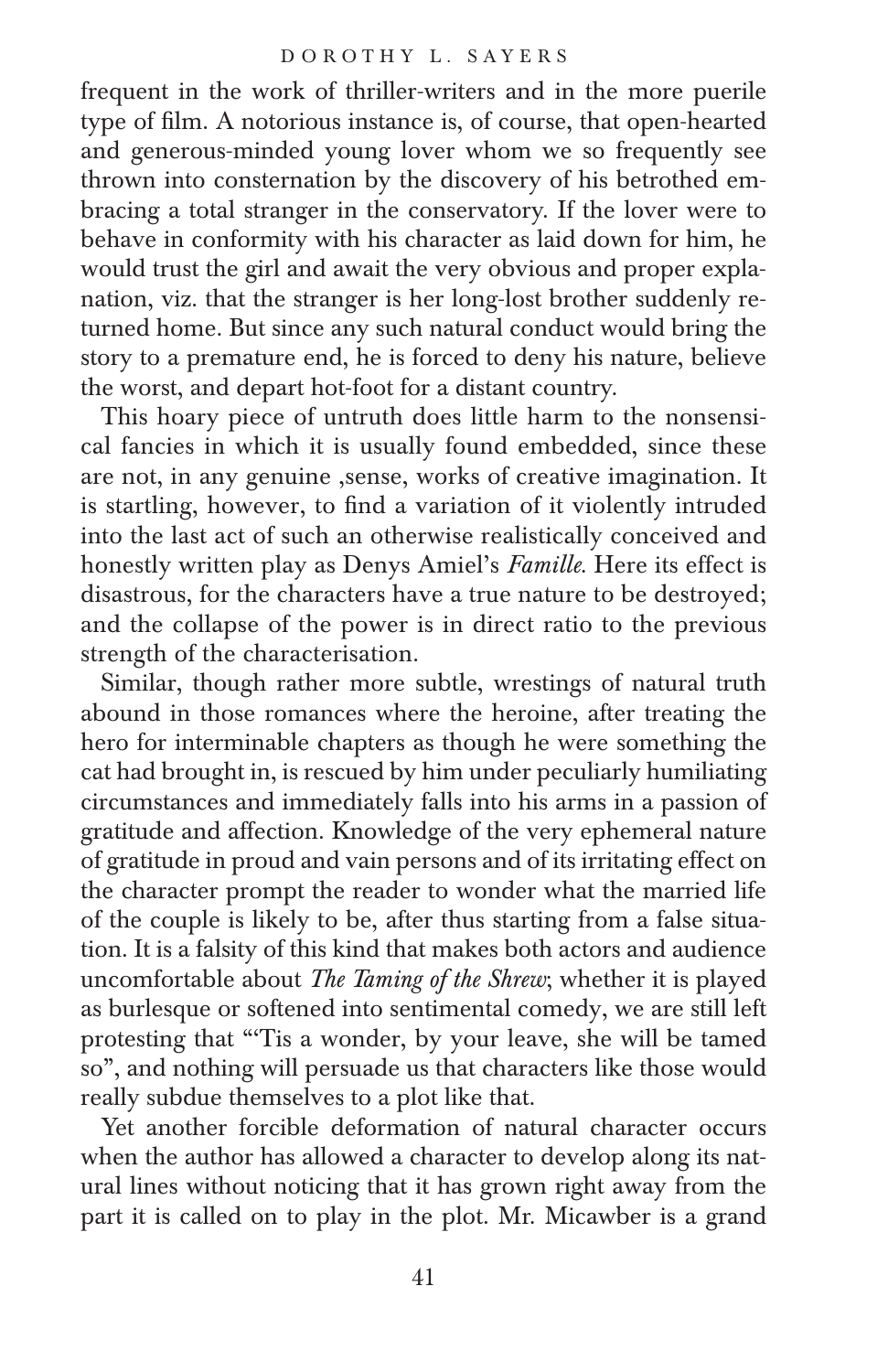character, instinct with the breath of life; but inefficiency is of his very essence, and it is entirely inconceivable that he should ever have become an efficient detective for the investigation of Mr. Heep's financial frauds. *Somebody* had to detect Heep, and Mr. Micawber was handy — may indeed have been designed from the outset — for the activity; but, superb fun though it all is, we cannot for one moment believe it.

The humanistic and sensitive author may prefer to take the course of sticking to his characters and altering the plot to suit their development. This will result in a less violent shock to the reader's sense of reality, but also in an alarming incoherence of structure. Actions adumbrated at the beginning will fail to materialise; causes will be left without consequences, or with irrational consequences; the balance of the unity will be upset; and the book will trail away into disorder, or, in the critic's picturesque phrase, "break its back". At the worst, the theme (or bodily shape of the Idea) will disappear along with the plot. The reader will probably not be able to put his finger with any great certainty on the point at which the book goes wrong, but he will be left at the end with an instinctive awareness that there is a dislocation somewhere. So will the author. In extreme cases, the dislocation will be so shattering as to prevent the book from ever getting written. A most instructive account of how the unbridled development of free will in the characters wrecked the prospects of a work of imagination is given by J. D. Beresford in that extraordinarily fascinating book: *Writing Aloud*. Here, with a candour and accuracy extremely rare in a writer, he traces the development — or failure to develop — of a theme which he tried for some years to embody in a novel, and which eventually defeated him because of the self-willed behaviour of the characters. As the story shapes itself in his mind, the plot dislimns, reunites in new shapes; the centre of interest shifts from one character to another, and we watch, with spell-bound apprehension (if we are framed to feel excitement about such matters) the foredoomed metamorphosis of the theme into something like its own direct opposite. It is as though we watched an army outflanked and pivoting to face an attack that moves gradually round to attack it from the rear. Beresford himself believes that the discrepancies in the story

illustrate Mr. Forster's remarks on the relation of character to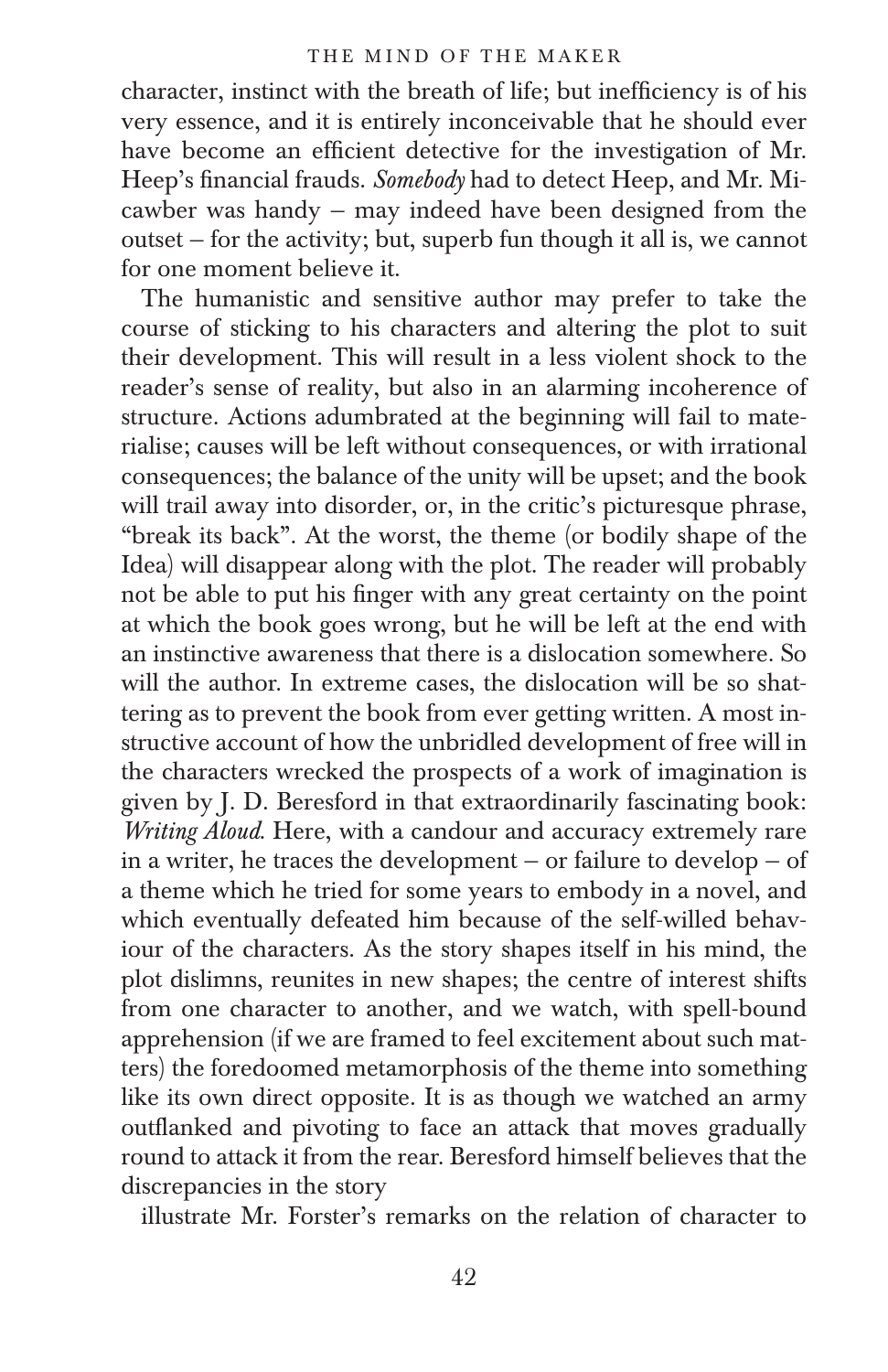plot; inasmuch as they show very plainly that when plot precedes character and must be adhered to whatever happens, character inevitably suffers.

His book itself, however, shows still more plainly that the trouble is not so simple as all that. What preceded plot and everything else was the fancy for presenting the character of a particular heroine.

I should like her to be young next time; very young; and prewar.... A pre-war heroine living in the present day.... She represents the "average woman" that is eternal throughout the ages. She shall be neither tall nor short, neither very dark nor very fair, neither alluringly beautiful nor noticeably plain, neither too clever nor a fool, neither hopelessly womanly (the "perfect wife and mother" sort of thing) nor the kind we have read about so much lately [1927] who devotes herself to some art or profession, and babbles about woman's freedom. She shall play games in moderation without making a fetish of them. She is original by not striving after originality, and with any luck I may achieve the same ideal, myself. If one could but make a convincing picture of the ordinary human girl, how she would show up against the young woman we get so much of now, in life and fiction.

With that character he begins — not, we may note, with a character in a situation, but a character looking for a situation to exploit. The story is then gradually built up — background, plot, parentage and so forth — deliberately in order to account for and exploit the character of this girl (nicknamed, "J-J" ). Other characters — arising this time out of the plot — supervene, and in turn arrogate to themselves the greater part of the writer's creative interest. Being plot-founded (conceived, that is, as characters in a situation) they are enormously more powerful than the detached character of J-J; already the attackers have captured the "strong points". Thus firmly based and equipped, they grow and cover the ground with the speed and ubiquity of pumpkins, and subdue the situation to their own will; they take command of the plot. After a hundred pages or so of this development the author stands aghast:

In this book, struggle as I will, I do not seem to be able to stick to my first intention of telling the story of J-J. She, poor lamb, has so far served me only as a vaulting-horse, she who was to have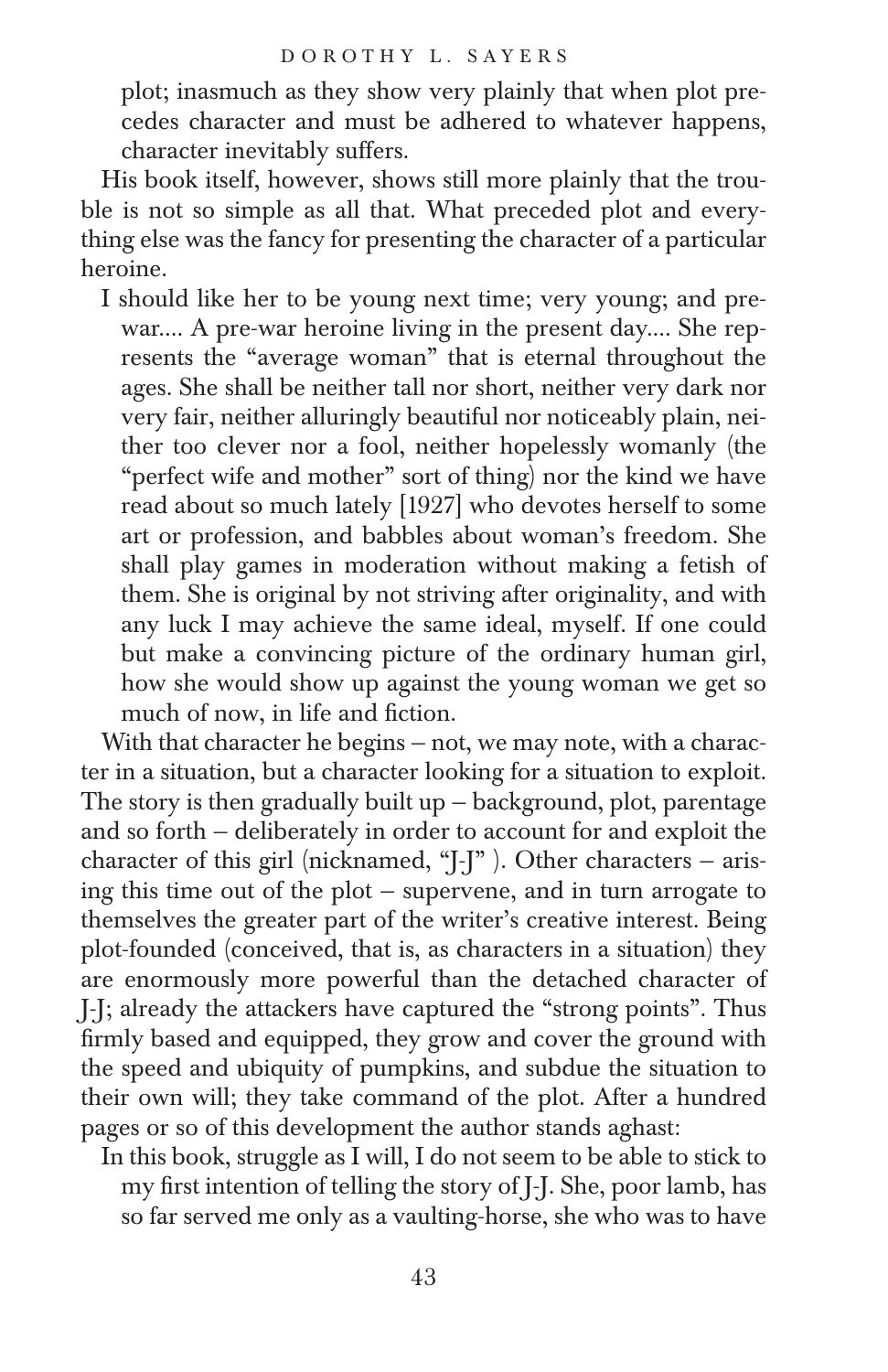been my ideal heroine, my interpreter. Instead of presenting a model for the girl of 1930 or so, she has become a horrible instance of Victorian repressions, a subject for vivisection, a manikin for the display of other people's habits, anything in short but an interesting human being.

For this disaster he can find no remedy. Either he must scrap the whole thing, or else "keep the other characters and the skeleton of the plot, but bravely sacrifice all the development I have so far worked out, get a truer understanding of my heroine and let her personality guide the evolution of the story. That would mean cutting out all the things that really interested myself." What did in fact interest him was "the other characters"; there is actually no plot except what those characters have themselves imposed on the story. The impasse was complete, and the story was eventually scrapped, except in so far as it provides the subject for this revealing work of analysis.

Anybody who reads *Writing Aloud* will find entertainment in discovering how it was that the "other characters", rather than J-J, contrived in this manner to run away with the plot. The thing that emerges very clearly is a disruption within the writer's trinity: his Energy was not subdued to the Idea — or else merely revealed in its working the absence of any really powerful idea to control it and the consequence is a judgment of chaos.

We will now look at another instructive example of "backbreaking" which Chesterton has observed in *Our Mutual Friend*:

If the real degradation of Wegg is not very convincing, it is at least immeasurably more convincing than the pretended degradation of Boffin. The passage in which Boffin appears as a sort of miser, and then afterwards explains that he only assumed the character for reasons of his own, has something about it highly jerky and unsatisfactory. The truth of the whole matter I think, almost certainly, is that Dickens did not originally mean Boffin's lapse to be fictitious. He originally meant Boffin really to be corrupted by wealth, slowly to degenerate and as slowly to repent. But the story went too quickly for this long, double, and difficult process; therefore Dickens at the last moment made a sudden recovery possible by representing that the whole business had been a trick. Consequently, this episode is not an error merely in the sense that we may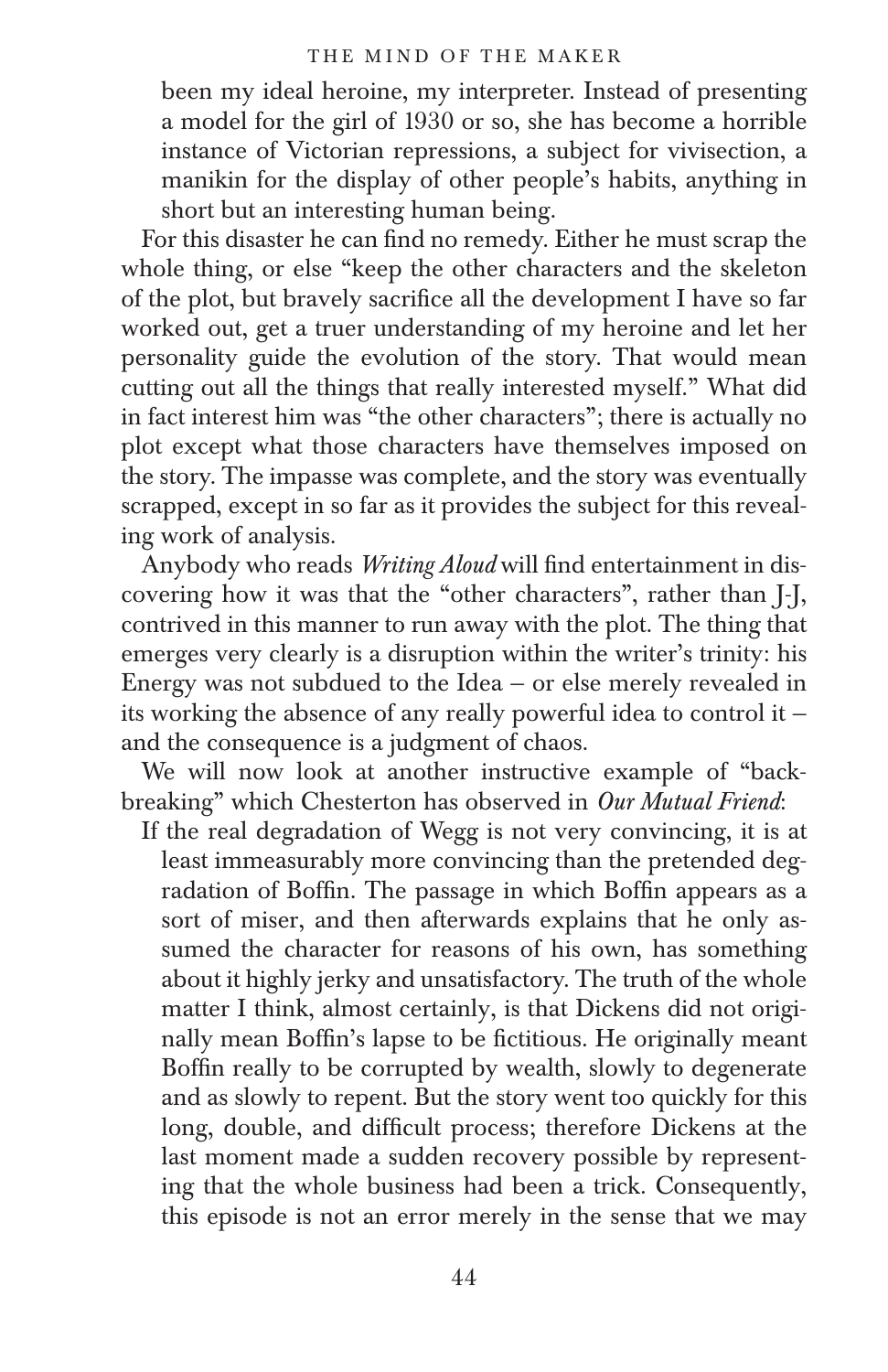find many errors in a great writer like Dickens; it is a mistake patched up with another mistake. It is a case of that ossification which occurs round the healing of an actual fracture; the story had broken down and been mended.<sup>28</sup>

What happened (if Chesterton is right, as I think he is<sup>29</sup>) was that Dickens "fell in love" with Boffin, with the result that the character "got out of hand" or, in other words, asserted the freedom of its nature. This kind of thing does happen to characters from time to time — never, of course to the puppet-character, but only to those that have received a full measure of the author's life — and their escape from control is the measure of their free will. What is particularly interesting here is the method adopted by Dickens to bring plot and character back into co-operation. He took what should have been the right way out of the difficulty, but so clumsily that the result was unconvincing and false.

The character of Boffin had asserted itself to a point at which it literally *could not* be made to conform with the plot. I doubt whether the speed at which the story was moving accounts sufficiently for the impossibility; what really stood in the way was the intrinsic sweetness and modesty of Mr. Boffin himself. A means had therefore to be found by which the character, developing in conformity with its own nature, could yet bring the plot to the

- 28 G. K. Chesterton: *Criticisms and Appreciations of the Works of Charles Dickens*.
- 29 Dickens was perfectly capable of such a change of purpose. He writes to Forster, while engaged on *Dombey & Son*: "About the boy [Walter Gay]… I think it would be a good thing to disappoint all the expectations that chapter seems to raise of his happy connection with the story and the heroine, and to show him gradually and naturally trailing away, from that love of adventure and boyish light-heartedness, into negligence, idleness, dissipation, dishonesty and ruin. To show, in short, that common, every-day, miserable declension of which we know so much in our ordinary life, to exhibit something of the philosophy of it, in great temptations and an easy nature; and to show how the good turns into bad, by degrees… Do you think it may be done, without making people angry?" For reasons which Forster does not specify, but which may be guessed, Walter Gay was spared, and the picture of "great temptations and an easy nature" postponed till the appearance of Richard Carstairs in *Bleak House*; but the author's indecisions have left their mark on *Dombey* in Walter's oddly haphazard connection with the plot-structure.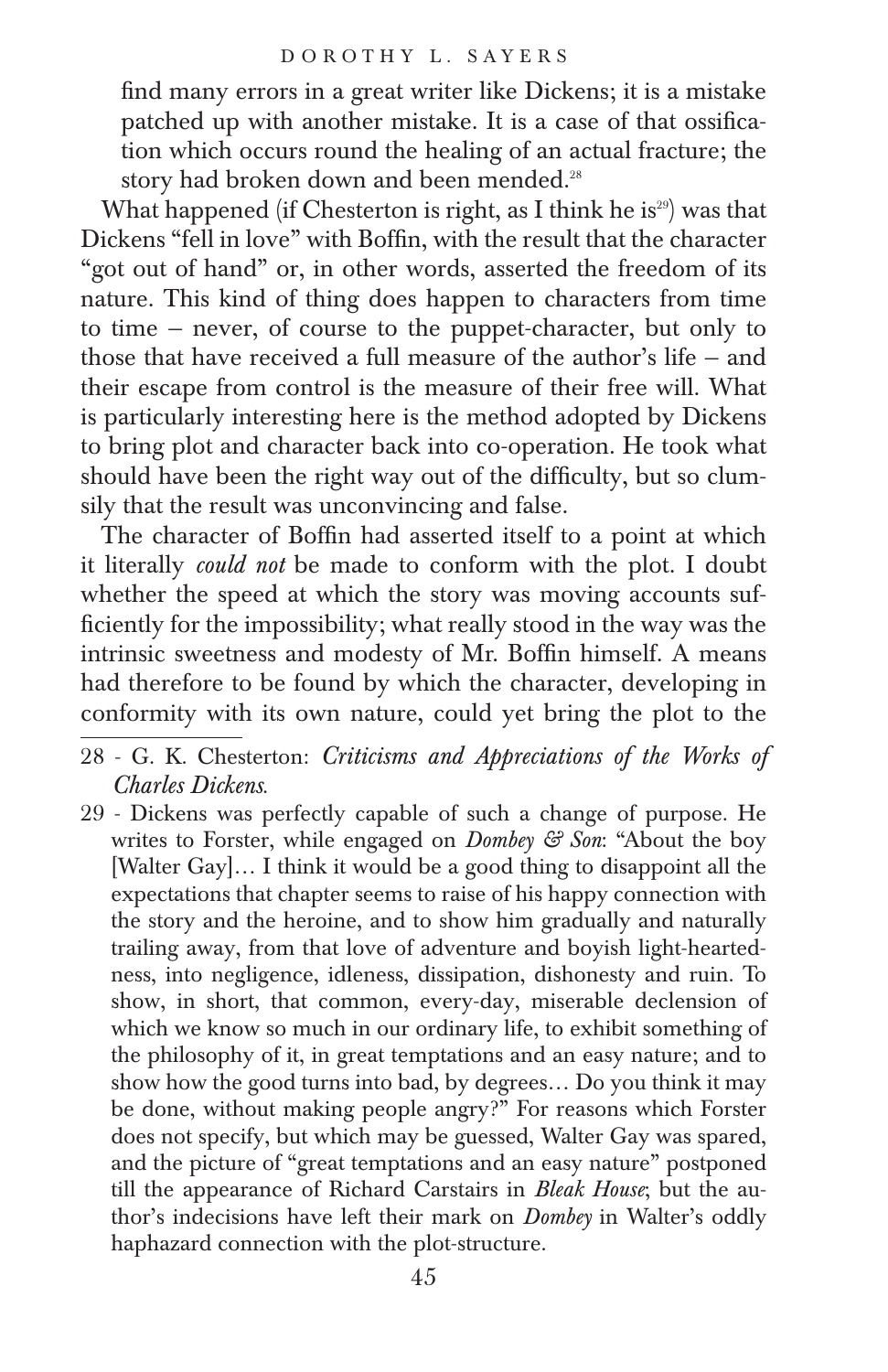### THE MIND OF THE MAKER

same issue which it would have reached had the character developed according to plan.

The process which I shall now try to explain is something for which the reader must take my word. I cannot easily point to any successful examples in literature, because it is the whole essence of such a process that, if it is successful, nothing in the finished work will betray it. I can only state, as matter of experience, that if the characters and the situation are rightly conceived together, as integral parts of the same unity, then there will be no need to force them to the right solution of that situation. If each is allowed to develop in conformity with its proper nature, they will arrive of their own accord at a point of unity, which will be the same unity that pre-existed in the original idea. In language to which we are accustomed in other connections, neither predestination nor free will is everything, but, if the will acts freely in accordance with its true nature, it achieves by grace and not by judgment the eternal will of its maker, though possibly by a process unlike, and longer than, that which might have been imposed upon it by force.

As I have said, it is hard to illustrate this from other men's work, since, when it has triumphantly happened, the process leaves no trace, and the majority of writers have not left analytical records of their creative activities. I tried once<sup>30</sup> to analyse a very unimportant experience of my own in this connection — unimportant, that is, because the work itself was of no great importance except to myself. Here, I will only bring forward an instance, also personally experienced but still more trivial, of this odd coming-together of plot and character. This instance is, in a way, more interesting than the other, because the process occurred without my being at all aware of it, so that I was astonished when I saw the result.

In *Gaudy Night*, the heroine was left in one of those "gratitudesituations" which (as I have already complained) are so destructive to character and leave the normal person so little disposed to fall into the arms of the benefactor. She had, however, been brought into a fair way of conquering her pride (assisted by a similar approach from the gentleman's side) and had screwed herself to the point of making a generous gesture and accepting a present from him. The present selected was a set of carved ivory chessmen. In all this, the characters were working out their own development without reference to anything beyond their own 30 - See my essay in *Titles to Fame*.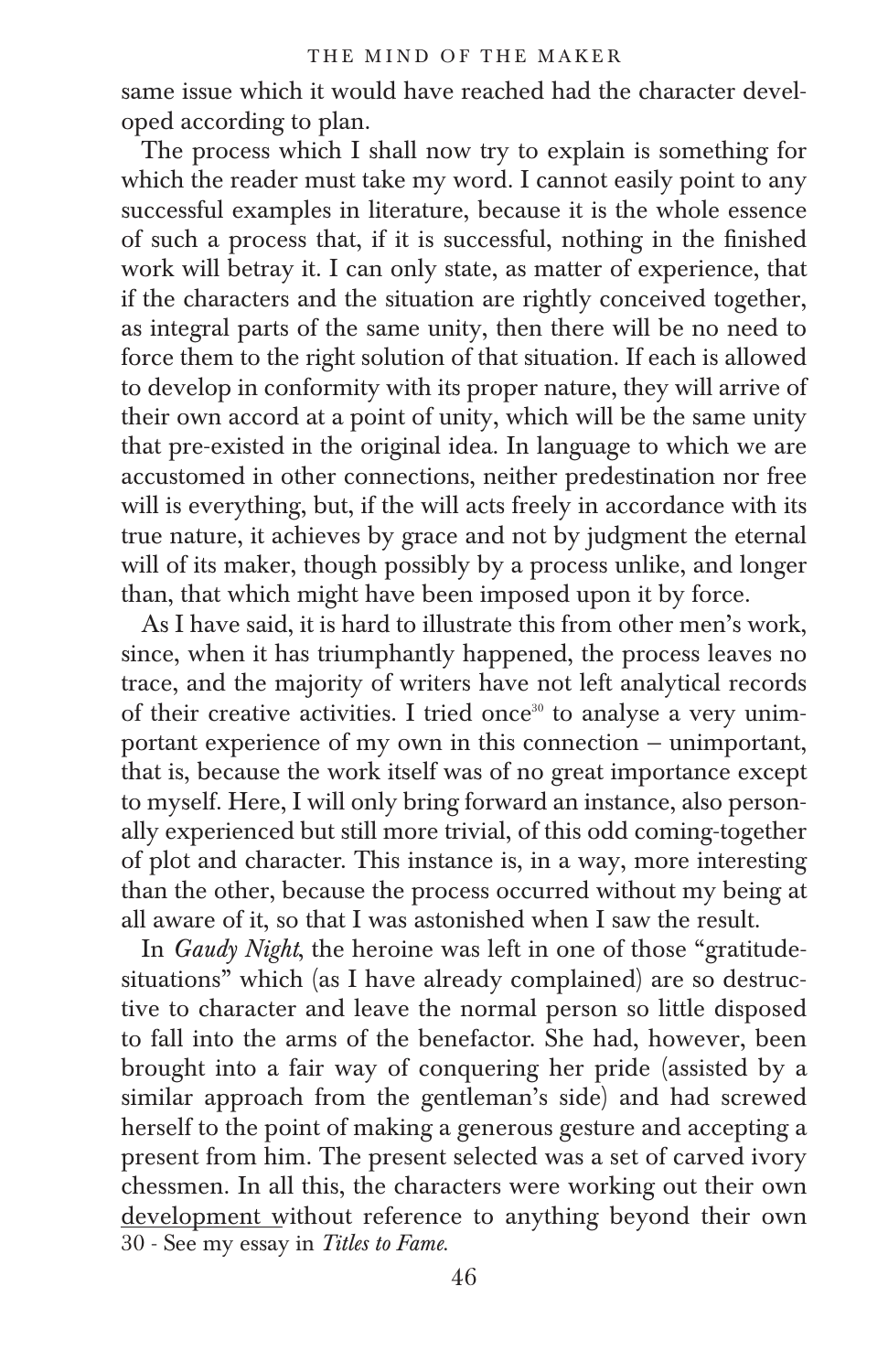spiritual difficulties.

In the meantime, the detective-plot situation was concerned with a woman in whom the emotions had gained control over the reason, and who was carrying on a revenge-campaign of petty destructiveness against certain women who (she felt) were sacrificing the emotional to the rational. Her anger had directed itself against my heroine, with the result that she (and I) were left looking for something belonging to the heroine that she might conveniently destroy. It then occurred to me that the chessmen were the obvious victims; their destruction duly took place, and revealed to the heroine that some of her value for them was connected, not with the gift but with the giver.

A reader afterwards said to me: "I realised, the moment they were mentioned, that those chessmen were doomed." Nothing, when one comes to think of it, could be more obvious from the point of view of plot-structure. I can only affirm (without much hope of being believed) that it was by no means obvious to *me*. The chessmen were, at first, connected with the character-development, and with that only. But when the plot demanded their destruction, there they were ready. Though I did at that moment realise that this incident clamped the two parts of the story together in a satisfactory and useful manner, it was not until my reader pointed it out to me that I understood the incident to have been, in actual fact, predestined — that is, that plot and character, each running true to its nature, had inevitably united to bring the thing about.

I could add a further example of the same kind of thing. In *Murder Must Advertise* I undertook (not very successfully) to present a contrast of two "cardboard" worlds, equally fictitious — the world of advertising and the world of the post-war "Bright Young People". (It was not very successful, because I knew and cared much more about advertising than about Bright Youth, but that is by the way.) I mentioned this intention to a reader, who instantly replied: "Yes; and Peter Wimsey, who represents reality, never appears in either world except in disguise." It was perfectly true; and I had never noticed it. With all its defects of realism, there had been some measure of integral truth about the book's Idea, since it issued, without my conscious connivance, in a true symbolism.

Other writers will probably be able to supply evidence of their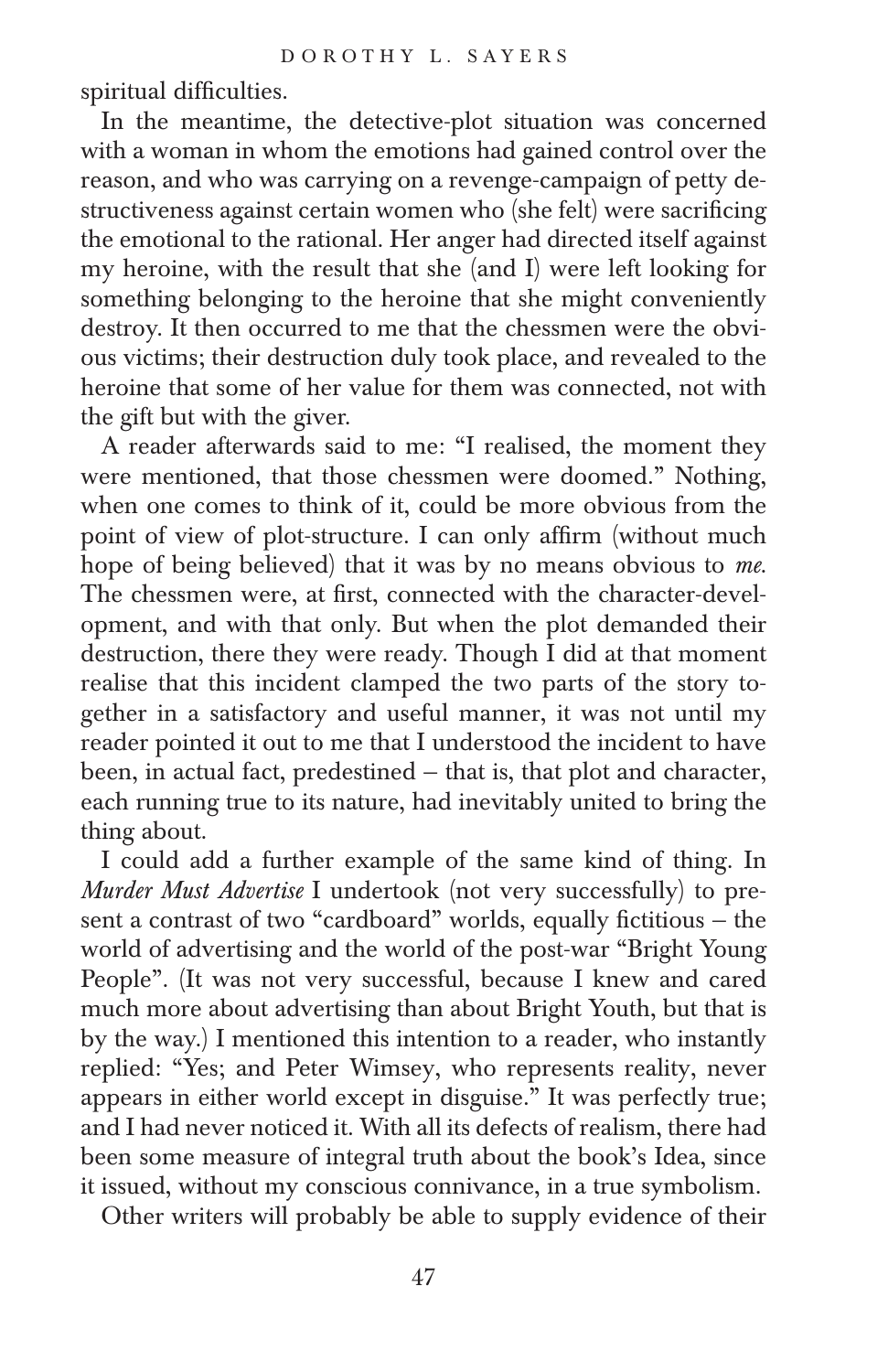#### THE MIND OF THE MAKER

own in support of this curious collaboration of free will and predestination wherever plot and character are allowed to develop in obedience to their law of nature. And these considerations bring us face to face with the whole question of miracle.

Whatever we may think of the possibilities of direct divine intervention in the affairs of the universe, it is quite evident that the writer can — and often does — intervene at any moment in the development of his own story; he is absolute master, able to perform any miracle he likes. I do not mean that he can invent undiscovered planets or people the world with monsters unknown to natural history — that kind of thing is a tale about marvels, not a tale abruptly modified by marvels. I mean simply that he can twist either character or plot from the course of its nature by an exertion of arbitrary power. He can slay inconvenient characters, effect abrupt conversions, or bring about accidents or convulsions of nature to rescue the characters from the consequences of their own conduct. He can, in fact, behave exactly as, in our more egotistical and unenlightened petitions, we try to persuade God to behave. Whether we mock at miracles or demand miracles, this is the kind of miracle we usually mean. We mean that the judgment of natural law is to be abrogated by some power extraneous to the persons and circumstances.

If we by analogy call God "the Creator" we are thereby admitting that it is *possible* for Him to work miracles; but if we examine more closely the implications of our analogy, we may be driven to ask ourselves how far it is really *desirable* that He should do anything of the kind. For the example of the writers who indulge in miracle is not altogether encouraging. "Poetic justice" (the name often given to artistic miracle-mongering) may be comforting, but we regretfully recognise that it is very bad art. "Poetic justice" is indeed the wrong name to give it, since it is neither poetry nor justice; there is a true poetic justice, which we know better by the name of "tragic irony", which is of the nature of judgment and is the most tremendous power in literature as in life — but in that there is no element of miracle. What we commonly mean by "poetic justice" is a system of rewards and punishments bestowed, like their nursery exemplars "because you have been good" and "because you have been naughty" — or sometimes simply with the object of keeping the children quiet.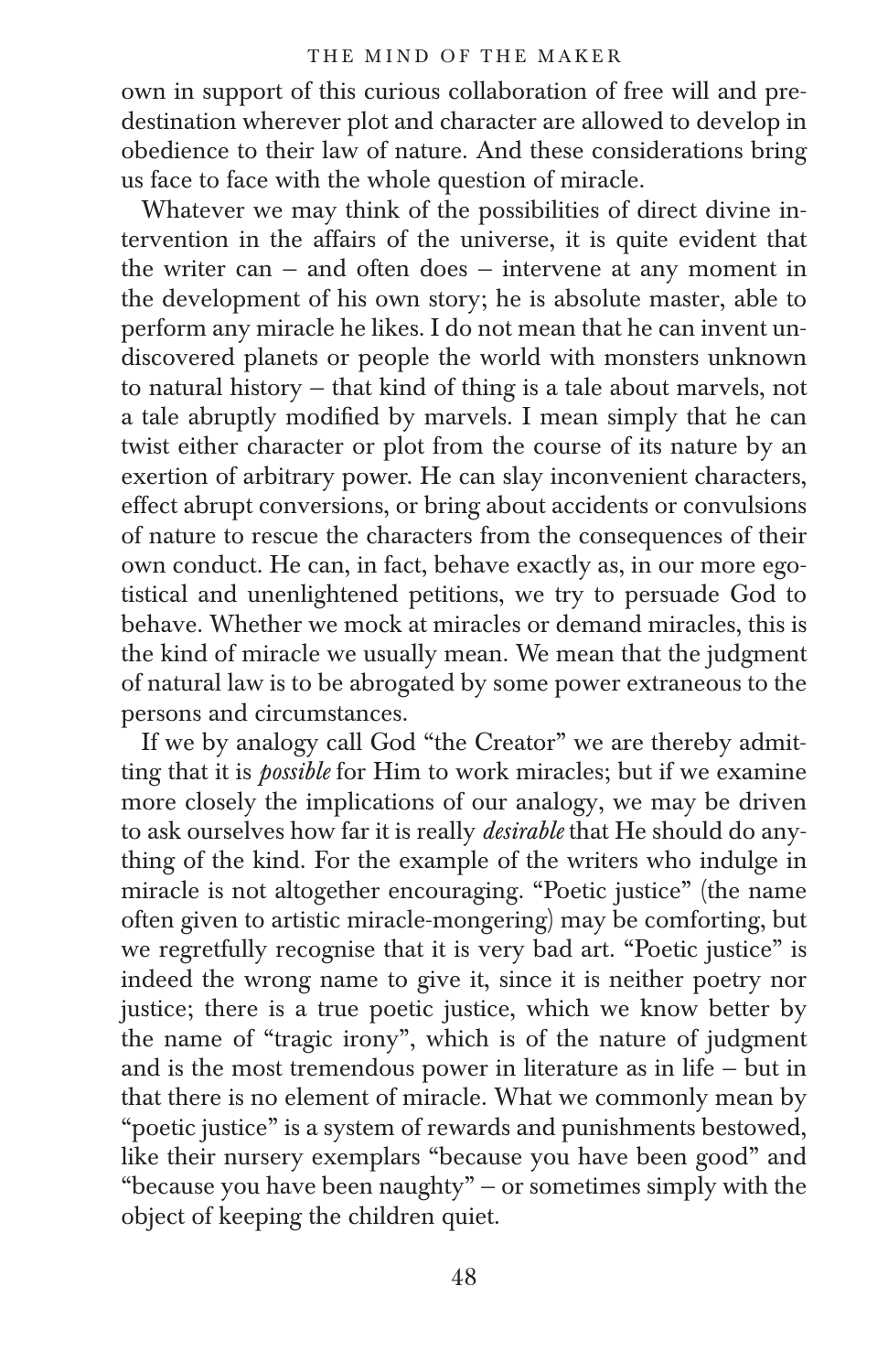Mr. Wilkins Micawber — who is continually the subject of such theurgic displays — is favoured by a miracle at the end of *David Copperfield*. He is a "good" character — that is to say, a character sympathetic to his author — and it is desired to reward him with a "happy ending". He is therefore packed off to Australia, where, in defiance of his own nature and in defiance of the nature of Australian civic life in the last century, he becomes a prosperous magistrate. However consoling this solution of the Micawber problem, a little thought convinces us that any person less suitable to prosper in these conditions than Mr. Micawber can scarcely be imagined. It is miracle; just as the sudden appearance of a couple of aged and worthy parents to straighten out lovers' difficulties in the last act of *L'école des Femmes* is miracle. The author, finding that plot and character will not work within their own limitations to produce a tidy result has cut the Gordian entanglement with the magic sword of Paracelsus. The result is not only to shock us with a sense of incongruity, but also to detract something from the power of Micawber himself. He is so much the less a man for being the minion of so arbitrary a favouritism.

Wilkie Collins, a much lesser writer than Dickens, dealing with a similar problem, shows himself a much more conscientious artist. At the end of *No Name* he has to dispose of the unscrupulous but strongly sympathetic out-at-elbows scamp, Captain Wragge. He might have worked a moral miracle, by making the Captain repent and live happily in honest poverty; or a physical miracle, by unexpectedly endowing him with a colossal fortune which should remove the need for further rogueries. Either of these methods would destroy the Captain as we know him. Collins does artistically better, by providing him with a way to prosperity fully in accordance with his character:

"What have I been about? Why do I look so remarkably well off?… My dear girl, I have been occupied, since we last saw each other, in slightly modifying my old professional habits… Formerly I preyed on the public sympathy; now, I prey on the public stomach… Here I am — incredible as it may appear — a man with an income, at last. The founders of my fortune are three in number. Their names are Aloes, Scammony and Gamboge. In plainer words, I am now living — on a Pill. I made a little money (if you remember) by my friendly con-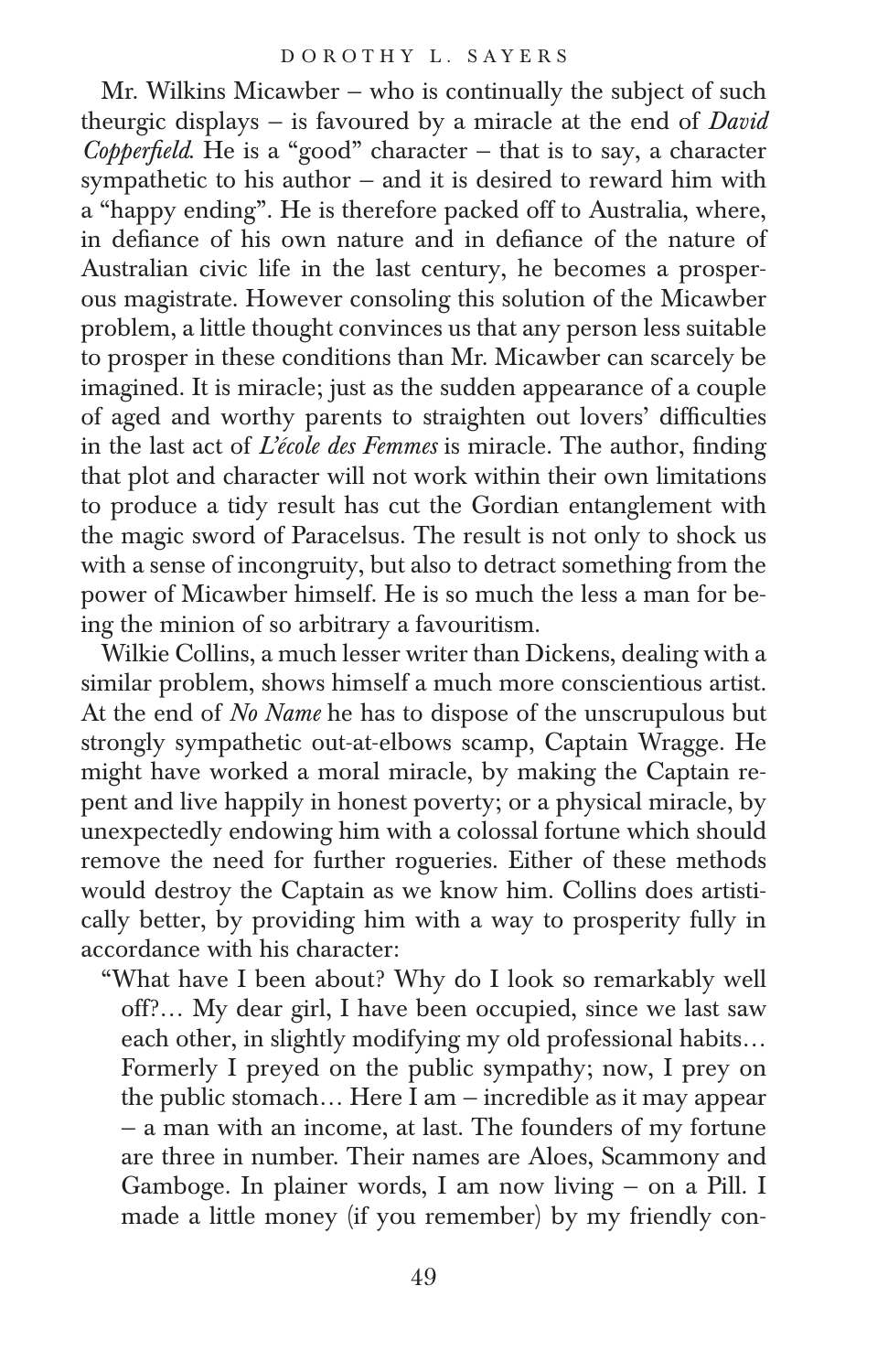nection with you. I made a little more, by the happy decease (*Requiescat in Pace!*) of that female relative of Mrs. Wragge's, from whom, as I told you, my wife had expectations. Very good. What do you think I did? I invested the whole of my capital, at one fell swoop, in advertisements — and purchased my drugs and my pill-boxes on credit. The result is now before you."

Here is a happy peripety which we can readily accept. We can believe in the profits of roguery; we can believe in the little legacy (since we were previously told that he married his half-witted wife to obtain it); and we can believe in these acquisitions all the better because, undoubtedly, this is the very way in which Captain Wragge would use them if he got them. It is a happy ending for a sympathetic rascal, which satisfies us because it is no miracle but a judgment of natural law.

But it is not edifying? Well, no, it is not. The making of miracles to edification was as ardently admired by pious Victorians as it was sternly discouraged by Jesus of Nazareth. Not that the Victorians are unique in this respect. Modern writers also indulge in edifying miracles though they generally prefer to use them to procure unhappy endings, by which piece of thaumaturgy they win the title of realists. Thus, in Cronin's *The Citadel* it is necessary to edification that his doctor-hero shall be stripped of every personal satisfaction — wealth, reputation, and domestic happiness — in order that he may voluntarily embrace the good he once refused, namely, medical research for unselfish ends. This is right enough, from the point of view of religion and psychology. Of wealth and reputation he is deprived, very properly, by a judgment of natural law, executing itself upon his own professional conduct. But when it comes to his domestic happiness, the author grows impatient. He has already prepared estrangement between husband and wife through the doctor's behaviour; but for no very adequate reason, he suddenly abandons this line of development, and by an arbitrary act, hastily gets rid of the wife by pushing her under a bus. One cannot defend this intervention by saying that virtuous people in real life are frequently killed by road-vehicles. The episode is wholly extraneous to the structural unity of the story; it is an irrelevant miracle. The effect is to falsify the story. The divine hand is thrust into the mechanism obviously and without necessity: *nec*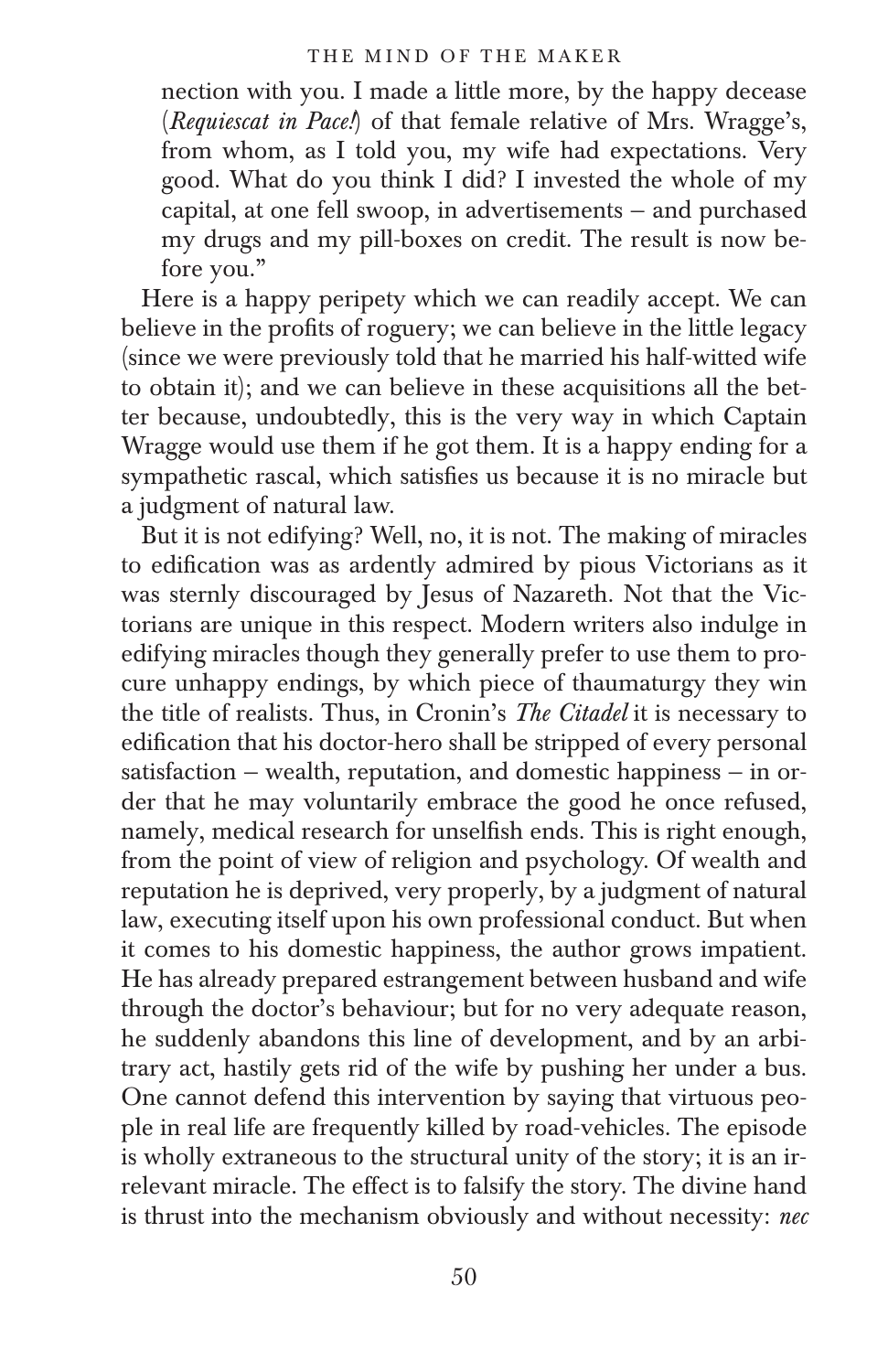### *deus intersit nisi dignus vindice nodus*.

The agents of the miraculous which the novelist has at his command are, roughly speaking, conversion and coincidence; either a character or a situation is abruptly changed, not by anything developing out of the essentials of the story, but by the personal divine intervention of the creator. Yet it will not altogether do to say that neither conversion nor coincidence is *ever* permissible in a story. Both may legitimately be introduced on one condition, that is, that they are an integral part of the Idea. If it is a story *about* a coincidence or *about* a conversion, then the Energy that introduces them will be performing the will of the Idea, and the Power will proceed from that unity of purpose. This amounts to saying that, under these circumstances, the will of the creator becomes a character in the story; just as, theologically, all miracles depend on the assumption that God is a character in history. But even so, it is necessary that God should act in conformity with His own character. The study of our analogy will lead us perhaps to believe that God will be chary of indulging in irrelevant miracle, and will only use it when it is an integral part of the story. He will not, any more than a good writer, convert His characters without preparing the way for their conversion, and His interferences with spacetime will be conditioned by some kind of relationship of power between will and matter. Faith is the condition for the removal of mountains; Lear is converted but not Iago. Consequences cannot be separated from their causes without a loss of power; and we may ask ourselves how much power would be left in the story of the crucifixion, as a story, if Christ had come down from the cross. That would have been an irrelevant miracle, whereas the story of the resurrection is relevant, leaving the consequences of action and character still in logical connection with their causes. It is, in fact, an outstanding example of the development we have already considered — the leading of the story back, by the new and more powerful way of grace, to the issue demanded by the way of judgment, so that the law of nature is not destroyed but fulfilled.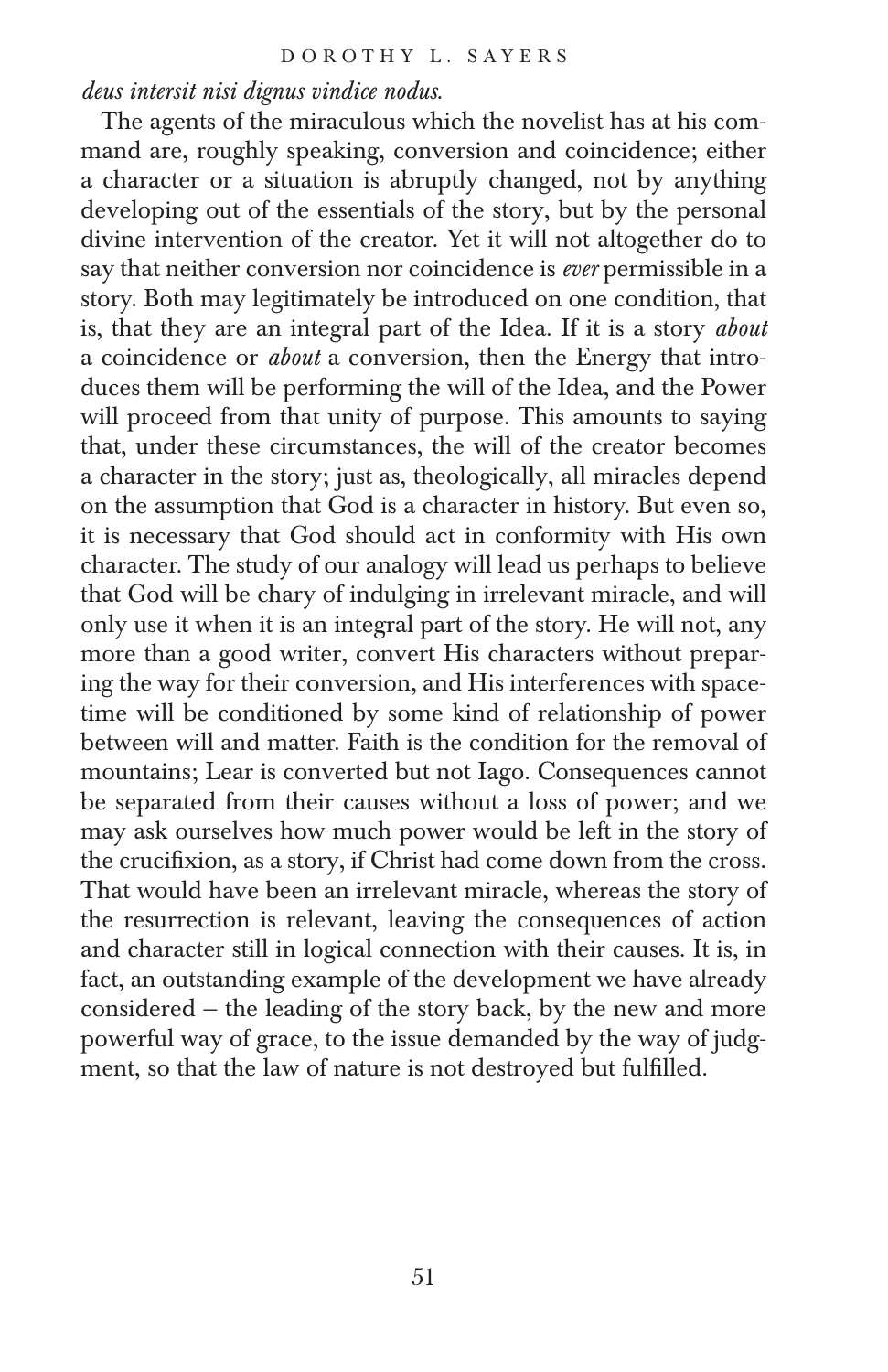# THE ENERGY INCARNATE IN S elf - Expression

### VI

*Then came, at a predetermined moment, a moment in time and out of time,* 

*A moment not out of time, but in time, in what we call history; transecting, bisecting the world of time, a moment in time but not like a moment of time,*

*A moment in time but time was made through that moment: for without the meaning there is no time, and that moment of time gave the meaning. — T. S. Eliot: The Rock.*

The mind of the maker is generally revealed, and in a manner incarnate, in all its creation. The works, severally and jointly, are manifestations within space-time of the Energy and instinct with the Power of the Idea. Thu manner incarnate, in all its creation. The works, severally and jointly, are manifestations within space-time of the Energy and instinct with the Power of the Idea. waters and (says St. Irenaeus) "was present from everlasting with the race of men". The personality of the creator is expressed partially, piecemeal, and as it were impersonally or through created persons.

Christian doctrine further affirms that the Mind of the Maker was also incarnate personally and uniquely. Examining our analogy for something to which this may correspond, we may say that God wrote His own autobiography.

Clearly, we cannot press this analogy too far. But we may use  $it - as we have used all our analogies so far - to assist us in finding$ out what is *meant* by some of the more dark and difficult expressions used about this doctrine.

The Idea, in this connection, will be the full personality of the writer, and the Power will be the power of that personality. The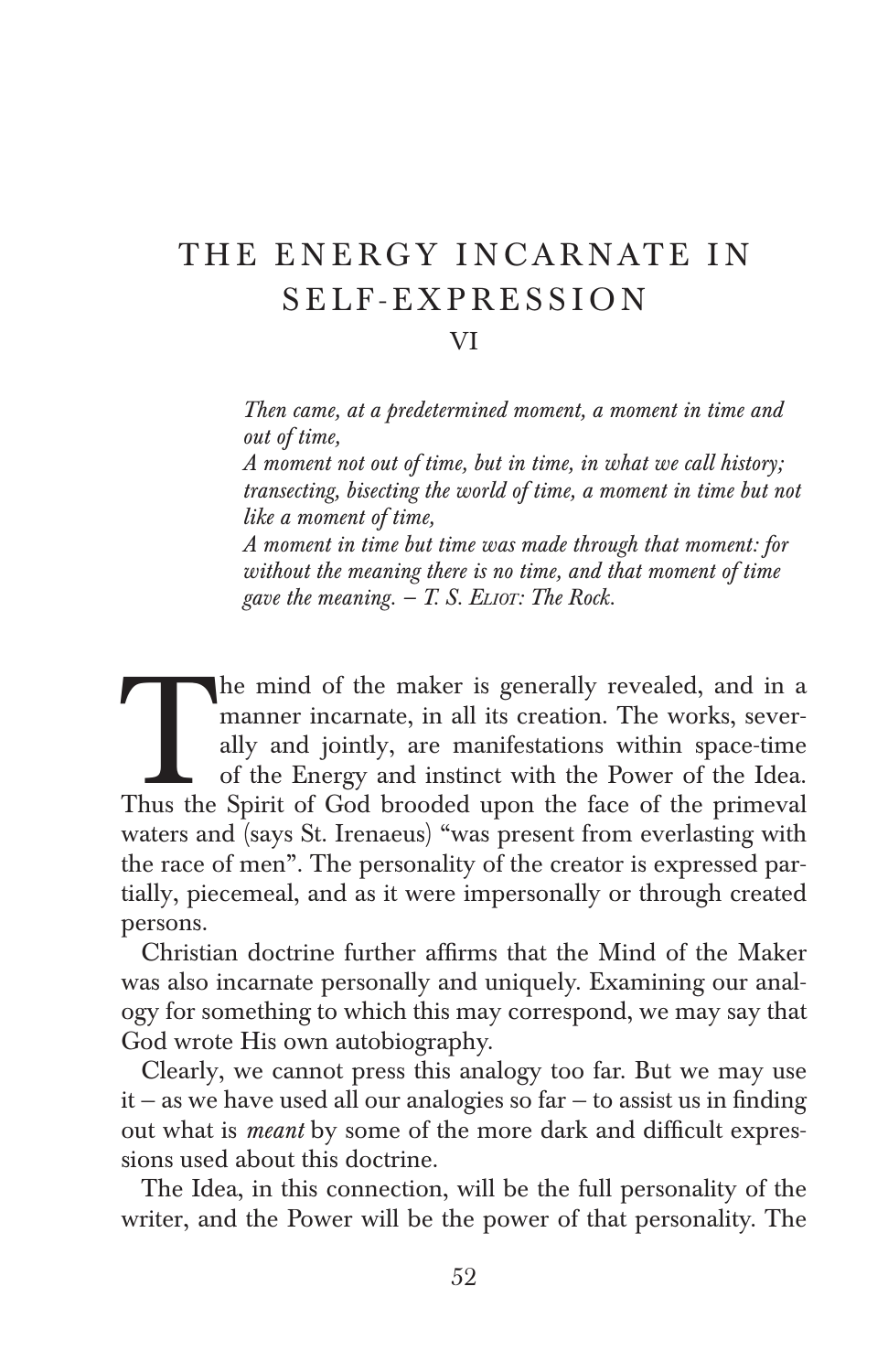### DOROTHY L. SAYERS

Energy (in its discarnate aspect) will be his complete self-awareness of his own personality. This is of course a condition which no human writer can possibly fulfil, but for our purposes we shall have to suppose it, as we suppose the ideal parent and the ideal creative imagination. The Energy, being thus aware of the Idea of itself, manifests its Power in material form: that is to say, it creates for itself an intellectual form and material body.

The first thing we have to notice about this is that the body is created exactly like all the rest of the author's creations and suffers exactly the same limitations. The autobiography is a book like any other; all the ordinary rules of composition apply to it. It is unique, because the author appears, personally and without disguise, as a character in his own story; but it is still a story that he is writing, and he is obliged to handle his own character as a character throughout the succession of events. To himself, the character partakes of the eternal wholeness of his own personal awareness, but to the other characters and the reader it is presented within the space-time-matter frame of the book itself. It is the creator of that frame, since it arranges the formal presentation of the subject-matter, and at the same time it is completely submissive to the frame it has created. It appears with a double nature, "divine and human"; the whole story is contained within the mind of its maker, but the mind of the maker is also imprisoned within the story and cannot escape from it. It is "altogether God", in that it is sole arbiter of the form the story is to take, and yet "altogether man", in that, having created the form,<sup>31</sup> it is bound to display itself in conformity with the nature of that form.

A second point to notice is this: that the autobiography is at one and the same time a single element in the series of the writer's created works and an interpretation of the whole series. If we want (as so many of us do) to find out what the writer "means" by his writings, we shall undoubtedly get some light on the matter by reading his personal revelation of himself. If it is a good autobiography (and by hypothesis we are discussing the perfect autobi-

<sup>31 -</sup> I do not, of course, suggest that the writer can create the space-timematter *events* of his own life-history. The creative power of the human maker is, as we have seen, limited to the creation of significant form and of immaterial entities. It is within this framework of form and imagination that the autobiographical "I" has to conform with the law of its creation.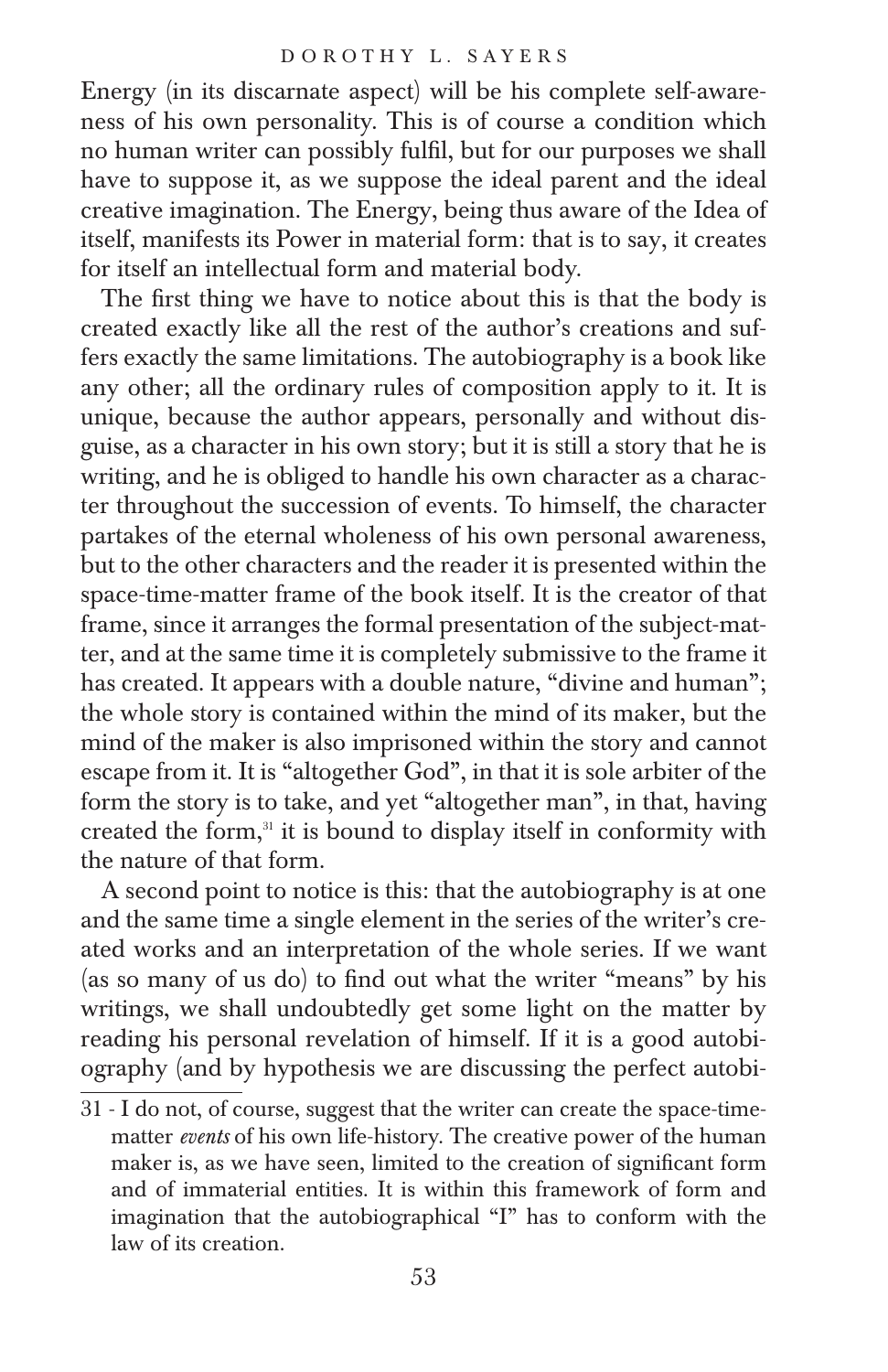ography) it will reveal to us the relation of all the other books to their author's Idea of himself, whether in likeness or unlikeness. It will do so, not only for the books written earlier, and not only in relation to the manifestation in time of the writer's Energy, but also in relation to the timeless Idea that is his personality. We shall be able to trace both his development in his life and works, and also the permanent identity of himself which transcends his development and which constitutes the thing we call his "*persona*". The exact place and moment, within the series of his works, for the appearance of the autobiography is selected at will by the writer, for reasons which he may or may not choose to explain; but at whatever point it comes, the revelation is valid, both for the past and for the future.

The personal revelation is unique: a writer cannot give us two autobiographies — that is, he cannot display himself as two persons with two different lives; any further revelations will be by the way of imaginative creation. Nor, since all human minds are bound by the conditions of humanity, can he very well reveal himself except under human form. If he could do so, the revelation would be of little interest to his readers, since they would not be able to understand it. There is, of course, no reason why an infinite Mind should not reveal itself in an infinite number of forms, each being subject to the nature of that particular form. It was said, sneeringly, by someone that if a clam could conceive of God, it would conceive of Him in the shape of a great, big clam. Naturally. And if God has revealed Himself to clams, it could only be under conditions of perfect clamhood, since any other manifestation would be wholly irrelevant to clam nature. By incarnation, the creator says in effect: "See! this is what my eternal Idea looks like in terms of my own creation; this is my manhood, this is my clamhood, this is my characterhood in a volume of created characters."

Thirdly: though the autobiography "is" the author in a sense in which his other works are not, it can never be the whole of the author. It is still a formal expression and bound by the limitations of all material form, so that though it is a true revelation it is only a partial revelation: it incorporates only so much of the mind as matter is capable of containing. Its incompleteness is not due to any imperfection in the mind; it is simply and solely due to the necessary limitations of literary form. Theologically, the Word is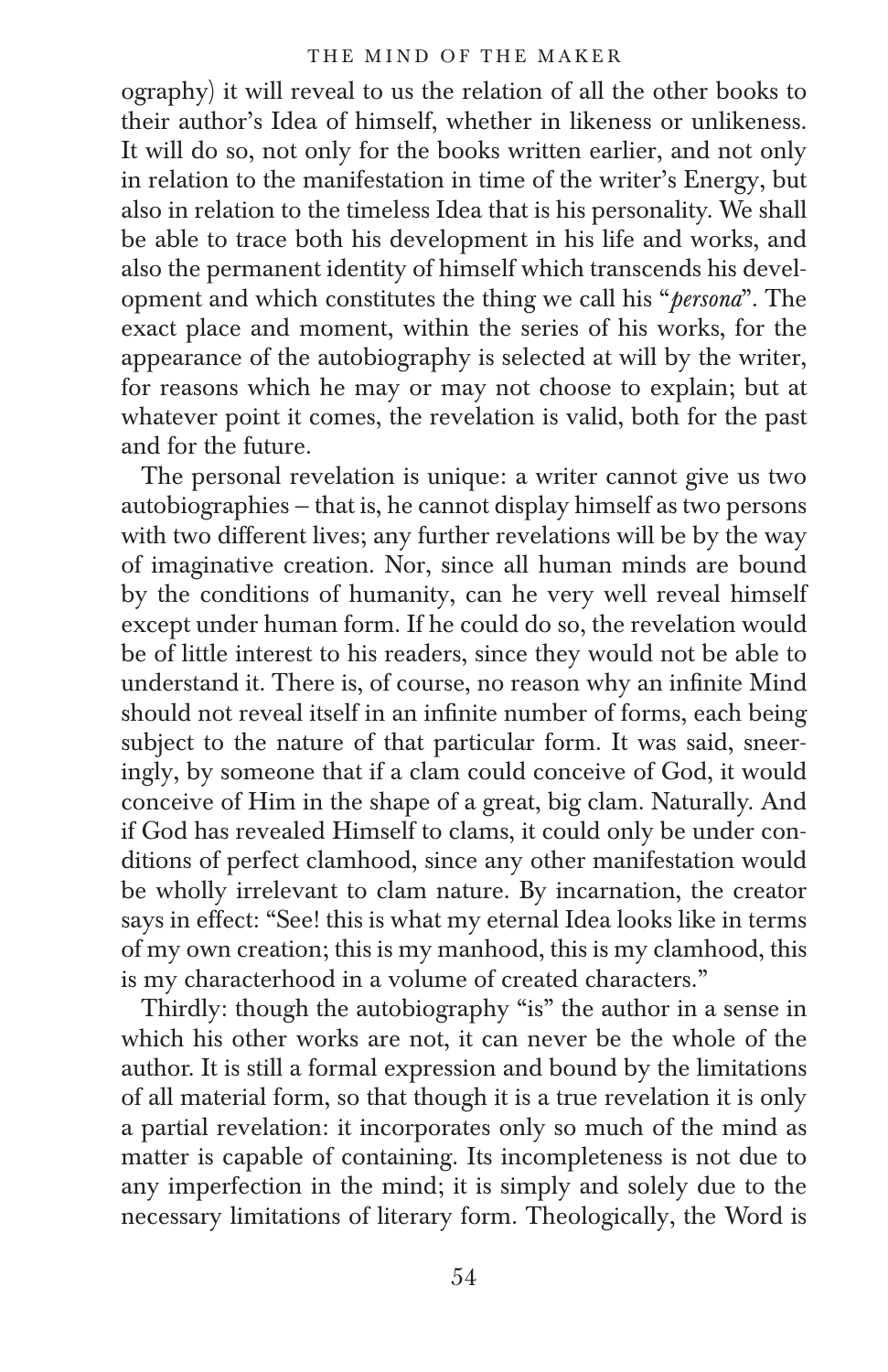said to be "equal to the Father as touching His Godhead and inferior to the Father as touching His manhood" — which may be translated into the language of our analogy: "Equal to the Idea as touching its essence and inferior to the Idea as touching its expression." It is inferior, not only in the sense that it is limited by form as the Idea is not, but also in the sense that its form is creaturely and therefore subject to the Idea — "I do the will of My Father." This does not mean that the revelation is not perfect; it is, as the phrase goes, "perfect of its kind"; but the kind itself is capable only of so much and no more.

There is a fourth point about the writing of autobiography which may be meditated on with profit (and some uneasiness) by the human creator. Like the creation of imagined character, but in a much higher degree, it is an infallible self-betrayal. The truth about the writer's personality will out, in spite of itself; any illusions which he may entertain about himself become fearfully apparent the moment he begins to handle himself as a created character, subject to the nature of his own art. As in every other work of creation, insincerity issues in false art. Here again, I do not refer to those candid confessions of his own faults which the human writer (if he is honest) will make part of the created character; they are a part of his Idea, and therefore part of the perfection of the autobiography — they are "good" in art. (Moral "goodness" is a different matter.) When, for example, Benvenuto Cellini delightedly lays bare his own rogueries, we acknowledge the perfect "rightness" of his self-expression. If, however, the author either consciously or unconsciously tries to incarnate himself as something other than what he is, there will be a falseness in the artistic expression corresponding to the false relation between Energy and Idea, and the result, as always, will be a failure of Power. This, in Art, is the unalterable law of kind, from which the artist can by no means escape; the truth of what he says about himself is tested by the truth of the form in which he says it. By its truth — not by its elegance or accomplishment, though the more accomplished the form the more readily will it betray its own lack of truth. It will show itself untrue, not in the moral sense of telling lies, but in the structural sense, which is what the builder means by saying that a line is "out of true".

For this reason, no considerations of false reverence should pre-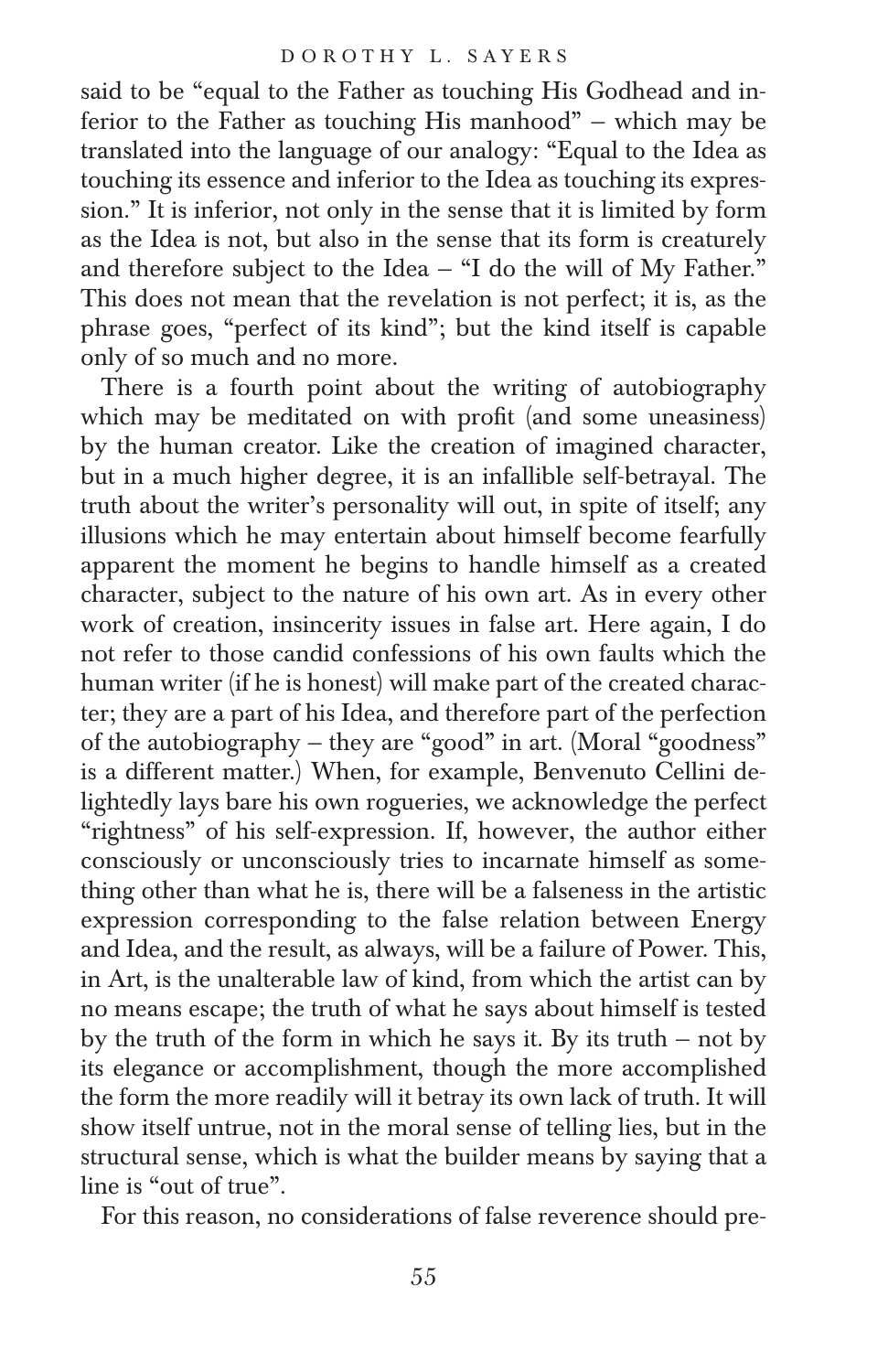### THE MIND OF THE MAKER

vent us from subjecting the incarnations of creators to the severest tests of examination. It is right that they should be pulled about and subjected to the most searching kind of inquiry. If the structure is truly knit, it will stand any strain, and prove its truth by its toughness. Pious worshippers, whether of mortal or immortal artists, do their deities little honour by treating their incarnations as something too sacred for rough handling; they only succeed in betraying a fear lest the structure should prove flimsy or false. But the writing of autobiography is a dangerous business; it is a mark either of great insensitiveness to danger or of an almost supernatural courage. Nobody but a god can pass unscathed through the searching ordeal of incarnation.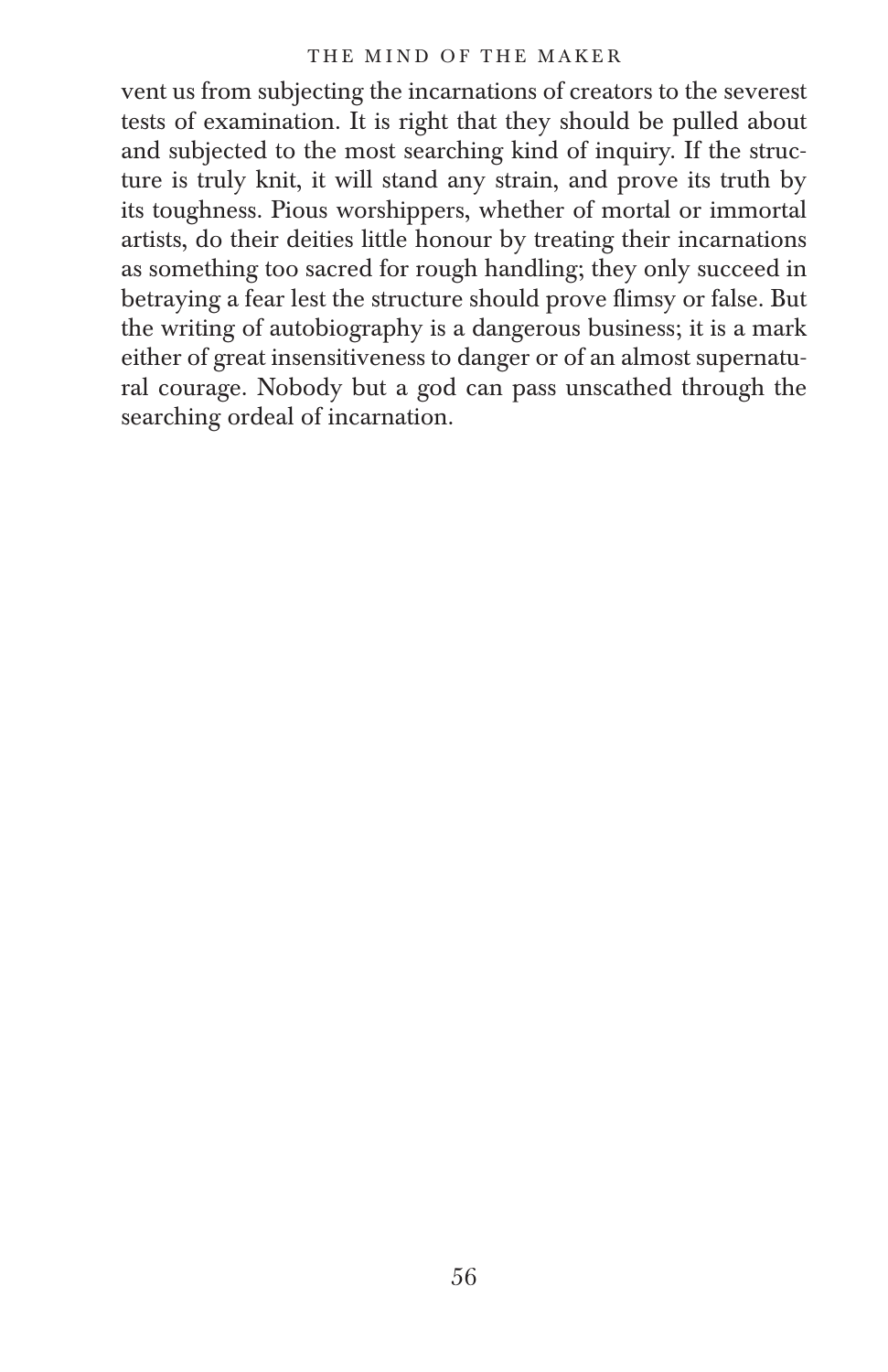## MAKER OF ALL THINGS MAKER OF ILL THINGS VII

*FAUSTUS: Who made thee? MEPHISTOPHELES: God; as the light makes the shadow. FAUSTUS: Is God, then, evil? MEPHISTOPHELES: God is only light, And in the heart of the light no shadow standeth, Nor can I dwell within the light of heaven where God is all. FAUSTUS: What art thou, Mephistopheles? MEPHISTOPHELES: I am the price that all things pay for being, The shadow on the world, thrown by the world Standing in its own light, which light God is. Dorothy Sayers: The Devil to Pay.*

*It was… declared by Aquinas that it was of the nature of God to know all possibilities, and to determine which possibility should become fact. "God would not know good things perfectly, unless He also knew evil things… for, since evil is not of itself knowable, forasmuch as 'evil is the privation of good' as Augustine says, therefore evil can neither be defined nor known except by good." Things which are not and never will be He knows "not by vision", as He does all things that are, or will be, "but by simple intelligence". It is therefore part of that knowledge that He should understand good in its deprivation, the identity of heaven in its opposite identity of hell, but without "approbation", without calling it into being at all.*

*It was not so possible for man… To be as gods meant, for the Adam, to die, for to know evil, for them, was to know it not by pure intelligence but by experience.* 

*Charles Williams: He Came Down from Heaven.*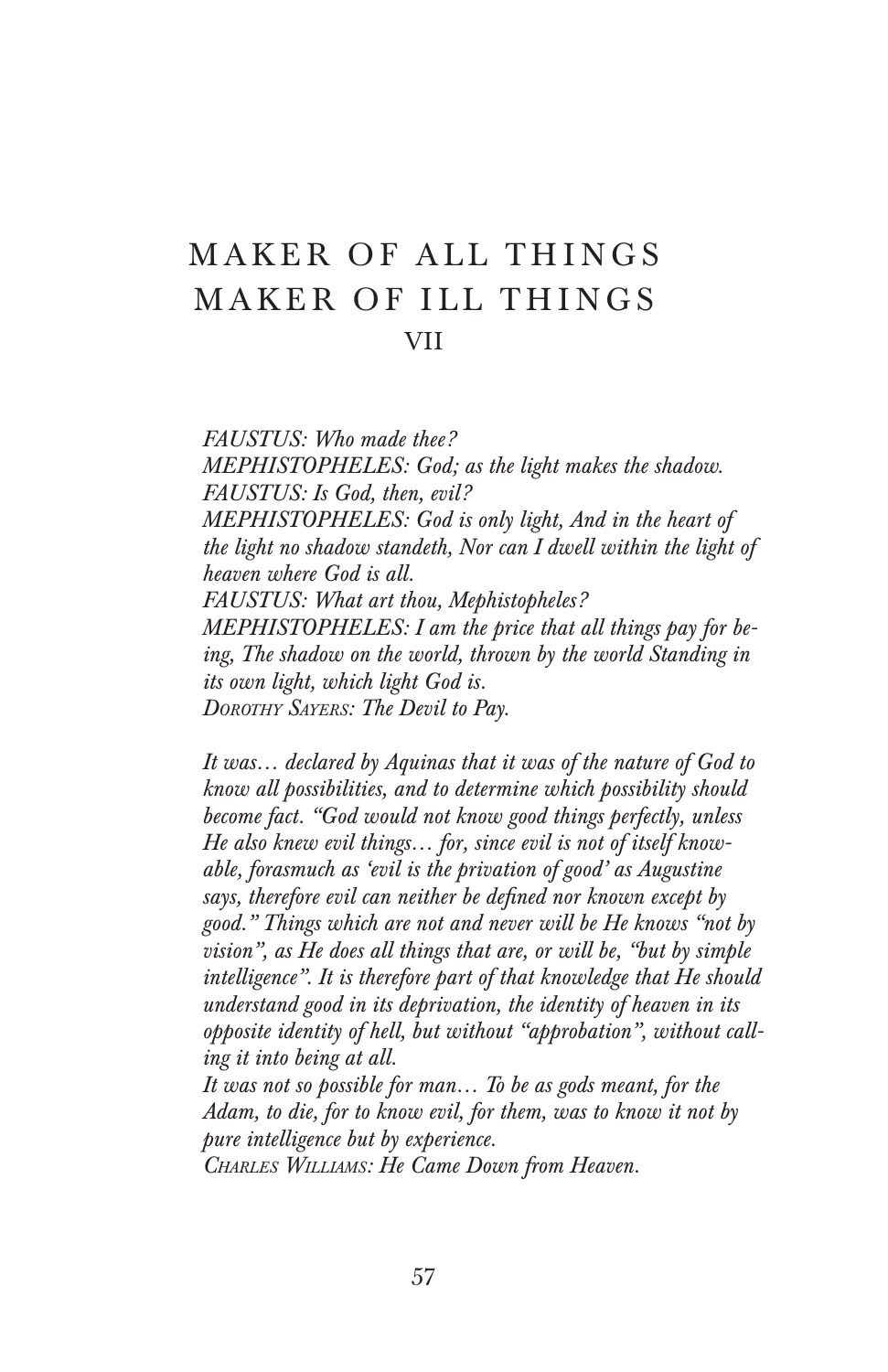### THE MIND OF THE MAKER

f God made everything, did He make the Devil?"

If God made everything, did He make the Devil?"<br>This is the kind of embarrassing question which any child<br>can ask before breakfast, and for which no neat and handy<br>formula is provided in the Parents' Manuals. In much the<br>s This is the kind of embarrassing question which any child can ask before breakfast, and for which no neat and handy formula is provided in the Parents' Manuals. In much the "Mother, where has yesterday gone to?" My aunt courageously undertook to find out; but by the time she returned, primed with the opinion of an eminent Oxford philosopher, the inquirer had lost interest and, like jesting Pilate, would not stay for an answer.

Later in life, however, the problem of time and the problem of evil become desperately urgent, and it is useless to tell us to run away and play and that we shall understand when we are older. The world has grown hoary, and the questions are still unanswered.

The Manichaean answer to the question about the Devil has the merit of appearing very sensible and of offering a reasonable explanation of the surface phenomena of this troubled world. The good God did not make evil and is not omnipotent. There are two principles in the world, always at war, and more or less equally matched — God, equated with Light and Good, and the Archon, equated with Darkness and Matter. According to the myth, the powers of Darkness attacked the powers of Light, and carried away captive the Ray of Light or Ideal Man. God counter-attacked and set free the greater and better part of Man, but left the weaker part — the *Jesus patibilis* — enslaved to the Dark powers, who, out of this part formed Mortal Man. "Thus Man was originally formed in the image of Satan, but contained within him a spark of the heavenly light, which awaits its final deliverance by separation from the enveloping darkness."32 According to this doctrine, matter (and therefore the body) is altogether evil, $33$  and the victory of the good can only be secured by a strict asceticism. Sacramentalism can find no place in the religion of Mani. It will be noticed that the triumph of the Good is held to be finally assured; this seems to be a necessary assumption, or why should we call it Good? This doctrine accounts reasonably enough for the inextricable mingling of Good and Evil in Man, but not for the existence of Evil itself. The

<sup>32 -</sup> *Chambers' Encyclopaedia*: Art: Manichaeus.

<sup>33 -</sup> Manichee doctrine admits the historical Jesus (*Jesus impatibilis*) but holds Him to have been no mortal man, but a phantasm, who did not really suffer in His body.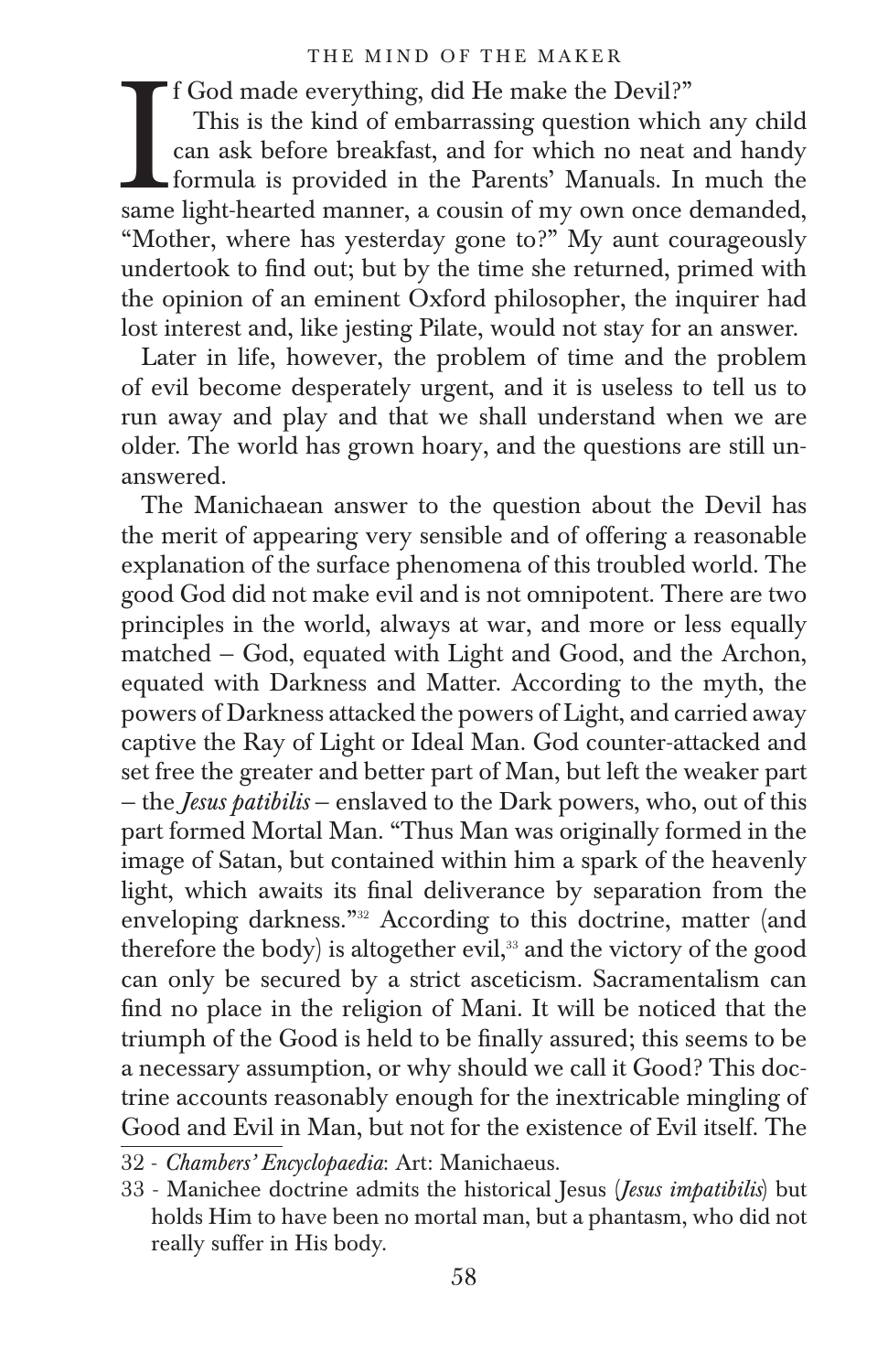### DOROTHY L. SAYERS

child may continue to ask, Who made the Devil? and also: Who made God, and how can we be sure that God will win in the end?

Another theory is that Evil has no positive existence, but is only a deprivation of Good.34 The Devil is a negation — *der Geist der stets verneint*. This is confusing and difficult, but much more in harmony with Western feeling than the contrary theory of the Buddhists, that the supreme good is the attainment of Nothingness; the latter also leads to a wholly ascetic way of life and a condemnation of the material body.

Finally, there is the doctrine that the ultimate Godhead is neither good nor evil, but "beyond good and evil".

This is not the place in which to examine all these theories upon their merits. We may, however, see whether we can find in our literary analogy anything at all which may throw light on the nature of Evil.

Here again, we must issue a warning at the start. "Evil", for our purpose, must not be considered as being *moral evil*. The human maker, living and walking within a universe where Evil (whatever it is) is part of the nature of things, is obliged to take both Good and Evil as part of his Idea. They are the medium with which he works. We can only consider the special type of Evil which may make its appearance in connection with his particular act of creation — the type which is briefly summed up in the expression "bad Art". In the choice of words, for example, the "right" word will not be the morally edifying word, but the word which "rightly" embodies his Idea, whether the Idea itself is morally good, evil, or "beyond good and evil". For him, engaged in his creative act, "good" is good craftsmanship, "beauty" is artistic beauty, and "truth" is structural truth. We must not, that is, confuse our minds by allowing our analogy to extrude itself outside its terms of reference.

We will also remember that we are not, for the moment, discussing what happens to a bad writer. A bad writer is so clearly the author of the badness in his books that the point scarcely needs making. If the Creator of the world is wicked, then we are not obliged to think up difficult answers to the question, "Who made the Devil?" The difficulty only arises when we say, "God made everything and God is good: then where did Evil come from?" Is there, then, within the terms of our analogy, any sense in which 34 - St. Augustine: *Confessions*, iii. 7.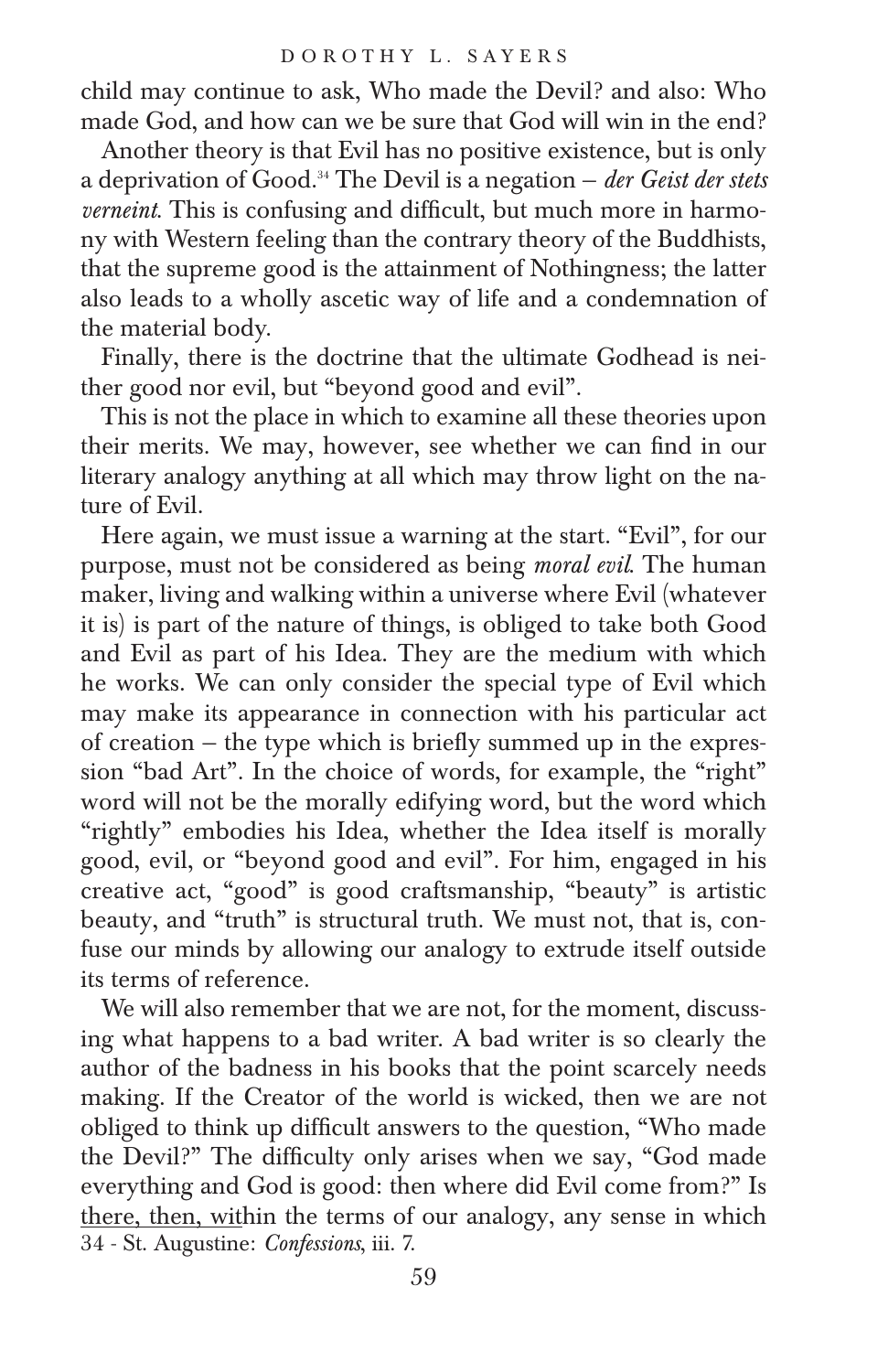we can say that a good writer is the creator of artistic  $evil - or$ artistic "wrongness" ?

It is here that we come up against a bunch of fascinating speculations about the "on kai me on" — being and not-being. It is all very well for Marlowe's Faustus to exclaim impatiently, "Bid oncaymeon farewell" — the inquisitive mind finds it very difficult to bid farewell to this intriguing subject. "Being" we can make a shift to understand, but what is "not-being" ? If we propose to ourselves to "think about nothing", we find we have engaged in a very difficult exercise. It does not seem to be quite the same as "not thinking about anything". "Nothing" only seems to remain nothing so long as we refrain from thinking about it; any active thought is apt to turn it into a "sort of a something" — it acquires, in fact, precisely that vague and disquieting sort of reality that we are accustomed to associate with the minus signs in algebra. Professor Eddington has put the essentials of the problem neatly before us in the riddling query: "Is the bung-hole part of the barrel?" It depends, as he says, on what you mean by "part"; it may also depend, to some extent, on what you mean by the "barrel". This is where we get tied into knots over the definition of Evil as the "deprivation of Good"; we have to explain to ourselves why this wholly negative concept takes on the appearance of a very positive and active phenomenon.

"He created the world out of nothing" — nothing existed before it was made; that is, colloquially speaking, easy. It is less easy if it presents itself in the form: Before the creation of anything, nothingness existed. The somethingness of nothingness attains in the minds of some philosophers so convincing an aspect of reality, that they ascribe to it qualities and a mode of existence. Berdyaev finds in the nothingness that preceded creation the origin and abode of freedom, including the freedom of will.

The world and the centre of the world — man, is the creation of God through Wisdom, through Divine Ideas, and at the same time it is the child of meonic uncreated freedom, the child of fathomless non-being. The element of freedom does not come from God the Father, for it is prior to being… Fathomless freedom springing from non-being entered the created world, consenting to the act of creation.35

And he adds:

35 - Nicholas Berdyaev: *The Destiny of Man*..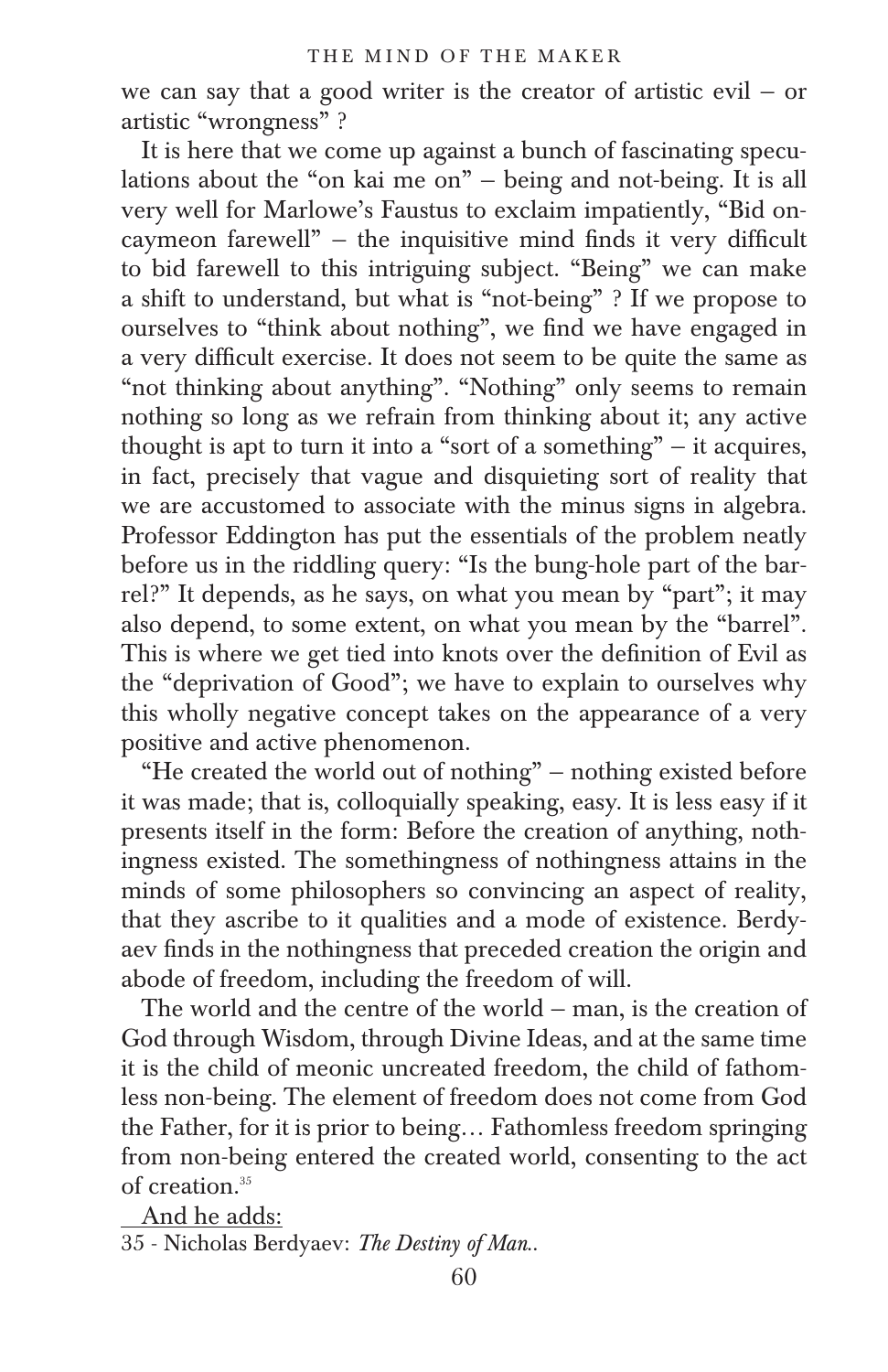### DOROTHY L. SAYERS

If we think deeply and consistently we are compelled both to identify evil with non-being and to admit its positive significance. Evil is a return to non-being, a rejection of the world, and at the same time it has a positive significance because it calls forth as a reaction against itself the supreme creative power of the good.36

The phrase in all this that is perplexing is, I think, that which asserts that meonic freedom is "prior to being". If God is the ultimate and absolute Being, then the suggestion is — not merely that "nothing is prior to God" (which, in the purely negative sense is an orthodox truism), but that this nothingness is a somethingness, with a property of its own, namely Freedom, and a mode of existence of its own, namely Time. For the words "prior to" suggest a priority *in Time*. The conclusion would seem to be that there was a time when God (who is Being) was not. Elsewhere, however, Berdyaev maintains that God exists in the mode of Eternity, which has no connection with Time at all.

Time is so intimately the mode of our own existence that it is equally difficult to conceive of Time apart from Being or of Being apart from Time. Perhaps this means that we ought not to try to conceive of them separately: for scientists frequently warn us that questions which produce meaningless answers usually turn out to have been meaningless questions. It may be more fruitful to consider Time as a part of creation, or perhaps that Time is necessarily associated with Being in Activity — that is, not with God the Father but with God the Son; with the Energy and not with the Idea.

This is where our analogy may be useful to us, by demonstrating the curious association of Not-Being with Being, and the still more curious effect that both exercise upon Time. What I want to suggest is that Being (simply *by* being) creates Not-Being, not merely contemporaneously in the world of Space, but also in the whole extent of Time behind it. So that though, in the absence of Being, it would be meaningless to say that Not-Being precedes Being; yet, in the presence of Being that proposition becomes both significant and true, because Being has made it so. Or, to use the most familiar of all metaphors, "before" light, there was neither light nor darkness; darkness is not darkness until light has made the concept of darkness possible. Darkness cannot say: "I precede the coming light", but there is a sense in which light can say, "Darkness preceded me". 36 - Ibid.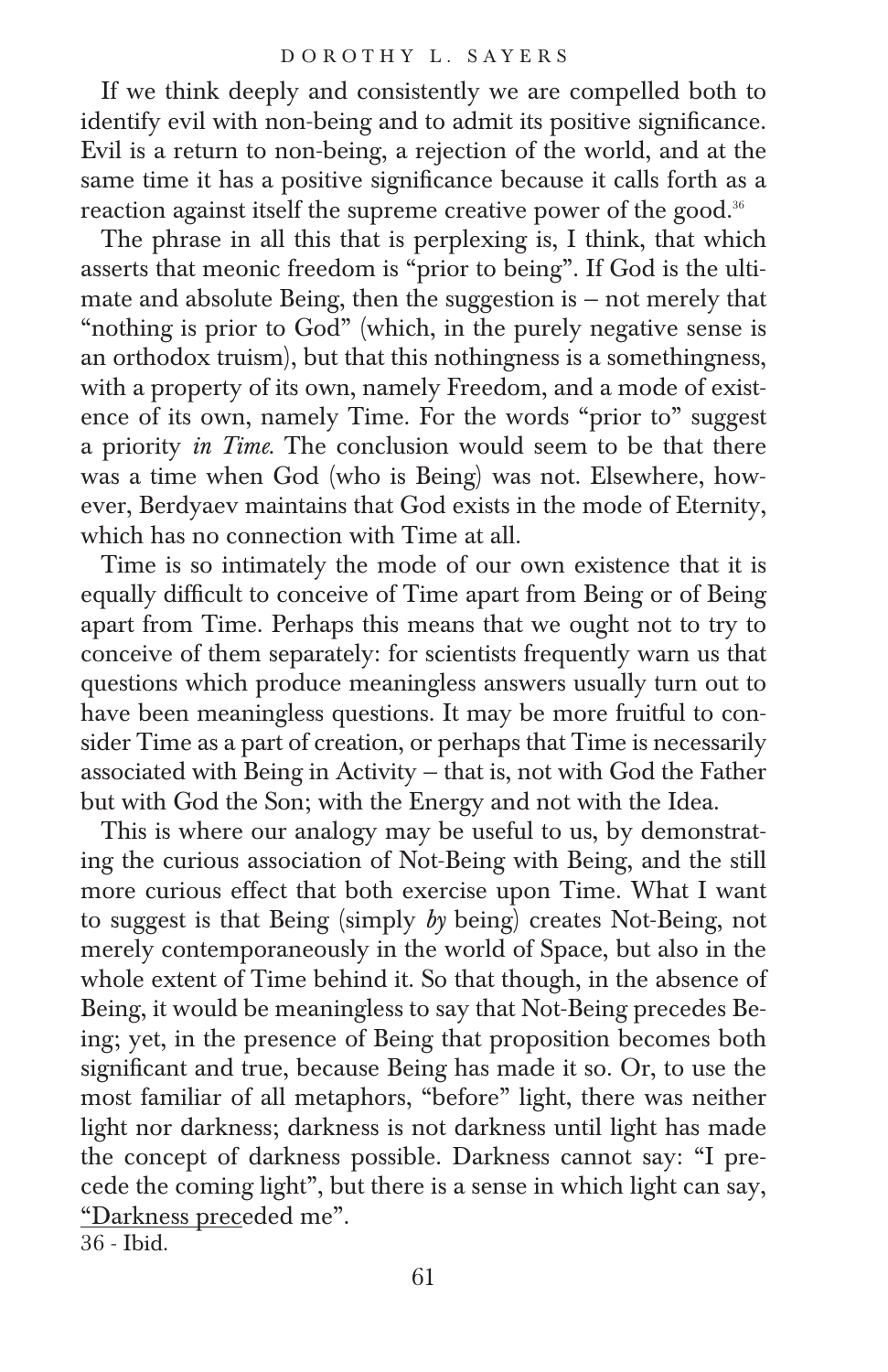### THE MIND OF THE MAKER

Shakespeare writes *Hamlet*. That act of creation enriches the world with a new category of Being, namely: *Hamlet*. But simultaneously it enriches the world with a new category of Not-Being, namely: Not-Hamlet. Everything other than *Hamlet*, to the farthest bounds of the universe, acquires in addition to its former characteristics, the characteristic of being Not-Hamlet; the whole of the past immediately and automatically becomes Not-Hamlet.

Now, in a sense, it is true to say that the past was Not-Hamlet before *Hamlet* was created or thought-of; it is true, but it is meaningless, since apart from *Hamlet* there is no meaning that we can possibly attach to the term Not-Hamlet. Doubtless there is an event, X, in the future, by reference to which we may say that we are at present in a category of Not-X, but until X occurs, the category of Not-X is without reality. Only X can give reality to Not-X; that is to say, Not-Being depends for its reality upon Being. In this way we may faintly see how the creation of Time may be said automatically to create a time when Time was not, and how the Being of God can be said to create a Not-Being that is not God. The bunghole is as real as the barrel, but its reality is contingent upon the reality of the barrel.

Arguing along these lines, we may make an attempt to tackle the definition of Evil as the deprivation or the negation of the Good. If Evil belongs to the category of Not-Being, then two things follow. First: the reality of Evil is contingent upon the reality of Good; and secondly, the Good, by merely occurring, automatically and inevitably creates its corresponding Evil. In this sense, therefore, God, Creator of all things, creates Evil as well as Good, because the creation of a category of Good necessarily creates a category of Not-Good. From this point of view, those who say that God is "beyond Good and Evil" are perfectly right: He transcends both, because both are included within His Being<sup>37</sup>. But the Evil has no reality except in relation to His Good; and this is what is meant by saying that Evil is negation or deprivation of Good.

But we have not quite finished with our Hamlet example. So long as Not-Being remains negative and inactive, it produces no particular effects, harmful or otherwise. But if Not-Hamlet becomes

<sup>37 - [</sup>EN] Sayer contradicts Scripture here: "Every good gift and every perfect gift is from above, coming down from the Father of lights, with whom can be no variation, neither shadow that is cast by turning." (James 1:17)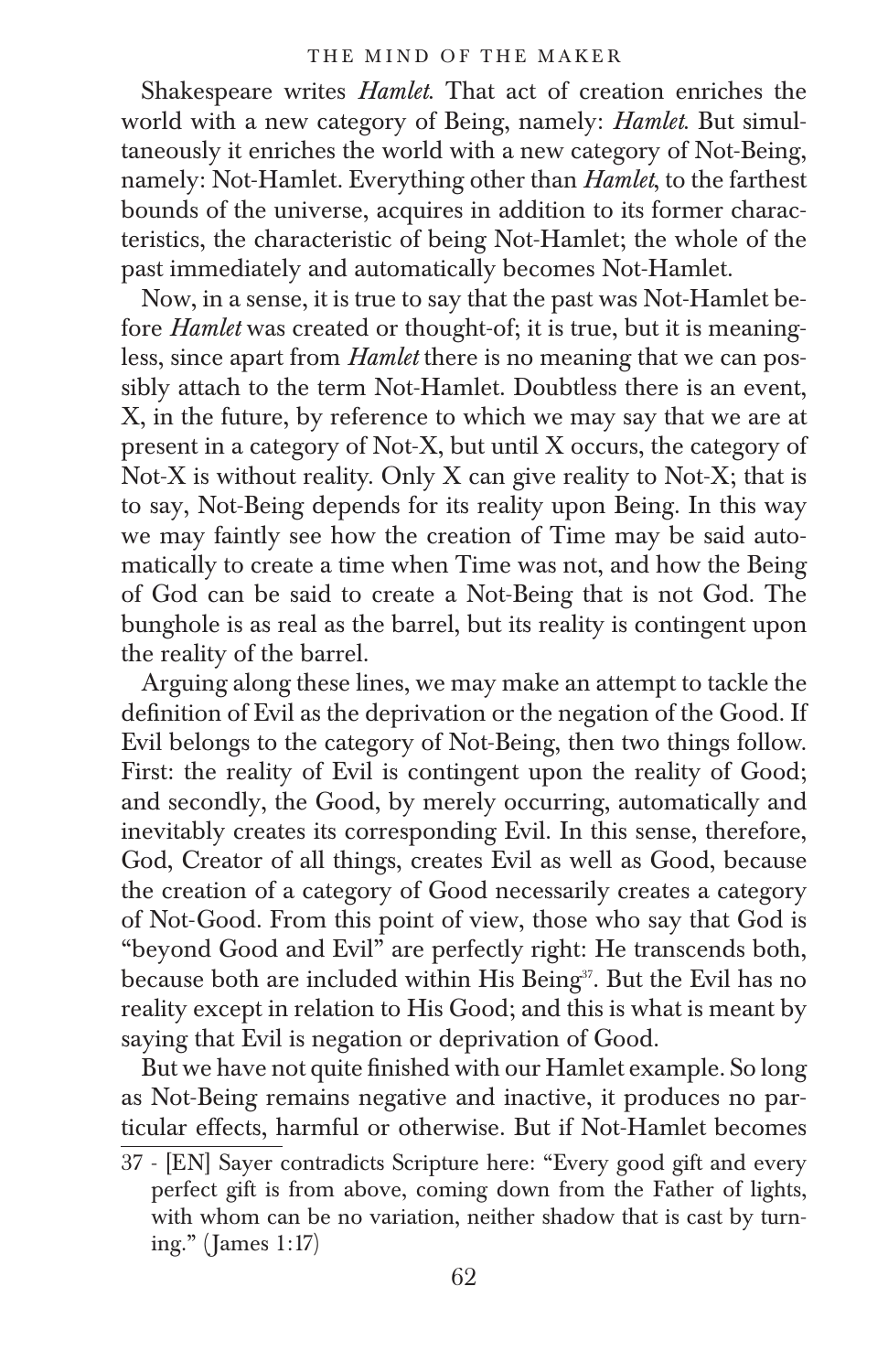associated with consciousness and will, we get something which is not merely Not-Hamlet: we get Anti-Hamlet. Some one has become aware of his Not-Hamletness, and this awareness becomes a centre of will and of activity. The creative will, free and active like God, is able to will Not-Being into Being, and thus produce an Evil which is no longer negative but positive.<sup>38</sup> This, according to the ancient myth of the Fall, is what happened to Men. They desired to be "as gods, knowing good and evil." God, according to St. Thomas Aquinas, knows Evil "by simple intelligence" — that is, in the category of Not-Being. But men, not being pure intelligences, but created within a space-time framework, could not "know" Evil as Not-Being — they could only "know" it by experience; that is, by associating their wills with it and so calling it into active Being. Thus the Fall has been described as the "fall into self-consciousness", and also as the "fall into self-will". And we may see why the Manichaeans were to some extent justified in connecting Evil with Matter; not that Matter in itself is Evil, but that it is the medium in which active Evil is experienced.

Once more, our literary analogy may be used to illustrate this distinction between Evil known by pure intelligence and Evil known by experience.

Our perfect writer is in the act of composing a work  $-$  let us call it the perfect poem. At a particular point in this creative act he selects the "right" word for a particular place in the poem. There is only the one word that is "dead right" in that place for the perfect expression of the Idea. The very act of choosing that one "right" word, automatically and necessarily makes every other word in the dictionary a "wrong" word. The "wrongness" is not inherent in the words themselves — each of them may be a "right" word in another place<sup>39</sup> – their "wrongness" is contingent upon the "rightness" of the chosen word. It is the poet who has created the "wrongness" in the act of creating the "rightness". In making a good which did not exist before he has simultaneously made an evil which did not exist before. Nor was there any way by which he could possibly make the Good without making the Evil as well.

Now, the mere fact that the choice of the "right" word is a choice

<sup>38 -</sup> Theologically: *privatio* issues in a real *depravatio*. (Robertson.)

<sup>39 -</sup> Always excepting, of course, words like "sportsdrome" and "normalcy", which are so steeped in sin that no place is "right" for them, except Hell, or a Dictionary of Barbarisms.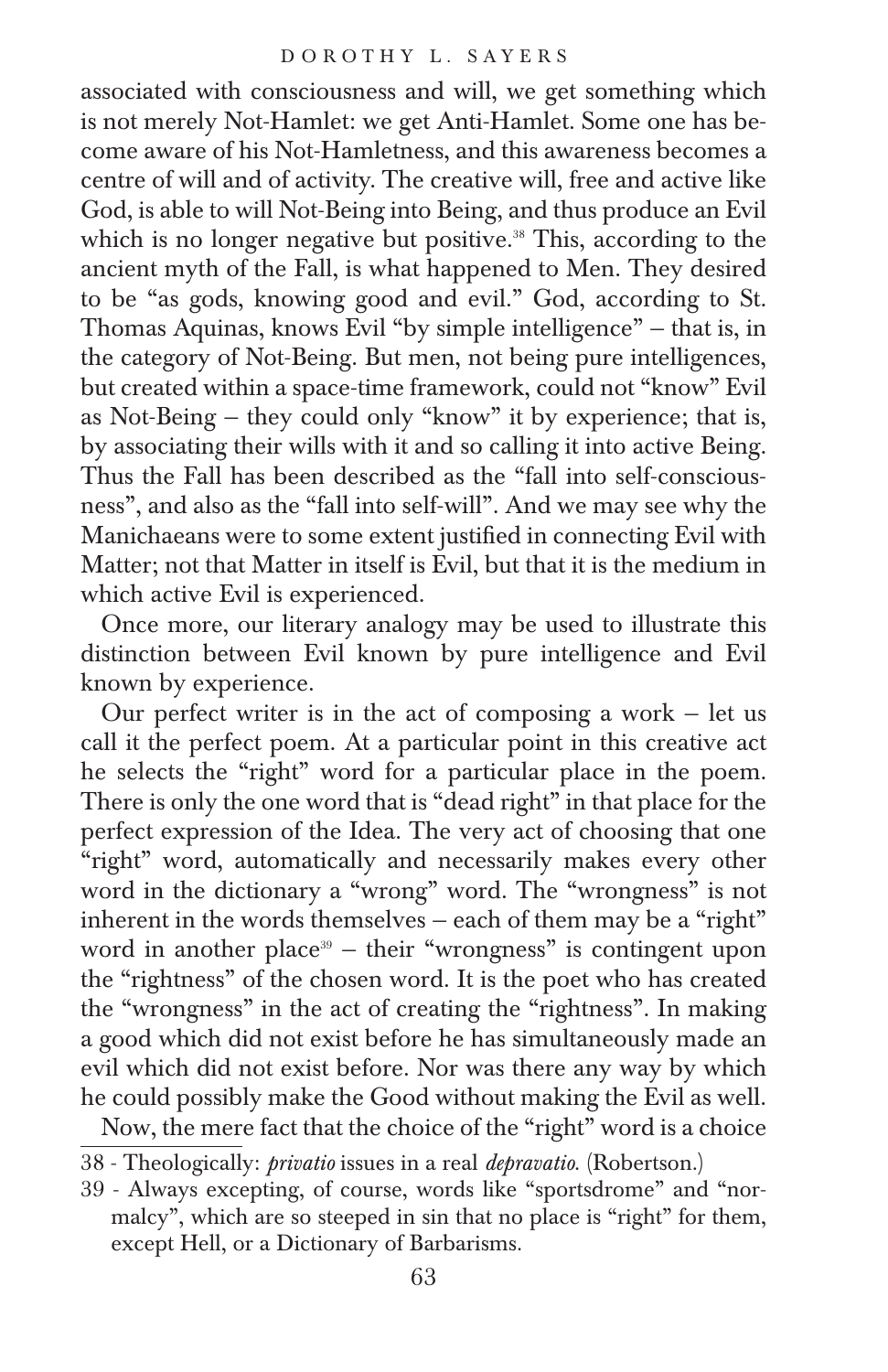implies that the writer is potentially aware of all the wrong words as well as the right one. In the creative act, his Energy (consciously or unconsciously) passed all the "wrong" possibilities in review as an accompaniment of selecting the right one. He may have seized immediately upon the right word as though by inspiration, or he may actually have toyed with a number of the wrong ones before making the choice. It is immaterial which he did  $-$  the Energy has to give out more sweat and passion at some moments than at others. But potentially and contingently, his intelligence "knows" all the wrong words. He is free, if he chooses, to call all or any of those wrong words into active being within his poem — just as God is free, if He likes, to call Evil into active being. But the perfect poet does not do so, because his will is subdued to his Idea, and to associate it with the wrong word would be to run counter to the law of his being. He proceeds with his creation in a perfect unity of will and Idea, and behold! it is very good.

Unfortunately his creation is only safe from the interference of other wills so long as it remains in his head. By materialising his poem — that is, by writing it down and publishing it, he subjects it to the impact of alien wills. These alien wills can, if they like, become actively aware of all the possible wrong words and call them into positive being. They can, for example, misquote, misinterpret, or deliberately alter the poem. This evil is contingent upon the poet's original good: you cannot misquote a poem that is not there, and the poet is (in that sense) responsible for all subsequent misquotations of his work. But one can scarcely hold him guilty of them.

Misquotation, misinterpretation and deliberate distortion produce the same kind of evil in different ways. We may feel that they are quite dissimilar offences. Misquotation arises from carelessness or bad memory; misinterpretation from lack of understanding; deliberate distortion from a perverted intention: we may call them mechanical (or material) defect, intellectual error, and moral wickedness. In fact, however, they have this much in common, that they all arise from the circumstance that the other person is not God and is trying to be "as God". The poet (within the terms of the analogy) is God — the one and only God of that particular creation. He is the only mind that knows its own Idea. If anybody else could be the god of the poem, his Idea would be identi-

64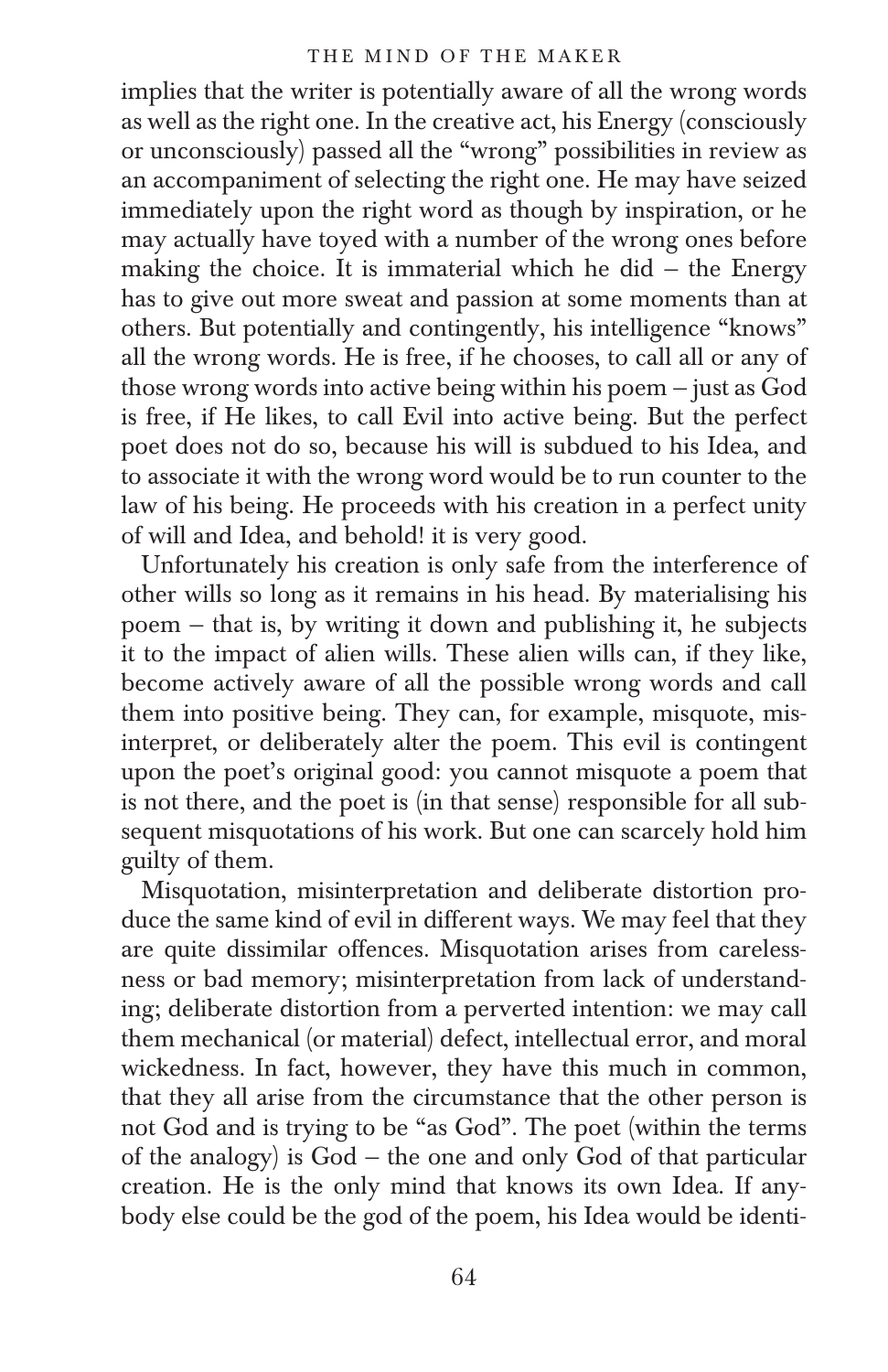cal with the poet's Idea, and his Energy would issue in the same "good" creation. But since that is not the case, the new will runs counter to "God's" Idea, and by associating itself with "wrong" words produces active Error.

To be sure, the new will may be full of excellent intentions. The better the intentions, the more strongly does the will associate itself with them, and the more disastrous the results. To say, carelessly, "caviare to the multitude" instead of "caviare to the general" is an error made almost without wilfulness, which does comparatively little harm to *Hamlet*. It is more harmful to *Hamlet* to quote:

more honoured in the breach than in the observance

as though it meant "more often honoured" rather than "more properly honoured", because the Idea is more violently distorted, and the loss of Power is greater. But infinitely more damaging than either to the Power of *Hamlet* is to behave like David Garrick, and re-write *Hamlet* deliberately for the express purpose of improving it. This kind of grasping at equality with God really does do untold damage. It reduces a noble work of creation to nonsense; and the excuse that Garrick thought he was making it into a better play only aggravates the presumption.

The mind of man has always appreciated this ascending scale of Evil, from the material through the intellectual to the moral. It recognises that the moral Evil is the worst, because it is associated with more will and more self-consciousness, and consequently with more Power. Power can proceed from Evil, so soon as Evil is called into active Being, because it then comes back as it were into touch with God, the ultimate Being and source of Power. For this reason it is said that all activity is of God — even evil activity. Such Power as anti-Hamlet possesses derives originally from the Power that is in *Hamlet*, without which it could have no Being.

What are we to do with the anti-Hamlets? In this particular case we can, to some extent, check the evil and prevent it from doing harm in the future, though its record of past evil remains. But there is a further thing we can do. We can redeem it. That is to say, it is possible to take its evil Power and turn it into active good. We can, for example, enjoy a good laugh at David Garrick. In so doing we, as it were, absorb the Evil in the anti-Hamlet and transmute it into an entirely new form of Good. This is a creative act, and it is the only kind of act that will actually turn positive Evil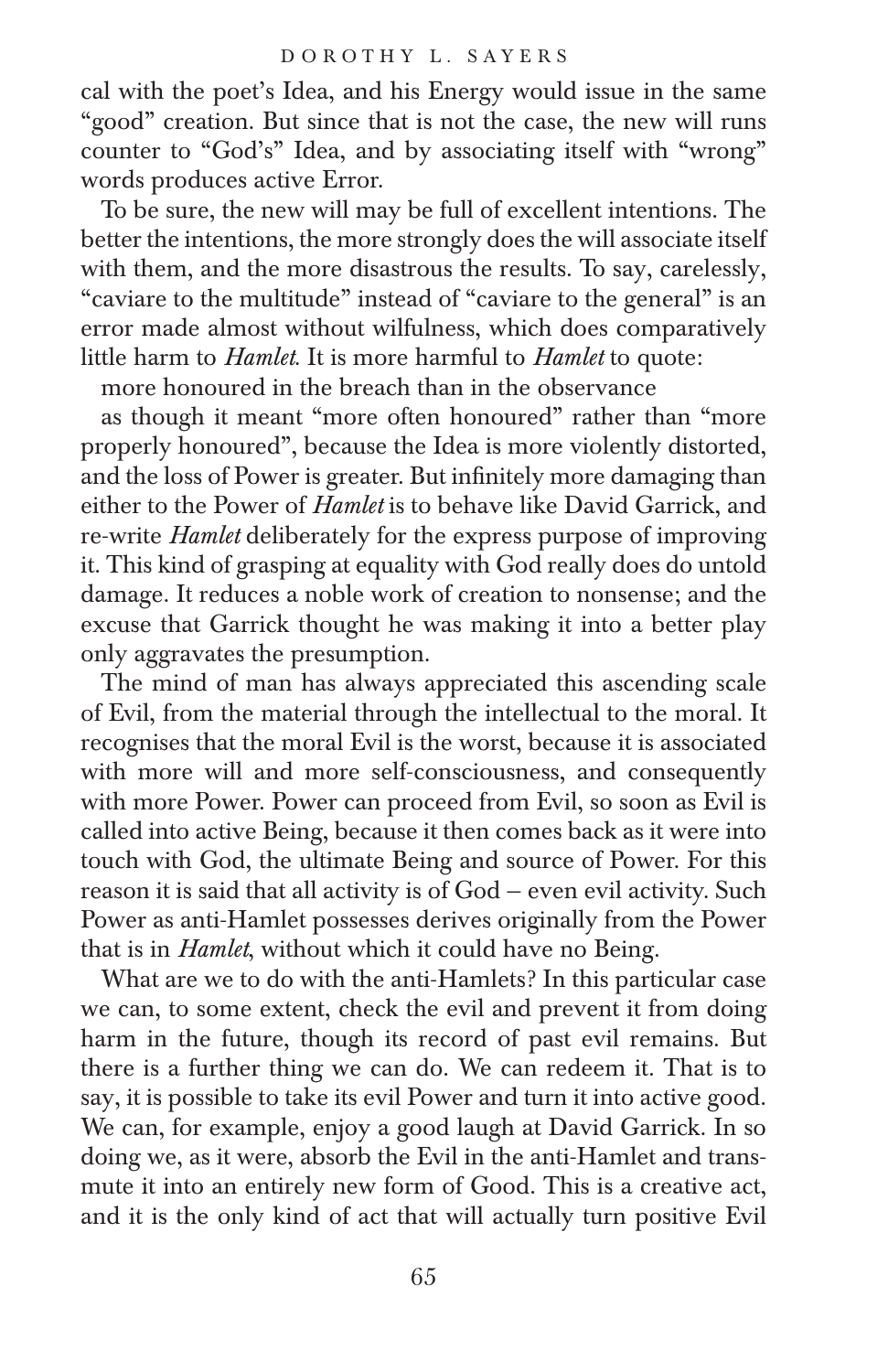#### THE MIND OF THE MAKER

into positive Good. Or, we can use the dreadful example of David Garrick for edification, which is what I have tried to do here, in the hope that this will prove to be a good, creative activity.

We can do this, only if we first get back into contact with the original great Idea that was in *Hamlet* — since we can never see how wrong Garrick was till we realise just how right Shakespeare was. In such ways, we can (while still thinking it a pity that David Garrick ever set pen to paper) enrich the world with more and more varied Goodness than would have been possible without the evil interference of David Garrick. What we must not do is to pretend that there never was a Garrick, or that his activities were not Evil. We must not, that is, try to behave as though the Fall had never occurred nor yet say that the Fall was a Good Thing in itself. But we may redeem the Fall by a creative act.

That, according to Christian doctrine, is the way that God behaved, and the only way in which we can behave if we want to be "as gods". The Fall had taken place and Evil had been called into active existence; the only way to transmute Evil into Good was to redeem it by creation. But, the Evil having been experienced, it could only be redeemed within the medium of experience — that is, by an incarnation in which experience was fully and freely in accordance with the Idea.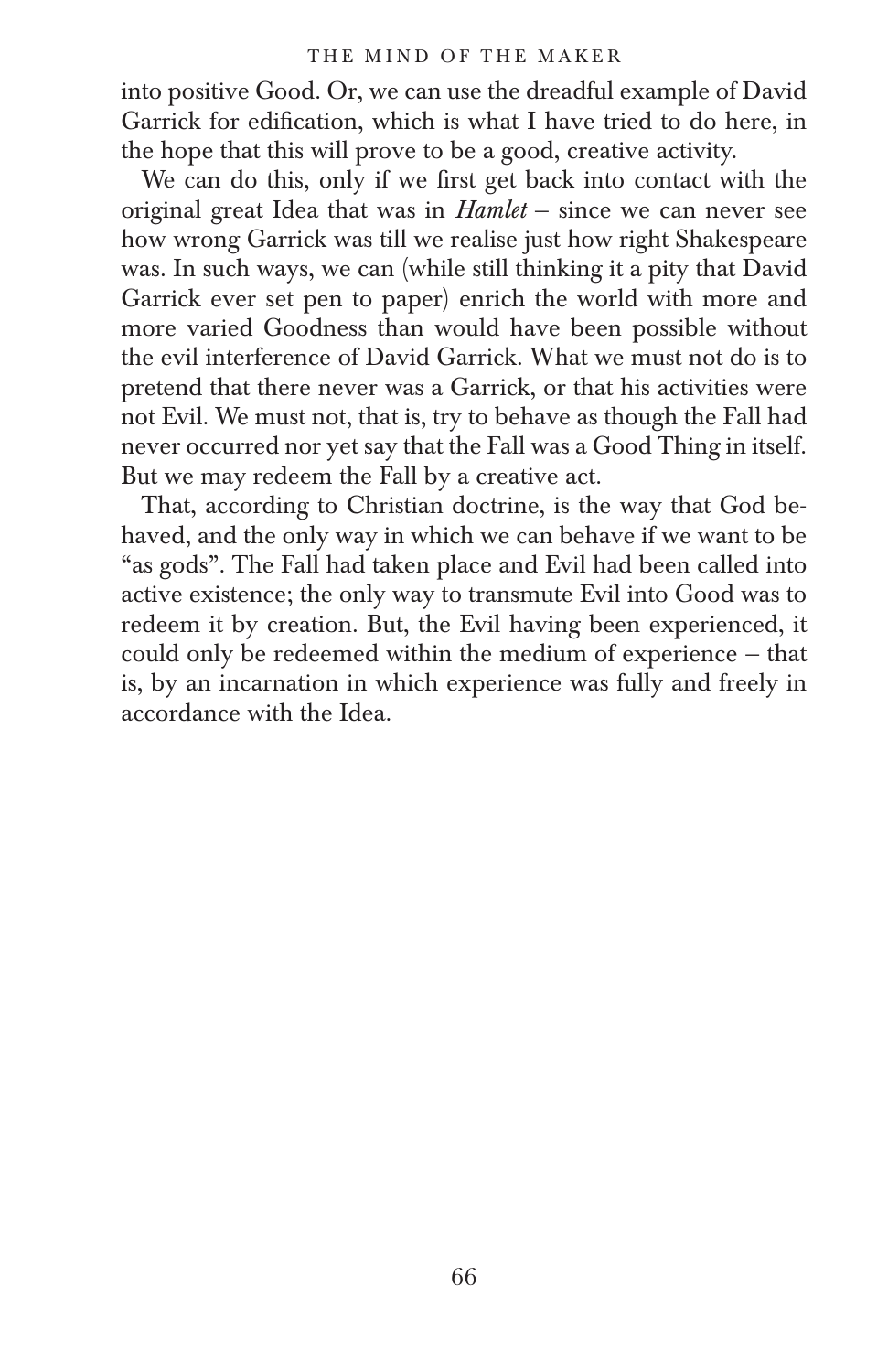## **PENTECOST** VIII

*And if any man hear my words and believe not, I judge him not; for I came not to judge the world, but to save the world. He that rejecteth me, and receiveth not my words, hath one that judgeth him: the word that I have spoken, the same shall judge him in the last day. — St. John xii. 47, 48.*

*If I go not away, the Comforter will not come unto you; but if I depart, I will send him unto you. — Ibid. xvi. 7.*

*Power That through the growing faculties of sense Doth like an agent of the one great Mind Create, creator and receiver both. William Wordsworth: The Prelude*

When the writer's Idea is revealed or incarnate by his Energy, then, and only then, can his Power work on the world. More briefly and obviously, a book has no influence till somebody can read it. Before the Energy was reve Energy, then, and only then, can his Power work on the world. More briefly and obviously, a book has no influence till somebody can read it.

seen, already present in Power within the creator's mind, but now that Power is released for communication to other men, and returns from their minds to his with a new response. It dwells in them and works upon them with creative energy, producing in them fresh manifestations of Power.

This is the Power of the Word, and it is dangerous. Every word — even every idle word — will be accounted for at the day of judgment, because the word itself has power to bring to judgment. It is of the nature of the word to reveal itself and to incarnate itself — to assume material form. Its judgment is therefore an intellectual, but also a material judgment. The habit, very prevalent to-day, of dismissing words as "just words" takes no account of their power. But once the Idea has entered into other minds, it will tend to reincar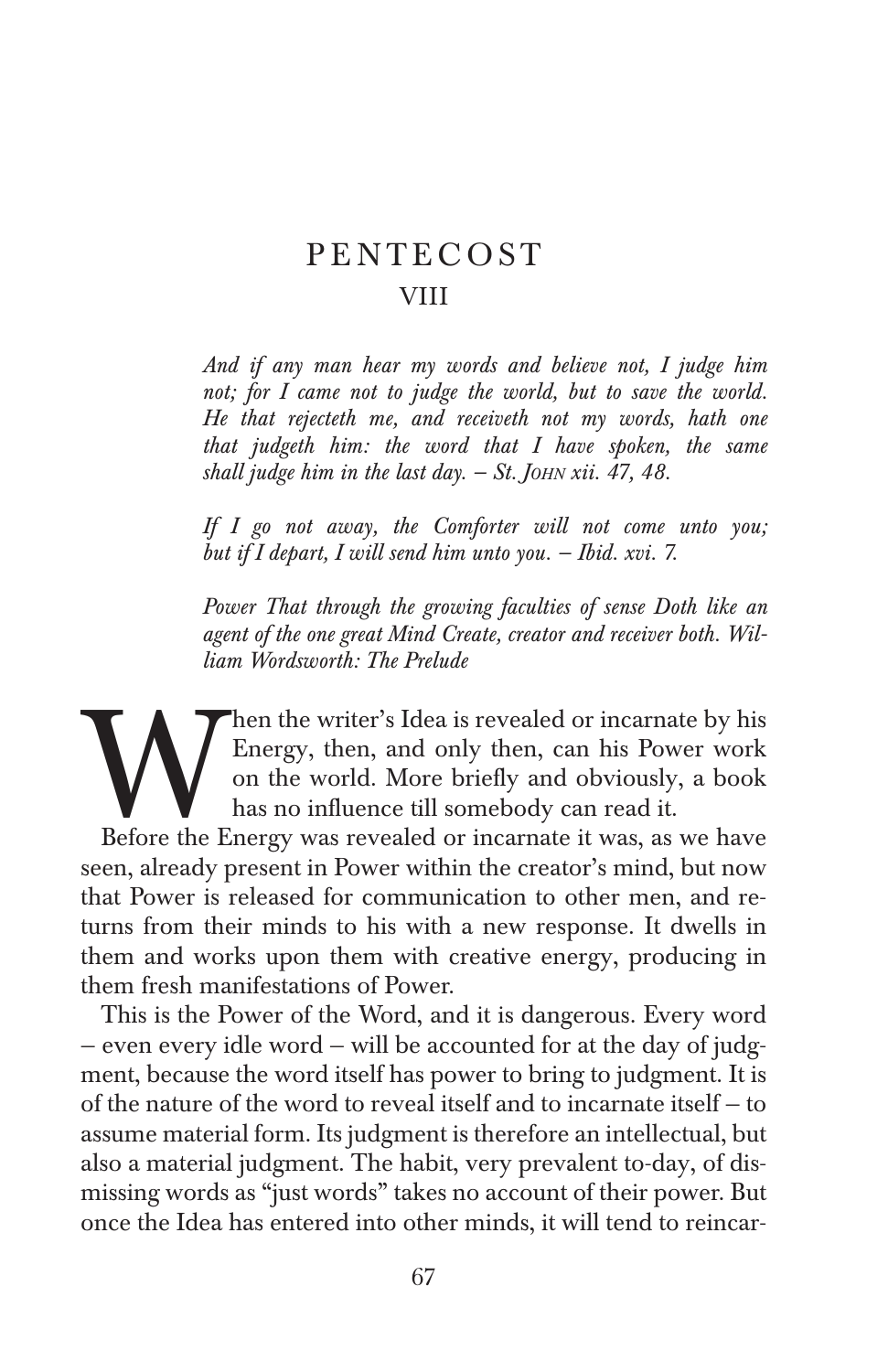nate itself there with ever-increasing Energy and ever-increasing Power. It may for some time only incarnate itself in more words, more books, more speeches; but the day comes when it incarnates itself in actions, and this is its day of judgment. At the time when these words are being written, we are witnessing a fearful judgment of blood, resulting from the incarnation in deeds of an Idea to which, when it was content with a verbal revelation, we paid singularly little heed<sup>40</sup>. Which Ideas are (morally) Good and which are anti-Good it is not the purpose of this book to discuss; what is now abundantly manifest is the Power. Any Idea whose Energy manifests itself in a Pentecost of Power is good from its own point of view. It shows itself to be a true act of creation, although, if it is an evil Idea, it will create to a large extent by active negation that is to say, by destruction. The fact, however, that "all activity is of God" means that no creative Idea can be wholly destructive: some creation will be produced together with the destruction; and it is the work of the creative mind to see that the destruction is redeemed by its creative elements.

It is the business of education to wait upon Pentecost. Unhappily, there is something about educational syllabuses, and especially about examination papers, which seems to be rather out of harmony with Pentecostal manifestations. The Energy of Ideas does not seem to descend into the receptive mind with quite that rush of cloven fire which we ought to expect. Possibly there is something lacking in our Idea of education; possibly something inhibiting has happened to the Energy. But Pentecost will happen, whether within or without official education. From some quarter or other, the Power will descend, to flame or to smoulder until it is ready to issue in a new revelation. We need not suppose that, because the mind of the reader is inert to Plato, it will therefore be inert to Nietzsche or Karl Marx; failing those, it may respond to Wilhelmina Stitch or to Hollywood. No incarnate Idea is altogether devoid of Power; if the Idea is feeble, the Energy dispersed, and the Power dim, the indwelling spirit will be dim, dispersed and feeble — but such as it is, so its response will be and such will be its manifestation in the world.

It is through the Power that we get a reflection in the mind of the world of the original Trinity in the mind of the writer. For the 40 - [EN] Sayer must be thinking of the growing power and threat of Nazism in Europe (1941).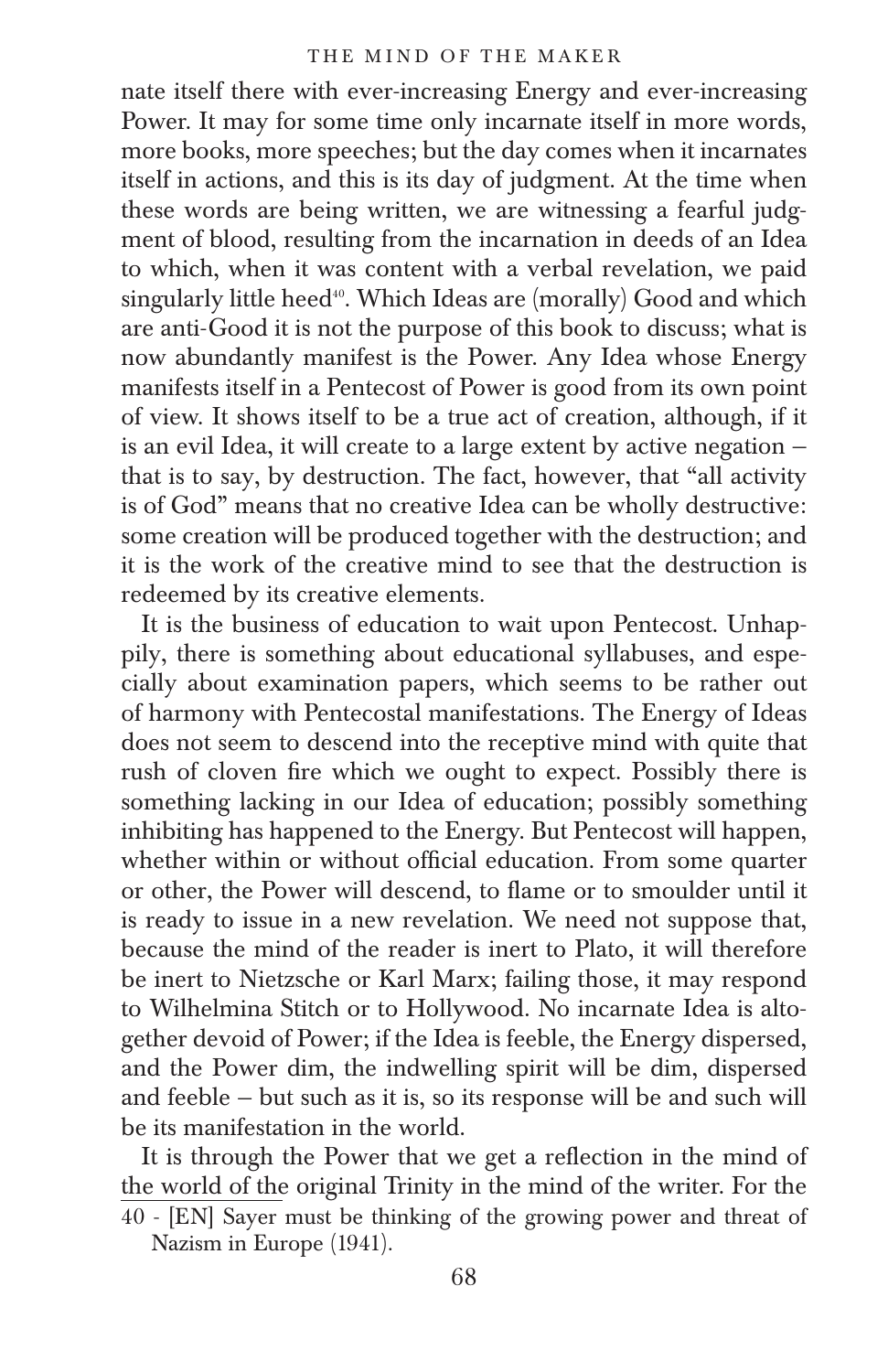reader, that is, the book itself is presented as a threefold being.

First: the Book as Thought — the Idea of the book existing in the writer's mind. Of this, the reader can be aware only by faith. He knows that it does exist, but it is unknowable to him except in its manifestations. He can, of course, suppose if he likes that the book corresponds to nothing at all in the writer's mind; he can, if he likes, think that it got into its visible form by accident and that there is not and never was any such person as the writer. He is perfectly free to think these things, though in practice he seldom avails himself of this freedom. Where a book is concerned, the average man is a confirmed theist. There was, certainly, a little time ago, a faint tendency to polytheism among the learned. In particular cases, that is, where there was no exterior evidence about the writer, the theory was put forward that the *Iliad*, for example, and the *Song of Roland* were written by "the folk"; some extremists actually suggested that they "just happened" — though even such people were forced to allow the mediation of a little democracy of godlets to account for the material form in which these manifestations presented themselves. To-day, the polytheistic doctrine is rather at a discount; at any rate it is generally conceded that the Energy exhibited in written works must have emanated from some kind of Idea in a personal mind.

Secondly: the Book as Written — the Energy or Word incarnate, the express image of the Idea. This is the book that stands upon our shelves, and everything within and about it: characters, episodes, the succession of words and phrases, style, grammar, paper and ink, and, of course, the story itself. The incarnation of the Energy stands wholly within the space-time frame: it is written by a material pen and printed by a material machine upon material paper; the words were produced as a succession of events succeeding one another in time. Any timelessness, illimitability or uncreatedness which may characterise the book belongs not here but in the mind; the body of the Energy is a created thing, strictly limited by time and space, and subject to any accident that may befall matter. If we do not like it, we are at liberty to burn it in the market-place, or subject it to any other indignity, such as neglecting it, denying it, spitting upon it, or writing hostile reviews about it. We must, however, be careful to see that nobody reads it before we take steps to eliminate it; otherwise, it may disconcert us by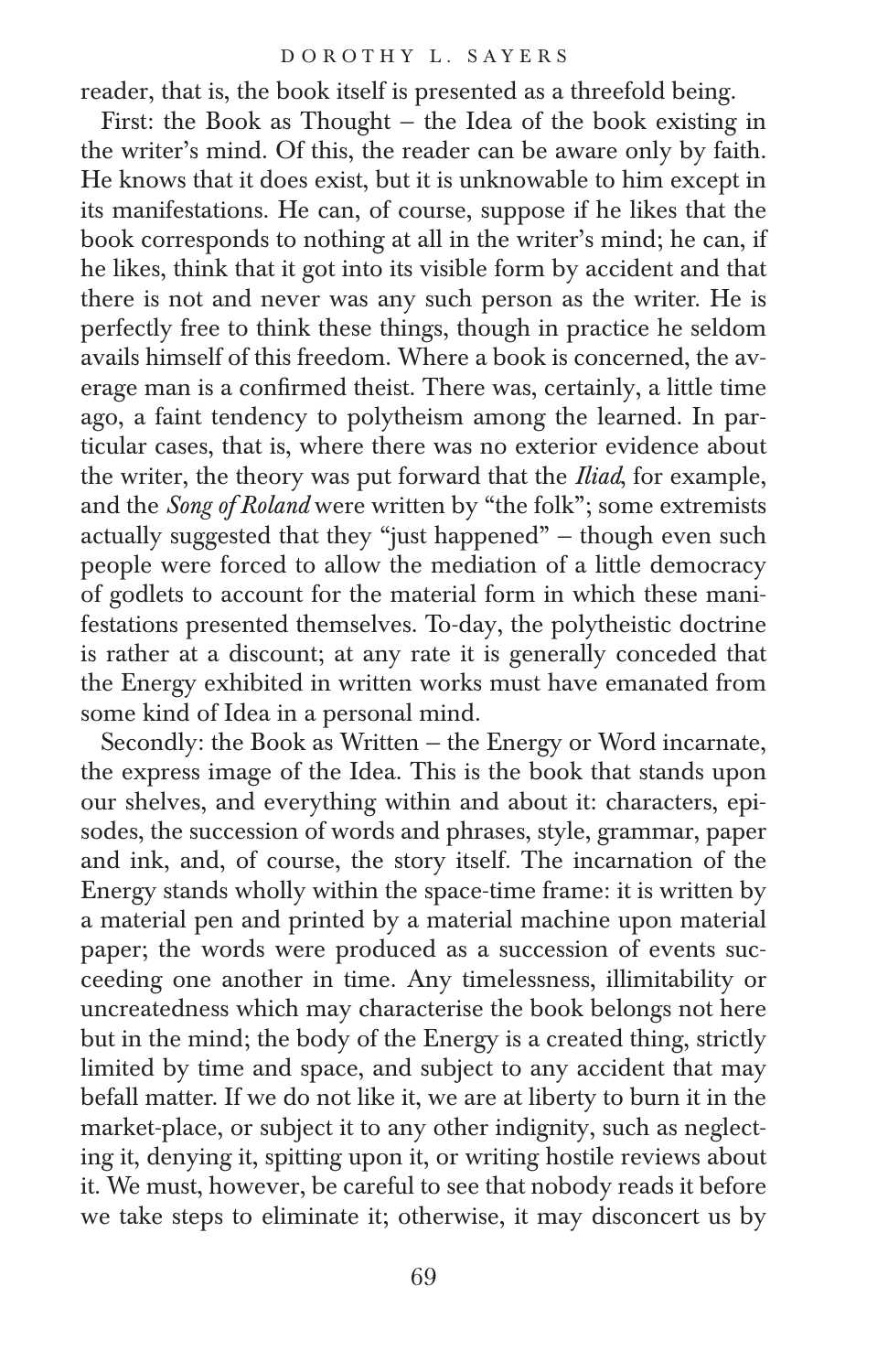rising again — either as a new Idea in somebody's mind, or even (if somebody has a good memory) in a resurrected body, substantially the same though made of new materials. In this respect, Herod showed himself much more competent and realistic than Pilate or Caiaphas. He grasped the principle that if you are to destroy the Word, you must do so before it has time to communicate itself. Crucifixion gets there too late.

Thirdly: the Book as Read — the Power of its effect upon and in the responsive mind. This is a very difficult thing to examine and analyse, because our own perception of the thing is precisely what we are trying to perceive. We can, as it were, note various detached aspects of it: what we cannot pin down and look at is the movement of our own mind. In the same way, we cannot follow the movement of our own eyes in a mirror. We can, by turning our head, observe them in this position and in that position with respect to our body, but never in the act of moving themselves from one position to the other, and never in the act of gazing at anything but the mirror. Thus our idea of ourself is bound to be falsified, since what to others appears the most lively and mobile part of ourself, appears to us unnaturally fixed. The eye is the instrument by which we see everything, and for that reason it is the one thing we cannot see with truth. The same thing is true of our Power of response to a book, or to anything else; incidentally, this is why books about the Holy Ghost are apt to be curiously difficult and unsatisfactory — we cannot really look at the movement of the Spirit, just because It is the Power by which we do the looking.

We may, however, note one or two things — fixed aspects of the Power. Like the Idea itself, it is immaterial and timeless. When we say we "know *Hamlet*", we do not mean merely that we can memorise the whole succession of words and events in *Hamlet*. We mean that we have in our minds an awareness of *Hamlet* as a complete whole — "the end in the beginning". We can prove this by observing how differently we feel when seeing a performance of *Hamlet* on the one hand and an entirely new play on the other. While watching the new play we are in contact with the Energy, which we experience as a sequence in time; we wonder "how it is going to work out". If, during the interval, we are asked what we think of it, we can only give a very incomplete answer. Everything depends, we feel, on the last act. But when the final curtain has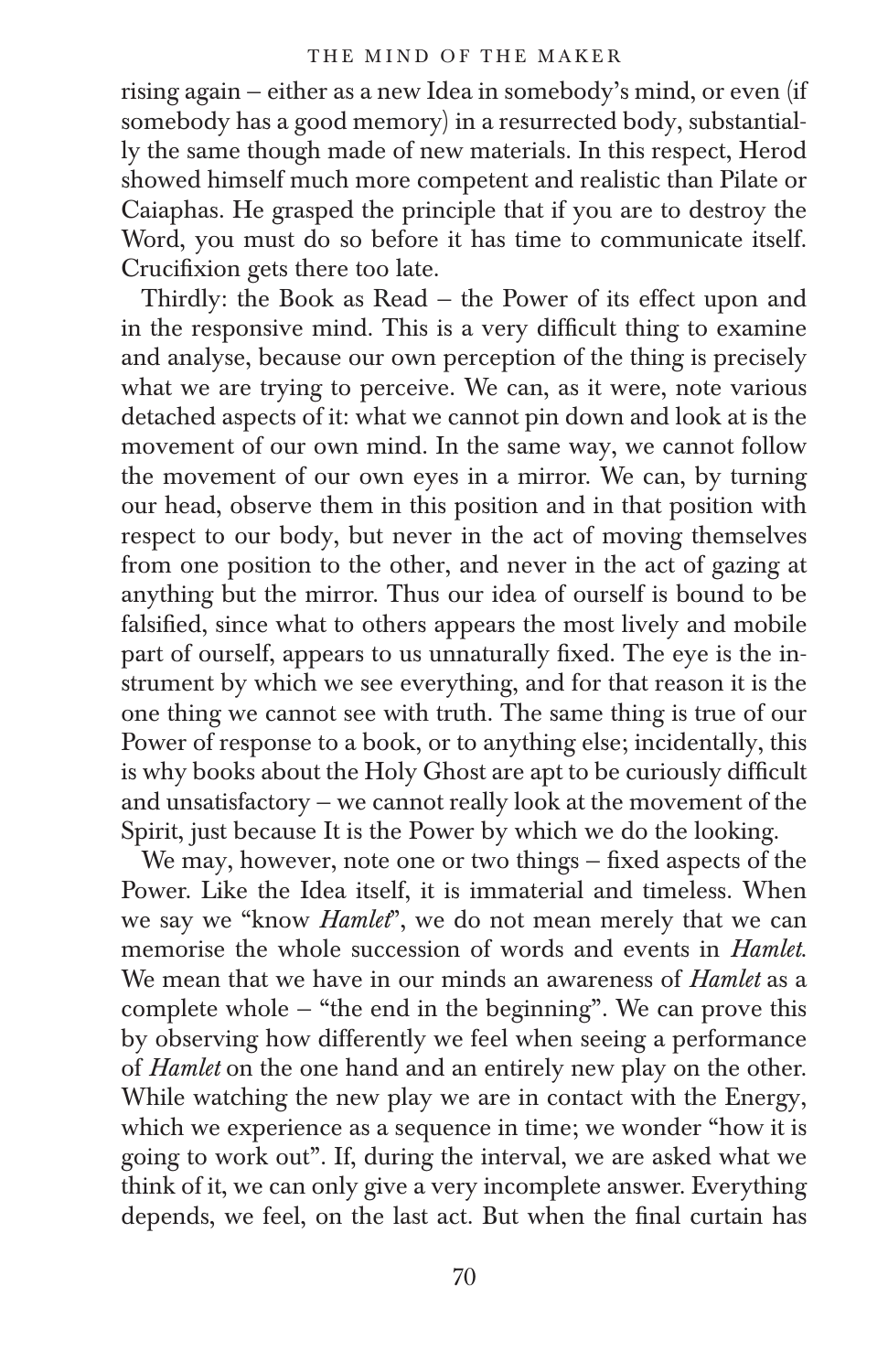come down, we feel quite differently towards the play — we can think of it as a whole, and see how all the episodes are related to one another to produce something inside our mind which is *more* than the sum-total of the emotions we experienced while sitting in the stalls. It is in this timeless and complete form that it remains in our recollection: the Energy is now related to the Idea more or less as it was in the mind of the playwright: the Word has returned to the Father.

When we see *Hamlet* (or any other play that we already "know") we start already in this frame of mind. We are able, as the performance proceeds, to relate the part to the whole and the time-sequence to eternity at every point. Just as the writer realised while writing that there was a complete Idea in his mind, because, step by step, he found himself relating the progress of his work *to* that Idea, so also we realise while watching the play that there is a "whole *Hamlet*" in our own minds to which we are busily referring every word and action as it passes before us. Our knowledge of how the whole thing "hangs together" gives us a deeper understanding and a better judgment of each part, because we can now refer it, not only to the past but also to the future; and, more than that, to a unity of the work which exists for us right outside the sequence of time. It is as though the writer's Idea had passed from eternity into time and then back into eternity again — still the same Idea, but charged with a different emphasis of Power derived from our own response. Not only that: if it is a play like *Hamlet*, which has already stimulated powerful responses in the minds of other men, our personal response will be related to a greater unity which includes all those other foci of Power. Every scholar and critic who has written about *Hamlet*, every great actor who has ever played the part, every painter or musician who has found a source of power in *Hamlet*, retransmits that power to the spectator, in accordance with the capacity for response that is in each.

It is by this kind of process that words and phrases become charged with the Power acquired by passing through the minds of successive writers. Pure scientists (who find this particular kind of power embarrassing to them) are always struggling in vain to rid words of their power of association; and the ugly formations which they devise for this purpose have as their excuse their com-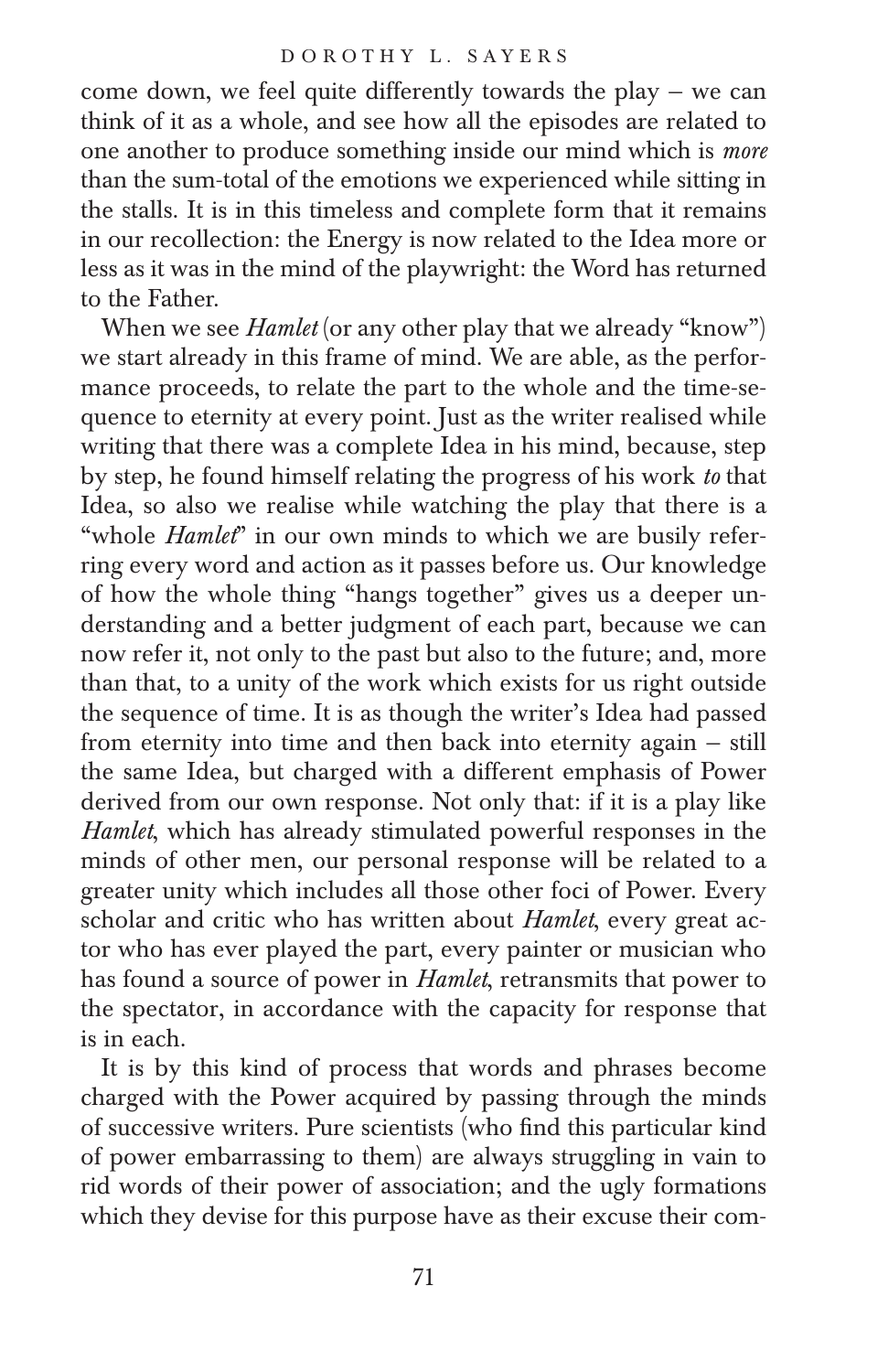#### THE MIND OF THE MAKER

parative freedom from the artist's brand of creative power. Here is a trifling example. I was once taken to task by an arms expert for using the word "dynamite" as a symbol of explosive force. He contended, very justly, that dynamite was out of date; we now knew a great many substances that exploded more readily and with more devastating effect. My defence was that the newer words, though associated with more material power, had fewer associations of literary power. "Dynamite" carries with it the accumulated power flowing from the Greek *dynamis* — such concepts, for example, as belong to the words dynamo, dynamic, dynasty, and so forth, and such literary associations as Hardy's *The Dynasts*. Hardy's poem brings with it the thought of Napoleon's explosion of power; "dynasty" taps the power of ancient Egypt as it is interpreted in our minds. The expression "tri-nitro-toluol" (which I might have chosen) is, at present at any rate, much less rich in verbal associative power; also, its actual syllables unfortunately associate themselves with such jingling compounds as "tol-de-rol" and "tooralooral" formations which, however powerful in their own sphere, contribute little to the energetic expression of "explosive force".

It is interesting to rake into one's own mind and discover, if one can, what were the combined sources of power on which one, consciously or unconsciously, drew while endeavouring to express an idea in writing. Here, for instance, is a whole string of familiar passages which were obviously hovering about in my memory when I wrote a phrase in *The Nine Tailors*.

- When the morning stars sang together, and all the sons of God shouted for joy. — *Book of Job*.
- Above it stood the seraphims: each one had six wings; with twain he covered his face, and with twain he covered his feet, and with twain he did fly. — *Book of the Prophet Isaiah*.
- He rode upon the cherubims and did fly; He came flying upon the wings of the wind. — *Psalms of David*.
- With Saintly shout and solemn Jubily, Where the bright Seraphim in burning row Their loud up-lifted Angel trumpets blow, And the Cherubick host in thousand quires Touch their immortal Harps of golden wires, With those just Spirits that wear victorious Palms, Hymns devout and holy Psalms Singing everlastingly. Milton: *At a Solemn Musick*.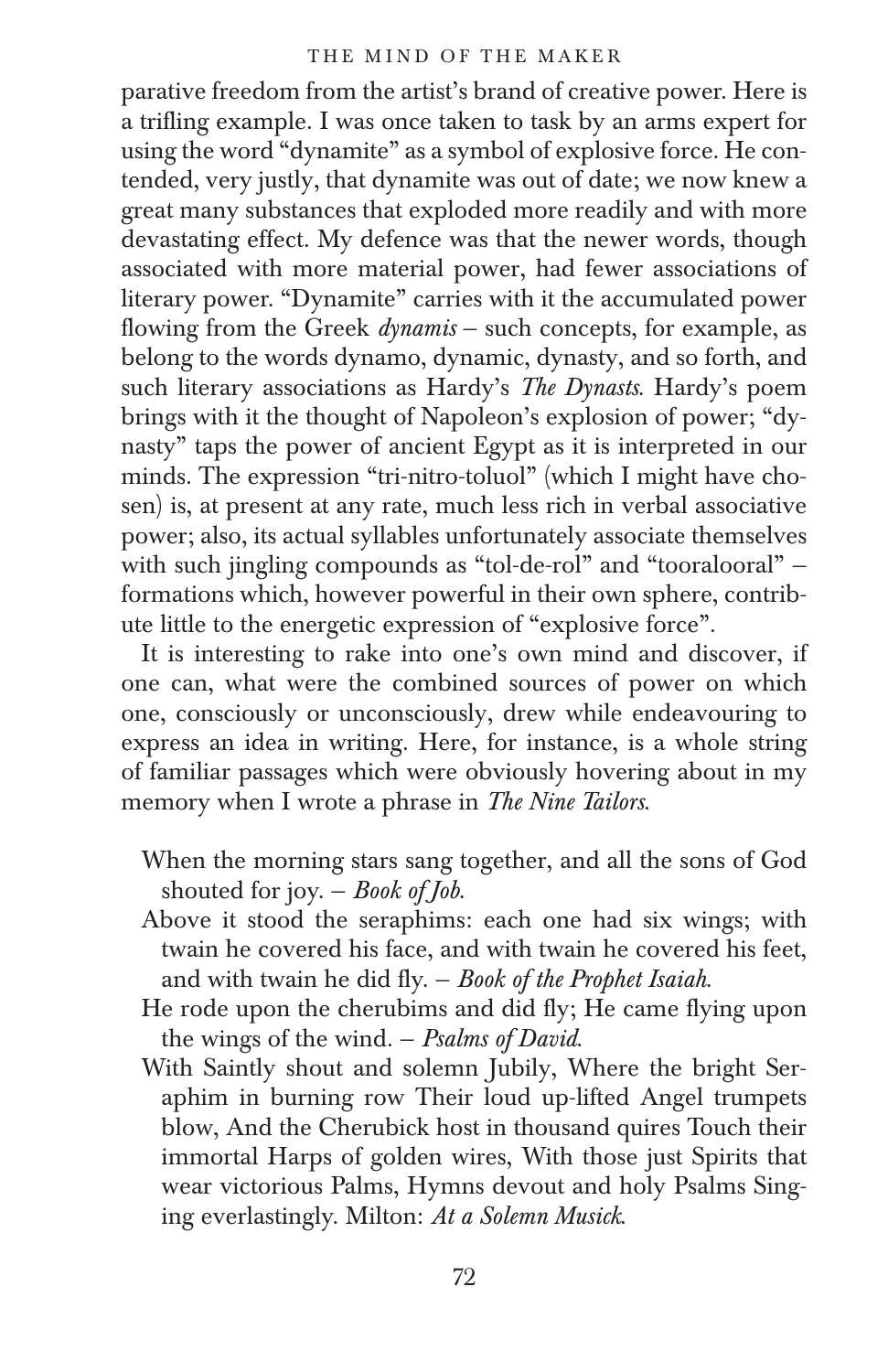- The carved angels, ever eager-eyed, Stand, where upon their heads the cornice rests, With hair blown back, and wings put cross-wise on their breasts. Keats: *The Eve of St. Agnes*.
- Only they see not God, I know, Nor all that chivalry of His, The soldier-saints who, row on row, Burn upward each to his point of bliss. Browning: *The Statue and the Bust*.
- … incredibly aloof, flinging back the light in a dusky shimmer of bright hair and gilded outspread wings, soared the ranked angels, cherubim and seraphim, choir over choir, from corbel and hammer-beam floating face to face uplifted. — *The Nine Tailors*.

In addition to the passages quoted, there is, of course, the direct association with actual angel-roofs, such as that in March Parish Church, which I know well, and pictures of others, such as that at Needham Market. Vaguely, too, I fancy, there was an echo of other, remoter associations:

- … all the dim rich city, roof by roof, Tower after tower, spire beyond spire, By grove and garden-lawn and rushing brook, Climbs to the mighty hall that Merlin built. And four great zones of sculpture, set betwixt With many a mystic symbol, gird the hall: And in the lowest, beasts are slaying men, And in the second, men are slaying beasts, And on the third are warriors, perfect men, And on the fourth are men with growing wings, And over all one statue in the mould Of Arthur, made by Merlin, with a crown, And peaked wings pointed to the Northern Star. Tennyson: *The Holy Grail*.
- Four great figures the corners on, Matthew and Mark and Luke and John. Camilla Doyle (a poem read years ago, the title of which I have quite forgotten. This is itself "associated" with the children's rhyme about Matthew, Mark, Luke and John).
- Where the walls Of Magnus Martyr hold Inexplicable splendour of Ionian white and gold. T. S. Eliot: *The Waste Land*.
- A bracelet of bright hair about the bone. John Donne: *The Funeral*.

It is, of course, open to anyone to point out that these great streams of power have been much diminished by pouring through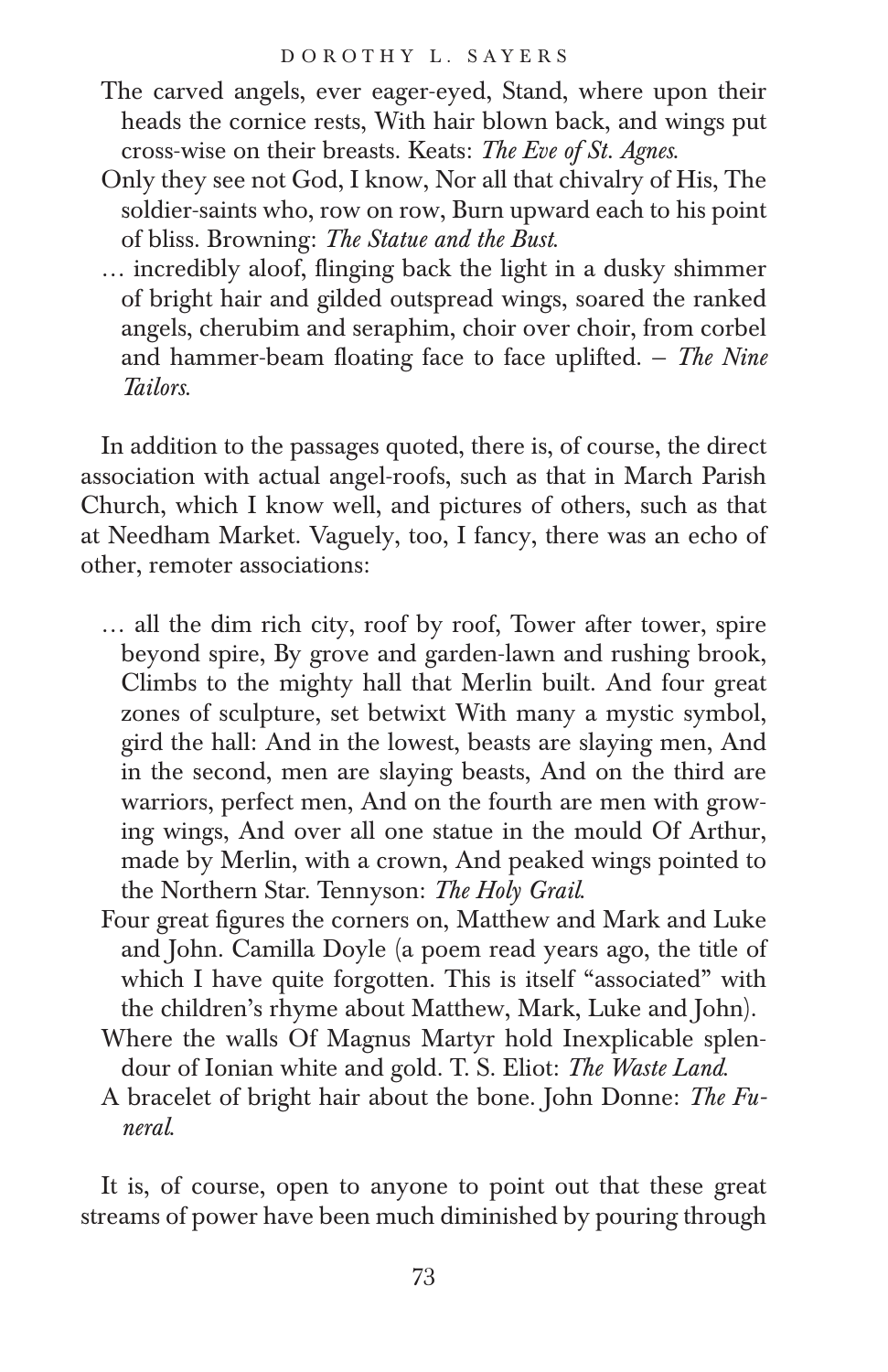#### THE MIND OF THE MAKER

my narrow channel. That is quite true, and is partly a measure of my lack of capacity and partly a recognition of the fact that any passage within a work demands a volume of power appropriate to its place in the unity of that work and no more.<sup>41</sup> But what is important, and not always understood in these days, is that a reminiscent passage of this kind is *intended* to recall to the reader all the associated passages, and so put him in touch with the sources of power behind and beyond the writer. The demand for "originality" — with the implication that the reminiscence of other writers is a sin against originality and a defect in the work — is a recent one and would have seemed quite ludicrous to poets of the Augustan Age, or of Shakespeare's time. The traditional view is that each new work should be a fresh focus of power through which former streams of beauty, emotion, and reflection are directed. This view is adopted, and perhaps carried to excess, by writers like T. S. Eliot, some of whose poems are a close web of quotations and adaptations, chosen for their associative value, or like James Joyce, who makes great use of the associative value of sounds and syllables. The criterion is, not whether the associations are called up, but whether the spirits invoked by this kind of verbal incantation are charged with personal power by the magician who speeds them about their new business.

The Power — the Spirit — is thus a social power, working to bring all minds into its own unity, sometimes by similarity and at other times by contrast. There is a diversity of gifts, but the same spirit. Sometimes we feel that a critic or student of a man's work has "read into it" a good deal more than the first writer "meant". This is, perhaps, to have a rather confined apprehension of the unity and diversity of the Power. In the narrower sense, it is doubtless true that when Solomon or somebody wrote the *Song of Songs* he did not "mean" to write an epithalamium on the mystic nuptials of Christ with His Church. By the same process of reasoning, when Drayton wrote:

Since there's no help, come, let us kiss and part; Nay, I have done: You get no more of me...

he did not *mean* to express the complicated emotion of impa-

<sup>41 -</sup> Readers who are interested in studying how a great writer may incorporate and enhance the power of former writers, as well as of his own previous achievements, should study M. R. Ridley's book: *Keats' Craftsmanship*.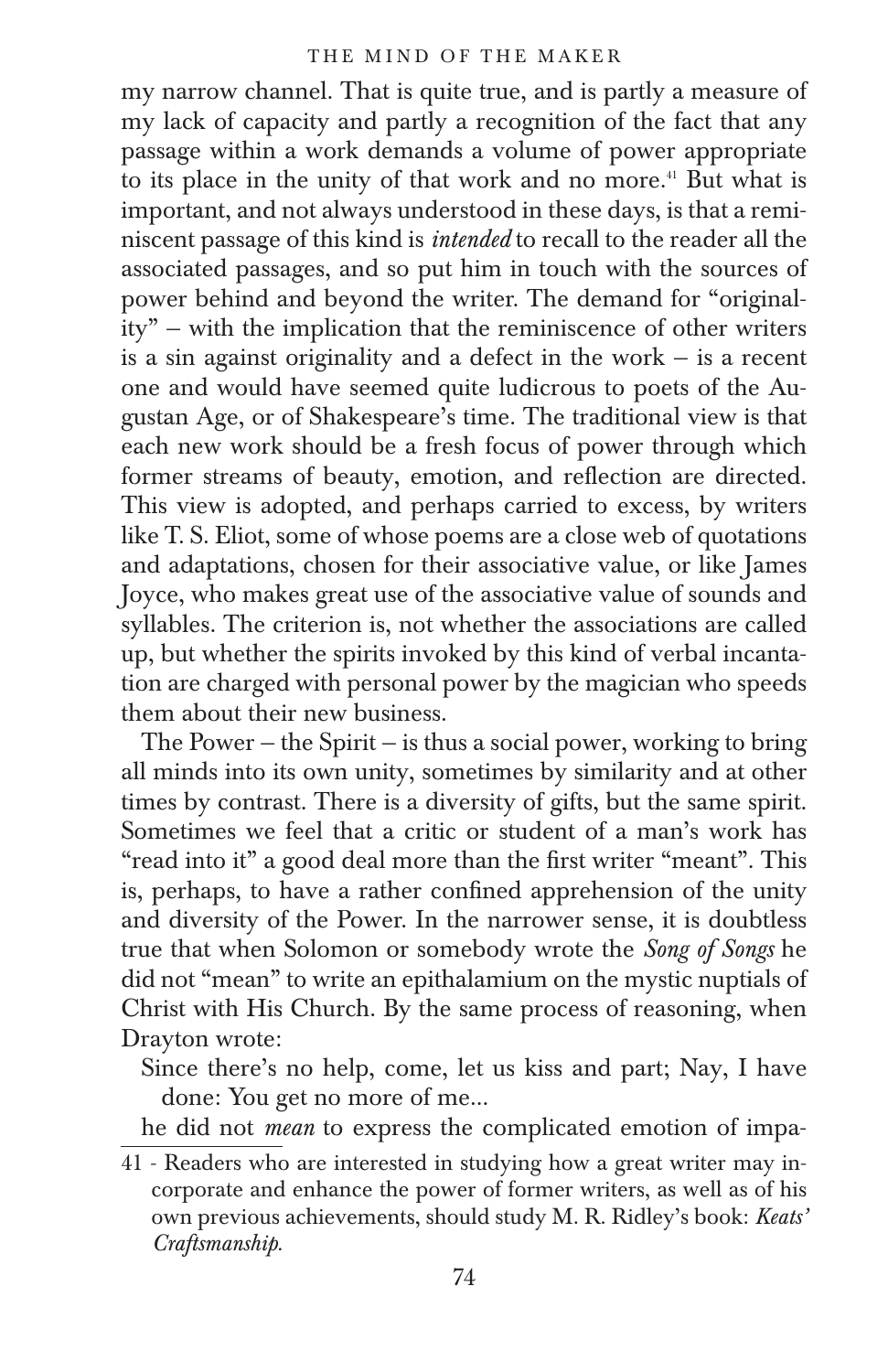tience, relief, acceptance and forlorn hope which *you* experienced "at the last gasp of Love's latest breath". Nevertheless, he was a true prophet of your emotion, since he *did* express it, so that you feel the lines to have been written "for you". In coming into contact with his Power, through the ink-and-paper body of his Energy, you are taken up into the eternal unity of Drayton's Idea. You now lie within the orbit of the Power, which (immanent and transcendent) is also within you, and your response to it will bring forth further power, according to your own capacity and energy. If you react to it creatively, your response will again assume the form of: an Idea in your mind, the manifestation of that Idea in some form of Energy or Activity (speech, behaviour or what not), and a communication of Power to the world about you.

This threefoldness in the reader's mind corresponds to the threefoldness of the work (Book-as-Thought, Book-as-Written, Book-as-Read), and that again to the original threefoldness in the mind of the writer (Idea, Energy, Power). It is bound to be so, because that is the structure of the creative mind. When, therefore, we consider Trinitarian doctrine about the universal Creator, this is what we are driving at. We are arguing on the analogy of something perfectly familiar to our experience. The implication is that we find the threefold structure in ourselves (the-Book-as-Read) because that is the actual structure of the universe (the-Book-as-Written), and that it is in the universe because it is in God's Idea about the universe (the-Book-as-Thought); further, that this structure is in God's Idea because it is the structure of God's mind.

This is what the doctrine *means*; whether it is true or mistaken is another matter, but this is the Idea that is put forward for our response. There is nothing mythological about Christian Trinitarian doctrine: it is analogical. It offers itself freely for meditation and discussion; but it is desirable that we should avoid the bewildered frame of mind of the apocryphal Japanese gentleman who complained:

"Honourable Father, very good; Honourable Son, very good; but Honourable Bird I do not understand at all."

"Honourable Bird", however, has certain advantages as a pictorial symbol, since, besides reminding us of those realities which it does symbolise, it also reminds us that the whole picture is a symbol and no more. There have been people so literal-minded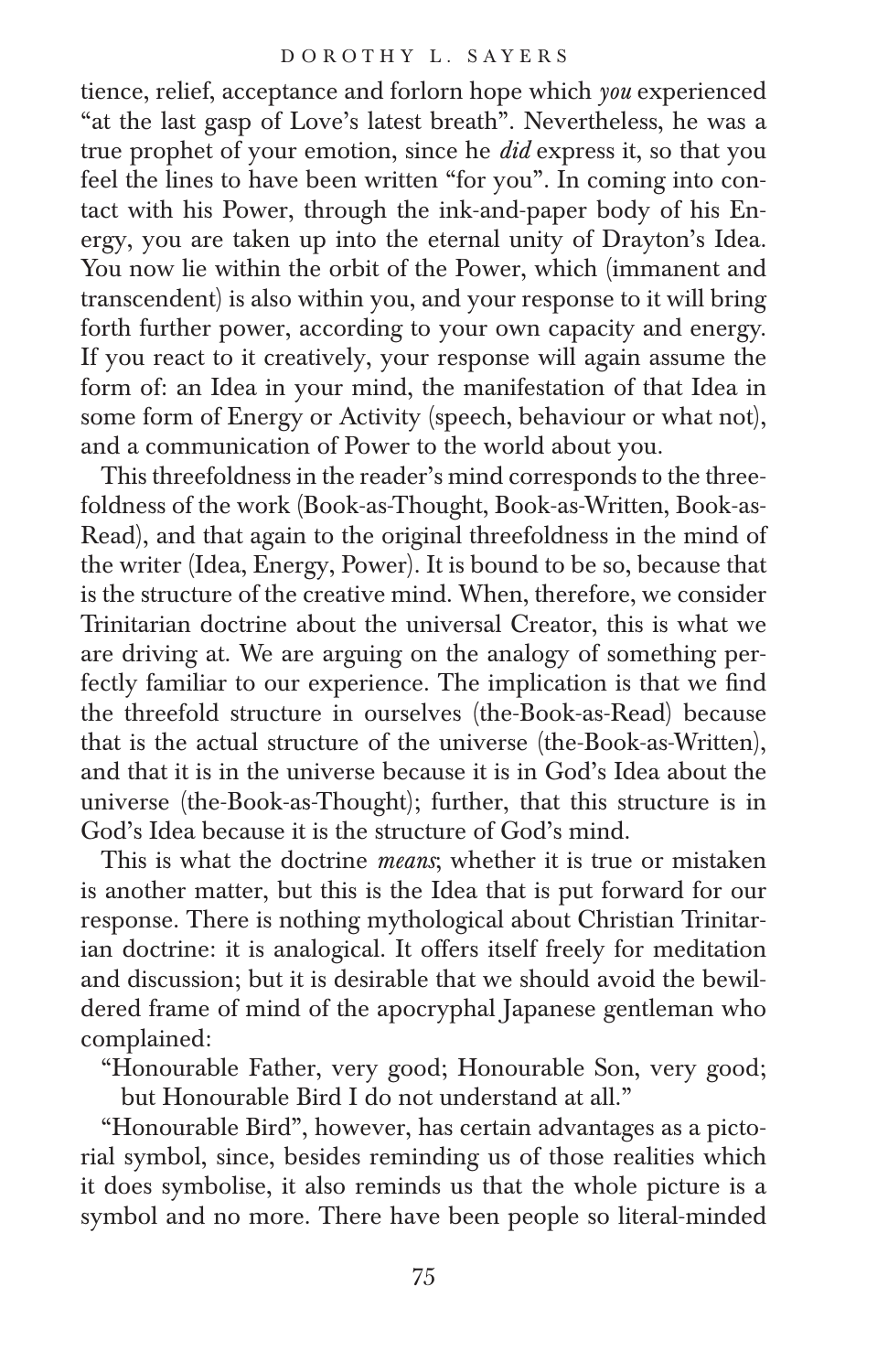as to suppose that God the Father really *is* an old man with a beard, but remarkably few adult persons can ever have believed that the Holy Ghost really *was* a dove. In what we may call the "standard" pictorial symbol of the Holy Trinity, the emphasis is rather upon the diversity than upon the identity; it depicts the Unity-in-Trinity. The Father, usually conceived as an aged priest, robed and crowned, holds upon His knees the figure of Christ crucified; between them hovers the Dove. The pictures of the First and the Third Persons are pure intellectual symbol — they represent nothing in time-space-matter; but the picture of the Second Person is living symbol: it represents an event in history. This is what our analogy would lead us to expect: it is only the Energy that issues in a material Book-as-Written; the Idea and the Power remain immaterial and timeless in their reflected natures as the Book-as-Thought and the Book-as-Read.

A set of miniatures by Fouquet in the *Book of Hours of Étienne Chevalier*, presents us, on the other hand, with a very interesting pictorial symbol of the identity of the diversity, the Trinity-in-Unity: here, Father, Son and Holy Ghost are shown as all human, all young and all exactly alike. This is the Trinity in the mind — the essential identity of Idea, Energy and Power, which is reflected as a Trinity in the work — the Book being the same book, whether thought, written or read.

Of these two pictorial symbols, the former operates to prevent the spectator from "confounding the Persons", and the latter, to prevent him from "dividing the Substance".

"So that" (as the *Quicunque Vult* observes, in what looks like a glimpse of the obvious, but is really as complex and profound as the obvious usually turns out to be) "there is one Father, not three fathers, one Son, not three sons, one Holy Ghost, not three holy ghosts. And… the whole three Persons are consubstantial together, and co-equal."

76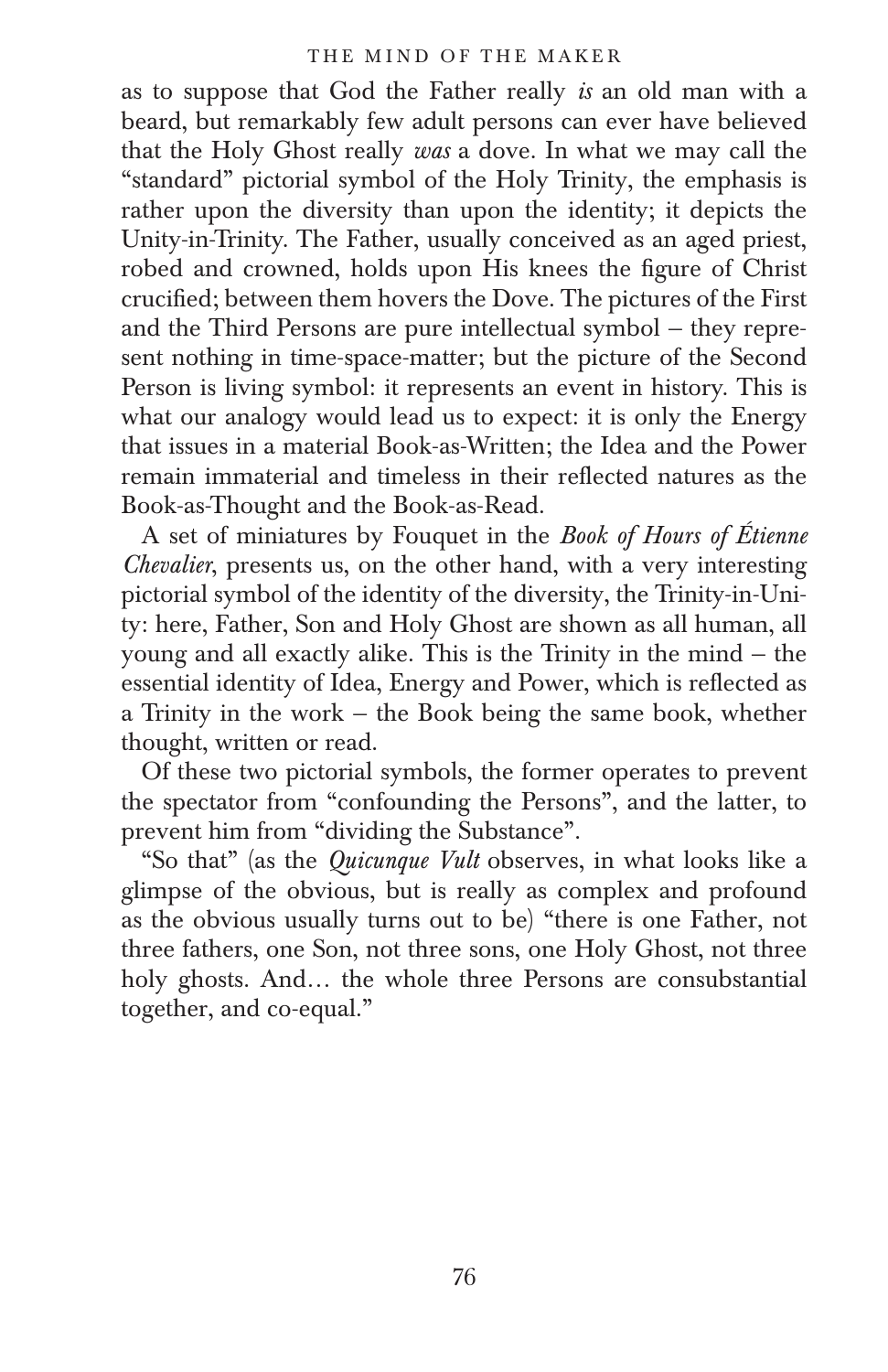# THE LOVE OF THE CREATURE IX

*You asked for a loving God: you have one. The great spirit you so lightly invoked, the "lord of terrible aspect", is present: not a senile benevolence that drowsily wishes you to be happy in your own way, not the cold philanthropy of a conscientious magistrate, nor the care of a host who feels responsible for the comfort of his guests, but the consuming fire Himself, the Love that made the worlds, persistent as the artist's love for his work and despotic as a man's love for a dog, provident and venerable as a father's love for a child, jealous, inexorable, exacting as love between the sexes. C. S. Lewis: The Problem of Pain.*

*There is some secret stirring in the world, A thought that seeks impatiently its word. Thomas Lovell Beddoes: (Fragment).*

It may be objected that the analogy we have been examining derives from the concept of the Platonic archetype, and is therefore unacceptable to those who reject Platonic ideal philosophy. That way of putting it is, however t may be objected that the analogy we have been examining derives from the concept of the Platonic archetype, and is therefore unacceptable to those who reject Platonic ideal philosophy. That way of putting it is, however, not quite acartist (as we have seen) the archetype is not an *a priori* theory, but an experience.<sup>42</sup> From this experience he draws his analogy direct, and by its means illustrates and gives form to his philosophy, so that the philosophy is seen to derive from the analogy, and not vice versa. If at any points it coincides with Platonic or Christian philosophy, it does so as an independent witness. The experience is, of course, a particular experience — that of the human creator, and it is irrelevant for the analytical and uncreative critic to object

<sup>42 -</sup> See page 29. Actually, the concept is Augustinian rather than Platonic.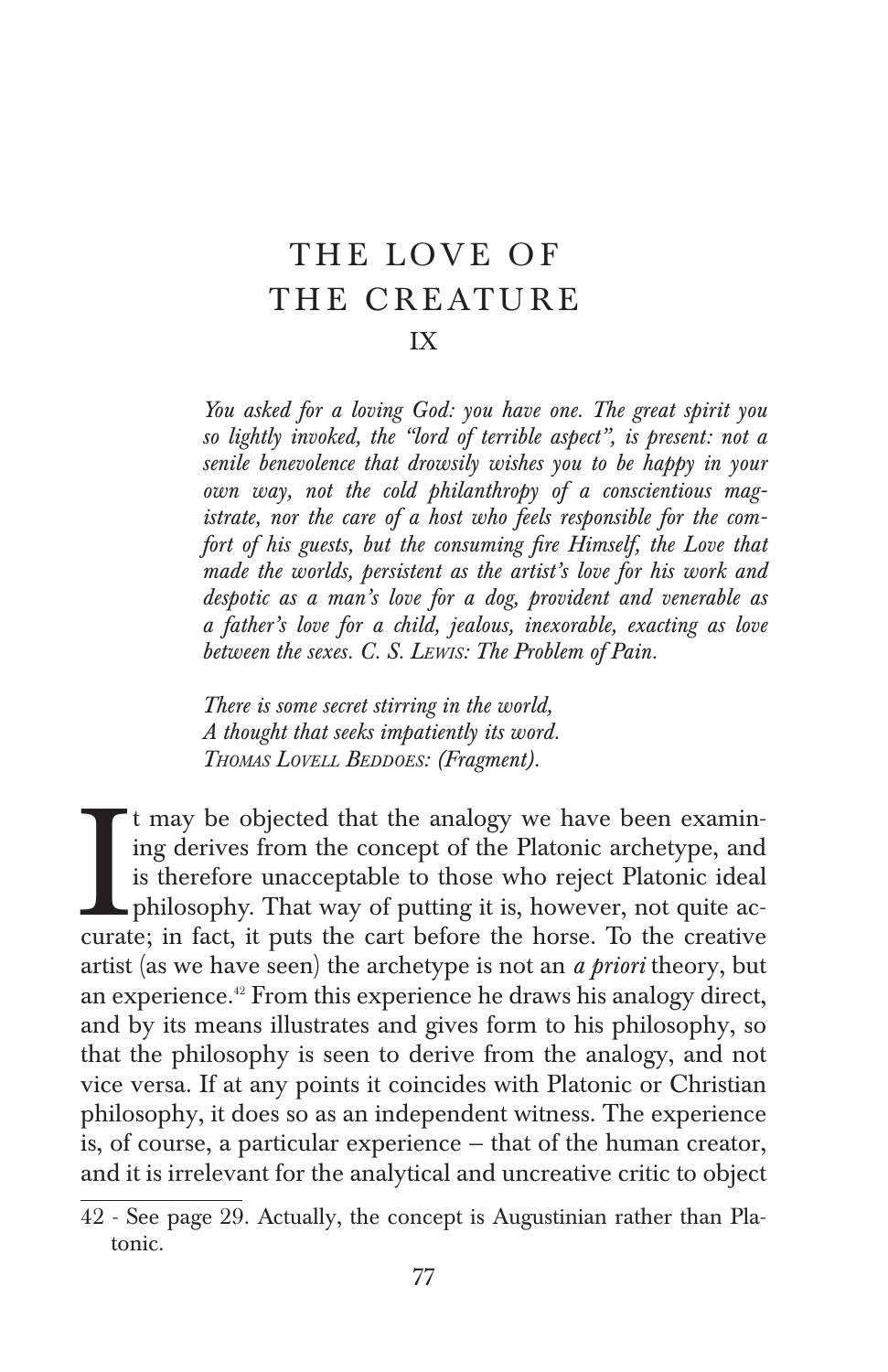to it on the ground that it is not *his* experience. For other minds, other analogies; but the artist's experience proves that the Trinitarian doctrine of Idea, Energy, Power is, quite literally, what it purports to be: a doctrine of the Creative Mind.

To the human maker, therefore, accustomed to look within himself for the extra-temporal archetype and pattern of his own creative work, it will also be natural to look beyond himself for the external archetype and pattern of his own creative personality the threefold Person in whose image he is made, as his own work is made in the image of himself.

At this point, however, he encounters certain difficulties which we shall have to consider, if we are not to be led away into undue literalism by our very natural anxiety to make our analogy go on all-fours.

The whole of existence is held to be the work of the Divine Creator — everything that there is, including not only the human maker and his human public, but all other entities "visible and invisible" that may exist outside this universe. Consequently, whereas the human writer obtains his response from other minds, outside and independent of his own, God's response comes only from His own creatures. This is as though a book were written to be read by the characters within it. And further: the universe is not a finished work. Every mind within it is in the position of the audience sitting in the stalls and seeing the play for the first time. Or rather, every one of us is on the stage, performing a part in a play, of which we have not seen either the script or any synopsis of the ensuing acts.

This, it may be remarked, is no unusual situation, even among human actors. It is said of a famous actress<sup>43</sup> that for many years she played Lady Macbeth with great success, without having the faintest idea what the play was about or how it ended. She had never troubled to read it, and had always left the theatre at the end of the sleep-walking scene without further inquiry as to the fate of the characters. Again, thousands of film actors turn up daily at the studios, play through the shots in which they figure (sometimes in the right order, more often in the wrong order) and depart again, ignorant whether they are figuring in a tragedy, a comedy or a melodrama, or what was the nature of the injury which caused them to shoot the stockbroker in the fifth reel or cut their own 43 - I think it was Mrs. Pritchard, Johnson's "inspired idiot".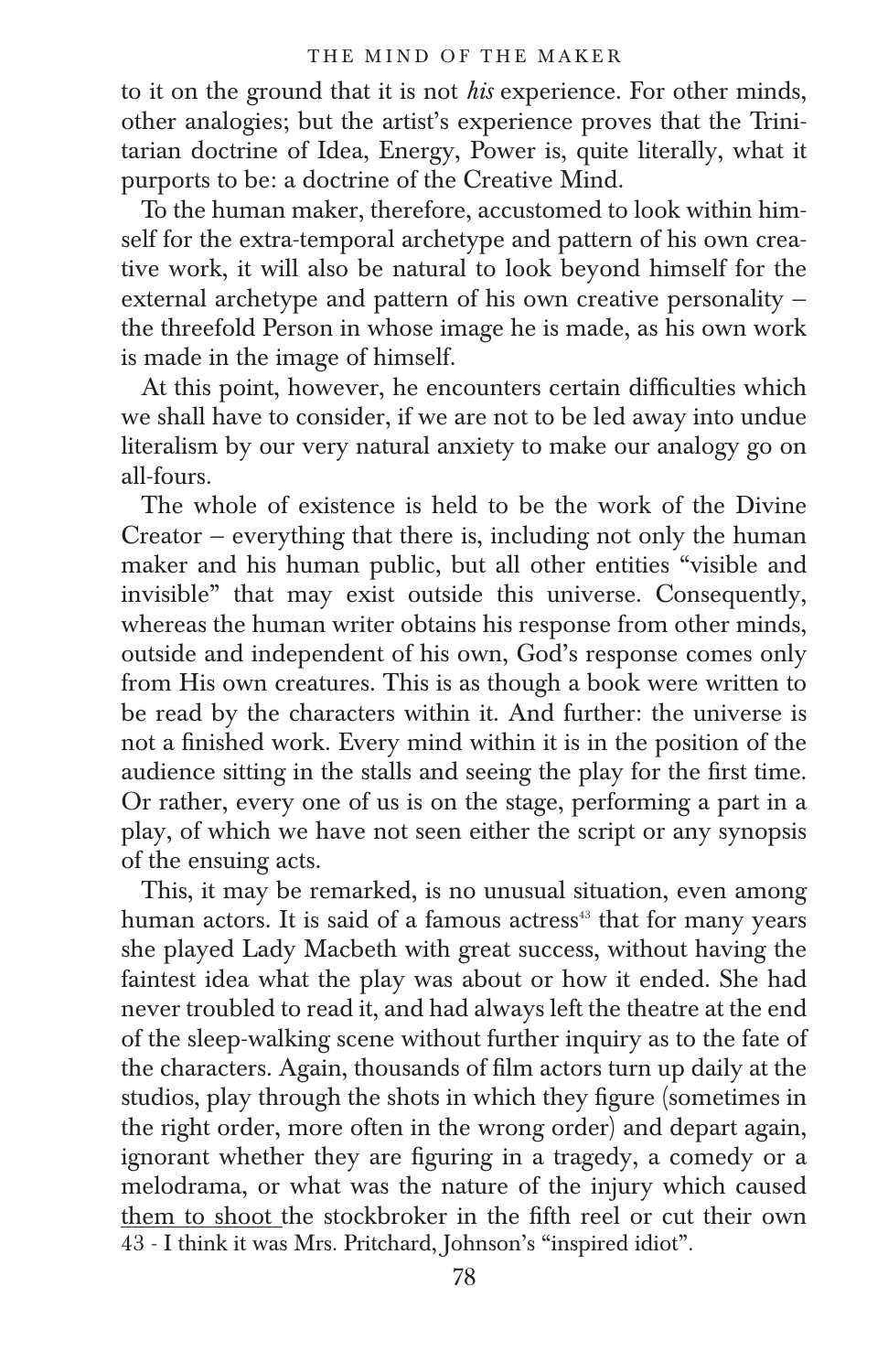throats in the seventh. The actor on the stage of the universe cannot even go to the nearest cinema and see the result of his work when the sequences have been fitted together, for the film is still in the making. At the most, perhaps, towards the end of his life, he may see a few episodes in which he figured run through in the pages of contemporary history. And from the completed episodes of the past he may gather, if he is intelligent and attentive, some indication of the author's purpose.

There is one episode in particular to which Christianity draws his attention. The leading part in this was played, it is alleged, by the Author, who presents it as a brief epitome of the plan of the whole work. If we ask, "What *kind* of play is this that we are acting?" the answer put forward is: "Well, it is *this* kind of play." And examining the plot of it, we observe at once that if anybody in this play has his feelings spared, it is certainly not the Author.

This is perhaps what we should expect when we consider that a work of creation is a work of love, and that love is the most ruthless of all the passions, sparing neither itself, nor its object, nor the obstacles that stand in its way. The word "love" is by now so over-weighted with associations, from the most trifling to the most tremendous, that it is difficult to use it so as to convey a precise meaning to the reader; but here again the analogy we have chosen may be of some service.

Two popular interpretations of the word we can dismiss at once: the creator's love for his work is not a greedy possessiveness; he never desires to subdue his work to himself but always to subdue himself to his work. The more genuinely creative he is, the more he will want his work to develop in accordance with its own nature, and to stand independent of himself. Well-meaning readers who try to identify the writer with his characters or to excavate the author's personality and opinions from his books are frequently astonished by the ferocious rudeness with which the author himself salutes these efforts at reabsorbing his work into himself. They are an assault upon the independence of his creatures, which he very properly resents. Painful misunderstandings of this kind may rive the foundations of social intercourse, and produce explosions which seem quite out of proportion to their apparent causes.

"I have ordered old brandy; I know you adore old brandy."

"What makes you think so?"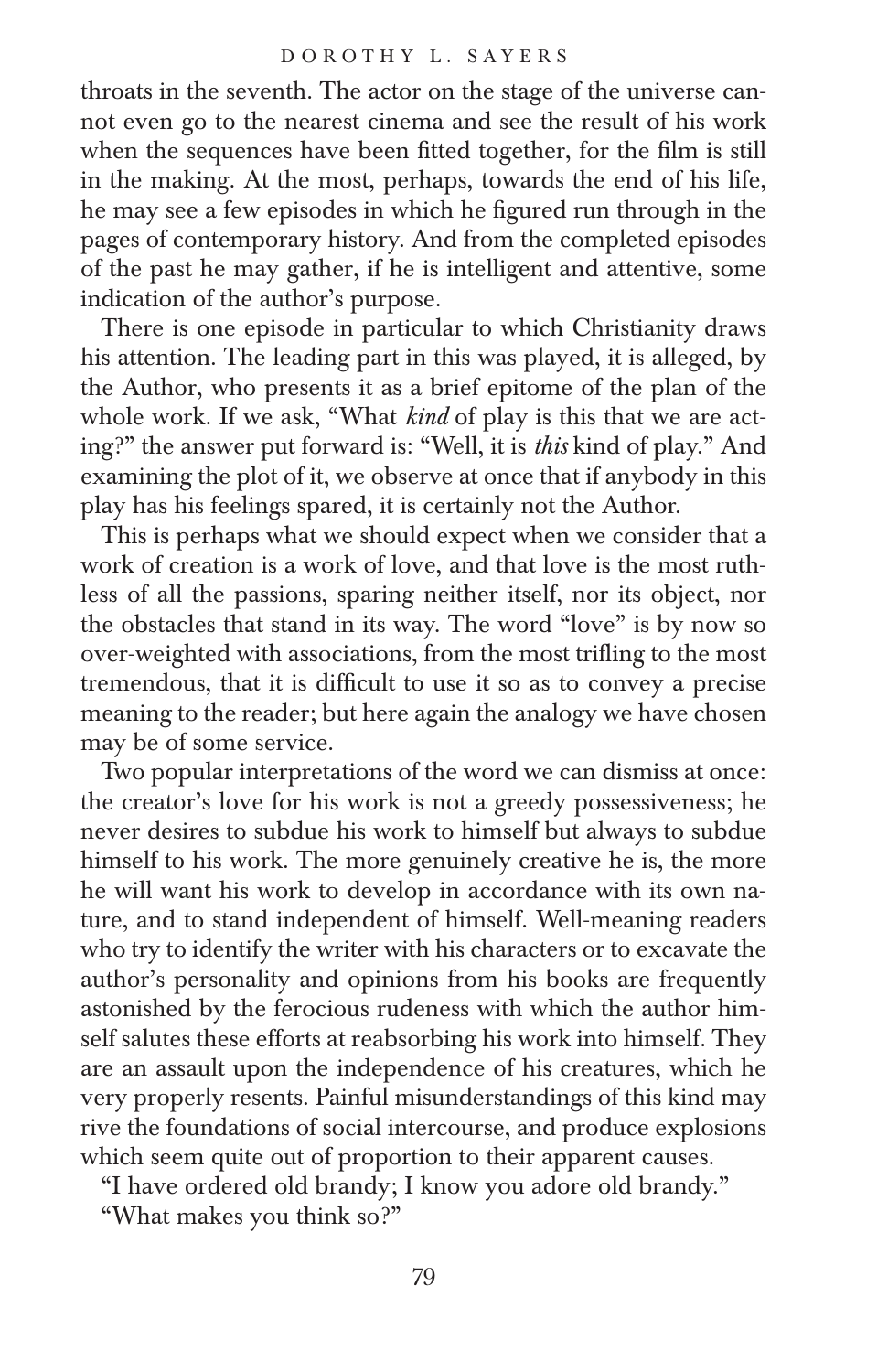- "Oh, I have read your books: I know Lord Peter is a great connoisseur of old brandy."
- "He is; that needn't mean that I am."
- "Oh! I thought you *must* be, as *he* is."
- "What on earth have my tastes to do with his?"

It is quite possible that the author does like old brandy (though in this particular instance it happens not to agree with her). But what is intolerable is that the created being should be thus violently stripped of its own precious personality. The violence is none the less odious to the creator, for the ingratiating smirk with which it is offered. Nor is the offence any more excusable when it takes the form of endowing the creature with qualities, however amiable, which run contrary to the law of its being:

- "I am sure Lord Peter will end up as a convinced Christian."
- "From what I know of him, nothing is more unlikely."
- "But as a Christian yourself, you must *want* him to be one."
- "He would be horribly embarrassed by any such suggestion."
- "But he's *far* too intelligent and far too nice, not to be a Christian."
- "My dear lady, Peter is not the Ideal Man; he is an eighteenthcentury Whig gentleman, born a little out of his time, and doubtful whether any claim to possess a soul is not a rather vulgar piece of presumption."
- "I am disappointed."
- "I'm afraid I can't help that."

(*No*; you *shall* not impose either your will or mine upon my creature. He is what he is, I will work no irrelevant miracles upon him, either for propaganda, or to curry favour, or to establish the consistency of my own principles. He exists in his own right and not to please you. Hands off.)

Sometimes the suggestion to use force is accompanied by obliging offers of assistance. (Incidentally this type of petition must be extremely familiar to God Almighty.) Thus:

"Couldn't you make Lord Peter go to the Antarctic and investigate a murder on an explorating expedition?"

"Now, from what you know of him, can you imagine his being inveigled into an Antarctic expedition, under any conceivable circumstances?"

"But it would be a new background — I could give you lots of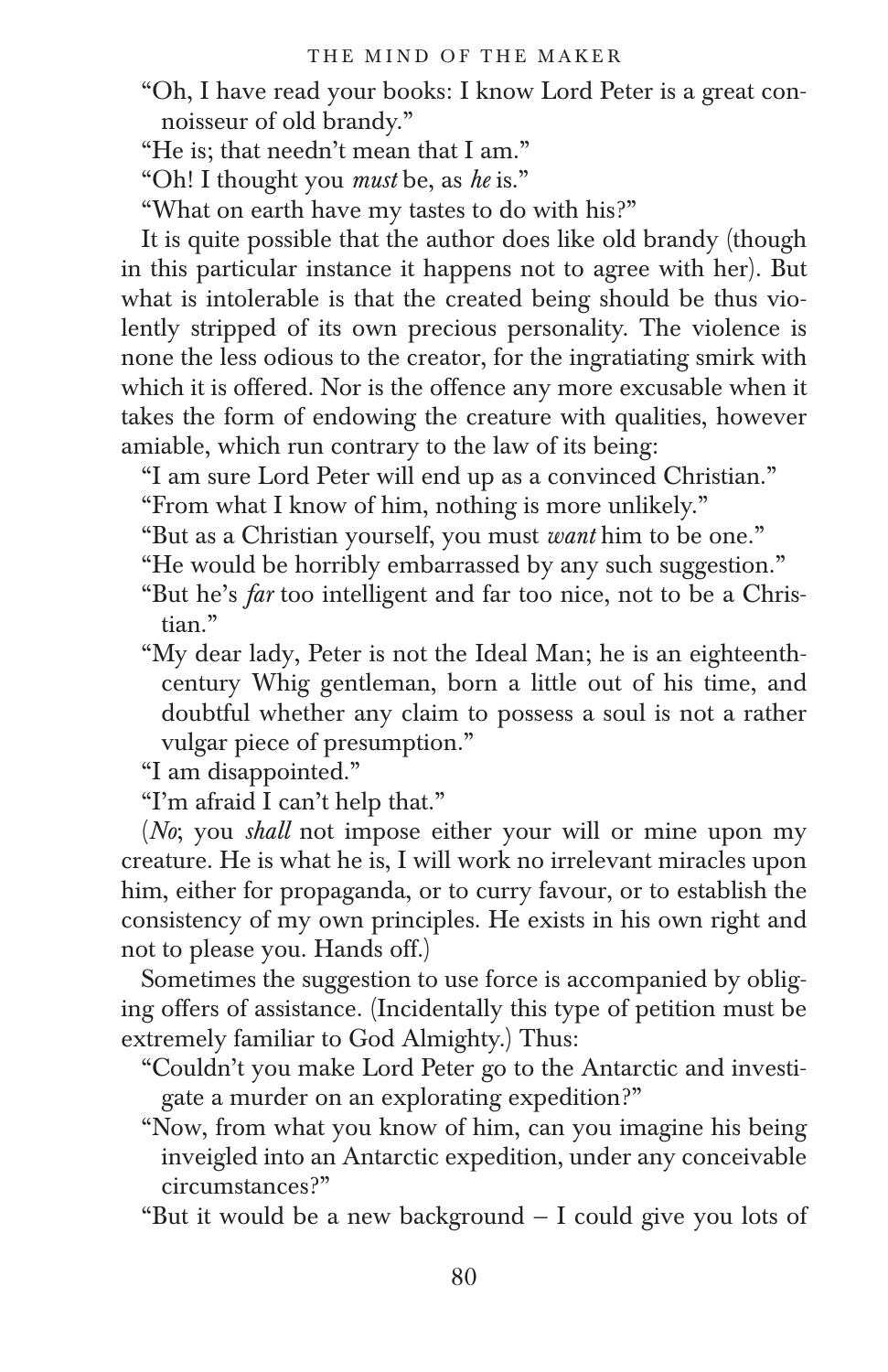authentic material."

"Thank you, you are very kind." (*Get to gehenna out of this and write up your own confounded material. Leave my creature alone — I will not "make" him do anything*.)

It will be seen that, although the writer's love is verily a jealous love, it is a jealousy *for* and not *of* his creatures. He will tolerate no interference either with them or between them and himself. But he does not desire that the creature's identity should be merged in his own, nor that his miraculous power should be invoked to wrest the creature from its proper nature.<sup>44</sup>

And if creative love is not possessive, neither is it sentimental. Writers have, admittedly, been sentimental over their creatures from time to time, but never without loss of creative power. The weakness that "interposed the glove of warning and the tear of sensibility between us and the proper ending of *Great Expectations*"<sup>45</sup> is a black crime against the creature. By not being permitted to suffer loss within their own microcosm, Pip and Estella have suffered irretrievable loss in the macrocosm; the sentimentality that distorted their true natures to give them an artificial happiness was no act of creative love. Bulwer Lytton was the negating spirit that persuaded the god of their little universe to let the cup pass from them — the alteration would, he suggested, make the story "more acceptable". But critical judgment has never accepted the falsification: the devil's gold turned to dust and dead leaves almost in the moment of purchase; it profits a book nothing to gain the whole circulating library, and lose its own soul.

When the story is by its nature a tragedy, then it is abundantly true that "each man kills the thing he loves", and that there are two ways of doing it. The cowardly writer, afraid to face the consequences for himself and his creation of the nature that he has created, "does it with a kiss" — by his kindness, that is, to his creatures, he will slobber away the whole situation, and so kill the work stone dead. "The brave man, with a sword", will execute judgment upon his creatures, and so slay *them* to preserve the life and power of the work. If, by this integrity, he incidentally alienates his readers and diminishes his immediate cash returns, his sacrifice is sure proof that he genuinely loves his creation.<sup>46</sup>

44 - See Note "A" at end of chapter.

<sup>45 -</sup> G. K. Chesterton: *The Victorian Age in Literature*.

<sup>46 -</sup> An unwise tenderness towards the created characters of fiction is, of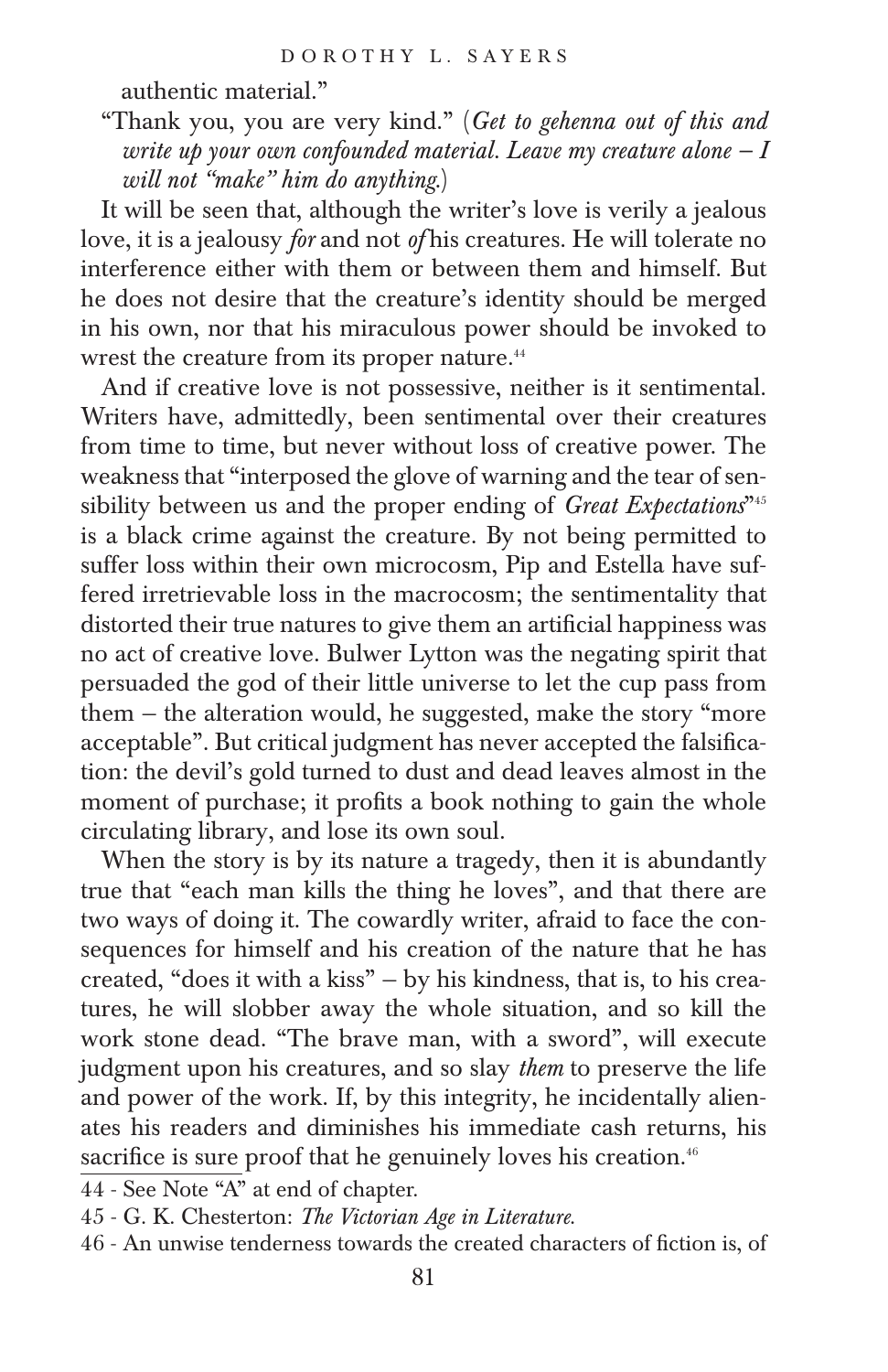"Sacrifice" is another word liable to misunderstanding. It is generally held to be noble and loving in proportion as its sacrificial nature is consciously felt by the person who is sacrificing himself. The direct contrary is the truth. To feel sacrifice consciously as selfsacrifice argues a failure in love. When a job is undertaken from necessity, or from a grim sense of disagreeable duty, the worker is self-consciously aware of the toils and pains he undergoes, and will say: "I have made such and such sacrifices for this." But when the job is a labour of love, the sacrifices will present themselves to the worker — strange as it may seem — in the guise of enjoyment. Moralists, looking on at this, will always judge that the former kind of sacrifice is more admirable than the latter, because the moralist, whatever he may pretend, has far more respect for pride than for love. The Puritan assumption that all action disagreeable to the doer is *ipso facto* more meritorious than enjoyable action is firmly rooted in this exaggerated valuation set on pride. I do not mean that there is no nobility in doing unpleasant things from a sense of duty, but only that there is more nobility in doing them gladly out of sheer love of the job. The Puritan thinks otherwise; he is inclined to say, "Of course So-and-so works very hard and has given up a good deal for such-and-such a cause, but there's no merit in that — he enjoys it." The merit, of course, lies precisely in the enjoyment, and the nobility of So-and-so consists in the very fact that he is the kind of person to whom the doing of that piece of work is delightful.<sup>47</sup>

47 - So Spenser:

course, only one of the forms which the writer's sentimentality may take. The tenderness may be poured out upon words or paragraphs of the book itself, so that the author becomes incapable of that firm massacre of unnecessary purple passages which is known to the literary trade as "murdering one's darlings". The waste-paper baskets of the world are stuffed with unpruned works whose creators suffered from this brand of sentimentality. (I have known a young woman who, in a similar spirit, could not bring herself to trim her "holiday snaps" so as to make them into well-balanced pictures; she protested that she "just couldn't bear" to sacrifice so much as a strip of blank sky or the out-of-focus intrusion of Uncle Bertie's boot from these creative efforts). The tenderness which prompts the biographer to exhibit his subject as a dreary paragon of all the virtues is another, slightly more complicated, version of the sentimental treatment of an imagined hero.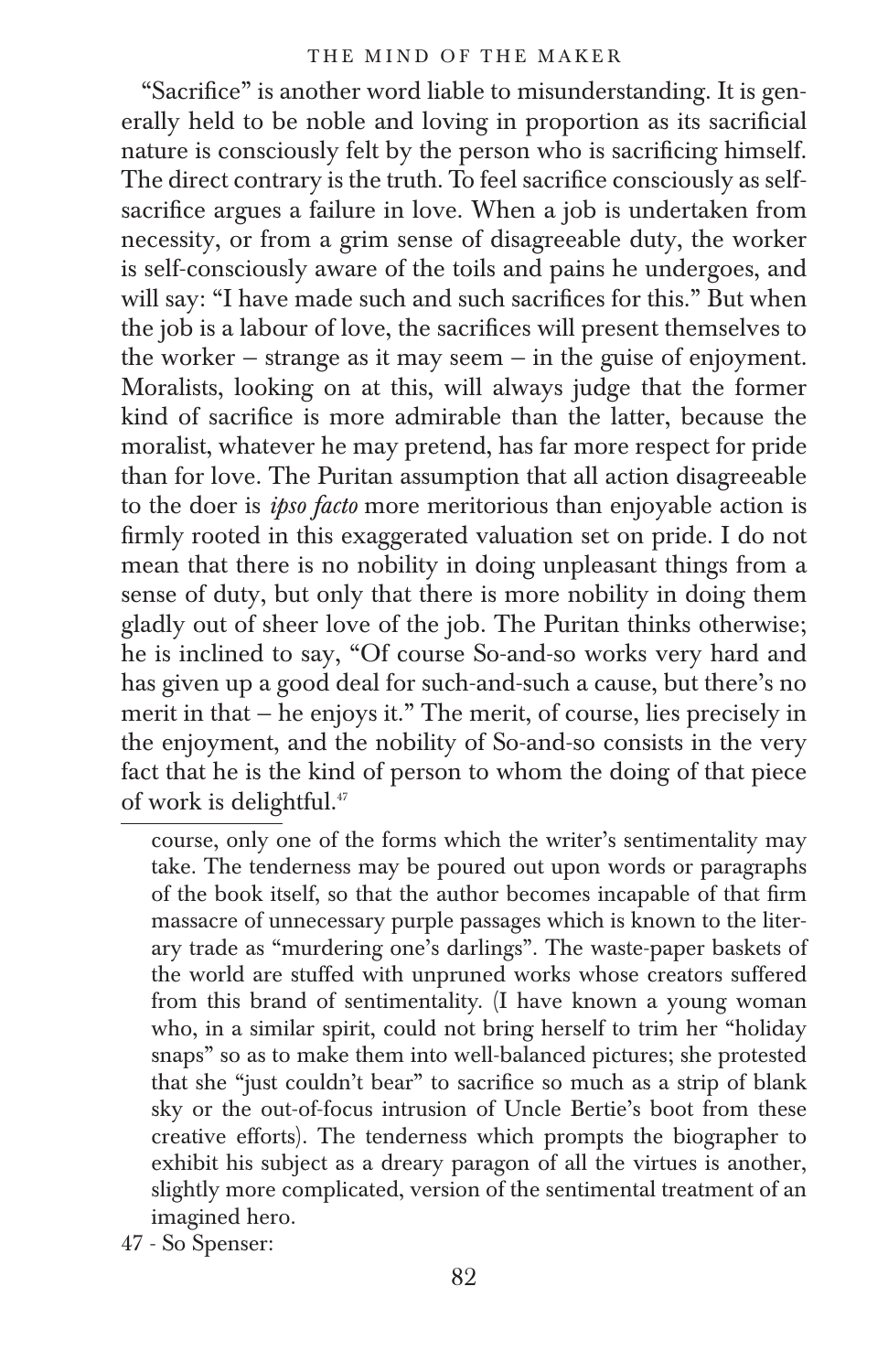It is because, behind the restrictions of the moral code, we instinctively recognise the greater validity of the law of nature, that we do always in our heart of hearts prefer the children of grace to the children of legality. We recognise a false ring in the demanding voice which proclaims: "I have sacrificed the best years of my life to my profession (my family, my country, or whatever it may be), and have a right to expect some return." The code compels us to admit the claim, but there is something in the expression of it that repels us. Conversely, however, the children of legality are shocked by the resolute refusal of the children of light to insist on this kind of claim and — still more disconcertingly — by their angry assertion of love's right to self-sacrifice. Those, for example, who obligingly inform creative artists of methods by which (with a little corrupting of their creative purpose) they could make more money, are often very excusably shocked by the fury with which they are sent about their business. Indeed, creative love has its darker aspects, and will sacrifice, not only itself, but others to its overmastering ends. Somerset Maugham, in *The Moon and Sixpence*, has given convincing expression to these dark fires of the artist's devouring passion; and the meaning of the story is lost unless we recognise that Strickland's terrible sacrifices, suffered and exacted, are the assertion of a love so tremendous that it has passed beyond even the desire of happiness. A passion of this temper does not resign itself to sacrifice, but embraces it, and sweeps the world up in the same embrace. It is not without reason that we feel a certain uneasy suspicion of that inert phrase, "Christian resignation"; an inner voice reminds us that the Christian God is Love, and that love and resignation can find no common ground to stand on. So much the human creator can tell us, if we like to listen to him. Our confusion on the subject is caused by a dissipation and eclecticism in our associations with the word "love". We connect it too exclusively with the sexual and material passions, whose anti-passion is possessiveness, and with indulgent affection, whose anti-passion is sentimentality. Concentrated, and freed from its anti-passions,

For some so goodly gratious are by kind, That every action doth them much commend, And in the eyes of men great liking find, Which others that have greater skill in mind, Though they enforce themselves, cannot attaine; *For everything to which one is enclin'd. Doth best become and greatest grace doth gaine*: Yet praise likewise deserve good thewes enforst with paine. *Faery Queene*: VI. 11, 2.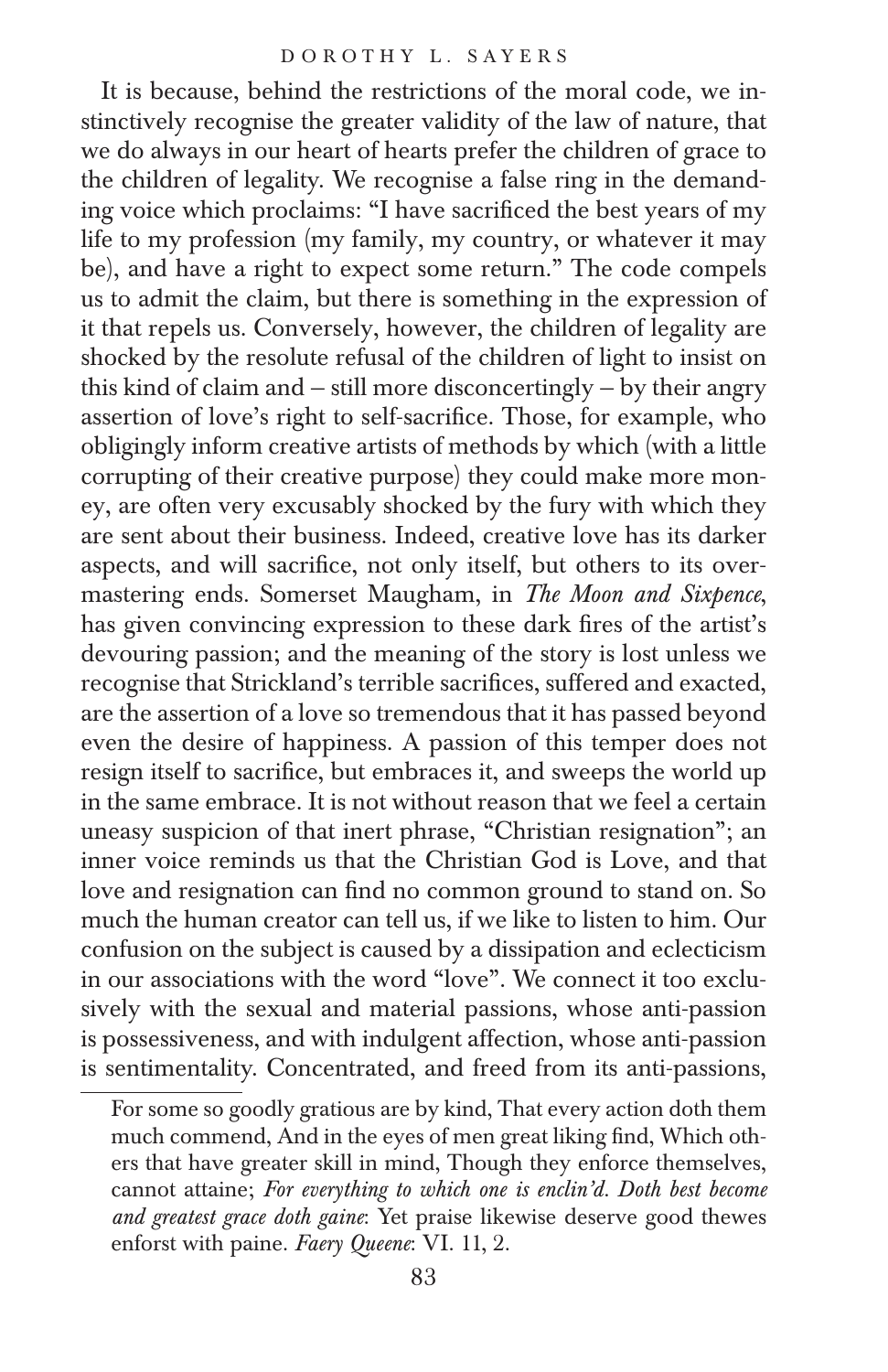love is the Energy of creation:

In the juvescence of the year Came Christ the tiger  $-$ <sup>48</sup> a disturbing thought.

- Tiger, tiger, burning bright In the forests of the night, What immortal hand or eye Could frame thy fearful symmetry?...
- And what shoulder and what art, Could twist the sinews of thy heart? And when thy heart began to beat, What dread hand? and what dread feet?...
- When the stars threw down their spears, And water'd heaven with their tears, Did he smile his work to see? Did he who made the Lamb make thee?<sup>49</sup>

To that question, the creative artist returns an unqualified Yes, exciting thereby consternation, and the hasty passing of resolutions by the guardians of the moral code that artists are dangerous people and a subversive element in the state.

And the kings of the earth, and the great men and the rich men, and the chief captains, and the mighty men, and every bondman, and every free man, hid themselves in the dens and in the rocks of the mountains, and said to the mountains and rocks, Fall on us, and hide us from the face of him that sitteth on the throne, and from the wrath of the Lamb; for the great day of his wrath is come; and who shall be able to stand?<sup>50</sup>

Who indeed? Neither resistance nor resignation will do anything here. To Love-in-Energy, the only effective response is Love-in-Power, eagerly embracing its own sacrifice. In other words, the perfect work of love demands the co-operation of the creature, responding according to the law of its nature.

For the artist who handles inanimate matter, this co-operation is secured without the creature's self-consciousness or will, so long as the creator has rightly conceived the work in relation to the nature of his material. Inanimate matter, left to itself, tends to fall into randomness along the lines of least resistance, and this tendency determines its natural structure. It is the artist's business to see that this movement of the natural structure co-operates with the

50 - Revelation of St. John vi. 16, 17.

<sup>48 -</sup> T. S. Eliot: *Gerontion*.

<sup>49 -</sup> William Blake: *Songs of Experience*.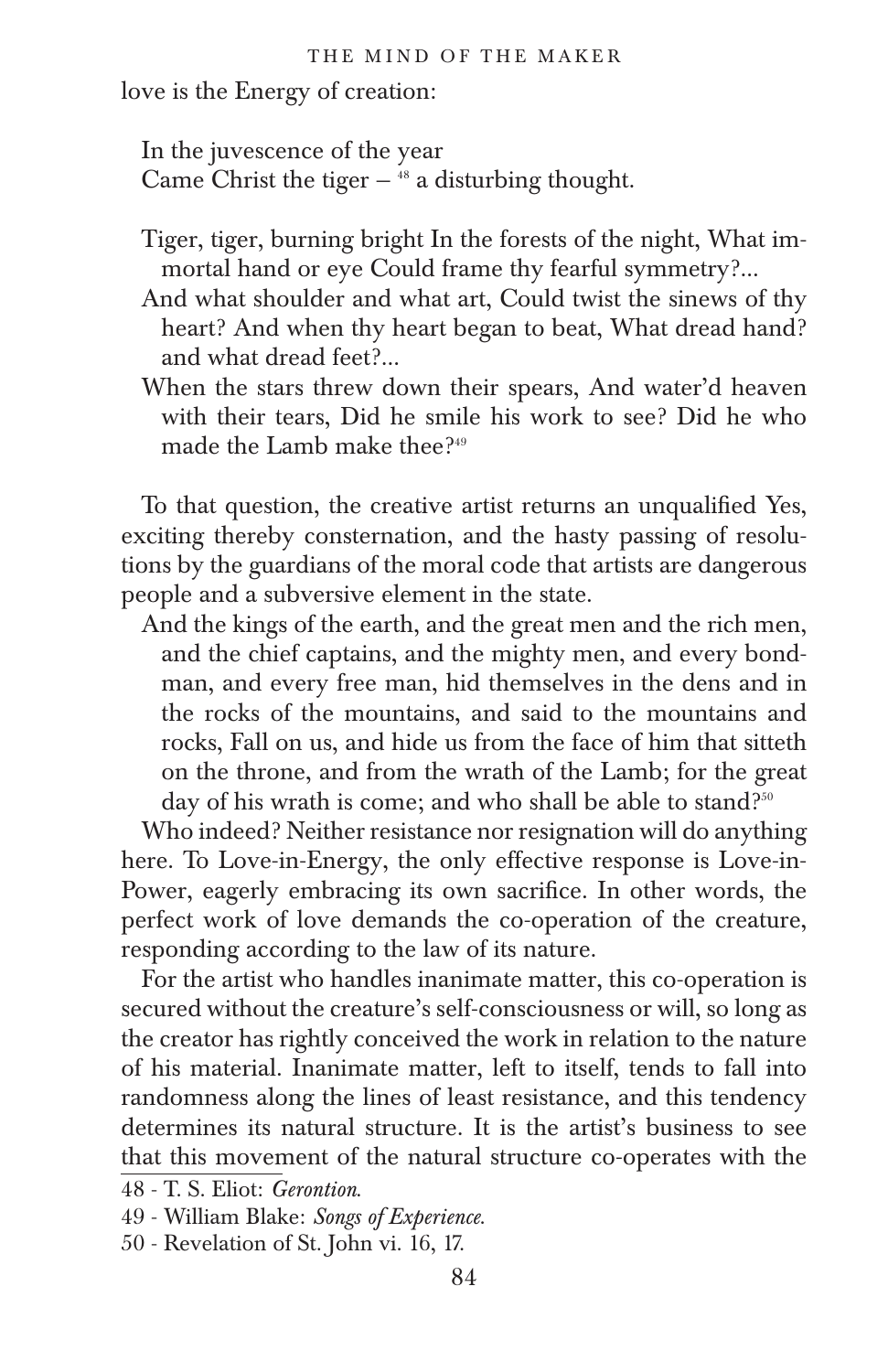structure of his work. The structure of sand does not, for example, adapt itself to the making of ropes, and the folly of the artist who attempts any such unco-operative scheme has passed into a proverb. Certain kinds of sand will, however, readily adapt themselves to the making of glass, though at the sacrifice of their original structure. With living, though unconscious, matter, the creator must still adapt the work to the material, though here he experiences something that can without undue anthropomorphism be called a "response"; plants "respond" to cultivation and cross-fertilization in a sense rather different from that in which iron may be said to "respond" to hammering. Animal matter, again, "responds" upon a rising scale of consciousness, until, with domesticated beasts, we approach very nearly to full self-conscious co-operation. In the relations of man with man, the co-operation contains the highest proportion of self-consciousness.

That no human maker can create a self-conscious being, we have already seen; and seen also that he is always urged by an inward hankering to do so, finding approximate satisfactions for this desire in procreation, in such relations as those of a playwright with his actors, and in the creation of imaginary characters. In all these relations, he is conscious of the same paradoxical need — namely, the complete independence of the creature combined with its willing co-operation in his purpose in conformity with the law of its nature. In this insistent need he sees the image of the perfect relation of Creator and creature, and the perfect reconciliation of divine predestination with free created will.

In the creature also, he recognises a division and a paradox. He is aware at once of its insistent urge to become manifest, and also, at the same time, a resistance to creation and a tendency to fall back into the randomness of negation. It is this resistance that Berdyaev calls the "dark meonic freedom" — the impulse to chaos. It is bound up with the natural law of matter, which is a law of increasing randomness as time goes on. From this point of view, there is some justification for connecting the evil and negative principle with the material part of the universe. But if matter and randomness are inextricably connected, so also are matter and life; we do not know life within the universe, except in association with matter, and the natural tendency of *living* matter is away from randomness and towards complexity and order. Sir James Jeans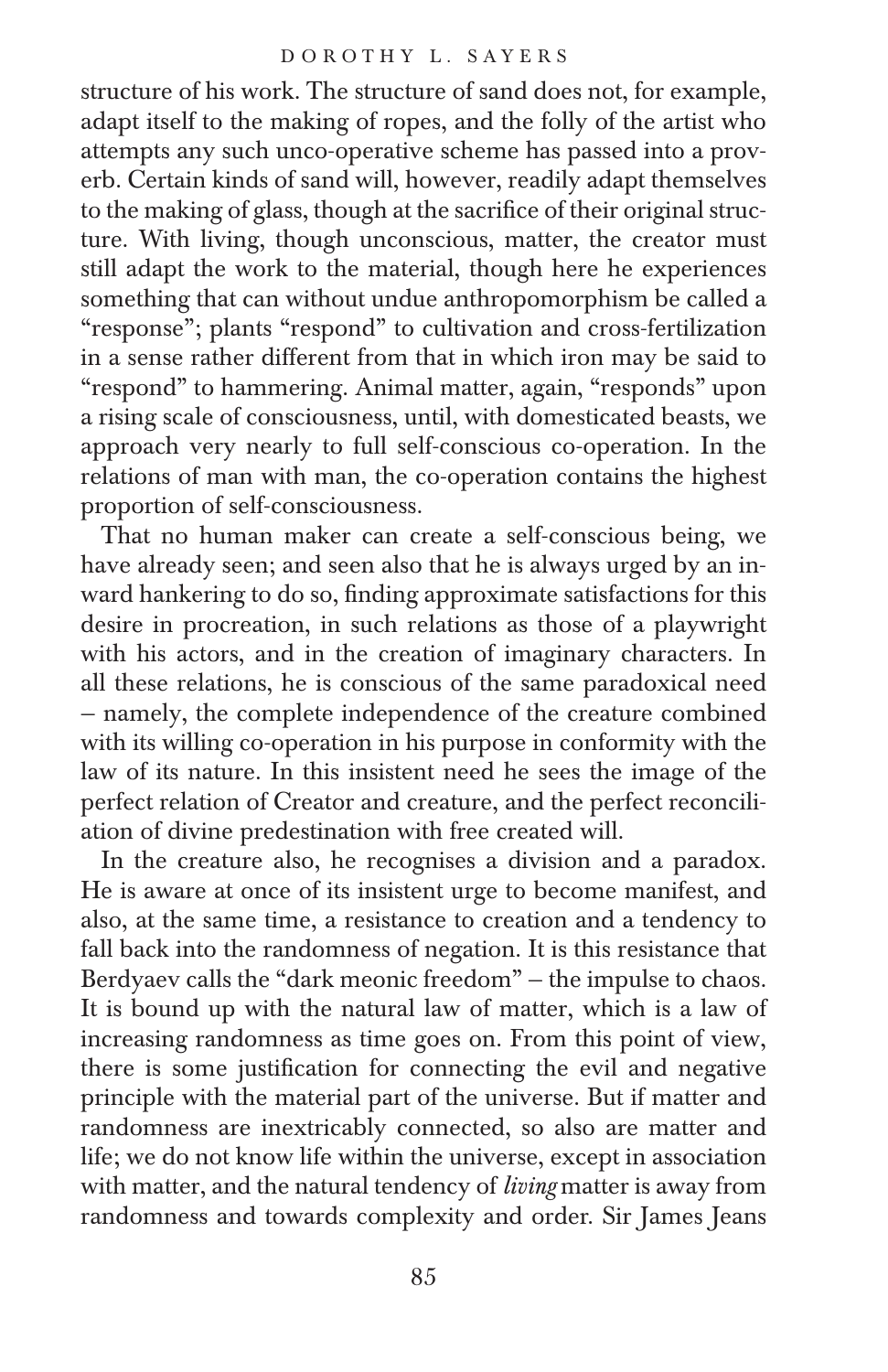has pessimistically expressed the situation:

If the inanimate universe moves in the direction we suppose, biological evolution moves like a sailor who runs up the rigging in a sinking ship.<sup>51</sup>

The struggle between order and chaos is thus not peculiar to the nature of man; it is found in all life, and perhaps even in all matter, since matter (whether or not it is capable of actually producing life) certainly provides the only known medium for the manifestation of life. This clash and paradox lies at the base of the Doctrine of the Fall, which by some ancient writers was held to be a fall of the whole material universe, though by others, the fall is held to consist in man's ranging of his self-conscious will on the side of the chaotic as against the orderly, of destruction as against life. Inside the time-scheme, there appears to be no possible solution for the antinomy; the synthesis belongs to an eternity which is outside time altogether. This, our analogy would lead us to expect, since all the difficulties and oppositions of a work of creation belong precisely to the effort to make it manifest in material form and in the time-sequence.

The resistance to creation which the writer encounters in his creature is sufficiently evident, both to himself and to others — particularly to those others who have the misfortune to live with him during the period when his Energy is engaged on a job of work. The human maker is, indeed, almost excessively vocal about the perplexities and agonies of creation and the intractability of his material. Almost equally evident, however, though perhaps less readily explained or described, is the creature's violent urge to be created. To the outsider, the spectacle of a writer "taken ill with an idea" usually presents itself as a subject for unseemly mirth; the "Spring poet" is the perennial butt of the plain man, just as, on the stage, any reference to child-birth is a signal for hoots of merriment, especially from the male members of the audience. In both cases, the ridicule is largely defensive — the nervous protest of the negative and chaotic against the mysterious and terrible energy of the creative. But that a work of creation struggles and insistently demands to be brought into being is a fact that no genuine artist would think of denying. Often, the demand may impose itself in defiance of the author's considered interests and at the most inconvenient moments. Publisher, bank-balance, and even the 51 - Sir James Jeans: *Eos*.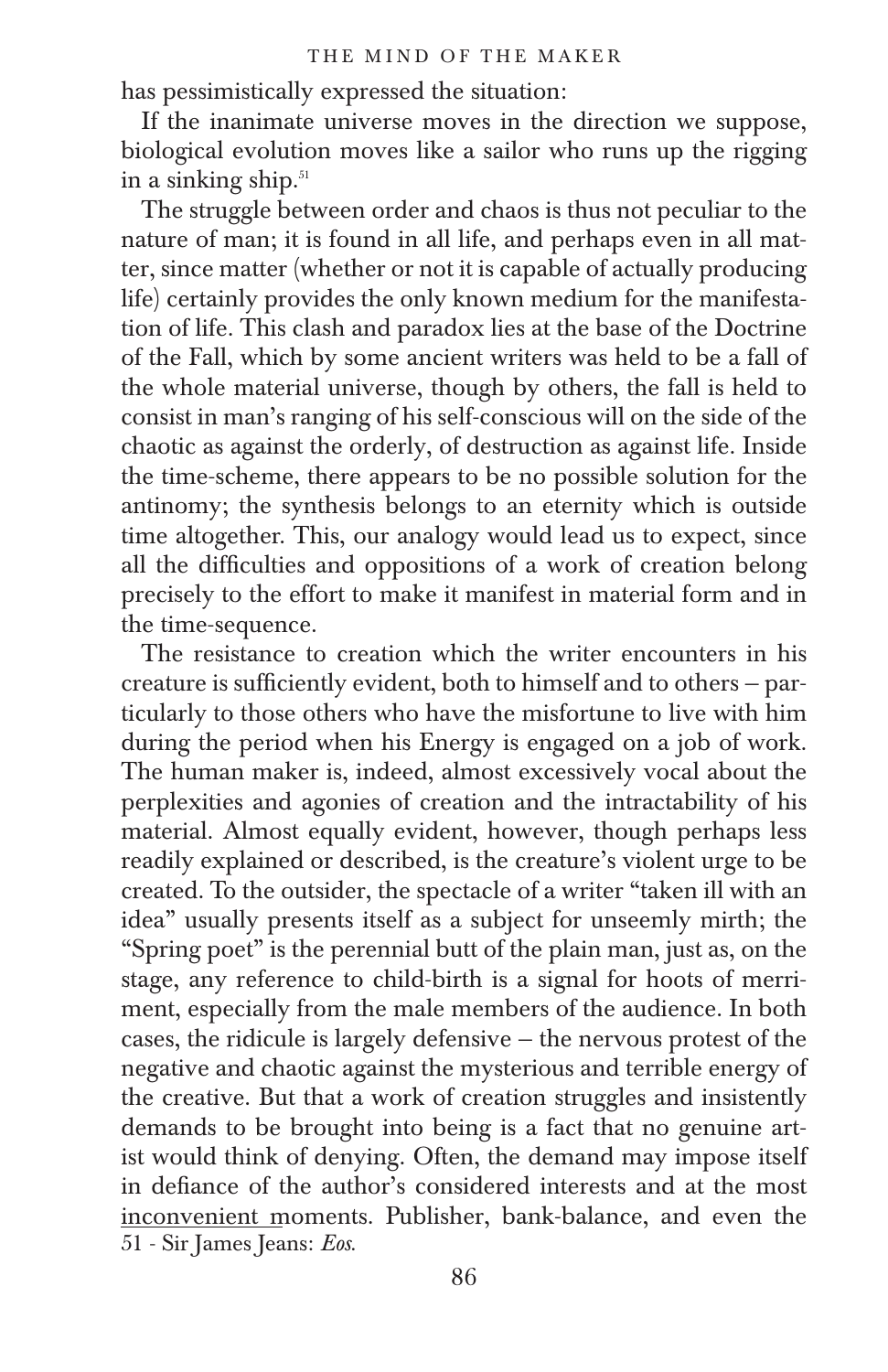conscious intellect may argue that the writer should pursue some fruitful and established undertaking; but they will argue in vain against the passionate vitality of a work that insists on manifestation. The strength of the insistence will vary from something that looks like direct inspiration to something that resembles a mere whim of the wandering mind; but whenever the creature's desire of existence is dominant, everything else will have to give way to it; the writer will push all other calls aside and get down to his task in a spirit of mingled delight and exasperation. Because of this, the artist ought, above all men, to be chary of basing his philosophy of life on the assumption that "we are brought into this world by no choice of our own". That may be so, but he has no means of proving it, and the analogy of his own creative experience offers evidence to the contrary. He knows very well that he, in his work, is for ever ground between the upper and nether millstones of the universal paradox. His creature simultaneously demands manifestation in space-time and stubbornly opposes it; the will of his universe is to life as implacably as it is to chaos.<sup>52</sup>

But there is this difference: that for the satisfaction of its will to life it depends utterly upon the sustained and perpetually renewed will to creation of its maker. The work can live and grow on the sole condition of the maker's untiring energy; to satisfy its will to die, he has only to stop working. In him it lives and moves and has its being, and it may say to him with literal truth, "thou art my life, if thou withdraw, I die". If the unself-conscious creature could be moved to worship, its thanks and praise would be due, not so much for any incidents of its structure, but primarily for its being and its identity. It would not, if it were wise, petition its maker to wrest its own nature out of truth on any pretext at all, since (as we have seen) any violence of this kind serves only to diminish its vitality and destroy its identity. Still less would it desire him to subdue his own will or alter his purpose in the writing, since any such deviation from the Idea will disintegrate the work and send the fragments sliding the random way to chaos. If it possessed will and consciousness, it could achieve life and individual integrity only by co-operating with the Energy to interpret the Idea in Power.

<sup>52 -</sup> It is, of course, irrelevant to object that this "creature" struggling towards manifestation is "really" only a part of the maker's own ego. *All* creatures are a part of the Maker's mind, and have no independent existence till they attain partial independence by manifestation.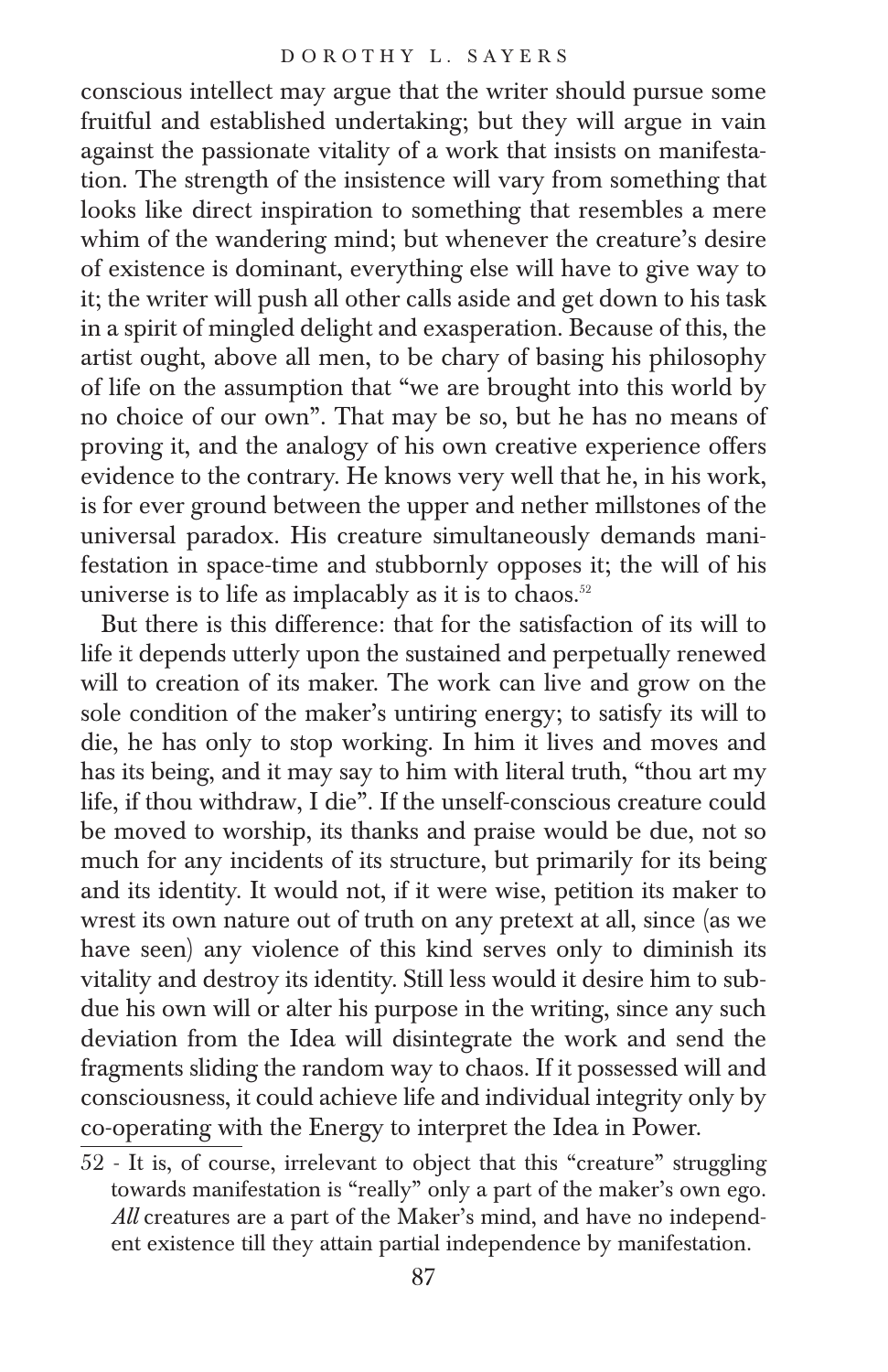The human maker, working in unself-conscious matter, receives no worship from his creatures, since their will is no part of his material; he can only receive the response of their nature, and he is alone in fault if that response is not forthcoming. If he tortures his material, if the stone looks unhappy when he has wrought it into a pattern alien to its own nature, if his writing is an abuse of language, his music a succession of unmeaning intervals, the helpless discomfort of his material universe is a reproach to him alone; similarly, if he respects and interprets the integrity of his material, the seemliness of the ordered work proclaims his praise, and his only, without will, but in a passive beauty of right structure. If he works with plants, with animals or with men, the co-operative will of the material takes part in the work in an ascending scale of conscious response and personal readiness to do him honour. But a perfect identity of conscious will between himself and the creature can never be attained; identity is in fact attained in inverse ratio to the consciousness of the creature. A perfect identity of the creature with its creator's will is possible only when the creature is unself-conscious: that is, when it is an externalisation of something that is wholly controlled by the maker's mind. But even this limited perfection is not attainable by the human artist, since he is himself a part of his own material. So far as his particular piece of work is concerned, he is Godlike — immanent and transcendent; but his work and himself both form part of the universe, and he cannot transcend the universe. All his efforts and desires reach out to that ideal creative archetype in whose unapproachable image he feels himself to be made, which can make a universe filled with free, conscious and co-operative wills; a part of his own personality and yet existing independently within the mind of the maker.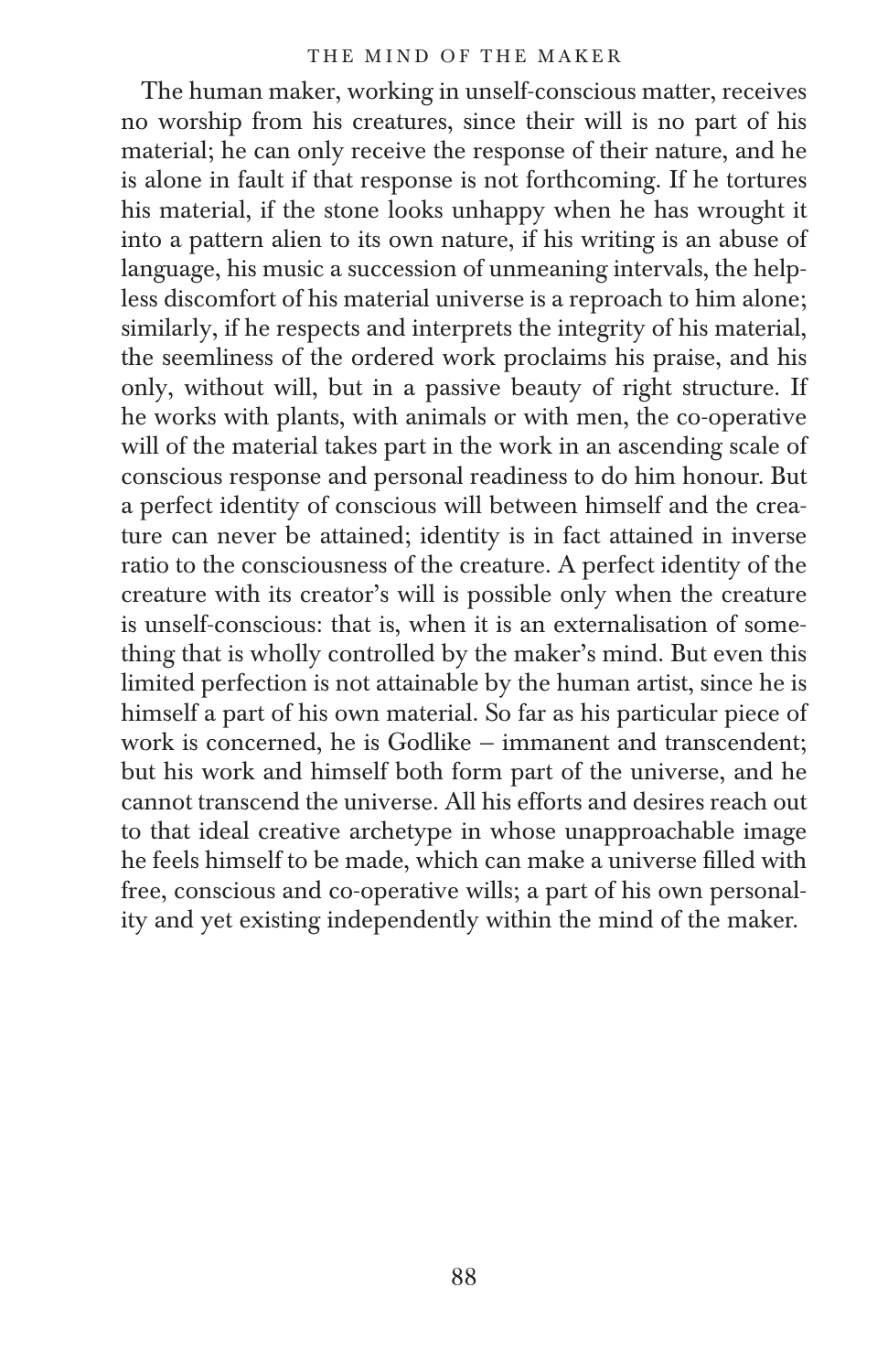# INDEPENDENCE OF THE CREATURE. NOTE "A"

It is here that we reach the great watershed that divides Imagination from Fantasy – activities often confused by psychologists. "The subject," they say, "invents things about himself"; as though there were but one kind of t is here that we reach the great watershed that divides Imagination from Fantasy — activities often confused by psychologists. "The subject," they say, "invents things about himself"; as though there were but one kind of invention. In fact, the sonality is the raw material of both. They can exist side by side in the same man, or the same child, and are distinguished by him immediately and infallibly.

Fantasy works inwards upon its author, blurring the boundary between the visioned and the actual, and associating itself ever more closely with the Ego, so that the child who has fantasied himself a murderer ends by becoming a Loeb or a Leopold. The creative Imagination works outwards, steadily increasing the gap between the visioned and the actual, till this becomes the great gulf fixed between art and nature. Few writers of crime-stories become murderers — if any do, it is not as a result of identifying themselves with their murderous heroes. Detective novelists do not even fancy themselves much as investigators in real life, though newspaper editors delude themselves that they do, and make the author's life a burden by urging him to propound his own solution of the latest Trunk Murder or undertake wearisome railway journeys to report the current Torso Mystery on the spot.

It is hard to persuade psychologists that this distinction between Imagination and Fantasy is fundamental — chiefly because of their rooted refusal to receive the writer's testimony in his own behalf. It is as though they insisted on assuring a gourmet that there was no real difference between *assafoetida* and Lafitte, and that any distinction made by his palate was a mere rationalisation of some accidental collision with assafoetida in his infancy. It is, of course,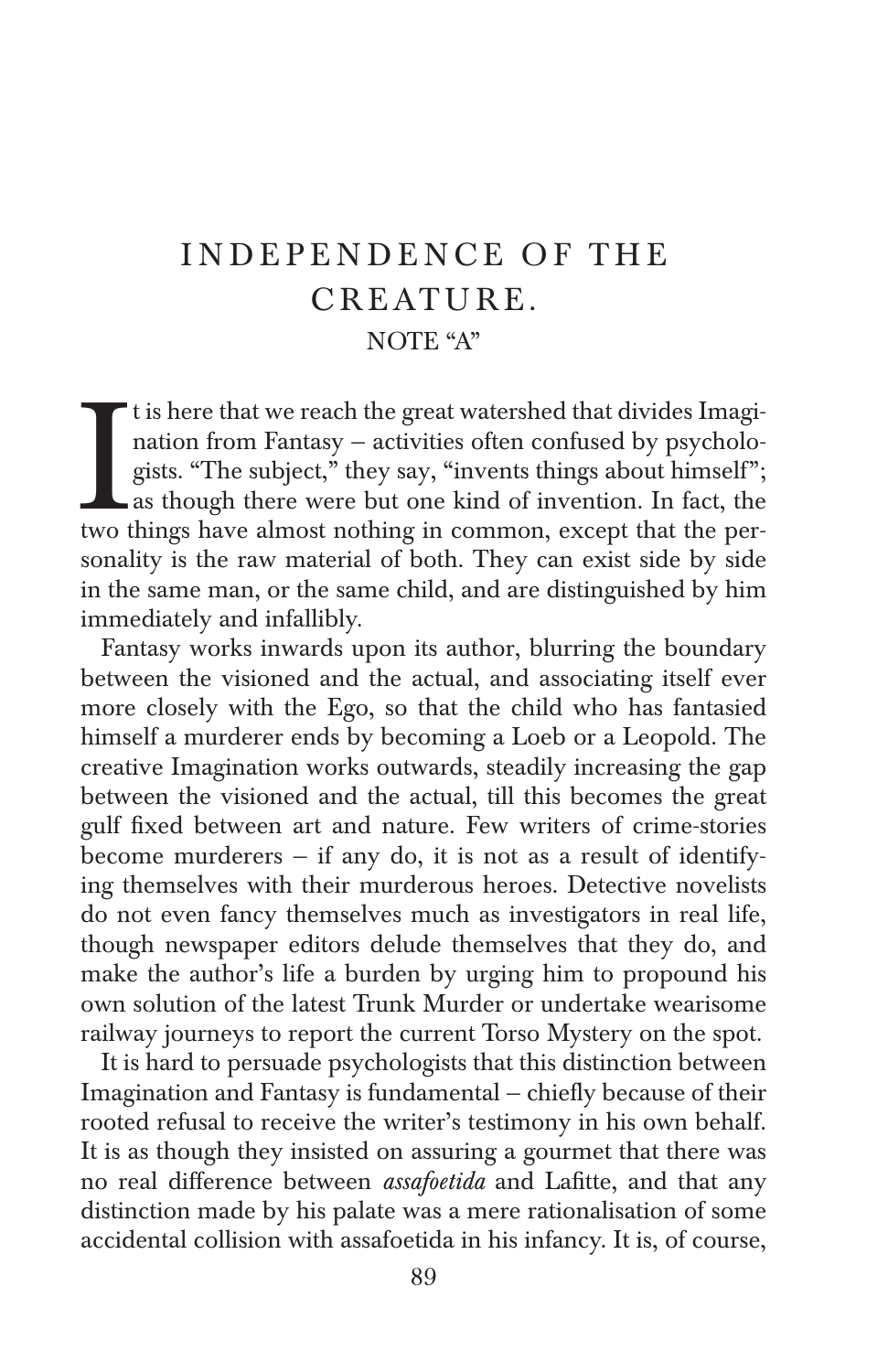undeniable that, when analysis is carried to the final stage, assafoetida and Lafitte, together with the moon and green cheese, can be resolved into the same atomic components, only rather differently arranged. The same thing may be said of Imagination and Fantasy: the personality is the raw material of both; the only difference is in what becomes of it. The stronger the creative impulse, the more powerful is the urge *away from* any identification of the Ego with the created character.

Creative Imagination is thus the foe and antidote to fantasy a truth recognised by psychologists in practice, but frequently obscured in their writings by a muddled use of the two terms as though they were interchangeable. Evidence of a habit of fantasy in a child is no proof of creative impulse: on the contrary. The child who relates his fantasied adventures *as though they were fact* is about as far removed from creativeness as he can possibly be; these dreamy little liars grow up (if into nothing worse) into the feeble little half-baked poets who are the irritation and despair of the true makers. The child who is creative tells himself stories, as they do, but objectively; these usually centre about some hero of tale or history, and are *never* confused in his mind with the ordinary day-dreams in which he sees himself riding rough-shod over the grown-ups or rescuing beloved prefects from burning buildings. Even if he does dramatise himself, and make "the bard the hero of the story", this is *pure* dramatisation, and can be carried on parallel with his consciousness of real life, without ever at any point meeting it. It is not that the one kind of fancy develops into the other; they are completely and consciously independent. Accordingly, the first literary efforts of the genuinely creative commonly deal, in a highly imitative manner, with subjects of which the infant author knows absolutely nothing, such as piracy, submarines, snake-infested swamps, or the love-affairs of romantic noblemen. The well-meant exhortations of parents and teachers to "write about something you really know about" should be (and will be) firmly ignored by the young creator as yet another instance of the hopeless stupidity of the adult mind. Later in life, and with increased practice in creation, the drive outward becomes so strong that the writer's whole personal experience can be seen by him objectively as the material for his work.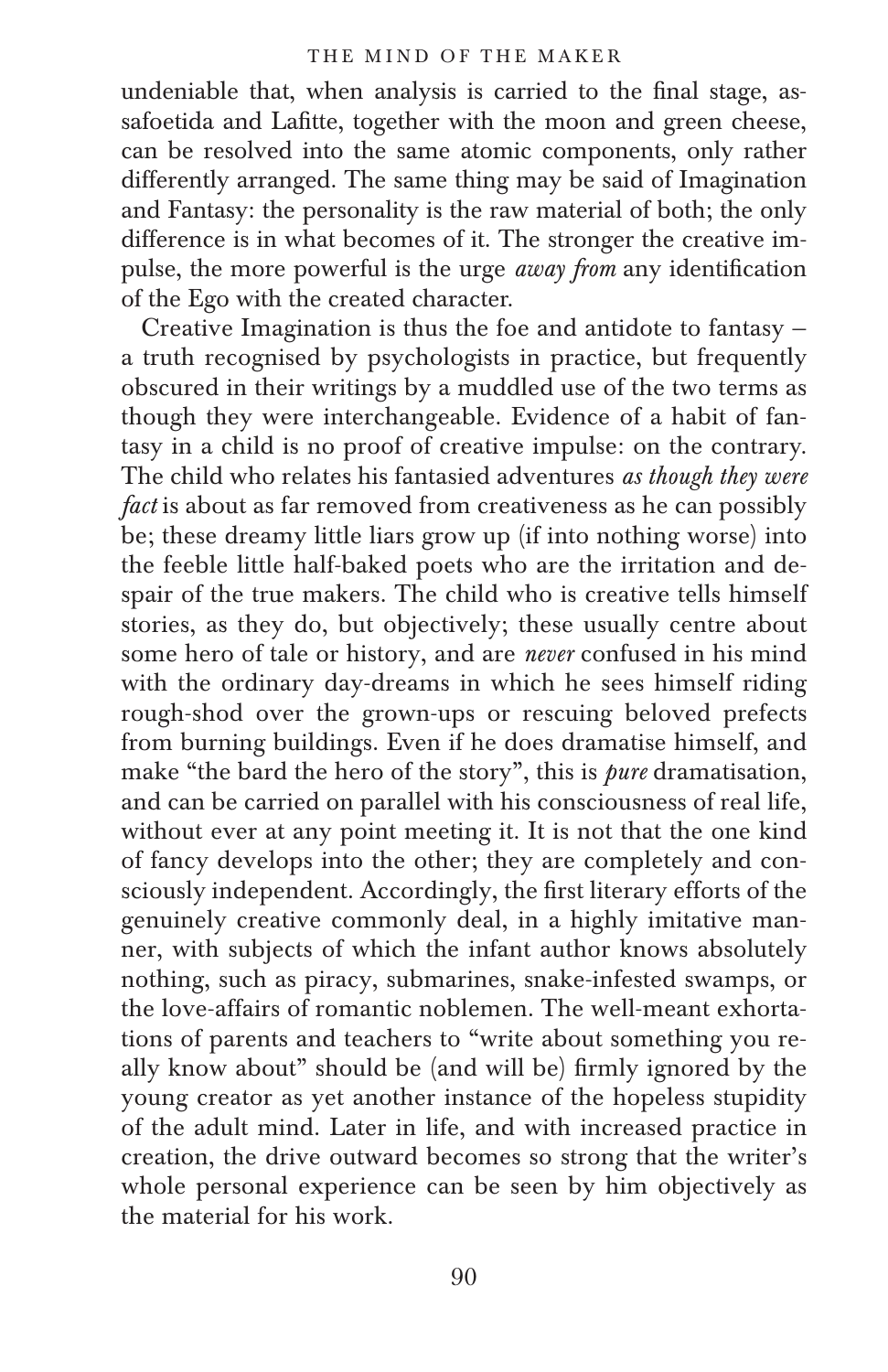I am not arguing with the authorities about this; I am telling them, because it is a thing that they often find very foxing. The child who dresses up as Napoleon, and goes about demanding the respect due to Napoleon, is not necessarily a little paranoiac with a Napoleon-fixation; he is just as likely to be an actor.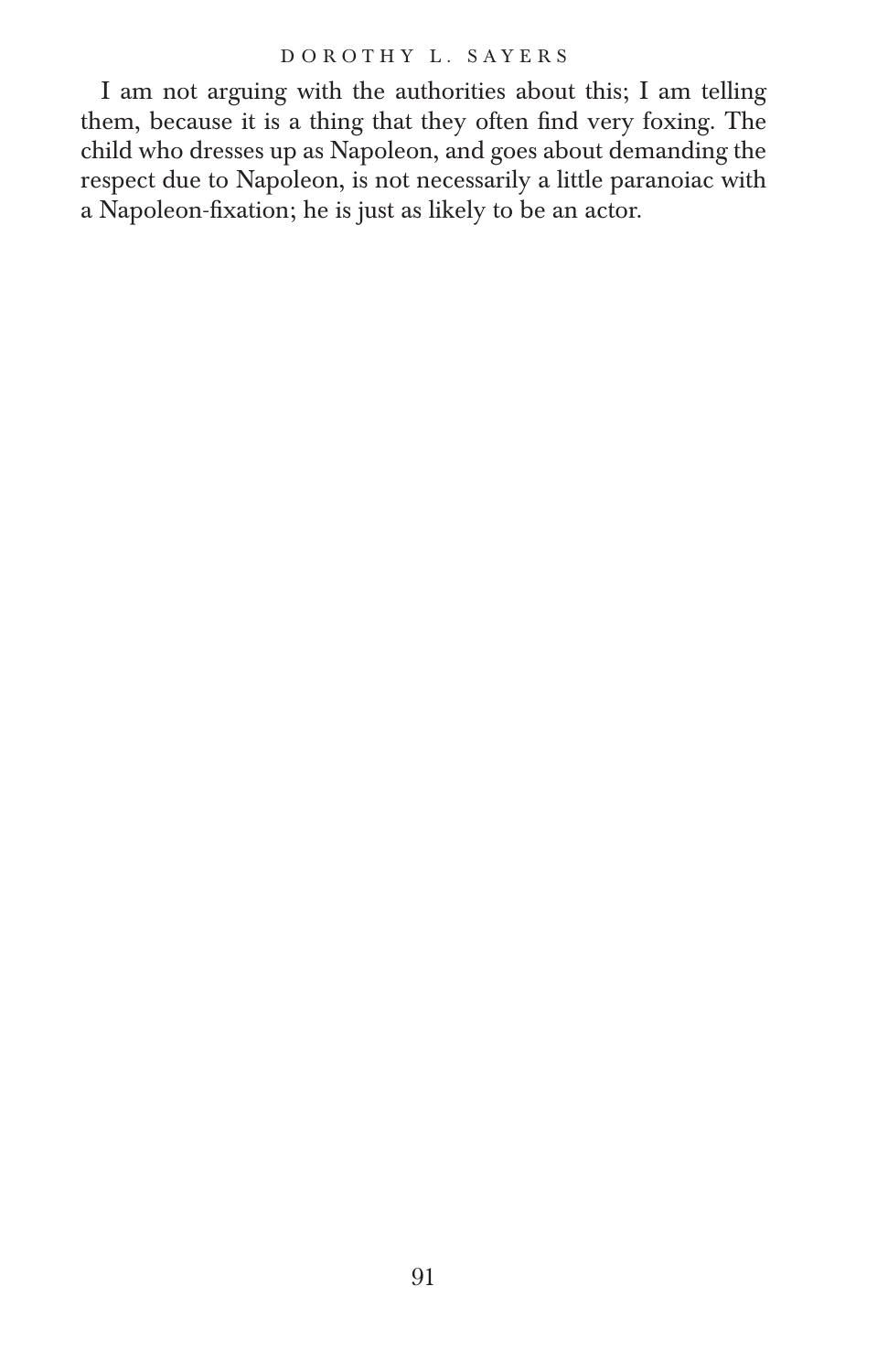### SCALENE TRINITIES X

*God made man in His own image. — The Book of Genesis. What a piece of work is a man!… in apprehension how like a god! — William Shakespeare: Hamlet.*

*I have thought some of nature's journeymen had made men and not made them well, they imitated humanity so abominably. — Ibid.*

*Except a man believe rightly, he cannot be saved. Quicunque Vult.*

The father-similitude of Godhead points to the perfect human parent; though this phenomenon is as rare as that normal eyesight by which, as a never-witnessed yet faithfully worshipped ideal, the oculist measures all the ac human parent; though this phenomenon is as rare as that normal eyesight by which, as a never-witnessed yet faithfully worshipped ideal, the oculist measures all the actual vision he has to deal with. So the Creator-similitude points to the perfect human artist. There are, however, no perfect artists — a fact on which literary criticism (an art-form with an exceptionally strong bias to death and destruction) tends to lay an almost exaggerated emphasis. The imperfections of the artist may be conveniently classified as imperfections in his trinity  $-$  a trinity which, like that Other to which it serves as analogy, must, if the work is to be saved, be thought of as having all its persons consubstantial and co-equal. The co-equality of the Divine Trinity is represented in pictures and in Masonic emblems as an equilateral triangle; but the trinity of the writer is seldom anything but scalene, and is sometimes of quite fantastic irregularity.

At the end of Chapter VIII, I quoted a verse of the *Quicunque Vult*. In my childhood, I remember feeling that this verse formed a serious blot upon a fascinating and majestic mystery. It was, I felt, quite unnecessary to warn anybody that there was "one Father, not three fathers; one Son, not three sons; one Holy Ghost, not three holy ghosts". The suggestion seemed quite foolish. It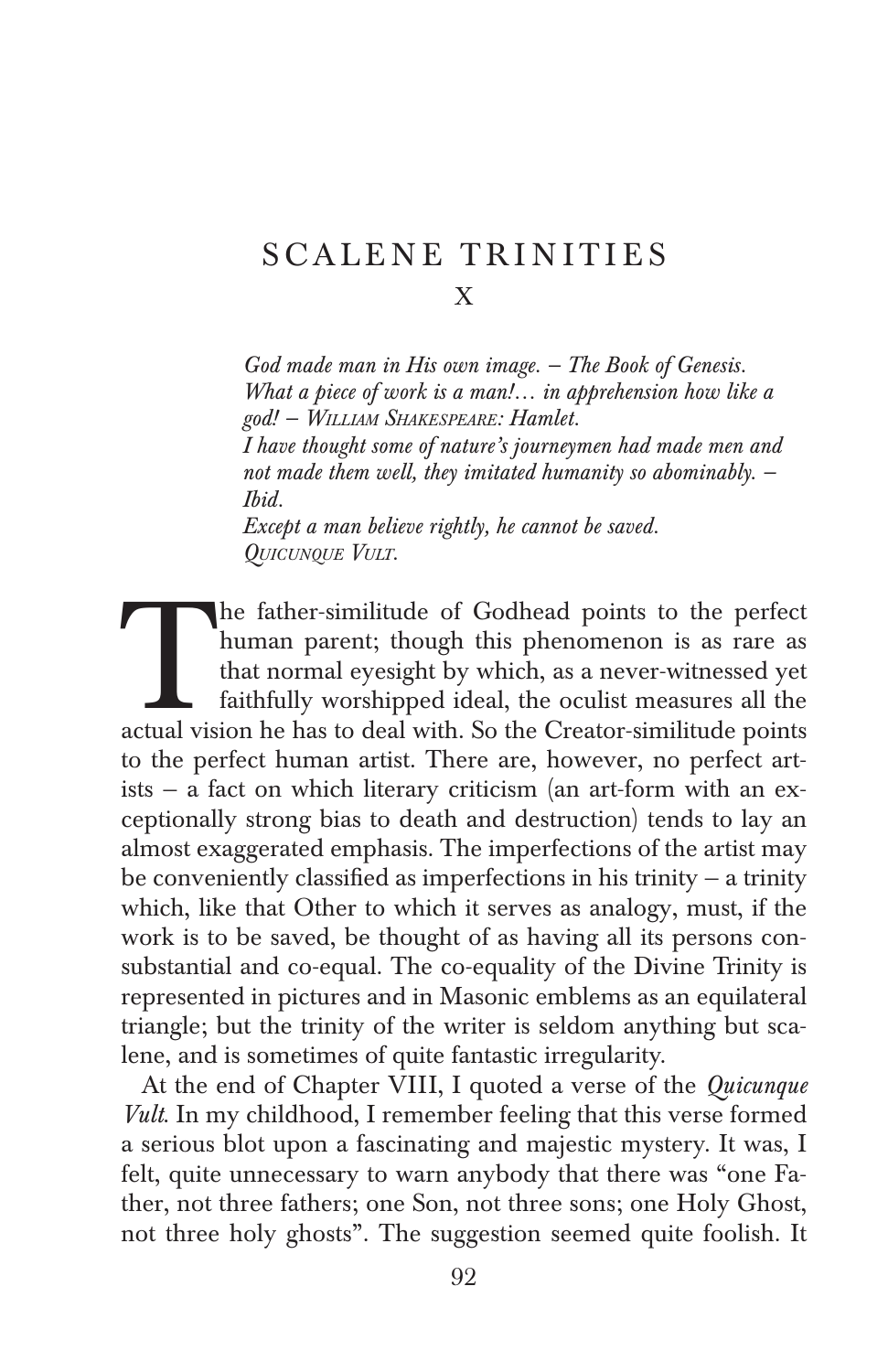was difficult enough to imagine a God who was Three and yet One; did anybody exist so demented as to conceive of a ninefold deity? Three fathers was a plurality excessive even to absurdity; I found myself blushing faintly at the recitation of words so wildly unrelated to anything that the queerest heathen in his blindness was likely to fancy for himself. But critical experience has persuaded me that the Fathers of the Western Church knew more about human nature than I did. So far as the analogy of the human creator goes, their warning is justified. Writer after writer comes to grief through the delusion that what Chesterfield calls a "whiffling Activity" will do the work of the Idea; that the Power of the Idea in his own mind will compensate for a disorderly Energy in manifestation; or that an Idea is a book in its own right, even when expressed without Energy and experienced without Power. Many an unreadable monument of scholarship is exposed as the creature of three fathers; many a column of sob-stuff betrays the uncontrolled sensibility of three impressionable ghosts; many a whirlwind bustle of incoherent episode indicates the presence of three sons at the head of affairs. None of the works thus produced need be a bad book in the sense of being written with wilful carelessness or in open contempt of artistic truth: "there are many ways in which poetry can go wrong, and an impurity in the intention is only one of them."53 Their writers are not artistic atheists, but only heretics, clinging with invincible ignorance to a unitarian doctrine of creation. And it is true that even in them a complete trinity must be to some extent engaged upon the work, otherwise they could not write at all. But their work is hampered by their lop-sided doctrine, and they create wrongly because they do not "rightly believe". We may properly and profitably amuse ourselves by distinguishing those writers who are respectively "father-ridden", "son-ridden", and "ghost-ridden". It is the mark of the father-ridden that they endeavour to impose the Idea directly upon the mind and senses, believing that this is the whole of the work. In their very different ways, the dry-asdust scholar is a type of these, and so is Blake wrestling with the huge cloudy cosmogonies and highly-personal symbolisms of the Prophetic Books. It is as though they were trying to get their message through without the full mediation of the son; while their ghost only mutters to their own souls in the secret places of the 53 - C. S. Lewis: *The Allegory of Love*.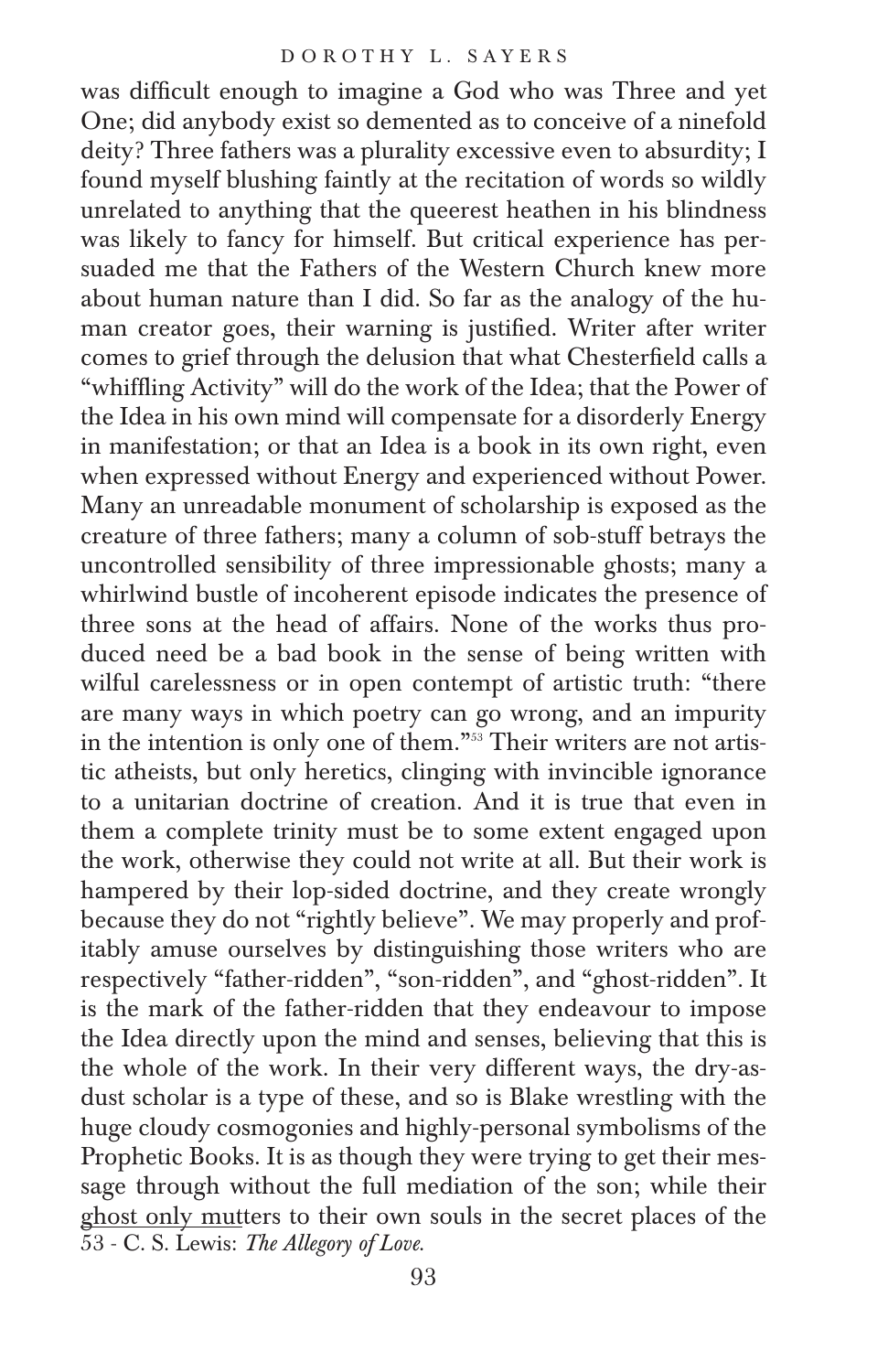innermost, and is never poured out in power on the earth. Fatherridden also is that very familiar and faintly comic figure of the man who "has the most marvellous idea for a book, if only he had time to sit down and write it".<sup>54</sup> He genuinely believes that to the operations of the Energy time and a chair are the sole necessities, and that the son, like the father, is without sweat or passion.

Among the son-ridden, we may place such writers as Swinburne, in whom the immense ingenuity and sensuous loveliness of the manner is developed out of all proportion to the tenuity of the ruling idea; their ghosts enjoy a kind of false Pentecost, thrilling and moving the senses but producing no genuine rebirth of the spirit. Of these, too, are the Euphuists and the empty wits; the prestidigitators of verbal arabesque and rime leonine; the alembicated, the pretentious and the precious, and those who (like Meredith at his worst) wrap up the commonplace in tortuous complexities — all those, in fact, whose manner has degenerated into mannerism. So also are the poets who startle the eye with nice derangements of capital letters and epithets staggered about the page. Here, I think, we must class the portmanteau-wordage of James Joyce, in which the use of verbal and syllabic association is carried so far that its power of unconscious persuasion is lost and the reader's response is diverted by a conscious ecstasy of enigma-hunting, like a pig rooting for truffles.

Anna Livia Plurabelle is at once womankind and the river Liffey (*amnis Livia* in Latin) and the beauty made of many beauties, as the river is the confluence of many streams. As the two washerwomen — themselves semi-mythological figures — recount her story to their paddling of the dirty clothes on the stones, they bring the names of hundreds of rivers into their talk. One of them cannot hear well, for the cotton in her ears: "It's that irrawaddy I've stoke in my aars. It all but husheth the lethest sound," she says. This is not mere rendering into a lisping brogue of the words: "It's this here wadding I've stuck in my ears. It all but hushes the least

<sup>54 -</sup> When the artist has the book complete in his head before writing it down (see p. 31) the son is, of course, present in full activity with much of the work (e.g. style, characterisation, sequence of episodes) already consciously realised; but this is not the case with the ingenuous gentleman in question, as we soon discover if we ask him to explain his idea. What is lacking in him is not time or a chair, but the first notion of how to set about the job.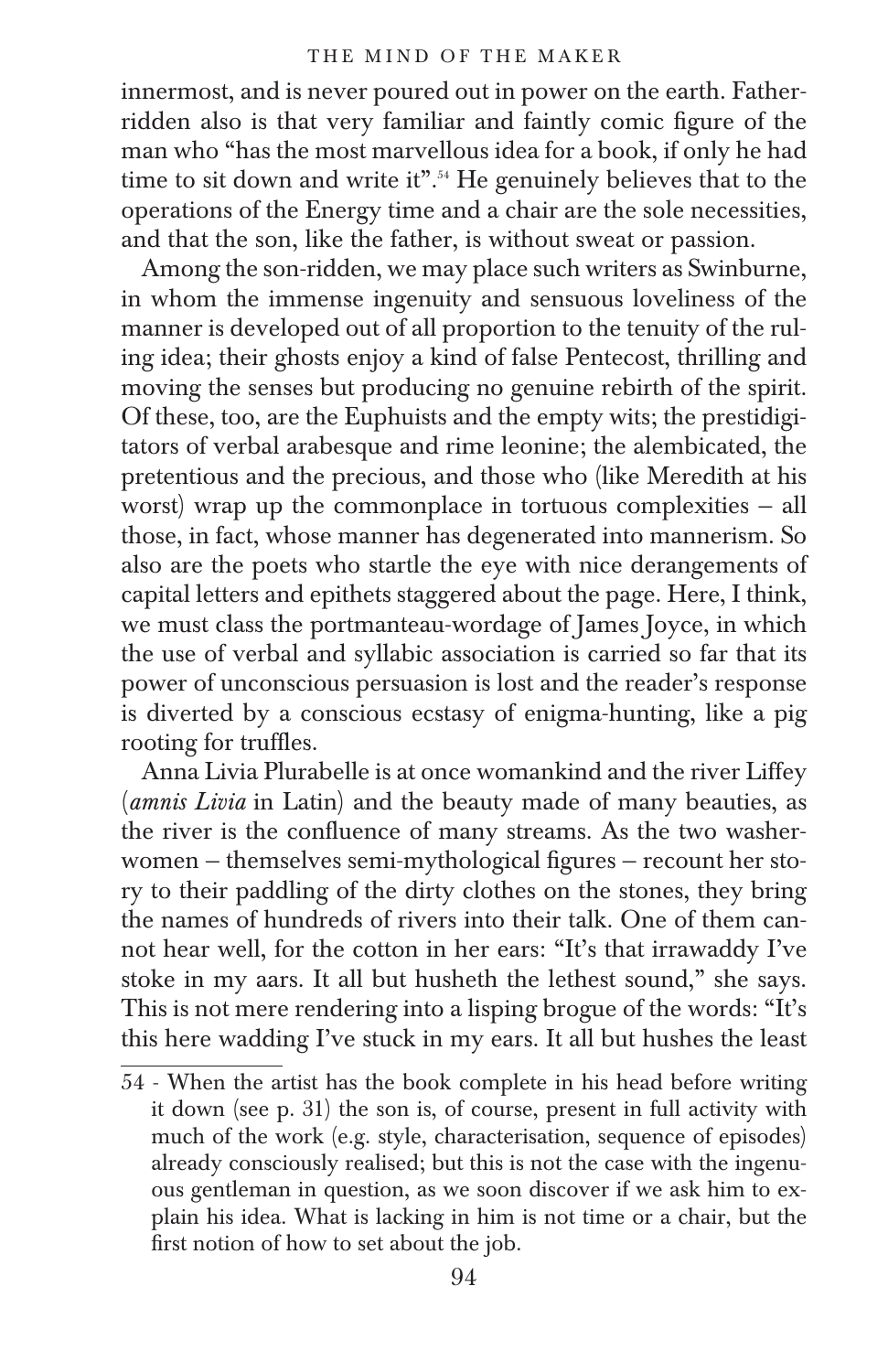sound" : it is the evocation of Lethe, the stream that flows through Hades, of the Aar river in Switzerland, of the Stoke, in England, and of an Indo-Chinese river, the Irawaddy.<sup>55</sup>

How clever, we admit; how ingenious and entertaining! Educative, too, like the more instructional kind of cross-word, if one were to go conscientiously through the "hundreds of rivers" with a gazetteer and an atlas; it would make a good "spotting" competition for the school-room. But what will become of the mood which the evocation of Lethe should engender?

The apologist continues: "Some of Joyce's neologisms need no elucidation… A word like thonthorstrok carries more literary suggestions, combining as it does the idea of thunderbolt, stroke of lightning and Thor, the Hammerer, the Norse God of thunder." Well, so it does: but no more than the word "thunderstroke" carries in itself, and in fact considerably less, since the neologism limits the associations to those to which its eccentricity draws conscious attention, whereas "thunderstroke" calls up to the subliminal memory not only the associations "thunder", "lightning", and "Thor", but also every verbal and visual image accrued to it through many centuries, from Jupiter Tonans to the cannon in the Valley of Death, from Job and the Psalms to the two Boanerges and the apocalyptic thunderings that proceeded out of the Throne. In the intellectual pastime of dissecting-out "thonthorstrok" we become actively alert and thus impervious to subconscious suggestion; so that in our astonishment we are scarcely even receptive to our own kinship with Robinson Crusoe, who, beholding a like unprecedented phenomenon, "stood like one thunder-struck, or as if I had seen an apparition". In thus attempting to do by mechanical contrivance the work that should be done by "the response in the lively soul", the son usurps the domain of the spirit, and the father is smothered and lost in the dusty struggle.

The ghost-ridden writer, on the other hand, conceives that the emotion which he feels is in itself sufficient to awaken response, without undergoing discipline of a thorough incarnation, and without the coherence that derives from reference to a controlling idea. Such a man may write with the tears streaming down his cheeks, and yet produce nothing but turgid rhetoric, flat insipidity, or the absurdities of an Amanda Ros. The actor who passionately feels every line he speaks, so that sobs choke his utterance 55 - Babette Deutsch: *This Modern Poetry*.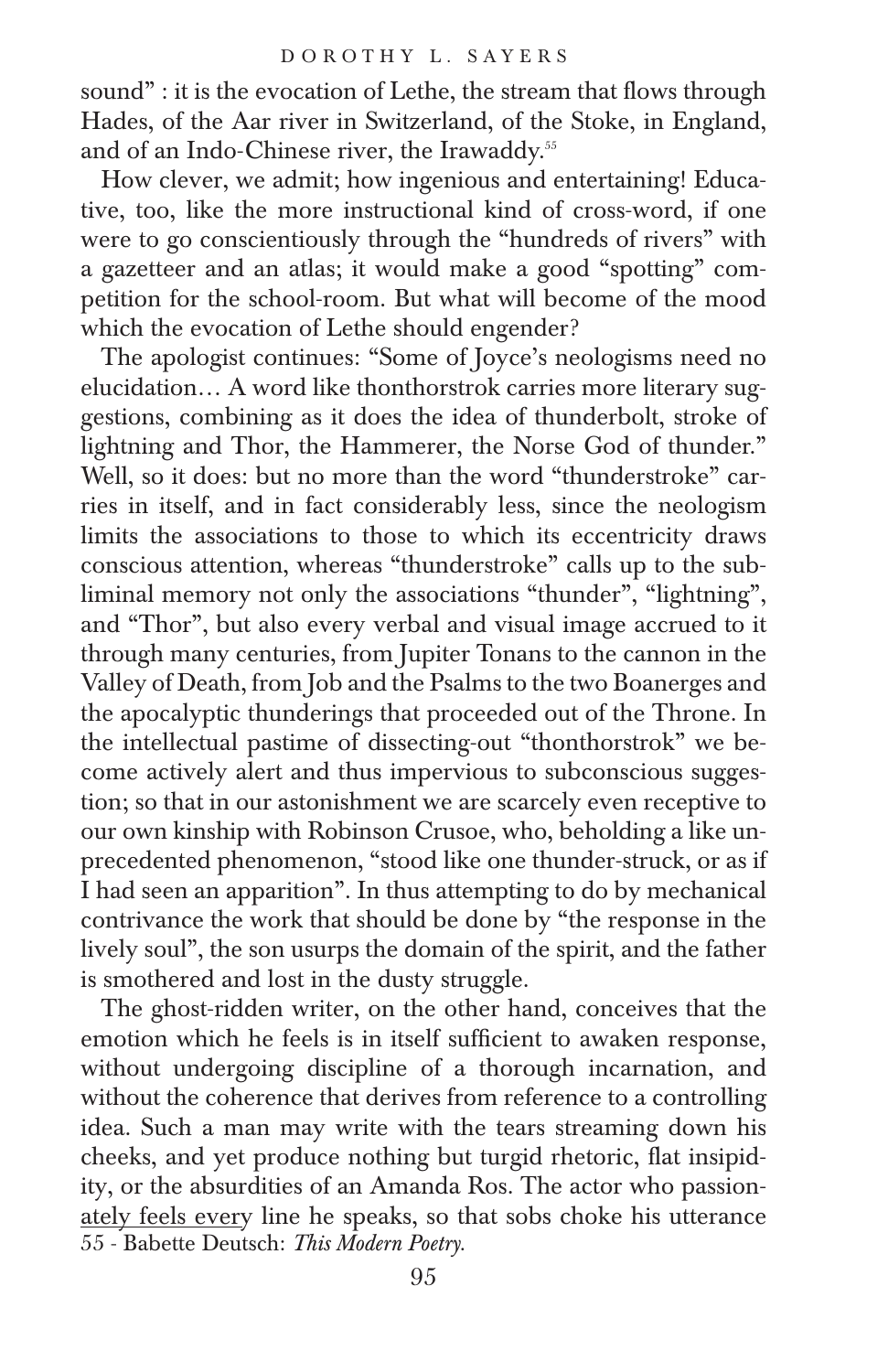#### THE MIND OF THE MAKER

and agitation paralyses his limbs will, if he relies solely upon this personal responsiveness, succeed only in choking and paralysing the response of his audience. There is perpetual argument on this point: whether or not the actor should "live" his part; whether it is necessary to feel in order (as the common phrase goes) "to play with feeling". It is true that an implicit reliance on technique (which is the besetting heresy of the son-ridden) will reduce the art of acting to an assemblage of mechanical tricks, but, says Coquelin, "if I refuse to believe in art without nature I will not in the theatre have nature without art". And he tells the following tale about Edwin Booth, who, let us remember, was no incompetent, but one of the leading tragedians of his period:

One night he was playing *Le Roi s'amuse*. The part was one of his best, and he enjoyed playing it. This time he satisfied himself even better than usual; the force of the situations, the pathos of the language worked on him so powerfully that he identified himself completely with his character. Real tears fell from his eyes, his voice was broken with emotion; real sobs choked him, and it seemed to him that he had never played so well. The performance over, he saw his daughter hurrying towards him; she, his truest critic, had been watching the scene from a box and was hastening anxiously to inquire what was the matter, and how that it happened that he had played so badly that night. $^{56}$ 

Coquelin's conclusion is "that in order to call forth emotion we ourselves must not feel it"; he does not say that we must never have felt it, but only that, "the actor must in all circumstances remain the absolute master of himself". What he is trying to tell us is that the artist must not attempt to force response by direct contact with any response of his own; for spirit cannot speak to spirit without intermediary. To interpret sensibility to sensibility we must have, not only the controlled technique of the Energy ordering the material expression, but also the controlling Idea, "without parts or passions" that, moving all things, "doth itself unmoved abide". There must, in all art, be this hard core or containing sphere (whichever metaphor is preferred) of the unimpassioned; otherwise the response of the ghost to the son is uncritical, lacking any standard of self-measurement.

It is, of course, only from time to time that the work of good writers becomes "ridden" by one or other person of their trinity; 56 - Constant Coquelin: *L'Art du Comédien*.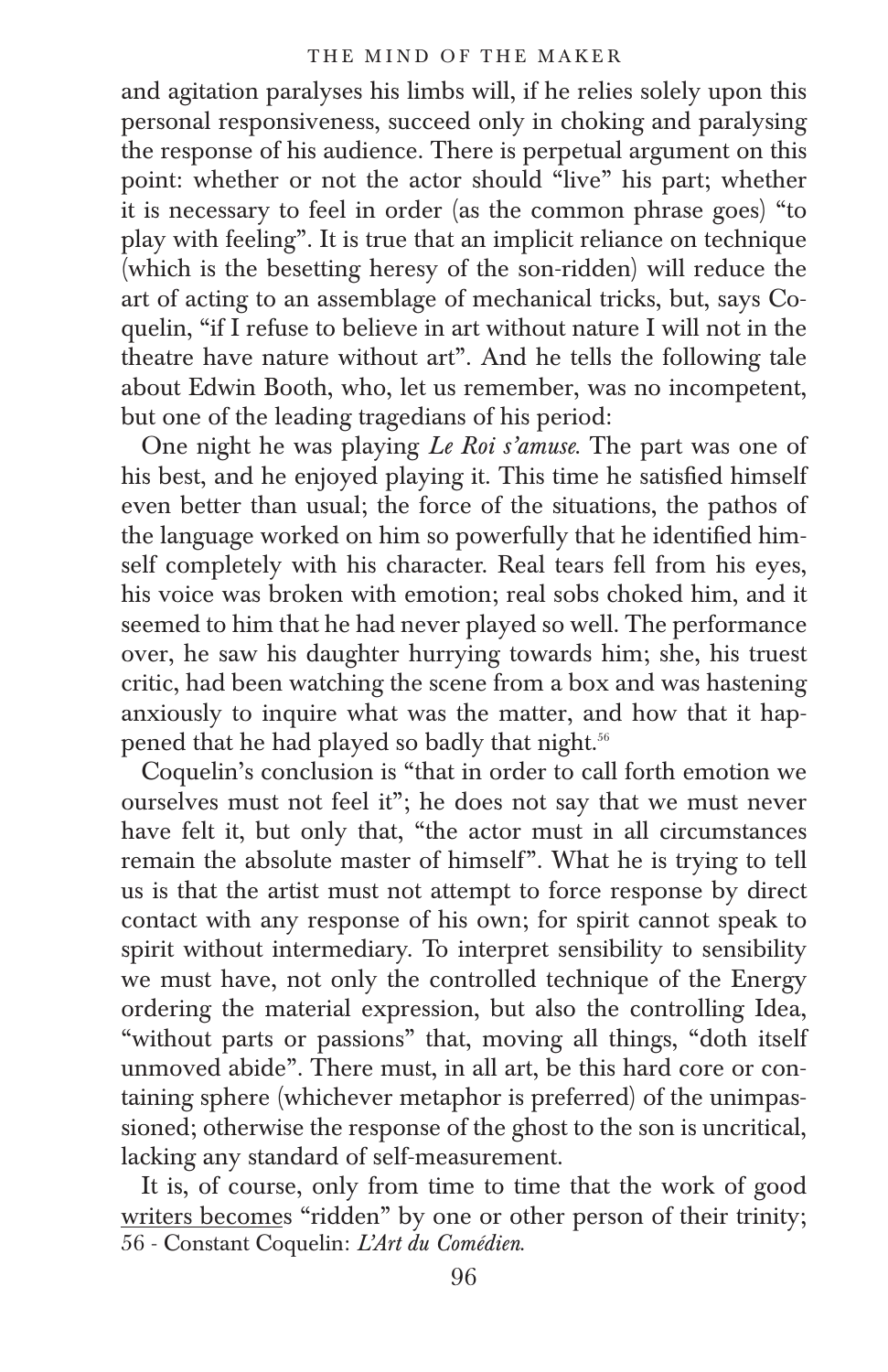though this does occasionally happen even to the best of them, when it causes them to produce what look like unkind parodies of their own style. But all writers (being human, however good) tend to have their trinities permanently a little out of true — slightly scalene — so that they may be divided into the father-centred, the son-centred and the ghost-centred. Thus, Blake at his most lucid, tender and lyrical, still displays the close-knit intellectual coherence and the serene detachment of the fatherhood: his fiercest passions have something cosmic and impersonal about them; it is probably this quality that provokes Lytton Strachey to charge him with being "inhuman."<sup>57</sup> Much of the somewhat meaningless controversy between the Classicists and the Romanticists is at bottom a temperamental incompatibility between the father-centred and the ghost-centred. And, on the other hand, many writers whose work is in general lop-sided and unsatisfactory will every so often achieve a stray poem or isolated phrase in which everything that was dim and scattered seems to come suddenly into focus, and which stands out from all their other performance with a unique brilliance and "rightness", like the image in a stereoscope at the moment of perfect superimposition. These, I fancy, are the moments when the writer's trinity has temporarily adjusted itself when, for once, Idea, Energy and Power are consubstantial and co-equal. The effect, when it does occur, is so dramatic that we may find it hard to believe that we are still dealing with the same writer; critics of Elizabethan Drama, in fact, seldom even try to believe it, but promptly attribute the dazzling intruder to the interpolating hand of Shakespeare. Yet the phenomenon undoubtedly occurs, the best-known instance being, I suppose, the famous line:

A rose-red city half as old as time $^{58}$  -

ten syllables which have sufficed to render their creator immortal, though nowhere else in the poem, nor (so far as I know) in the rest of his creation, did the worthy gentleman present to the world

<sup>57 -</sup> It ought not to be, but probably is, necessary to make plain at this point that it is not loftiness of theme and language that is the distinguishing characteristic of the father-centred, but the fact that all the writer's work and every part of it can be referred to a coherent and controlling unity of Idea. Blake, Aquinas, Euclid, and Bach are all patricentric, and so is Lewis Carroll in the "Alice" books; but Milton is not, nor Donne, though the father is powerful in both of them.

<sup>58 -</sup> Dean Burgon: Petra: *Newdigate Prize Poem*, 1845.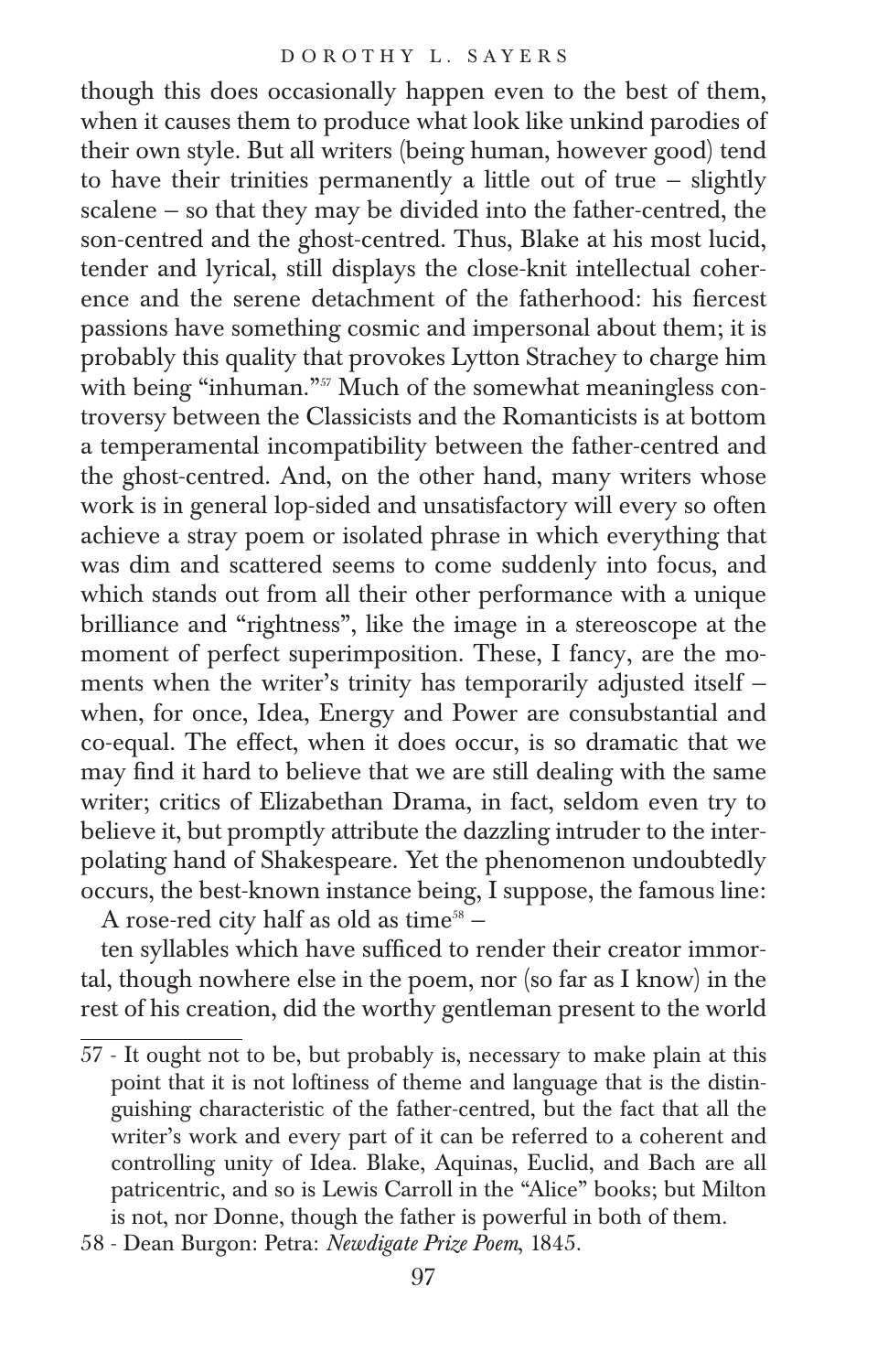a single memorable phrase.

To be father-centred, son-centred, or ghost-centred is not a major heresy or a mortal sin; in the general imperfection of human nature it is at most to be classed as the venial and unavoidable effect of original sinfulness. The image of God is a little out of drawing: if it were not, we should not merely become "as gods" we should *be* gods. What is really damaging to a writer's creation is a serious and settled weakness in any side of his Trinity. Thus, a confirmed feebleness in the "father", or Idea, betrays itself in diffusion, in incoherence, in the breach of the Aristotelian unity of action or, still more disastrously, of the over-riding unity of theme. Not all works of rambling and episodic *form* are "fatherless" creations; form is the domain of the son, and a rambling form, like that of the picaresque novel, may be exquisitely and rightly adapted to the exact expression of the Idea. But if there is no unity of Idea within which the whole meandering structure can be included; or if the work, having started out as one kind of thing, ends up as another kind of thing; or if it contradicts its own nature and purpose in the process of development; or if (and this happens curiously often) it enchants us in the reading by the elegant succession of its parts, and yet leaves in our memories no distinct impression of itself as a whole — in such cases, there is something radically wrong with its paternal Idea. There are, of course, writers who pride themselves on never planning-out a book beforehand; if they are telling the truth, they are heretics — but very often they make these claims with their tongues in their cheeks; it is easy enough to test their statements. When their creation is successful as a work of art, the end-product will always disclose a unity of tone and theme which quite certainly did not come there by accident. *Tristram Shandy*, for example, the most wilful of all these pretenders to incoherence, is held together by a bland uniformity of style and a methodical lack of method that bear witness to the cunning co-operation of father and son in its creation. For genuine incoherence and atrophy of the fatherhood, we must go to such an example as the huge, helpless collection of disconnected beauties that make up the scattered corpus of Beddoes' Dramas. Here, everything is lovely, everything is powerful in fragments; but the power and beauty of the work *as a whole* scarcely exist. It is a scrap-heap of discarded beginnings, cancelled endings, episodes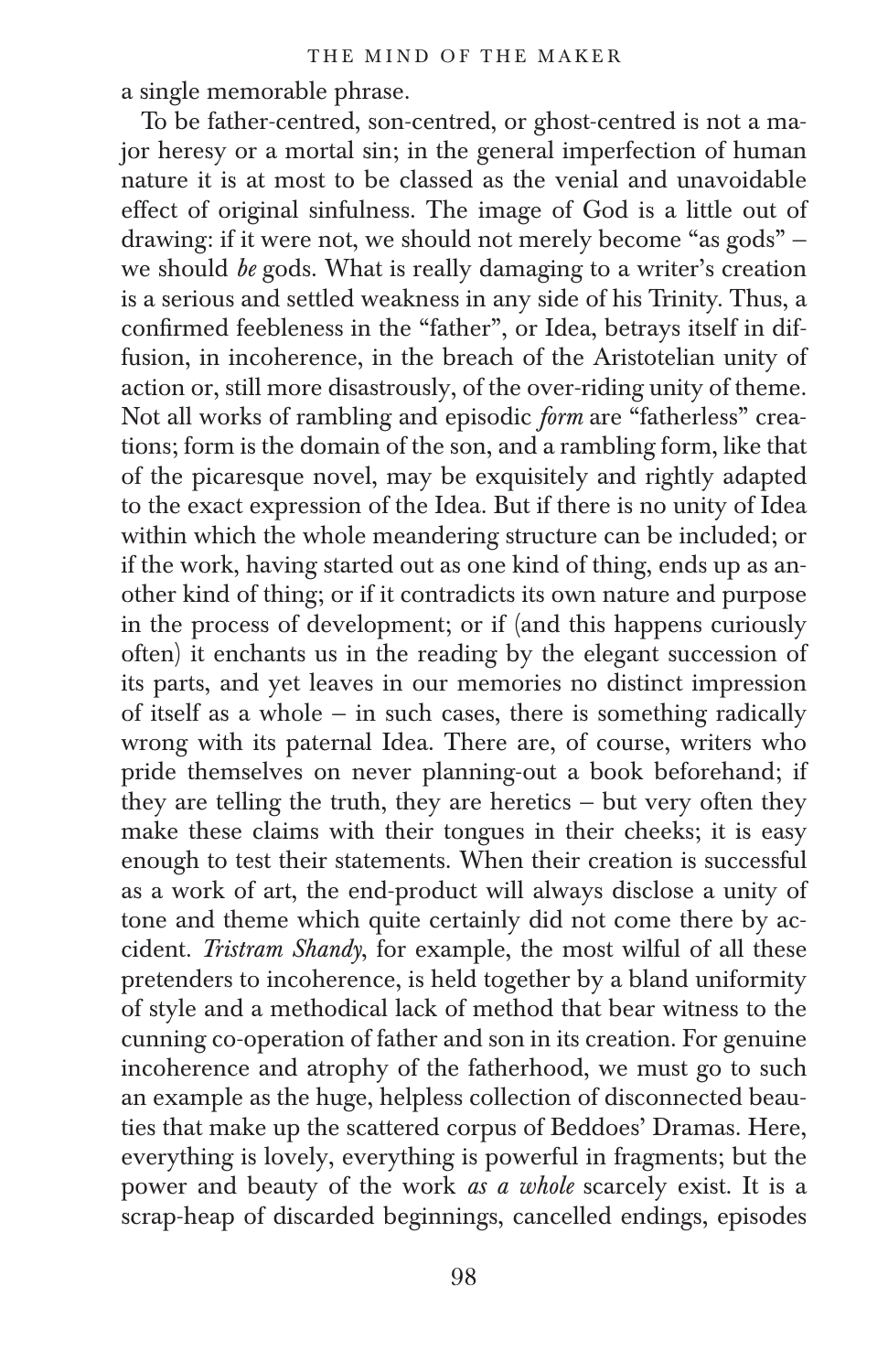without connection, connecting passages that link nothing, actions without motive, scenes that lead up to situations which never occur, speeches that contradict the character of the speakers, characters whose aspect is only a looming bulk of form without feature. There is no unity, unless a general morbid preoccupation with death can be held to constitute unity; there is no real direction of the Energy, and no wholeness of conception. Kelsall's description of Beddoes' creative behaviour shows clearly enough where the weakness lies:

His poetic composition was then [*in his youth*] exceedingly facile: More than once or twice has he taken home with him at night some unfinished act of a drama, in which the editor [*Kelsall himself*] had found much to admire, and, at the next meeting, has produced a new one, similar in design, but filled with other thoughts and fancies, which his teeming imagination had projected, in its sheer abundance, and not from any feeling, right or fastidious, of unworthiness in its predecessor. Of several of these very striking fragments, large and grand in their aspect as they each started into form,

Like the red outline of beginning Adam,

… the only trace remaining is literally the impression thus deeply cut into their one observer's mind.

This is the picture of a brilliant Energy, accompanied by an impressive Power, but disintegrated by lack of reference to a strong Idea. In later life, the easy fluidity that could thus carelessly create and destroy becomes a restless dissatisfaction; the writer refers irritably to his own work: "My cursed fellows in the jest-book [the unfinished drama, *Death's Jest-book*] would palaver immeasurably, and I could not prevent them"; "I often very shrewdly suspect that I have no real poetical call"; "I have no business to expect any great distinction as a writer… read only an act of Shakespear… or in fact anything deeply, naturally, sociably felt, and then take to these Jest-books — you will feel at once how forced, artificial, insipid, etc, etc, all such things are"; "the never-ending Death's Jest-book… the ill-fated play"... "a volume of prosaic poetry and poetical prose. It will contain half a dozen tales, comic, tragic and dithyrambic, satirical and semi-moral: perhaps half a hundred lyrical Jews-harpings in various styles and humours, and the stillborn D.J.B."; "the endless D.J.B."; "the unhappy Jest-book"; and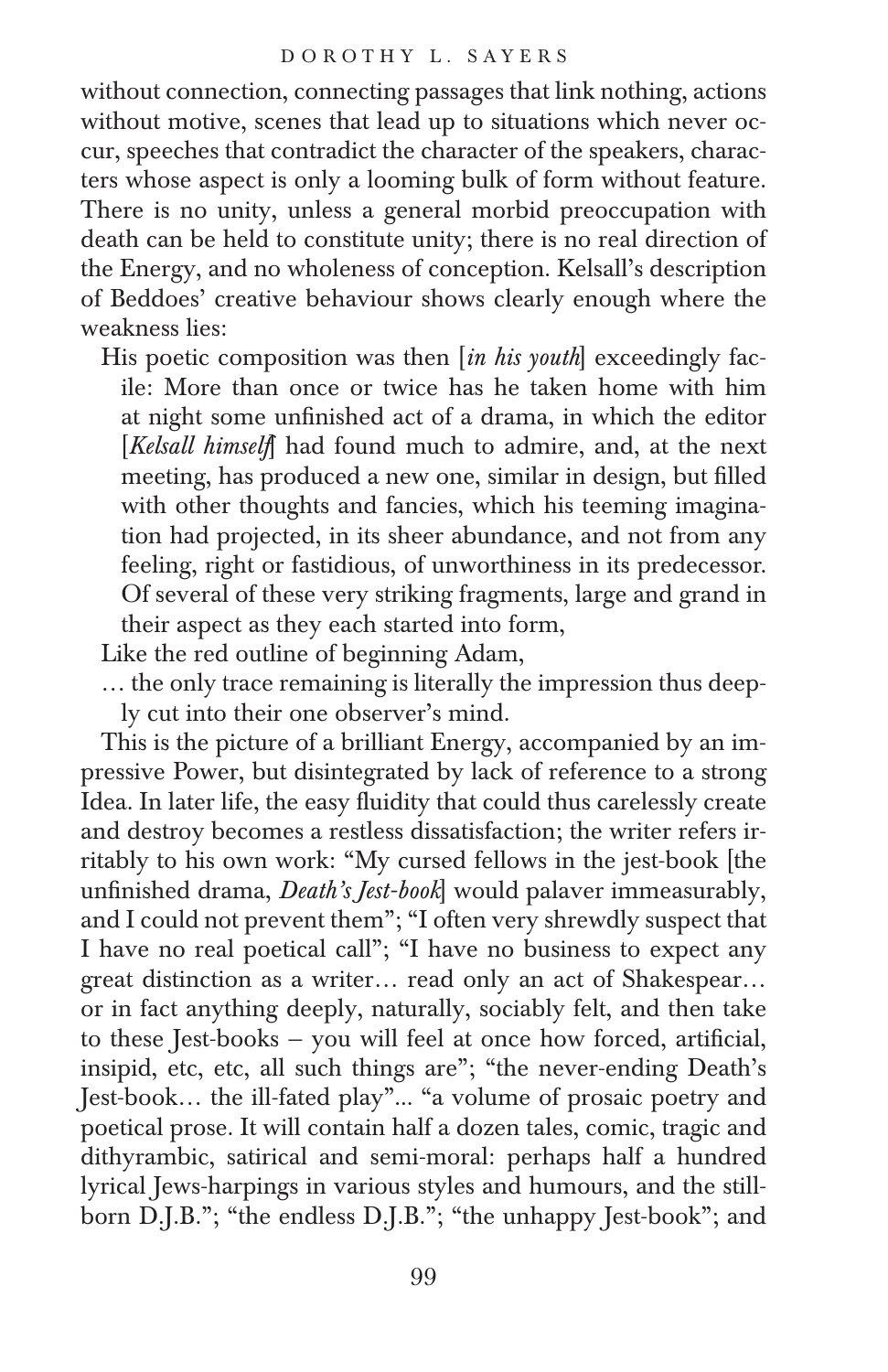finally, after his second attempt at suicide: "I ought to have been among other things a good poet; life was too great a bore…"59 None of his dramas was, in fact, ever finished, except the early work, *The Brides' Tragedy*, nor was the contemplated volume of poetry and prose ever published; his whole creative history is that of great rivers running into the sand: "Dissatisfaction", he wrote, "is the lot of the poet, if it be that of any being; and therefore the gushings of the spirit, these pourings out of their innermost on imaginary topics, because there was no altar in their home worthy of the libation." It is certain that no poet whose trinity was strongly "fathered" could have written that last sentence; yet in everything but that absence of Idea, purpose, integrating wholeness, Beddoes had the quality of a great poet.

It is noticeable, by the way, that Beddoes was always eager for criticism and expressed himself surprisingly ready to alter his work to conform with other people's opinion. "Am I right in supposing that you would denounce, and order to be re-written, all the prose scenes and passages? — almost all the 1st and 2nd, great part of the 3rd act, much of the two principal scenes of the 4th, and the 5th to be strengthened and its opportunities better worked on? But you see this is no trifle, though I believe it ought to be done." "You will probably by this time have heard from Proctor and Bourne the decision of the higher powers… the play is to be revised and improved… I have requested Proctor… to specify his objections, and as soon as he has done that, I shall do the same by you — What you have brought forward is, I believe, quite right and shall be adopted... Proctor has denounced the carrion crows:<sup>60</sup> – I can spare them: but he has also as 'absolutely objectionable' anathematised Squats on a Toadstool,<sup>61</sup> with its crocodile – which I regard as almost necessary to the vitality of the piece. What say you? If a majority decide against it, I am probably wrong."62 And so forth. It is true that the majority of these drastic reconstructions were never carried out; but what writer whose trinity was strongly co-ordinated would even dream of revising his work to conform with the majority report of a committee? Those whose Idea is in full control are especially obstinate and impervious to

62 - Letter to Kelsall, 30.4.29.

<sup>59 -</sup> Letters: *Passim*.

<sup>60 -</sup> Song in *Death's Jest-book*.

<sup>61 -</sup> Letter to Proctor, 19.4.29.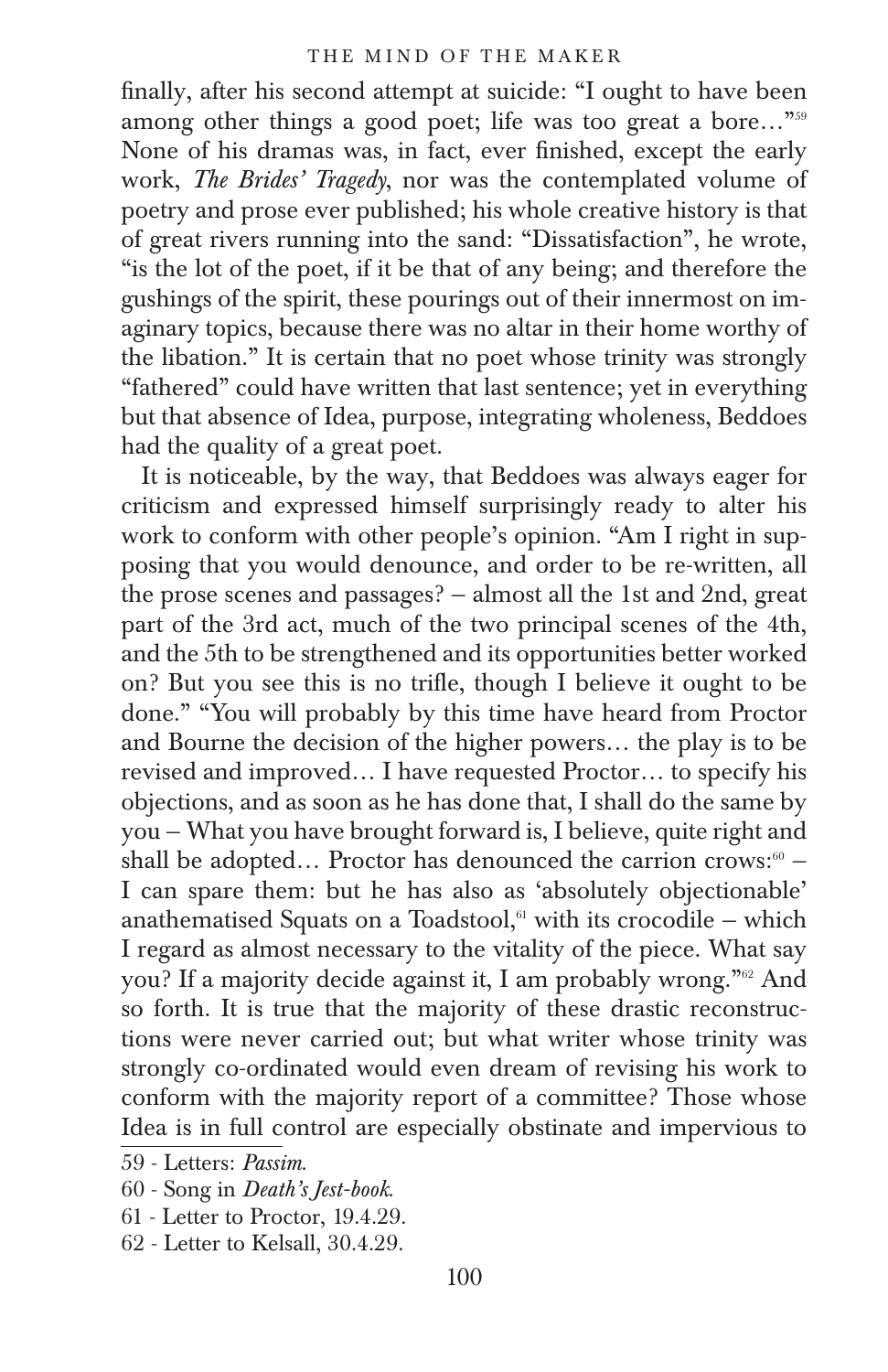# DOROTHY L. SAYERS

criticism; for in speaking for the father they speak with authority and not as the scribblers. One has only to compare the indifference and indecision of Beddoes with the independence of Blake, engraving his own verses in a stubborn isolation and damning the well-meant suggestions of his friends, to realize the gulf that yawns between the unfathered and the father-centred artist.

Blake and Beddoes present themselves very conveniently for the comparison of strength and weakness in the fatherhood. They were almost contemporaries (their lives overlapping by twenty years); they were equally isolated from the spirit of their age; and they were both poets of lofty and puissant quality. It is very much more difficult to find memorable examples of comparative strength and weakness in the sonhood. Everything in the visible structure of the work belongs to the son; so that a really disastrous failure in this person of the trinity produces not a good writer with a weakness, but simply a bad writer. There are too many of these for easy selection; moreover, the judgment upon bad writing is oblivion, so that the dreadful example, when found, it not likely to be familiar. We are, however, sufficiently familiar with those in whom the son is, to all intents and purposes, lacking altogether. They are the "mute, inglorious Miltons", of whom we, in our uncritical way, are rather apt to imagine that (like the monkey) they could say a great deal if they only chose, or if some accident of circumstance did not prevent them. That is a complete misunderstanding. They could not ever speak, for the thing wanting in them is precisely the activity of speech. Indeed, the phrase "mute *Miltons*" is either misleading or else apt by sheer force of self-contradiction; Milton being, as it happens, a poet in whom the son is particularly strong. What is actually meant is that these unfortunate people are, in their way, capable of entertaining an Idea and of feeling its responsive Power, but that they cannot give expression to it in creation, because they are empty of that Energy "by whom all things are made". The adjective "inglorious" is right — even more comprehensively right than we usually realise. It is not merely that they receive no glory of men; it is that they cannot themselves glorify the Idea or evoke its Power in glory within the universe; for the father can be glorified *only* in the son.

Thus, taking the mute Miltons as our starting-point, we can go on to observe that the distinguishing mark of the sonless is to be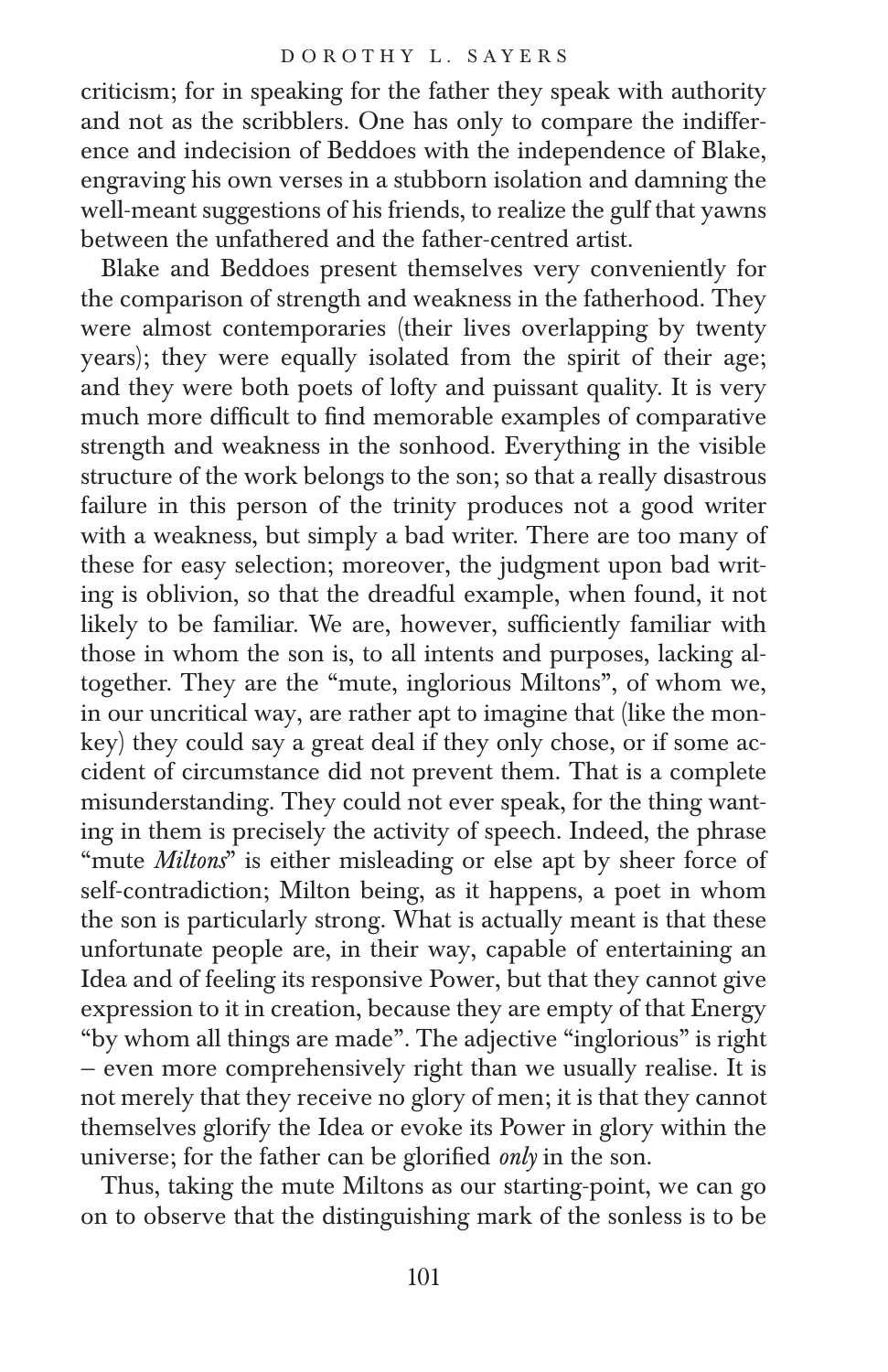frustrate and inexpressive. They are those unhappiest of living men, the uncreative artists. The common man, who knows and dreads them, has his own word for them: he recognises them as the wretched possessors of the "artistic temperament", with no creative output to give it vent and justify it. Like Beddoes, they feel themselves to be failures, but not in the same way or for the same reason. He knew his failure to be within him, and despaired of his own vocation. They believe the failure to be outside them, and despair of other men; they resent the world's refusal to recognise that vocation which to them is an inward certainty. They know, and continually assert, that they "have something there" which they desire to make manifest; but the manifestation is beyond their capacity. They are their own prisoners, languishing *incommunicado*.

Such men are dangerous; since Energy, if it cannot issue in creation, may contrive to burst its prison somehow and issue in its own opposite. The uncreative artist is the destroyer of all things, the active negation; when the Energy is not Christ, it is Antichrist, assuming leadership of the universe in the mad rush back to Chaos.

It is sometimes possible, when an Energy has been imprisoned and has issued violently in uncreation, to lead it back into creativeness and thus to restore it to harmony with the rest of its trinity. This is, or should be, the work of the psychiatrist, whose business it is to discover and unlock the prison-house, and to follow up this psycho-analysis by establishing a psycho-synthesis of creation. In the meantime, we may note the chaotic and destructive tendency of much of that "surrealist" art and literature which openly claims to derive its inspiration from the madhouse. The madhouse is a place of restraint; and the mad brain, essentially a cramped brain, turning like a caged brute within the close circle of an iron-bound logic. The common man (rightly) complains that this kind of art is unintelligible; it cannot be otherwise, since the son is imprisoned and can only whisper to his own imprisoned ghost. But the art itself represents the prisoner's effort to escape; the danger is lest he escape only into the activity of negation.<sup>63</sup>

Distinct from this total and perilous frustration, and (mercifully) much more common, is partial and, as it were, localised weak-

<sup>63 -</sup> The psychology of destruction and its connection with Surrealist Art has been studied by Dr. G. W. Pailthorpe. A volume for this series is in preparation.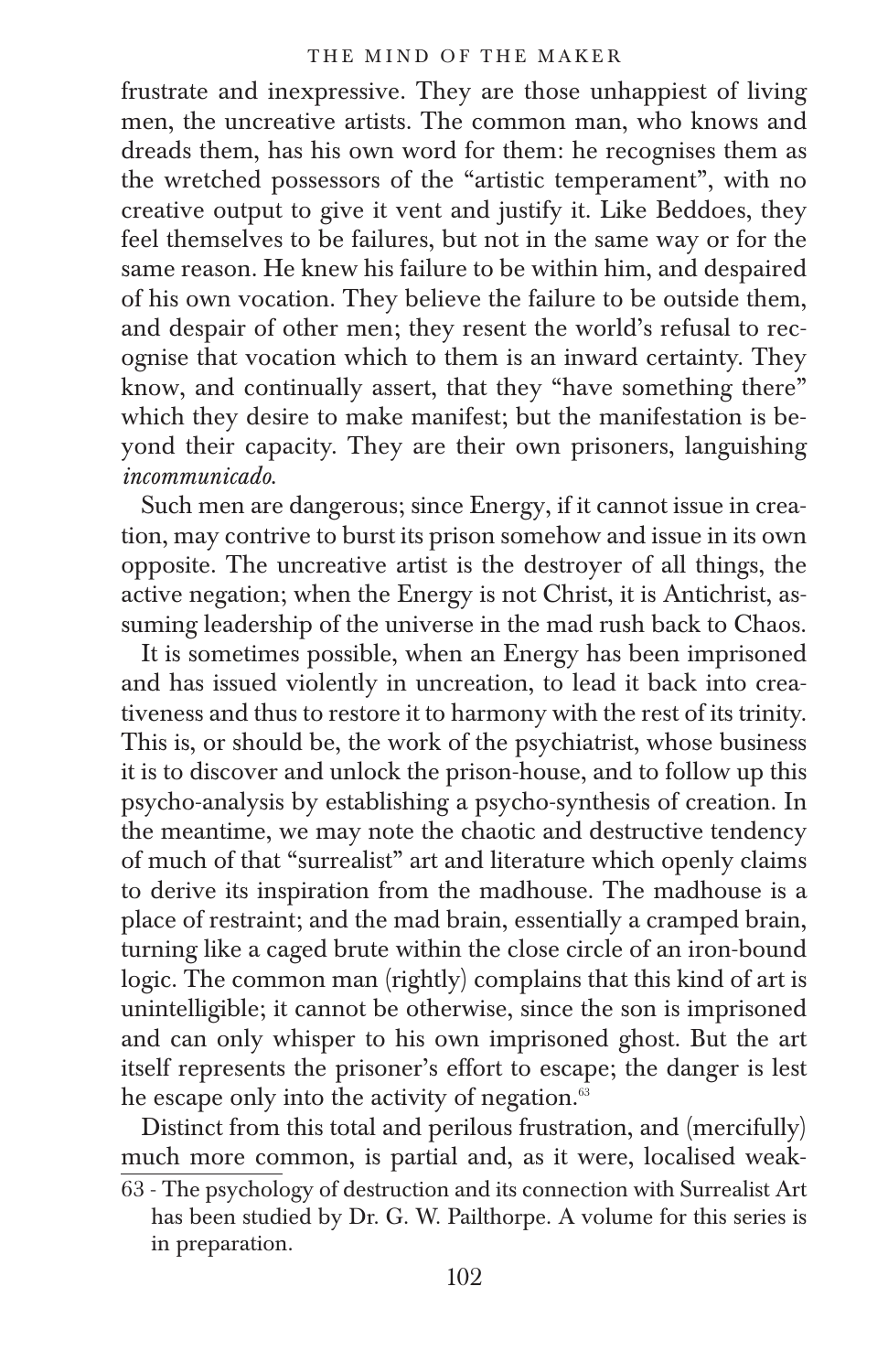ness in the sonhood, which assumes innumerable forms, and from which no writer is absolutely free. *Every* failure in form and expression is a failure in the son, from cliché and bad grammar to an ill-constructed plot. It would be idle to try and enumerate them all, but we may look at a few typical weaknesses. The most striking and the most important for our purpose is perhaps the very common weakness which sets the artist at odds with his material. This is a trouble seated at the very heart of the sonhood, because the son is *the* agent for the interpretation of the Idea in terms of time-space-matter. The department of the writer's job where this weakness shows most conspicuously is, naturally enough, the theatre, where the material factors that have to be handled are especially numerous, varied, and stubborn. So we will borrow a few illustrations from the drama.

We have already noticed $64$  the mysterious difference between plays which are "good theatre" and plays which are merely "good literature". We then attributed the playwright's failure to a general failure in love for the human and material medium in which he works. We may now inquire in more detail how this general failure corresponds to a failure in his trinity.

There may, I think, be two answers. The first concerns a failure of the ghost — the playwright has not been able to "sit in the stalls" as he writes<sup>65</sup> and watch the effect of his work as a completed "response in Power". We shall come to this later on. But the second concerns a failure of the son — the playwright has not moved with his characters on the stage, and has, perhaps, actually forgotten the stage and the actors when working out his idea. Indeed, I have heard of playwrights who positively resented the presence of the players and the scenery as so many intrusive nuisances — necessary but tiresome obstructions which had to be negotiated, and whose very existence marred the beauties which they were called on to interpret. Now, actors and scenery are fully imbued with the general tiresomeness of all material things; in the random landslide to chaos they are particularly slippery and hard to check; and I suppose there is no good playwright from Æschylus<sup>66</sup> to Noel Coward who has not, at various agitated moments, heartily

66 - Famous Greek playwright, also known as the *father of tragedy*, who lived from 524 to 455 BC. Only seven of his plays have survived.

<sup>64 -</sup> See p. 52, *sup.*

<sup>65 -</sup> See pp. 43 *sup.* and 138 *subt.*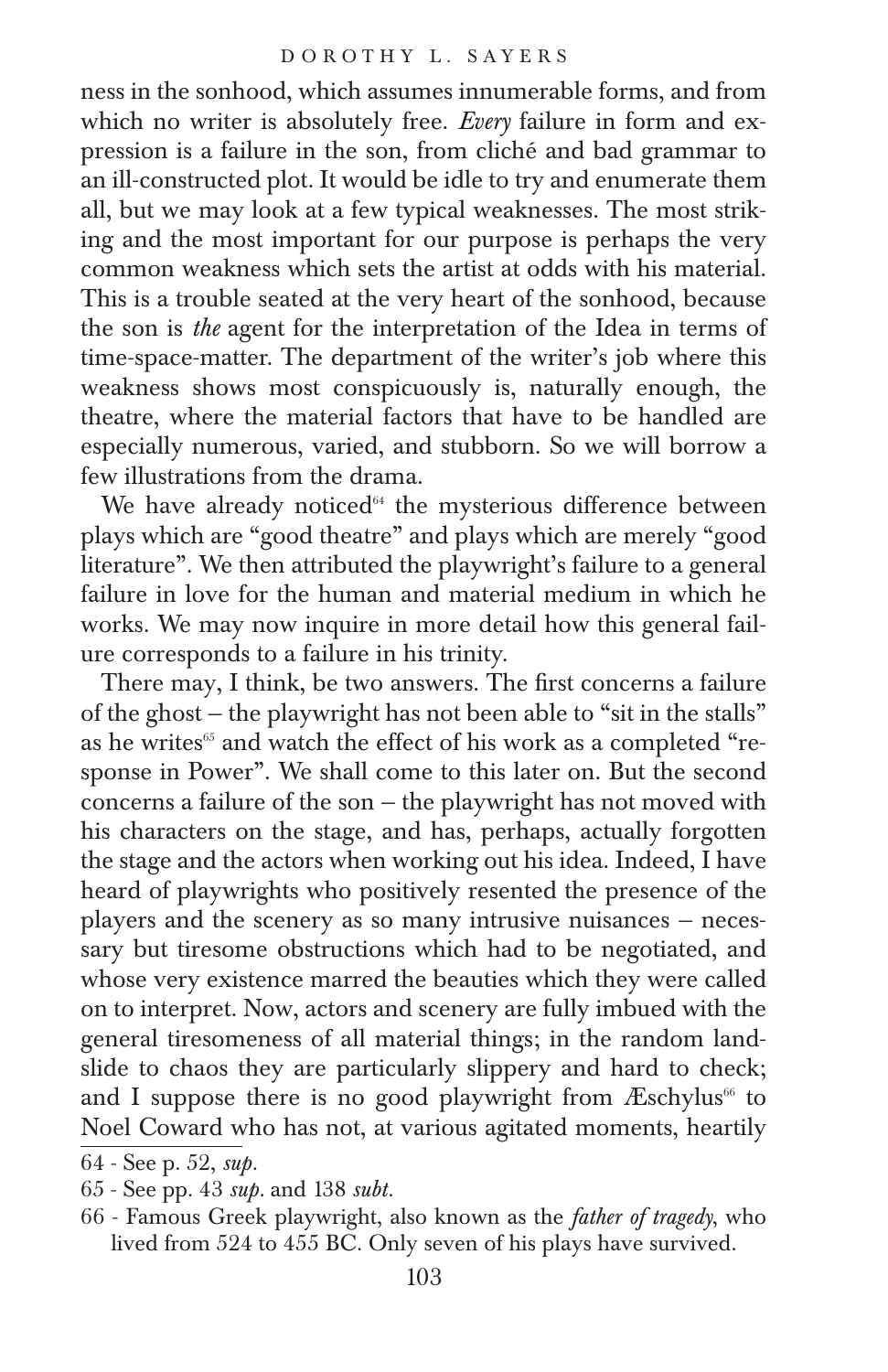wished his company in hades. This kind of tussling and wrestling is all part of the creative game. But it is doubtful whether anybody ever yet wrote a good play who did not gladly think in terms of the stage while he was writing — who did not lovingly embrace the actress as well as the heroine, and who had not a lively affection for grease-paint and lath-and-plaster.

The son works simultaneously in heaven and on earth; this needs to be unceasingly reaffirmed, artistically as well as theologically. He is in perpetual communion, both with the Father-Idea and with all matter. Not just with some particular sort of etherealised and refined matter  $-$  with things enskied and sainted  $-$  but with *all* matter; with flesh and blood and lath-and-plaster, as well as with words and thoughts. Accordingly, the playwright must keep his sonhood constantly and *simultaneously* active on two planes and equally energetic on both. Let us suppose, for example, that he is writing a Nativity Play, and that he desires  $-$  a thing I would by no means advise, since the technical problems involved are very tricky – to show on the stage the appearance of the Angel to the watching shepherds. In his mind's eye he will doubtless have a vast and brilliant picture of "the real thing"; he will see the "fields" outside Bethlehem, with the little city in the distance and the domed sky over them, adorned with the Star of the Nativity as well as all the usual constellations. In the fields, there will be the shepherds and a herd of real sheep. And "lo" (that is, with an effect of overwhelming surprise) the Angel of the Lord "comes upon them", and "the glory of the Lord shines upon them"; imagination presents to him a form immense and lucid, probably wafted earthwards on rainbow wings, and bathed in the "light that never was on sea or land". That is all very well, and it is right that he should have that vision; but he is going to make trouble for himself and the producer if, having written: "Scene: Fields near Bethlehem; shepherds and sheep discovered... Enter an Angel out of Heaven, in glory", he expects to see on the stage precisely what he saw in his mind. If he is not to suffer bitter disappointment he must see, while writing, *and at the same time as the vision*, the following mundane and material objects:

A wooden stage, perhaps 26ft. wide & 17ft. deep; A painted skycloth or cyclorama, and a set of sky-borders; A number of canvas flats and a ground-row; with some wooden rostrums; A flock of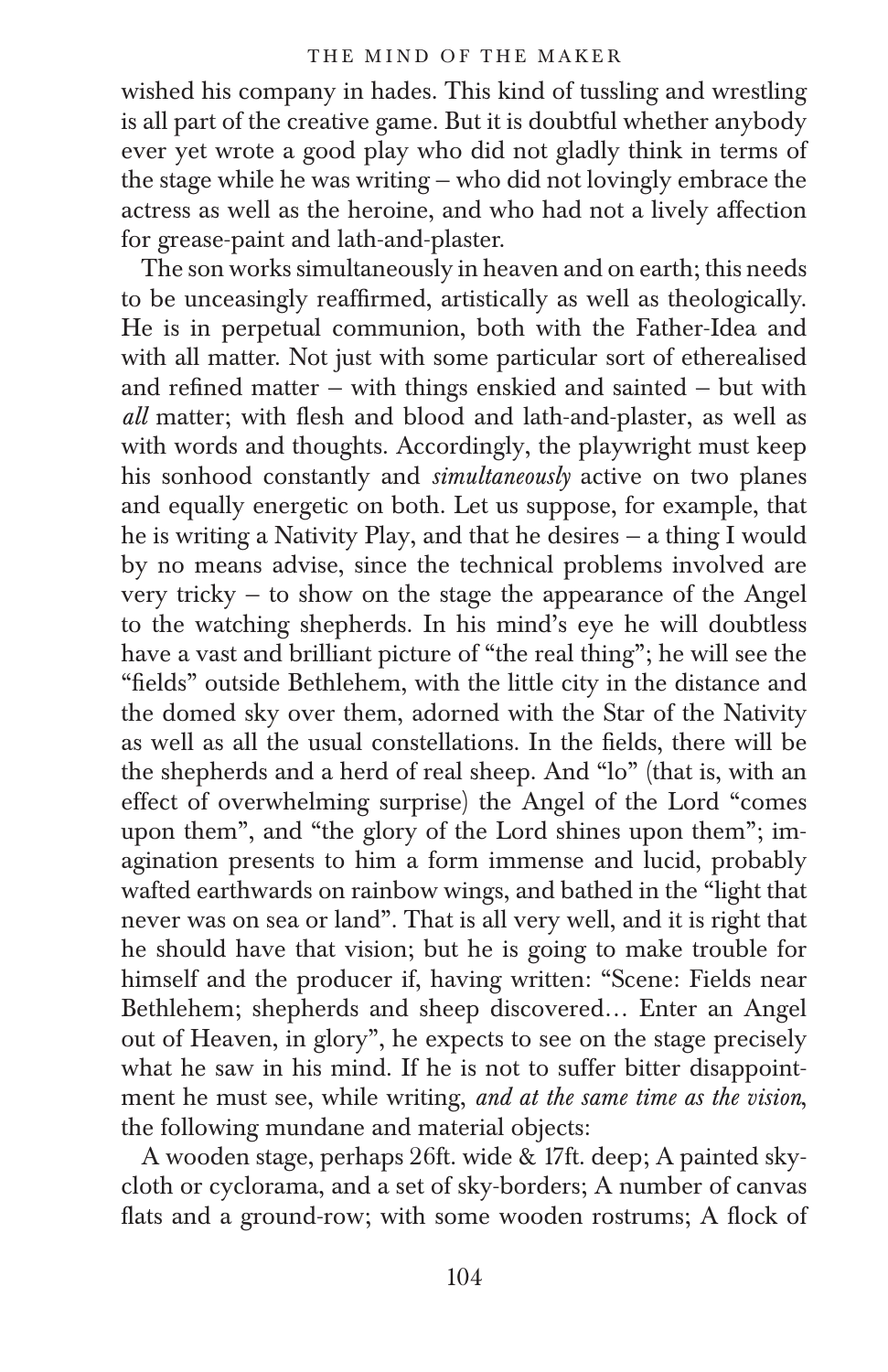hired or property sheep (and if he is wise, he will dismiss this horrid imagination at once, and substitute an effects-man to bleat "off" ); Three actors or thereabouts, with appropriate wigs and costumes; Another actor, of ordinary human stature, and weighing some 12 stone of solid animal matter, draped in furniture satin, and supporting on his shoulders wings made of wood and paper (which are effective, but heavy) or gauze (which is light and transparent, but has an undignified tendency to wobble); A rope to lower this unfortunate mummer, or a device which can open and reveal him suddenly at an appropriate height without displaying its mechanism to *any* part of the house (bearing in mind the line of sight from the front row of the stalls and the back row of the gallery respectively); Lighting equipment; comprising battens, spotbatten, floats, floods, perches, movable and front-of-house spots, and that exceedingly useful strength and stay of all celestial phenomena known as an acting-area flood; together with their gelatines, frosts and dimmers, and all possible combinations of all or any of them that can be contrived in the average theatre without employing more than, say, two electricians on the bridge and one on the spot-board.

I do not say that the playwright need be personally acquainted with every mechanical trick in the stage-manager's trade (though it will do him no harm if he is); but unless he knows what can and what can not be done in the theatre, the effect engineered for him by the producer will probably be very unlike the effect he hoped to see. Whereas, generally speaking, the more closely he thinks in terms of flesh and canvas and the Strand Electric catalogue, the more readily will the audience apprehend his vision in terms of the light invisible. The glory of the sonhood is manifest in the perfection of the flesh; and in insisting on the perfect Manhood, theologians are labouring no academic thesis, but one which is abundantly supported by theatrical experience.

In the case of our example, the reason is perfectly clear; by working with the material means in mind, the writer can so frame his words and action as to use all the strength of the stage medium and avoid all its weaknesses; that is, he is enlisting on his side the theatre's will to creation. Oddly enough, for those who genuinely love the stage, this business of working and thinking on two planes at once presents no difficulty of any kind; nor does the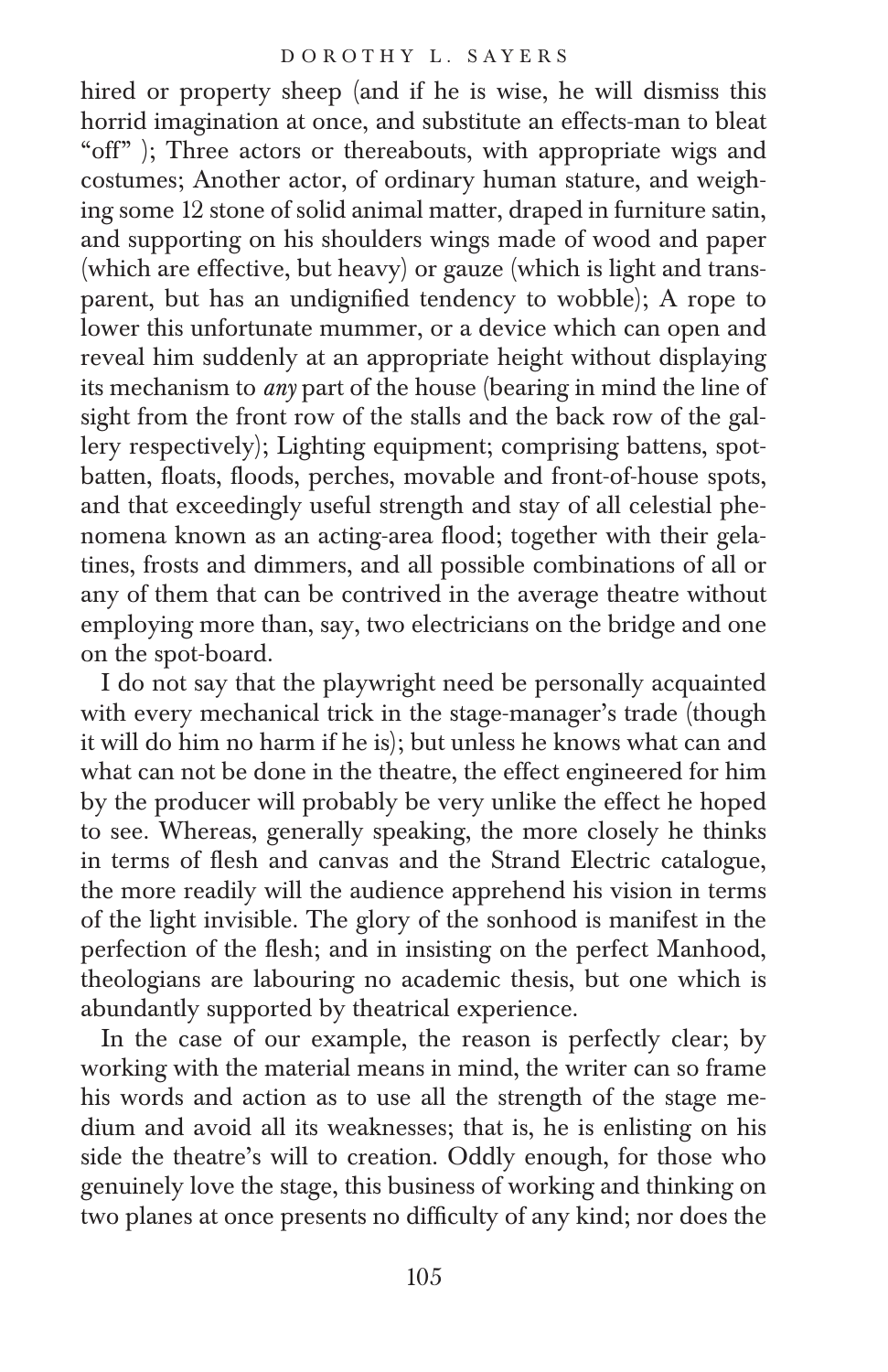material vision, as might be supposed, impair or destroy the ideal vision. Both co-exist independently, and remain distinguishable. The stage set does not substitute itself for the imagined Bethlehem; and from those boundless pastures of the mind the visionary sheep are not banished.

I stress this matter, because the public mind is curiously confused about it. The playwright is frequently asked: "Doesn't it distress you to hear clumsy actors spoiling your beautiful lines?" If the actors really are clumsy and *do* spoil the lines, then distress is a mild term; but this is not what the questioner means. What he actually means is: "Don't you resent the intrusion of earthly and commonplace actors-as-such upon your spiritual fancies?" To ask the question is to insinuate that the playwright has mistaken his calling, since anybody who feels like that has no business on the working side of the pass-door. Such playwrights exist, but to be supposed one of them is no compliment. Those who take this view of the drama practise a kind of artistic Gnosticism — they consider that it is beneath the dignity of the son to dwell in a limited material body, and postulate for him a body which is a pure psychical manifestation, retaining all the supernatural qualities of the divinity.

Gnostic dramatists can produce very strange and absurd phenomena. St. John Ervine quotes an instance so sublime that it might be held incredible, if any human folly could be incredible:

- I once read the manuscript of a five-act tragedy by a young author, which, apart from the time taken in changing the scenery, could have been acted in twenty minutes. The following is the whole of the second act:
- *The scene is a girl's room in a cottage. The room is in darkness: the heroine is in bed. She opens her eyes, she shuts her eyes: she clenches her hands and unclenches them: she tosses and turns, and then exclaims aloud*:

Oh God! help me to be brave!

*Curtain*

The play was written by an adult who had written a good deal of poetry, and was, presumably, capable of exercising some judgment: but the account I have given of his play will indicate that, when he came to writing drama, he had no judgment at all. He evidently imagined that a great deal of time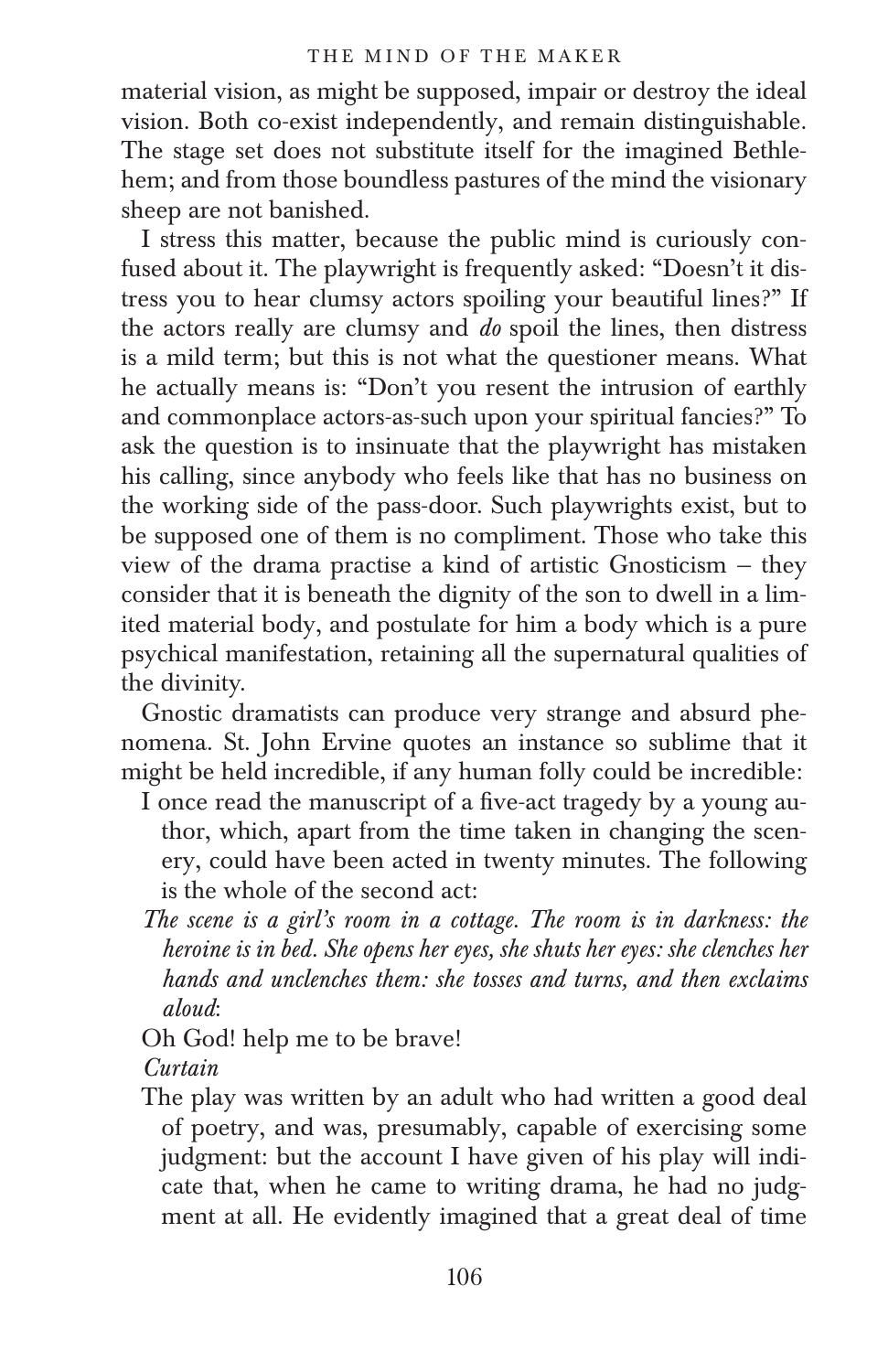# DOROTHY L. SAYERS

would be occupied by the "business" of the girl's agitation. But time on the stage is briefer than time in life.<sup>67</sup>

After discussing the question of the "time-illusion" in drama, the critic goes on:

There is another important point to be noted about this brief act, which is that, even if it could be adequately lengthened by pauses, by opening eyes and shutting eyes, clenching and unclenching fists, there would not be any point in all this business, for the simple reason that the entire scene is not only played in bed — where the scope for dramatic gestures is somewhat restricted  $-$  but in total darkness.<sup>68</sup>

And here we put our finger on the very nub of the matter. It is clear that the writer has not seen his stage at all — never even glanced at it, for if he had, he would have noticed at once that it was pitch dark. He has not looked upon his creation with the eyes of a man; he has looked only upon his ideal vision with the God's-eye of the author, which can see in darkness. The disregard of time and disregard of matter prove plainly that the failure is in the son, whose peculiar attribute is precisely to manifest the uncreate in matter and the timeless in time. It is noteworthy that the playwright "had written a good deal of poetry". The material body of "poetry", consisting as it does of the written or spoken word alone, is much less gross and much less complicated than the material body of drama. The critic does not mention whether the poetry was good poetry; in the absence of evidence to the contrary, we may presume that it was, and that the author's sonhood was adequate for this more tenuous manifestation, but not robust enough to deal with the great blocks of time and matter that have to be man-handled about the stage.

We shall notice that there is here also a weakness in the ghost, since the playwright was quite obviously not "sitting in the stalls" at his own show. That is only to be expected. Any weakness in the son will inevitably affect the ghost. Indeed, if the creative artists had been called in to give evidence about the *filioque* clause, they must have come down heavily on the Western side of the controversy, since their experience leaves them in no doubt about the procession of the ghost from the son. Actually, however, our playwright was not lacking in response to his own Idea. One 67 - St. John Ervine: *How to Write a Play*. 68 - *Loc. cit.*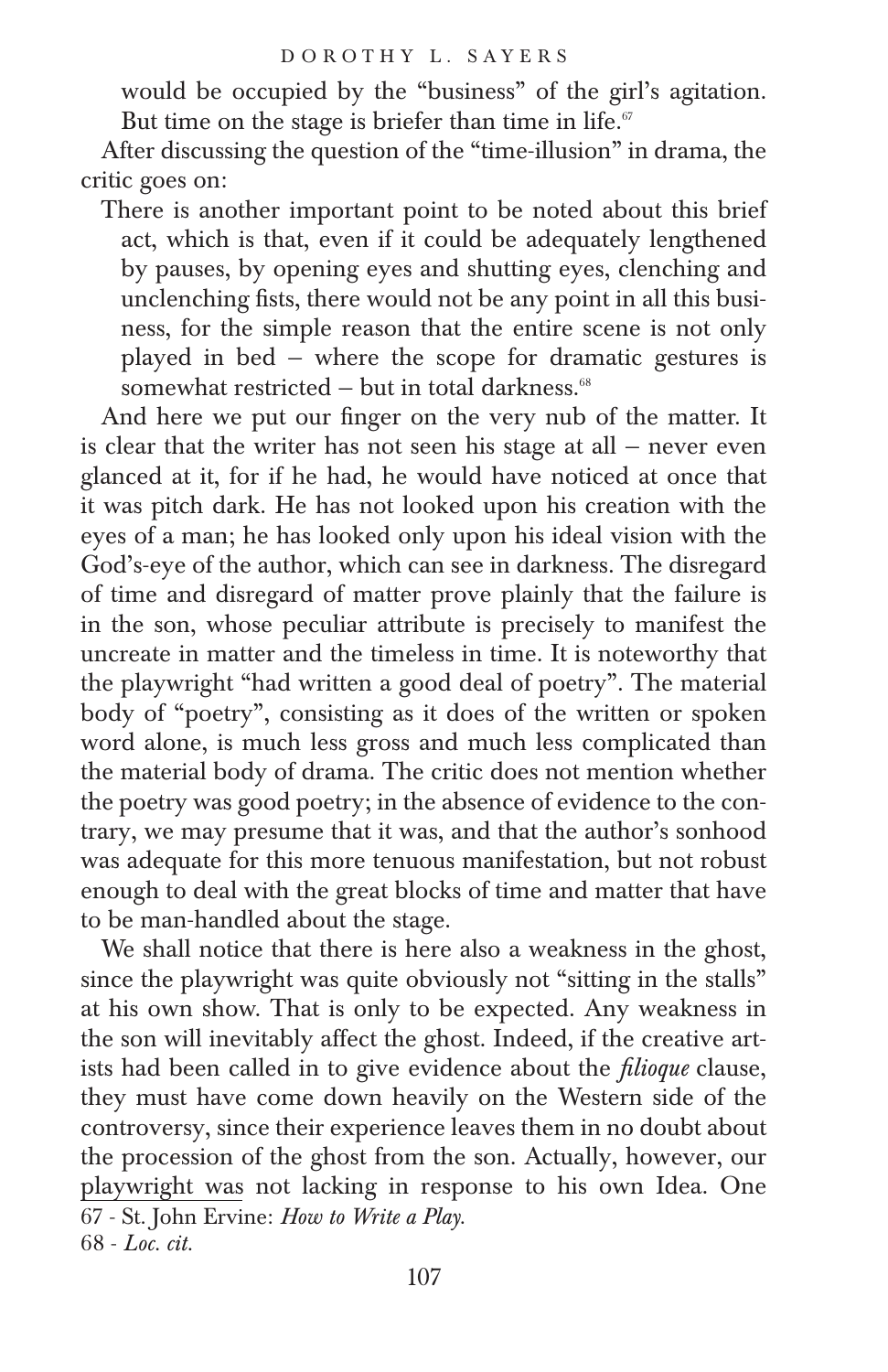might say that, within "the heaven of his mind", the response was, if anything, over-powerful. He reacted strongly to the situation (whatever it was) and to the emotions that he had imagined for his heroine, but (because his son was not materially manifest), the response remained within him and could not be communicated socially in a Pentecost of power.

A bodiless Gnosticism is the besetting heresy of the "literary" dramatist and assumes many forms: such as, for example, the "literary" dialogue, which reads elegantly, but which no living actor can get his tongue round, and the "literary" stage-direction, which requires the actor to impart, by face and gesture, complicated states of mind or detailed bulletins of information which it would strain the combined resources of a Henry James and a Gibbon to compress into a paragraph. What the actor is required to practise is, in fact, a species of telepathy. The dramatic Gnostic has been ruthlessly pilloried for all time in Mr. Puff:

*Lord Burleigh comes forward, shakes his head, and exit*.

SNEER: He is very perfect indeed! Now, pray, what did he mean by that?

PUFF: You don't take it?

SNEER: No, I don't, upon my soul.

PUFF: Why, by that shake of the head, he gave you to understand that even though they had more justice in their cause, and wisdom in their measures — yet, if there was not a greater spirit shown on the part of the people, the country would at last fall a sacrifice to the hostile ambition of the Spanish monarchy.

SNEER: The devil? Did he mean all that by shaking his head? PUFF: Every word of it - if he shook his head as I taught him.<sup>69</sup>

Gnostic also is the preposterous stage-direction at the end of Elizabeth Barrett Browning's *Drama of Exile*. This is scarcely a fair example, since it is not likely that she ever seriously contemplated production on any commercial stage; but it is a rich pleasure to quote it:

*The stars shine on brightly while* ADAM *and* EVE *pursue their way*  into the far wilderness. There is a sound through the silence, as of the *falling tears of an angel*.

"How much noise," inquires G. K. Chesterton with brutal common sense, "is made by angel's tears? Is it a sound of emptied 69 - Sheridan: *The Critic*, Act III.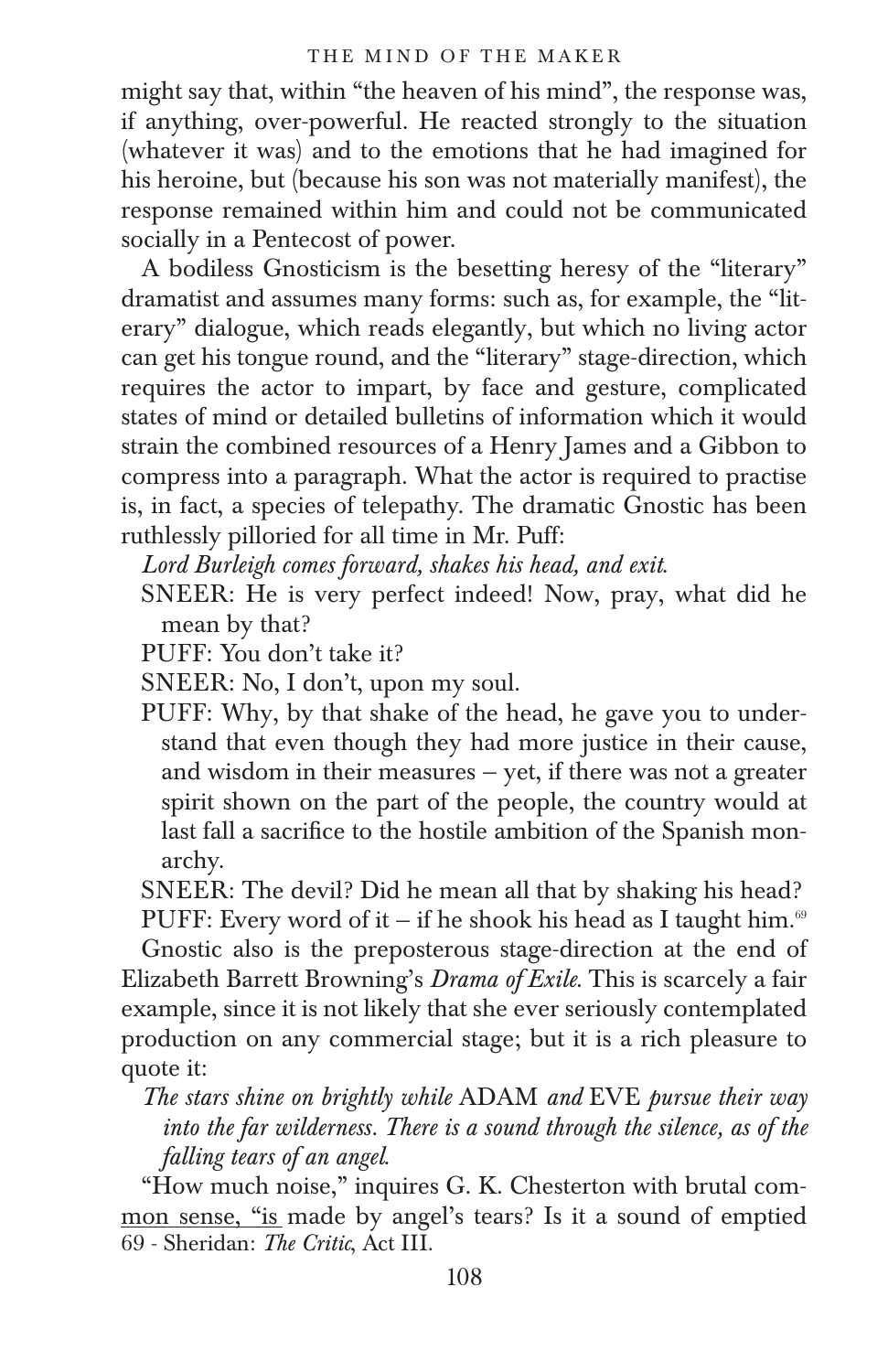buckets, or of garden hoses, or of mountain cataracts?" That, unhappily, is just the sort of brutal question which a theatrical producer is obliged to ask. The "sound of a breaking harp-string" which brings down the curtain on *The Cherry Orchard* is a sufficiently queasy bit of "business" — but here at least, Tchekov's sonhood is stout enough to materialise into something definable.

It would be a fascinating entertainment to supply all the major Christological heresies with their artistic parallels. There is, for instance, artistic Arianism — all technique and no vision, like the machine-made French bedroom comedies and that slicker and more mechanical kind of detective-story which is nothing but an arrangement of material clues. There are the propaganda writers — particularly the propaganda novelists and dramatists — Manichees, whose son assumes what looks like a genuine human body, but is in fact a hollow simulacrum that cannot truly live, love or suffer, but only perform exemplary gestures symbolical of the Idea. There are the Patripassians, who involve the Father-Idea in the vicissitudes and torments of the creative Activity. Patripassian authors are those who (in the common phrase) "make it up as they go along"; serial writers are strongly tempted to this heresy.<sup>70</sup> We might, I think, also class as Patripassian those works in which the Idea insensibly undergoes a change in the course of writing, so that the cumulative effect of the whole thing when read is something other than the effect to which all its parts are supposed to be working. This peculiarity is a little difficult to convey clearly, but here is an example of it as noted by G. K. Chesterton, who (possibly because of his sound Trinitarian theology) is an exceptionally shrewd observer of scalene irregularities in other writers:

- Take the case of *In Memoriam*.... I will quote one verse... which has always seemed to me splendid, and which does express what the whole poem should express — but hardly does.
- "That we may lift from out of dust A voice as unto him that hears A cry above the conquer'd years To one that with us works, and trust  $-$  "

The poem should have been a cry above the conquered years. It

70 - Patripassianism is the heresy which maintains that God the Father suffered on the cross with God the Son. Here it will be well to remind ourselves again that in our analogy "vicissitudes and torments" mean those which attend literary creation, and have nothing to do with the subject of the work or the emotions of the author's personal life.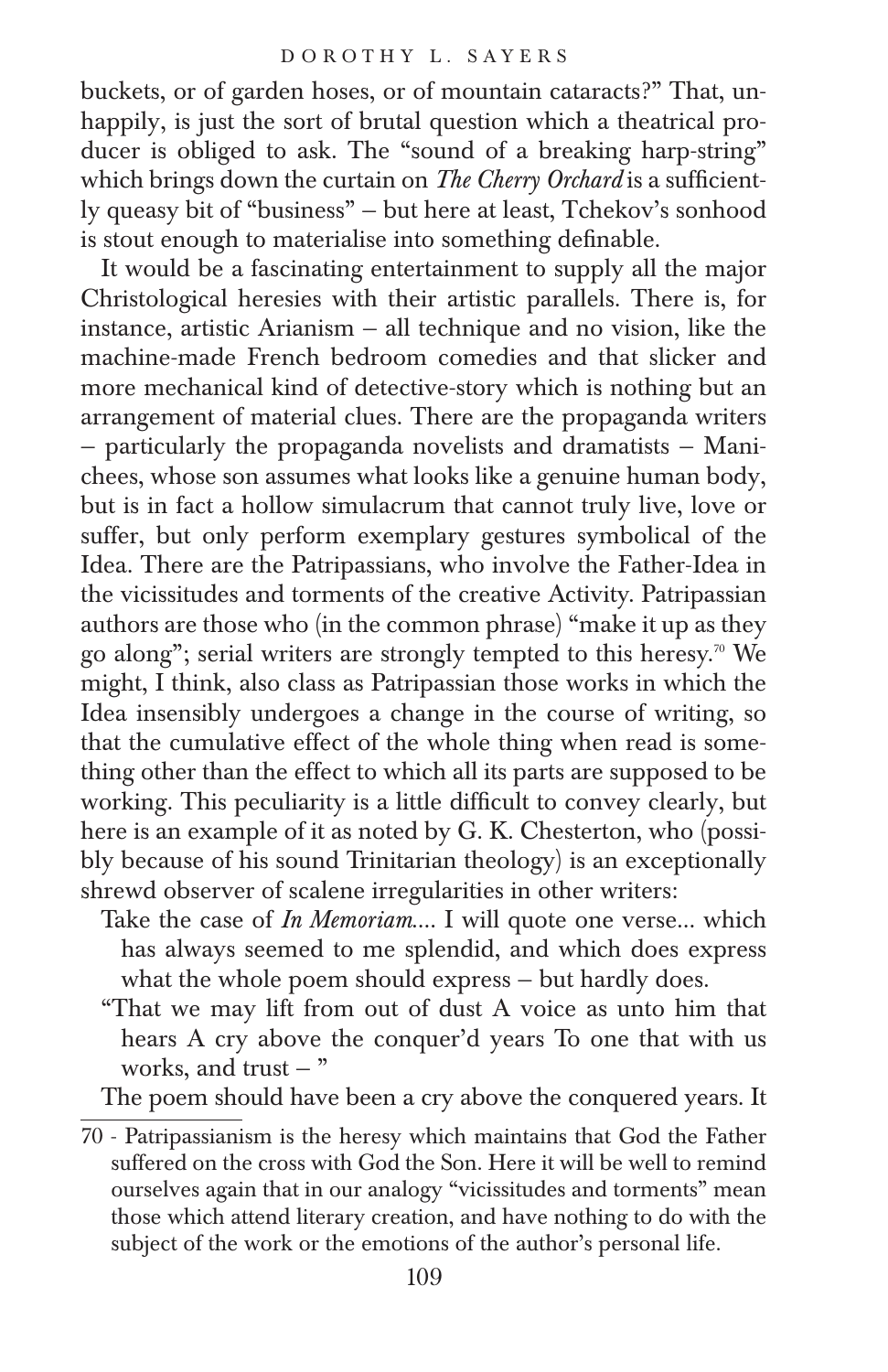might well have been that if the poet could have said sharply at the end of it, as a pure piece of dogma, "I've forgotten every feature of the man's face: I know God holds him alive." But under the influence of the mere leisurely length of the thing, the reader *does* rather receive the impression that the wound has been healed only by time; that the victor hours *can* boast that this is the man that loved and lost, but all he was is overworn. This is not the truth; and Tennyson did not intend it for the truth. It is simply the result of the lack of something militant, dogmatic and structural in him: whereby he could not be trusted with the trail of a very long literary process without entangling himself like a kitten playing cats'-cradle.<sup>71</sup>

This curious literary result might be put forward as an example of father-weakness; but G. K. C. instinctively pigeon-holes it as a heretical imperfection in the son — "the lack of something *structural*", "the trail of a *long literary process*" — and I believe he is right: however it comes about it is Patripassianism.<sup>72</sup>

The drag of space and time must wrench us away from this enthralling sport of heresy-hunting. But we must say something about the third side of the Scalene Trinity — the imperfection of the ghost.

This, like everything to do with the ghost, is (for the reasons already given<sup>73</sup>) difficult to pin down for examination; which is unfortunate, seeing that failure in the ghost is more utterly and hopelessly disastrous than failure elsewhere — again, for the reasons given. For the ghost is the medium in and by which both father and son are creative, so that failure in this quarter is, of its own nature, remediless. It may serve as a starting-point to say that, whereas failure in the father may be roughly summed up as a failure in Thought and failure in the son as a failure in Action, failure in the ghost is a failure in Wisdom — not the wisdom of the

<sup>71 -</sup> G. K. Chesterton: *The Victorian Age in Literature*.

<sup>72 -</sup> On the other hand, the case of J. D. Beresford in *Writing Aloud* (see p. 56 *sq.*) is, I think, a Patripassianism deriving from father-weakness. The Idea was not sufficiently powerful in the writer's mind to control the Energy; so that the son, instead of "doing the will of the father" was doing his own will and that of the characters. Patripassianism must, in any case, imply a certain weakness in the father, since it is a heresy that denies and confounds the father's *persona*.

<sup>73 -</sup> Chapter VIII, *sup.*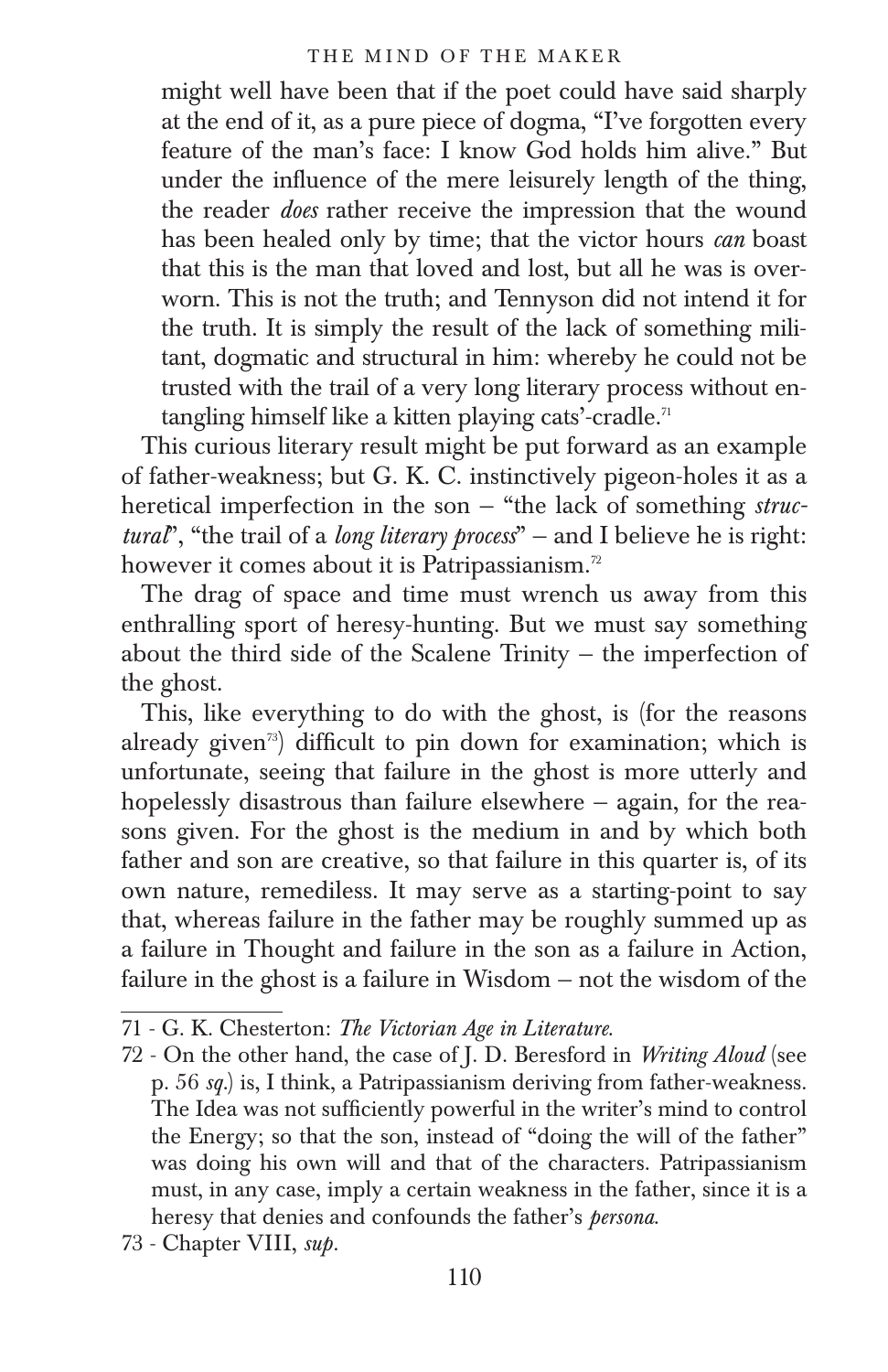brain, but the more intimate and instinctive wisdom of the heart and bowels. The unghosted are not unintelligent, nor yet idle or unskilled; it is simply that there are certain things which they do not know and seem incapable of knowing. Under the terms of our analogy, failure in the ghost is the characteristic failure of the unliterary writer and the inartistic artist. I do not mean the "natural", untrained artist as distinct from the bookish or academic kind; I mean the men who use words without inspiration and without sympathy. They may be compared to the man who "has no feeling for" machinery; either he cannot make it work at all, or he wrenches and damages it in the handling, or (worst of all) he irresponsibly sets it going and turns it loose, without controlling it or noticing what has become of it. (It is, by the way, singularly unfortunate that much of our social machinery, including the material machines themselves, has in these days been given over into the hands of the unghosted.)

The unghosted writer is thus not only uninspired, but also uncritical. The notion that self-criticism is necessarily a clog upon inspiration is quite erroneous, and is honoured only in the mind of the fifth-rate poetaster. Creative criticism is the Spirit's continual response to its own creation; the purely destructive and inhibiting kind of criticism being, like all destructive forces, merely the diabolic antitype of its divine archetype.

It is the deadness of the unghosted that hangs like a millstone upon the eloquence of pedestrian politicians and of conscientious parsons who have no gift for preaching. Words which should be living fall from their lips like stones, lacking the spirit of wisdom, which is the life. It is as though the speaker could not hear what he was saying — still less, hear himself with the ears of his listeners. The spirit is poured out neither in heaven nor in earth. In the theatre of creation, the father sits aloof, insulated from contact; the son, like an automaton, exhibits a meaningless pattern of word and gesture; the stalls are empty, and the dust-covers pulled over them.

What do you read, my lord? — Words, words, words.

A distressing trait of the unghosted is their complacency; they walk and talk, and do not know that they are dead. Neither, of course, are they alive to the deadness of their own creation. How should they be? Only the living can draw any distinction between death and life. Hence the lifeless sermons, the inanimate speeches,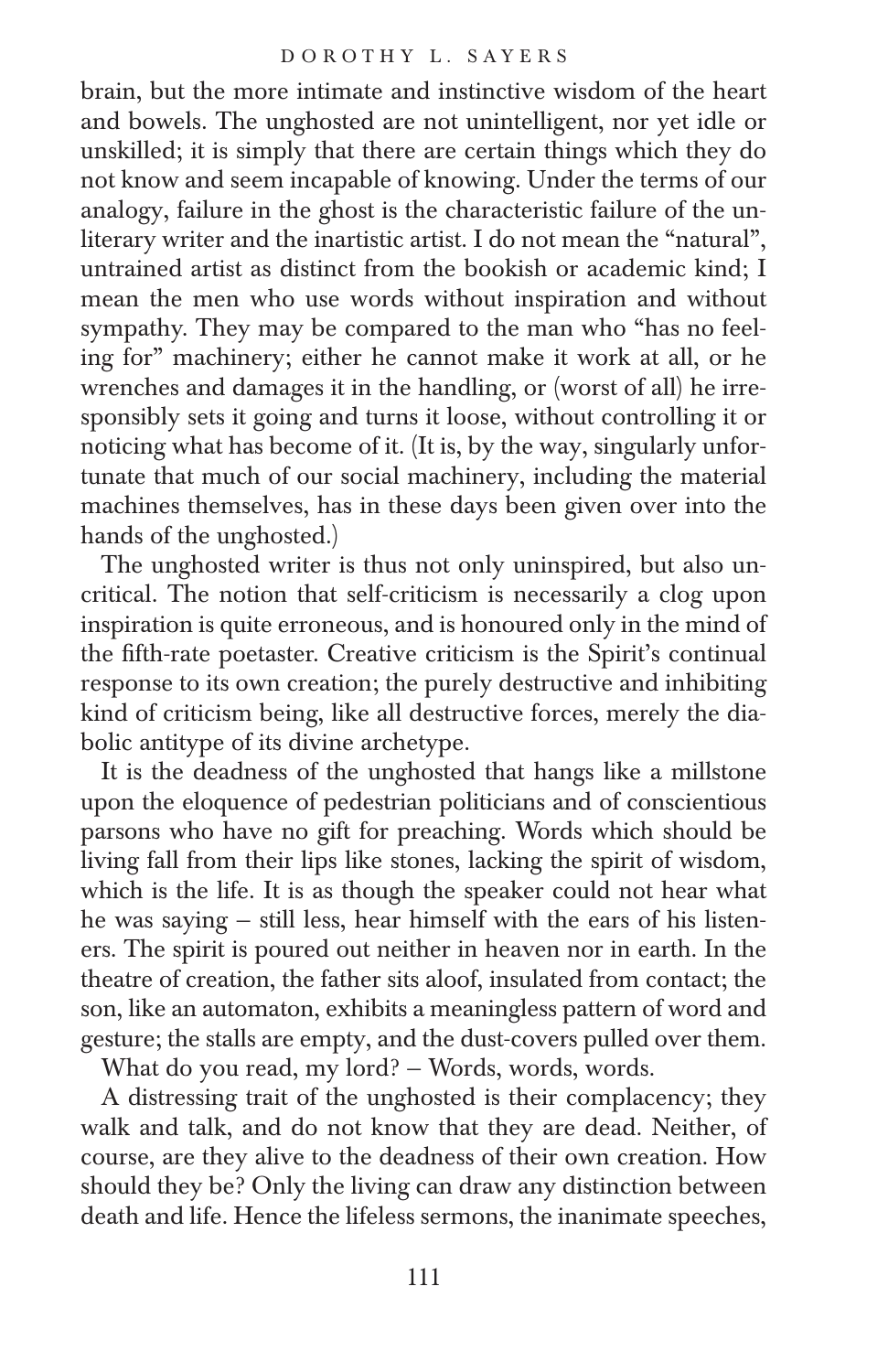cumbered with the carcases of worn-out metaphor and flowers of rhetoric trampled to death; hence the movement into urgent battle of the embalmed mummies of sentiment, horsed like the dead Cid, and rigid in their grave-bands beneath the imposing panoply. Hence (more amusingly) those humourless juxtapositions of dead and living imagery which — to the astonished chagrin of the perpetrator — are hailed as mixed metaphor by the joyous and ribald ear of the live reader:

No doubt he has a hawk-like desire for action, without bridle and without saddle, across the Atlantic; $74$  the unfortunate verbal associations:

The [something] torrent, leaping in the air, Left the astounded river's bottom bare;<sup>75</sup>

the unconscious blasphemies of the pious:

That God from aye, to aye, may carry on Th' amazing work that HARRIS hath begun; $\pi$ 

hence also pomposity, pedestrianism, anti-climax, and those illtimed "lines" in stage-plays which provoke laughter in the wrong place.

All this, indeed, comes back to that which is the very essence of the ghost's *persona*: the power to know good from evil.<sup>77</sup> It is the failure of this power which cuts off inspiration by cutting off contact with the father, who *is* the positive goodness in creation, and which destroys critical judgment by destroying the disjunction between negative and positive, between chaos and creation.

<sup>74 -</sup> *Ramsay MacDonald*, in a debate on Unemployment, 16.2.33. *Hansard*, Vol. 274, p. 1312.

<sup>75 -</sup> Some minor eighteenth-century poet, I think, on the subject of the Ark crossing Jordan. I have forgotten the reference, but the lapidary phrase itself is stamped indelibly on the memory.

<sup>76 -</sup> Jane Cave: *Poems on Various Subjects, Entertaining, Elegiac, and Religious*, 1783. J. C. Squire is the benefactor who has rescued this treasure from oblivion, *Life and Letters*, Art. "Jane Cave".

<sup>77 -</sup> In this context, of course, artistic good and evil; the unghosted of letters are frequently persons of a stiffly critical judgment in the sphere of morality.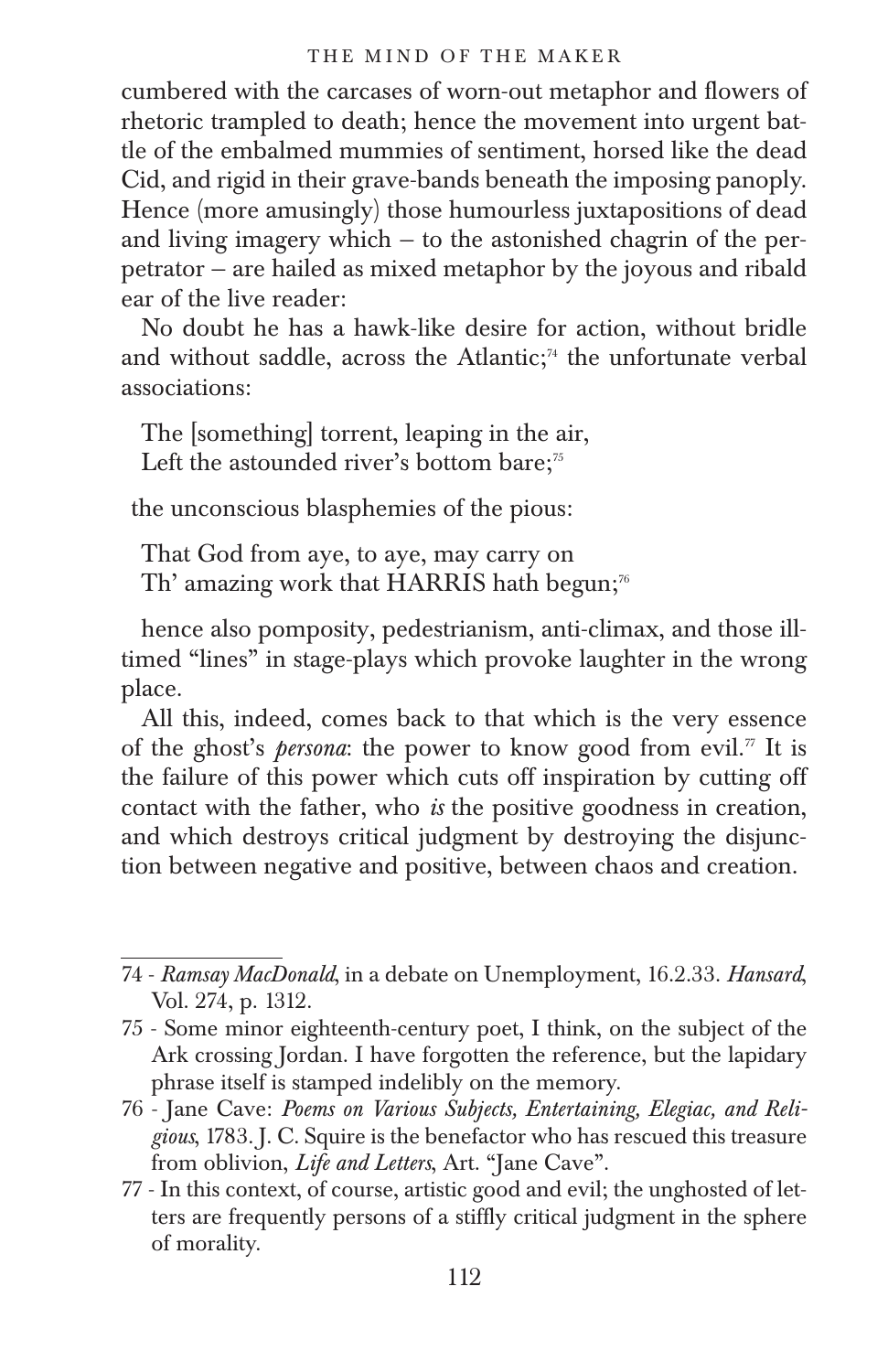# PROBLEM PICTURE XI

*I am informed by philologists that the "rise to power" of these two words, "problem" and "solution" as the dominating terms of public debate, is an affair of the last two centuries, and especially of the nineteenth, having synchronised, so they say, with a parallel "rise to power" of the word "happiness" — for reasons which doubtless exist and would be interesting to discover. Like "happiness", our two terms "problem" and "solution" are not to be found in the Bible — a point which gives to that wonderful literature a singular charm and cogency… On the whole, the influence of these words is malign, and becomes increasingly so. They have deluded poor men with Messianic expectations… which are fatal to steadfast persistence in good workmanship and to well-doing in general… Let the valiant citizen never be ashamed to confess that he has no "solution of the social problem" to offer to his fellow-men. Let him offer them rather the service of his skill, his vigilance, his fortitude and his probity. For the matter in question is not, primarily, a "problem", nor the answer to it a "solution". — L. P. Jacks: Stevenson Lectures, 1926-7.*

*The aesthetic view of life is not, however, confined to those who can create or appreciate works of art. It exists wherever natural senses play freely on the manifold phenomena of our world, and when life as a consequence is found to be full of felicity. Herbert Read: Annals of Innocence and Experience.*

S<sub>Now,</sub>  $\blacktriangleright$  o far, we have been inquiring into the correspondence between the Christian Creeds and the experience of the artist on the subject of the creative mind and we have seen that there is, in fact, a striking agreement between them. Now, how does all this concern the common man?

It has become abundantly clear of late years that something has gone seriously wrong with our conception of humanity and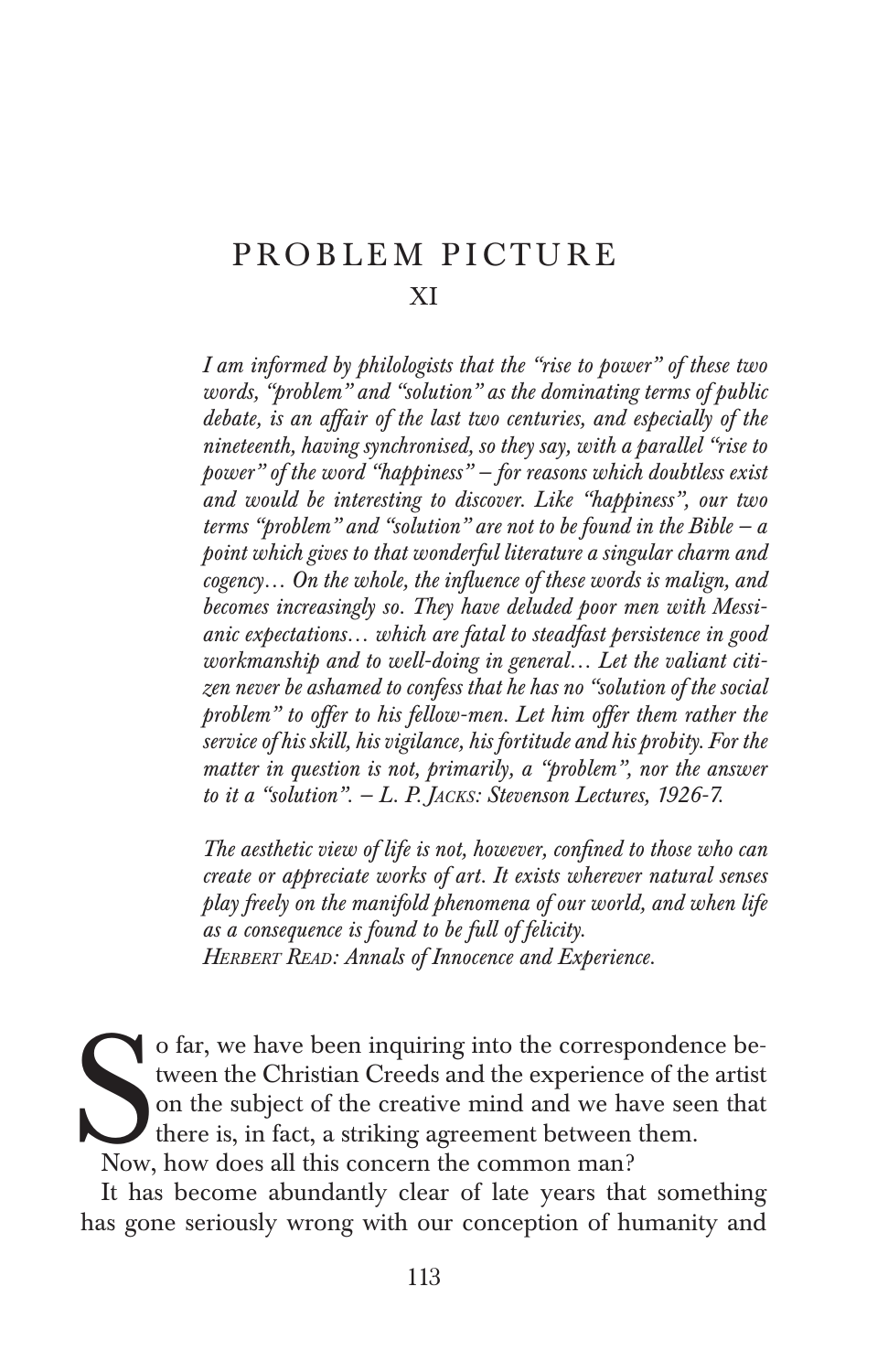of humanity's proper attitude to the universe. We have begun to suspect that the purely analytical approach to phenomena is only leading us further and further into the abyss of disintegration and randomness, and that it is becoming urgently necessary to construct a synthesis of life. It is dimly apprehended that the creative artist does, somehow or other, specialise in construction, and also that the Christian religion does, in some way that is not altogether clear to us, claim to bring us into a right relation with a God whose attribute is creativeness. Accordingly, exhorted on all sides to become creative and constructive, the common man may reasonably turn to these two authorities, in the hope that they may shed some light, first, on what creativeness is, and, secondly, on its significance for the common man and his affairs.

Now we may approach this matter in two ways — from either end, so to speak. We may start from the artist himself, by observing that he has, in some way or other, got hold of a method of dealing with phenomena that is fruitful and satisfying to the needs of his personality. We may examine the workings of his mind when it is creatively engaged, and discover what is its intrinsic nature. Having done so, we may arrive at some conclusions about the nature of creative mind as such. And at this point we may set our conclusions over against those dogmatic pronouncements which the Church has made about the Creator, and discover that between the two there is a difference only of technical phraseology, and between the mind of the maker and the Mind of his Maker, a difference, not of category, but only of quality and degree.

Or we may begin with the Creeds alternatively, and ask what meaning for us, if any, is contained in this extraordinary set of formulae about Trinity-in-Unity, about the Eternal-Uncreate-Incomprehensible incarnate in space-time-matter, about the begotten Word and the Ghost proceeding, and about the orthodox God-Manhood so finickingly insisted upon and so obstinately maintained amid a dusty mellay of mutually-contradictory heresies. We may take the statements to pieces, and translate them into the terms of an artistic analogy, only to discover that there then emerges a picture of the human artist at work — a picture exact to the minutest detail, familiar at every point, and corroborated in every feature by day-to-day experience. When we have done this, we may consider how strange and unexpected this must appear, if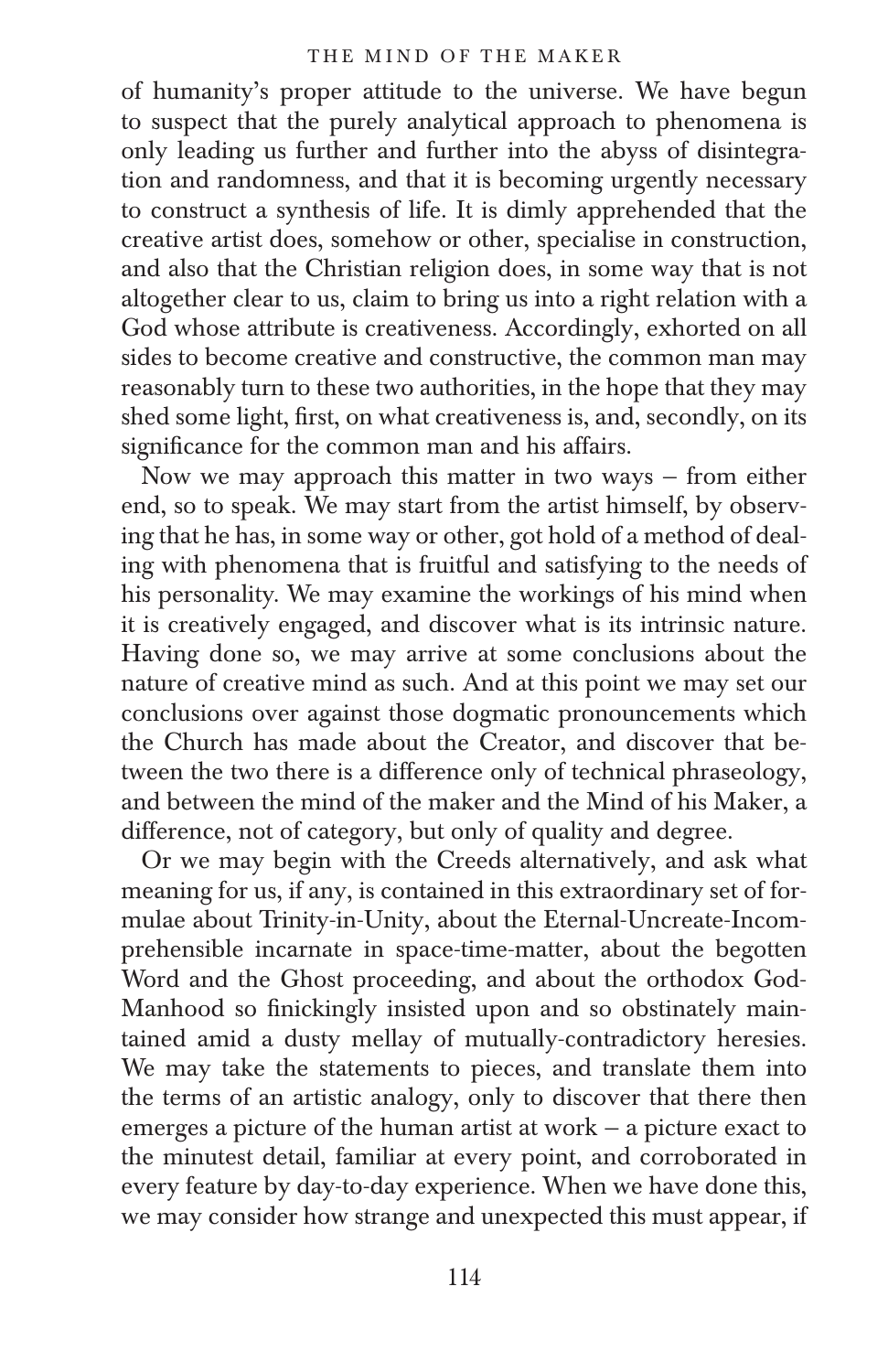# DOROTHY L. SAYERS

we hold it to be accidental. Obviously, it is not accidental. We may, of course, conclude that it is yet another instance of the rooted anthropomorphism of theologians. In seeking to establish the nature of the God they did not know, the Fathers of the Church began by examining the artist they did know, and constructed their portrait of Divinity upon that human model. Historically, of course, it is clear that they did not do this intentionally; nothing, I imagine, would be further from their conscious minds than to erect the Poet into a Godhead. But they may have done it unconsciously, proceeding from the human analogy, as human reasoning must. The theory is perfectly tenable. Let us, however, take note that if we hold this theory, we cannot, at the same time, hold that Trinitarian doctrine, as formulated, is obscure, apriorist and unrelated to human experience; since we are committed to supposing that it is a plain *a posteriori* induction *from* human experience.

On the other hand, we may conclude that the doctrine derives from a purely religious experience of God, as revealed in Christ and interpreted by abstract philosophic reasoning about the nature of the Absolute. In that case, we cannot call it irrational, however intricate and theoretical it may appear, since we have said it is a product of the reason. But if this theory, erected upon reason and religious experience, turns out to be capable of practical application in a totally different sphere of human experience, then we are forced to conclude also that the religious experience of Christianity is no isolated phenomenon; it has, to say the least of it, parallels elsewhere within the universe.

Now, when Isaac Newton observed a certain relationship and likeness between the behaviour of the falling apple and that of the circling planets, it might be said with equal plausibility either that he argued by analogy from the apple to a theory of astronomy, or that while evolving a theory of astronomical mathematics he suddenly perceived its application to the apple. But it would scarcely be exact to say that, in the former case, he absurdly supposed the planets to be but apples of a larger growth, with pips in them; or that, in the latter case, he had spun out a purely abstract piece of isolated cerebration which, oddly enough, turned out to be true about apples, though the movements of the planets themselves had no existence outside Newton's mathematics. Newton, being a rational man, concluded that the two kinds of behaviour resem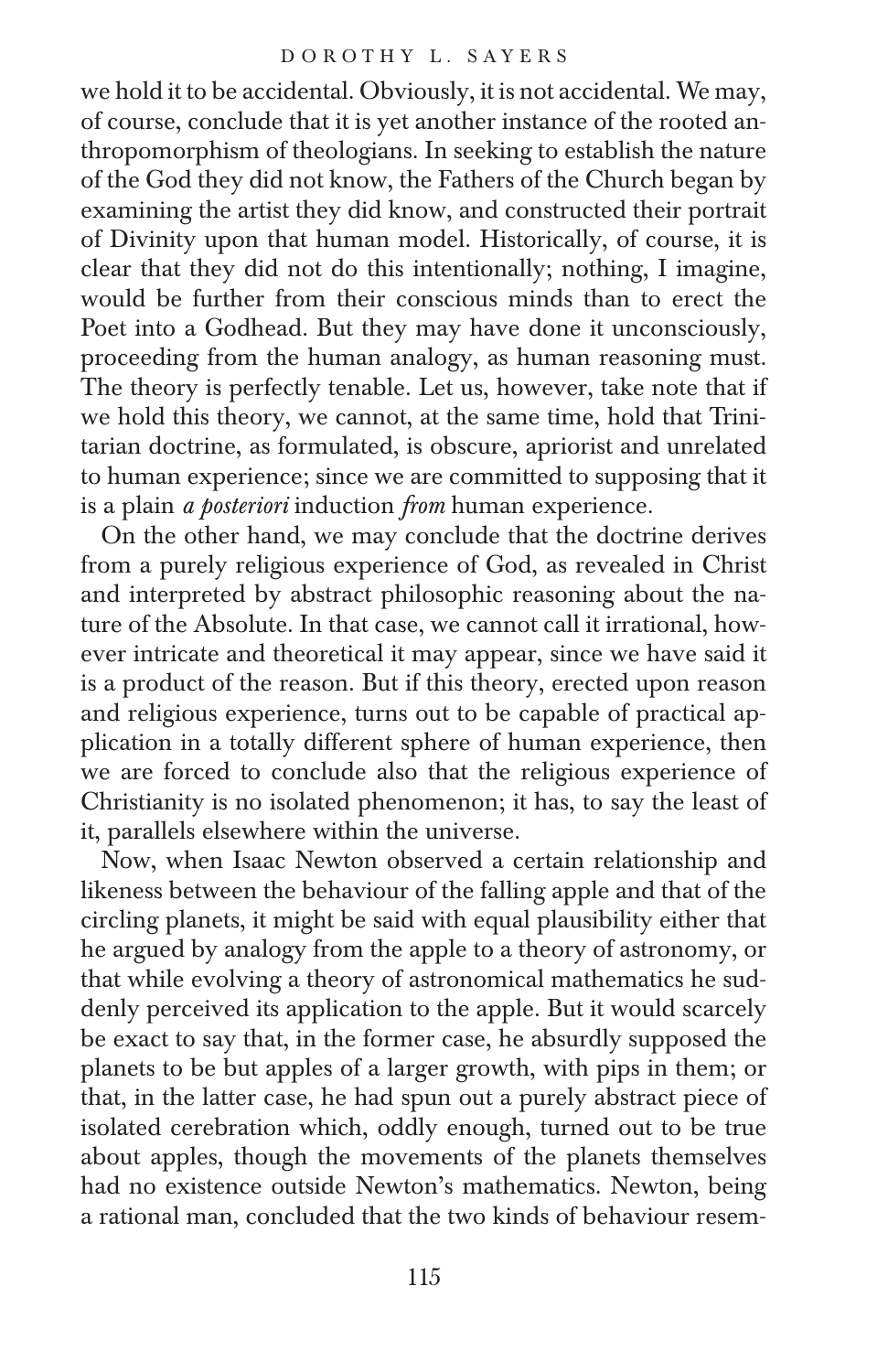bled one another — not because the planets had copied the apples, or the apples copied the planets, but — because both were examples of the working of one and the same principle. If you took a cross-section of the physical universe at the point marked "Solar System" and again at the point marked "Apple", the same pattern was exhibited; and the natural and proper conclusion was that this pattern was part of a universal structure, which ran through the world of visible phenomena as the grain runs through wood. Similarly, we may take a cross-section of the spiritual universe<sup>78</sup> at the point marked "Christian Theology" and at the point marked "Art", and find at both precisely the same pattern of the creative mind; it is open to us to draw a similar conclusion.

But if we  $d_0$  – if we conclude that creative mind is in fact the very grain of the spiritual universe, we cannot arbitrarily stop our investigations with the man who happens to work in stone, or paint, or music, or letters. We shall have to ask ourselves whether the same pattern is not also exhibited in the spiritual structure of every man and woman. And, if it is, whether, by confining the average man and woman to uncreative activities and an uncreative outlook, we are not doing violence to the very structure of our being. If so, it is a serious matter, since we have seen already the unhappy results of handling any material in a way that runs counter to the natural law of its structure.

It will at once be asked what is meant by asking the common man to deal with life creatively. We do not expect him to turn all his experience into masterpieces in ink or stone. His need is to express himself in agriculture or manufactures, in politics or finance, or in the construction of an ordered society. If he is required to be an "artist in living", the only image suggested by the

<sup>78 - &</sup>quot;Spiritual" is not quite the right word to oppose to "material"; nor yet is "vital" or "mental". Each is too limited, while "non-material" is too purely negative. As R. O. Kapp says (*op. cit*.) "we require a word which suggests that non-material reality possesses attributes lacking in matter"; and we require that this word shall cover the *whole* field of non-material reality. The word he suggests is "*diathetic*", meaning, "capable of disposing to a specification". Since this useful term is not yet common currency, we must make do with one of the others, intimating that we intend by it that which is purposive and orderly in its dealings with matter, as opposed to the random and chaotic habit of inanimate matter when left to itself.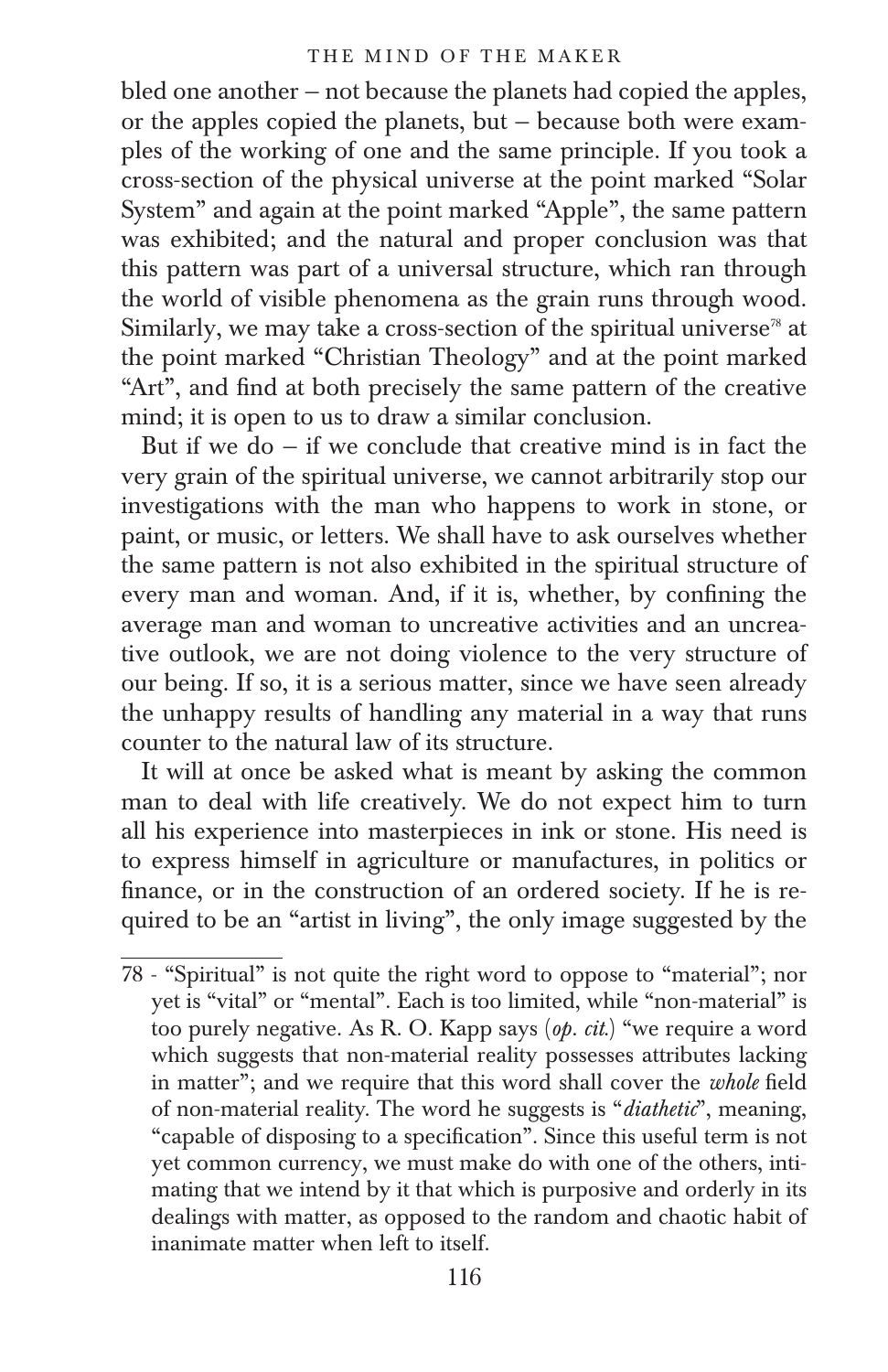# DOROTHY L. SAYERS

phrase is that of a well-to-do person like Oscar Wilde, stretched in a leisured manner upon a sofa and aesthetically contemplating the lilies of the field. The average man cannot afford this. Also, he supposes that the artist exercises complete mastery over his material. But the average man does not feel himself to be a complete master of life (which is *his* material). Far from it. To the average man, life presents itself, not as material malleable to his hand, but as a series of *problems* of extreme difficulty, which he has to *solve* with the means at his disposal. And he is distressed to find that the more means he can dispose of — such as machine-power, rapid transport, and general civilised amenities, the more his problems grow in hardness and complexity. This is particularly disconcerting to him, because he has been frequently told that the increase of scientific knowledge would give him "the mastery over nature" — which ought, surely, to imply mastery over life.

Perhaps the first thing that he can learn from the artist is that the only way of "mastering" one's material is to abandon the whole conception of mastery and to co-operate with it in love: whosoever will be a lord of life, let him be its servant. If he tries to wrest life out of its true nature, it will revenge itself in judgment, as the work revenges itself upon the domineering artist.

The second thing is, that the words "problem" and "solution" as commonly used, belong to the analytic approach to phenomena, and not to the creative. Though it has become a commonplace of platform rhetoric that we can only "solve our problems" by dealing with them "in a creative way", those phrases betray, either that the speaker has repeated a popular clich $\tilde{A}$ <sup>©</sup> without bothering to think what it means, or that he is quite ignorant of the nature of creativeness.

From our brief study of the human maker's way of creation, it should be fairly clear that the creator does not set out from a set of data, and proceed, like a cross-word solver or a student of elementary algebra, to deduce from them a result which shall be final, predictable, complete and the only one possible. The concept of "problem and solution" is as meaningless, applied to the act of creation, as it is when applied to the act of procreation. To add John to Mary in a procreative process does not produce a "solution" of John's and Mary's combined problem; it produces George or Susan, who (in addition to being a complicating factor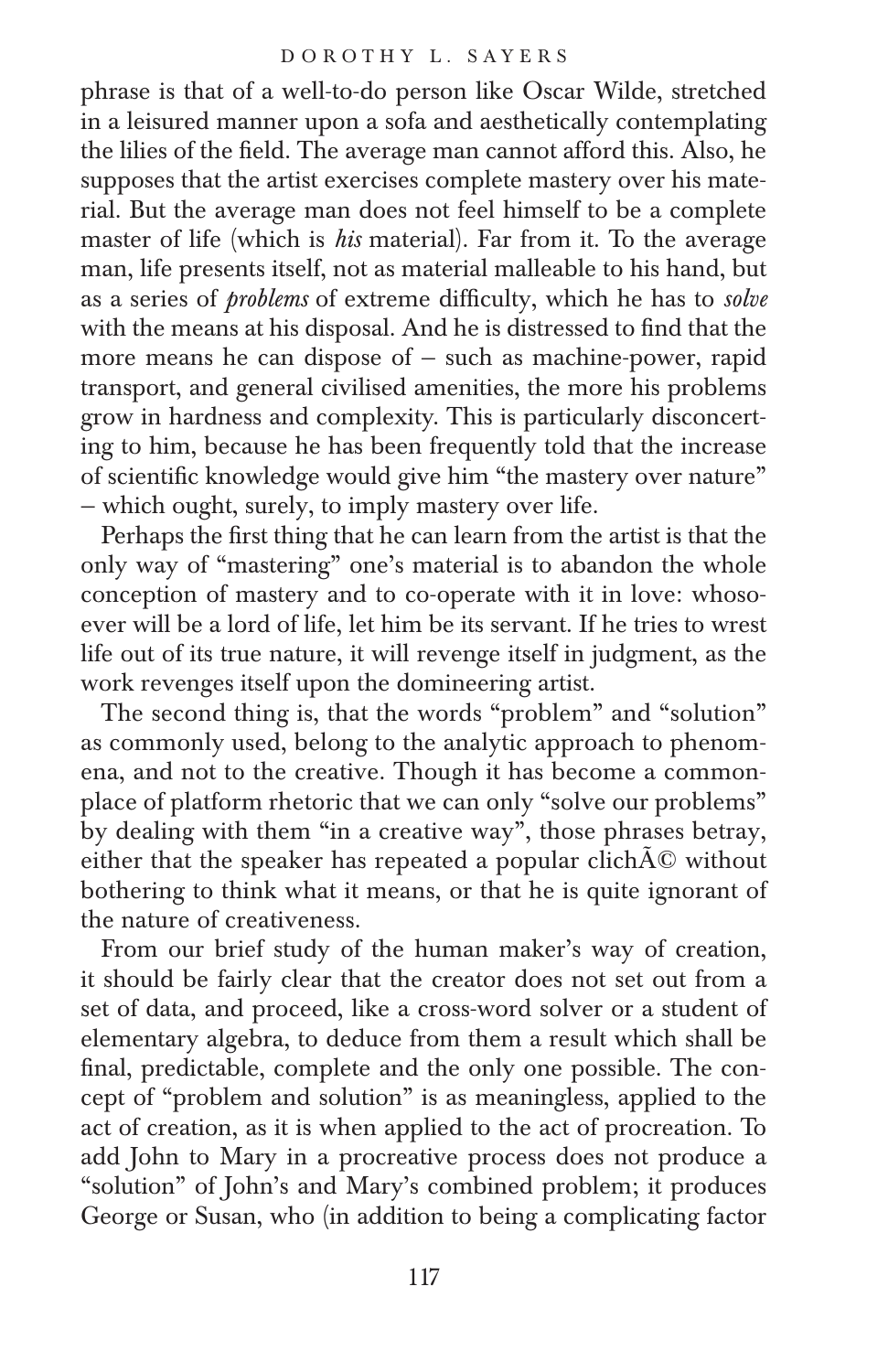in the life of his or her parents) possesses an independent personality with an entirely new set of problems. Even if, in the manner of the sentimental novel of the 'nineties, we allow the touch of baby hands to loosen some of the knots into which John and Mary have tied themselves, the "solution" (meaning George or Susan) is not the only one possible, nor is it final, predictable or complete.

Again, there is no strictly mathematical or detective-story sense in which it can be said that the works of a poet are the "solution" of the age in which he lived; indeed, it is seldom at all clear which of these two factors is the result of the other. Much breath and ink are continually expended in the effort to find out, under the impression that this also is a "problem" awaiting of a final, predictable, complete and sole possible "solution". The most one can say is that between the poet and his age there is an intimate connection of mutual influence, highly complex and various, and working in all directions of time and space.

Yet the common man, obsessed by the practice of a mathematical and scientific period, is nevertheless obscurely aware that that enigmatic figure, the creative artist, possesses some power of interpretation which he has not, some access to the hidden things behind that baffling curtain of phenomena which he cannot penetrate. Sometimes he merely resents this, as men do often resent an inexplicable and incommunicable superiority. Sometimes he dismisses it: "He is a dreamer; let us leave him. Pass." But at other times — especially when the disharmonies of contemporary existence force themselves on his attention with an urgency that cannot be ignored, he will lay hold of the artist and demand to be let into his secret. "Here, you!" he will cry, "you have some trick, some pass-word, some magic formula that unlocks the puzzle of the universe. Apply it for us. Give us the solution to the problems of civilisation."

This, though excusable, is scarcely fair, since the artist does not see life as a problem to be solved, but as a medium for creation. He is asked to settle the common man's affairs for him; but he is well aware that creation settles nothing. The thing that is settled is finished and dead, and his concern is not with death but with life: "that ye may have life and have it more abundantly". True, the artist can, out of his own experience, tell the common man a great deal about the fulfilment of man's nature in living; but he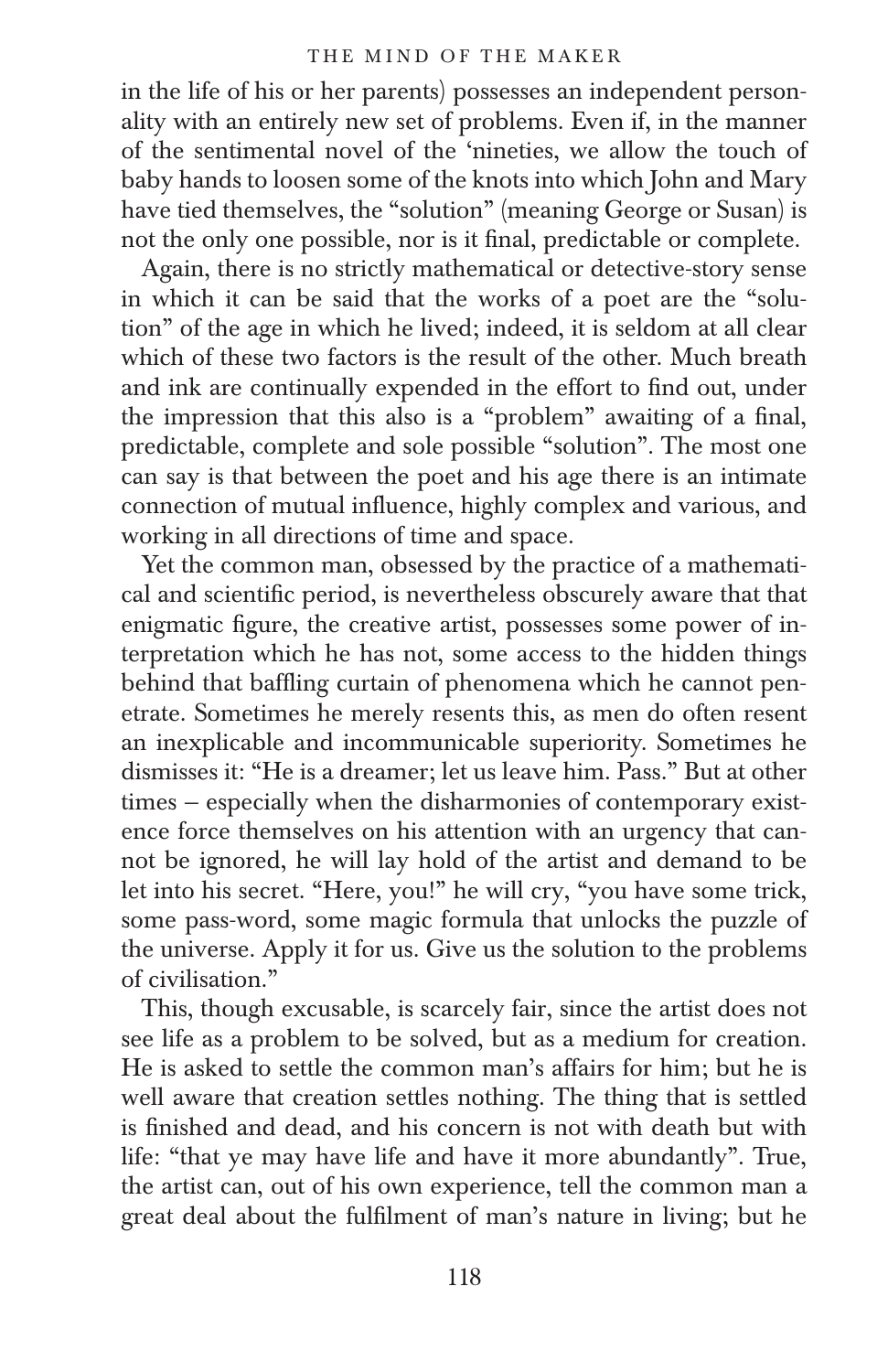can only produce the most unsatisfactory kind of reply if he is persistently asked the wrong question. And, as I have (perhaps somewhat heatedly) maintained in my preface, an incapacity for asking the right question has grown, in our time and country, to the proportions of an endemic disease.

The desire of being persuaded that all human experience may be presented in terms of a problem having a predictable, final, complete and sole possible solution accounts, to a great extent, for the late extraordinary popularity of detective fiction. This, we feel, is the concept of life which we want the artist to show us. It is significant that readers should so often welcome the detectivestory as a way of escape from the problems of existence. It "takes their minds off their troubles". Of course it does; for it softly persuades them that love and hatred, poverty and unemployment, finance and international politics, are problems, capable of being dealt with and solved in the same manner as the *Death in the Library*. The beautiful finality with which the curtain rings down on the close of the investigation conceals from the reader that no part of the "problem" has been "solved" *except that part which was presented in problematic terms*. The murderer's motive has been detected, but nothing at all has been said about the healing of his murderous soul. Indeed, a major technical necessity of the writing is to prevent this aspect of the matter from ever presenting itself to the reader's mind. (For if we know too much about the murderer's soul beforehand, we shall anticipate the solution, and if we sympathise with him too much after discovery, we shall resent his exposure and condemnation. If sympathy cannot be avoided, the author is at pains, either to let the criminal escape, or to arrange for his suicide, and so transfer the whole awkward business to a higher tribunal, whose decisions are not openly promulgated.)

Since, as I have already explained, I am more intimately acquainted with my own works than with other people's, may I illustrate this point from the novel *Gaudy Night*. This contains three parallel problems, one solved, one partially solved, and the third insoluble. All three are related to the same *theme*, which is the "Father-Idea" of the book.

The first problem is presented in purely problematical terms: "Who caused the disturbances at Shrewsbury College, and why?" This is solved, within the terms in which it was set, by the predict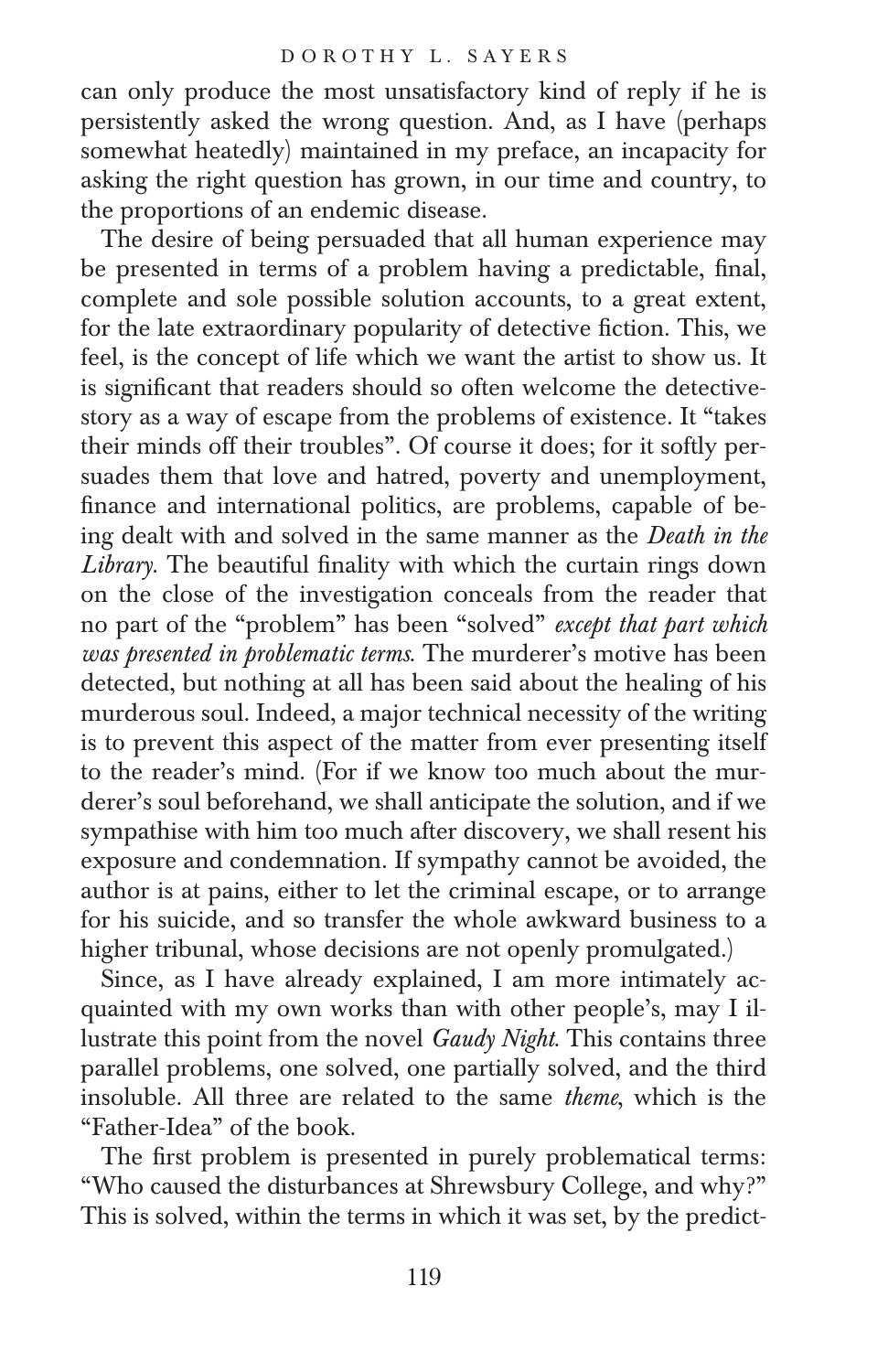able, final, complete and sole possible answer: "The culprit was the maid Annie; and her motive was revenge for an act of justice meted out against her husband by a certain academic woman in the interests of professional integrity."

The second "problem" is not really a problem at all: it is a human perplexity: "How are Peter and Harriet to retrieve their relationship from a false emotional situation into which it has been forced by a series of faults on both sides?" Here, by an exercise on both sides of a strict intellectual integrity, that situation is so modified that they are enabled to enter into a new relationship, presenting fresh situations with the prospect of further errors and misunderstandings. This "solution" is neither final nor complete; and though it is both predictable and necessary under the law of the book's nature as an artistic structure it is neither so far as the general law of nature is concerned.

The third "problem" (if one likes to call it so) is presented, both to the reader and to the academic woman who carried out the act of justice on Annie's husband, in terms of a confrontation of values: Is professional integrity so important that its preservation must override every consideration of the emotional and material consequences? To this moral problem no solution is offered, except in terms of situation and character. Argument on both sides is presented; but judgment is only pronounced in the form: Here are this life and that life, these standards and those standards, these people and those people, locked in a conflict which cannot but be catastrophic. Wherever the quality of experience is enriched, there is life. The only judgment this book can offer you is the book itself.

The enriching (and also catastrophic) quality of Integrity is thus the Father-Idea of the book, providing the mechanics of the detective problem, the catalyst that precipitates the instability of the emotional situation, and also a theme which unites the microcosm of the book to the macrocosm of the universe. I have dealt with this story at rather egotistical length because of a criticism made by one intelligent reader, also a writer of detective fiction. He said:

"Why do you allow the academic woman to have any doubts that she pursued the right course with Annie's husband? She seems to think she may have been wrong. Doesn't that conflict with your whole thesis?"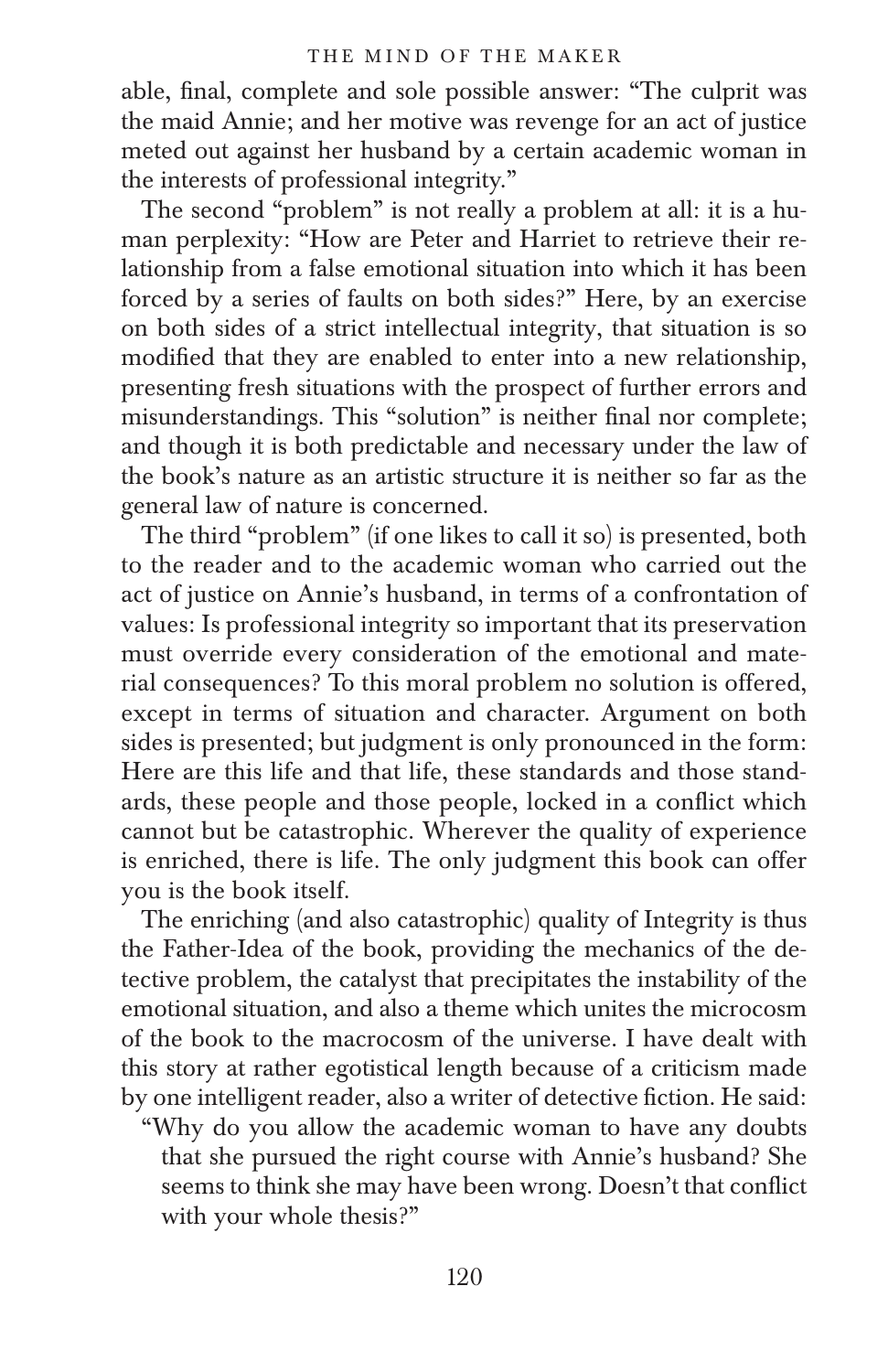What is obvious here is the firmly implanted notion that all human situations are "problems" like detective problems, capable of a single, necessary, and categorical solution, which must be wholly right, while all others are wholly wrong. But this they cannot be, since human situations are subject to the law of human nature, whose evil is at all times rooted in its good, and whose good can only redeem, but not abolish, its evil. The good that emerges from a conflict of values cannot arise from the total condemnation or destruction of one set of values, but only from the building of a new value, sustained, like an arch, by the tension of the original two. We do not, that is, merely examine the data to disentangle something that was in them already: we use them to construct something that was not there before: neither circumcision or uncircumcision, but a new creature.

The artist's "new creature" is not a moral judgment but his work of living art. If the common man asks the artist for help in producing moral judgments or practical solutions, the only answer he can get is something like this: You must learn to handle practical situations as I handle the material of my book: you must take them and use them to *make a new thing*. As A. D. Lindsay puts it:

In the morality of my station and duties [*i.e. of the moral code*] the station presents us with the duty, and we say "Yes" or "No". "I will" or "I will not". We choose between obeying or disobeying a given command. In the morality of challenge or grace the situation says, "Here is a mess, a crying evil, a need! What can you do about it?" We are asked not to say "Yes" or "No" or "I will" or "I will not", but to be inventive, to create, to discover something new. The difference between ordinary people and saints is not that saints fulfil the plain duties which ordinary men neglect. The things saints do have not usually occurred to ordinary people at all… "Gracious" conduct is somehow like the work of an artist. It needs imagination and spontaneity. It is not a choice between presented alternatives but the creation of something new.<sup>79</sup>

The distinction between the artist and the man who is not an artist thus lies in the fact that the artist is living in the "way of grace", so far as his vocation is concerned. He is not necessarily an artist in handling his personal life, but (since life is the material of his work) he has at least got thus far, that he is using life to 79 - A. D. Lindsay: *The Two Moralities*.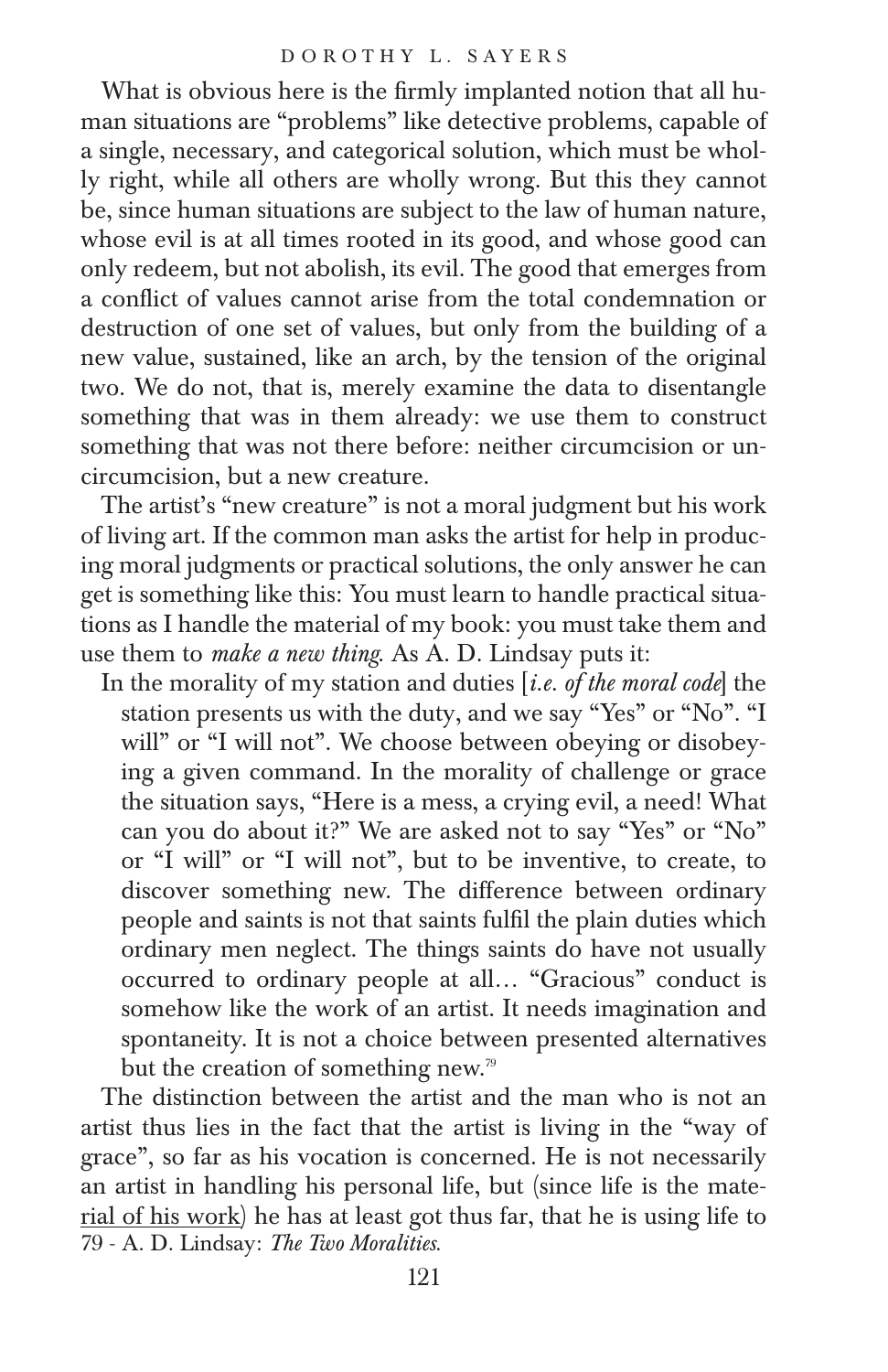make something new. Because of this, the pains and sorrows of this troublesome world can never, for him, be *wholly* meaningless and useless, as they are to the man who dumbly endures them and can (as he complains with only too much truth) "make nothing of them". If, therefore, we are to deal with our "problems" in "a creative way", we must deal with them along the artist's lines: not expecting to "solve" them by a detective trick, but to "make something of them", even when they are, strictly speaking, insoluble.

I do not say that it is *impossible* to view all human activity, even the activity of the artist, in terms of "problem and solution". But I say that, however we use the words, they are wholly inadequate to the reality they are meant to express. We can think of Shakespeare, setting himself to solve the problem of *Hamlet*: that is, the problem of producing a reasonably "box-office" play from the recalcitrant material bequeathed to him by earlier dramatists. Or we can think of him solving incidental problems of production — e.g. how to arrange his scenes so as to give those actors who were doubling two parts time to change, without introducing "padding" into the dialogue. We can think of him solving the problem of Hamlet's character: how to reconcile, plausibly, his delay in revenging his father with his swiftness in disposing of Rosencrantz and Guildenstern. But when we have solved all the *Hamlet* problems that puzzle the critics, we are no nearer to laying hold on the essential thing — the Idea and the Energy that make *Hamlet* a living power. *Hamlet* is something more than the sum of its problems. We can see St. Paul's Cathedral purely in terms of the problems solved by the architect — the calculations of stress and strain imposed by the requirements of the site. But there is nothing there that will tell us why men were willing to risk death to save St. Paul's from destruction; or why the bomb that crashed through its roof was felt by millions like a blow over the heart.

All human achievements *can* be looked on as problems solved particularly in retrospect, because, if the work has been well done, the result will then appear inevitable. It seems as though *this* was the only "right" way, predestined and inevitable from the start. So it is the "right" way, in the sense that it is the way which agrees with the maker's Father-Idea. But there was no inevitability about the Idea itself.

It is here that we begin to see how the careless use of the words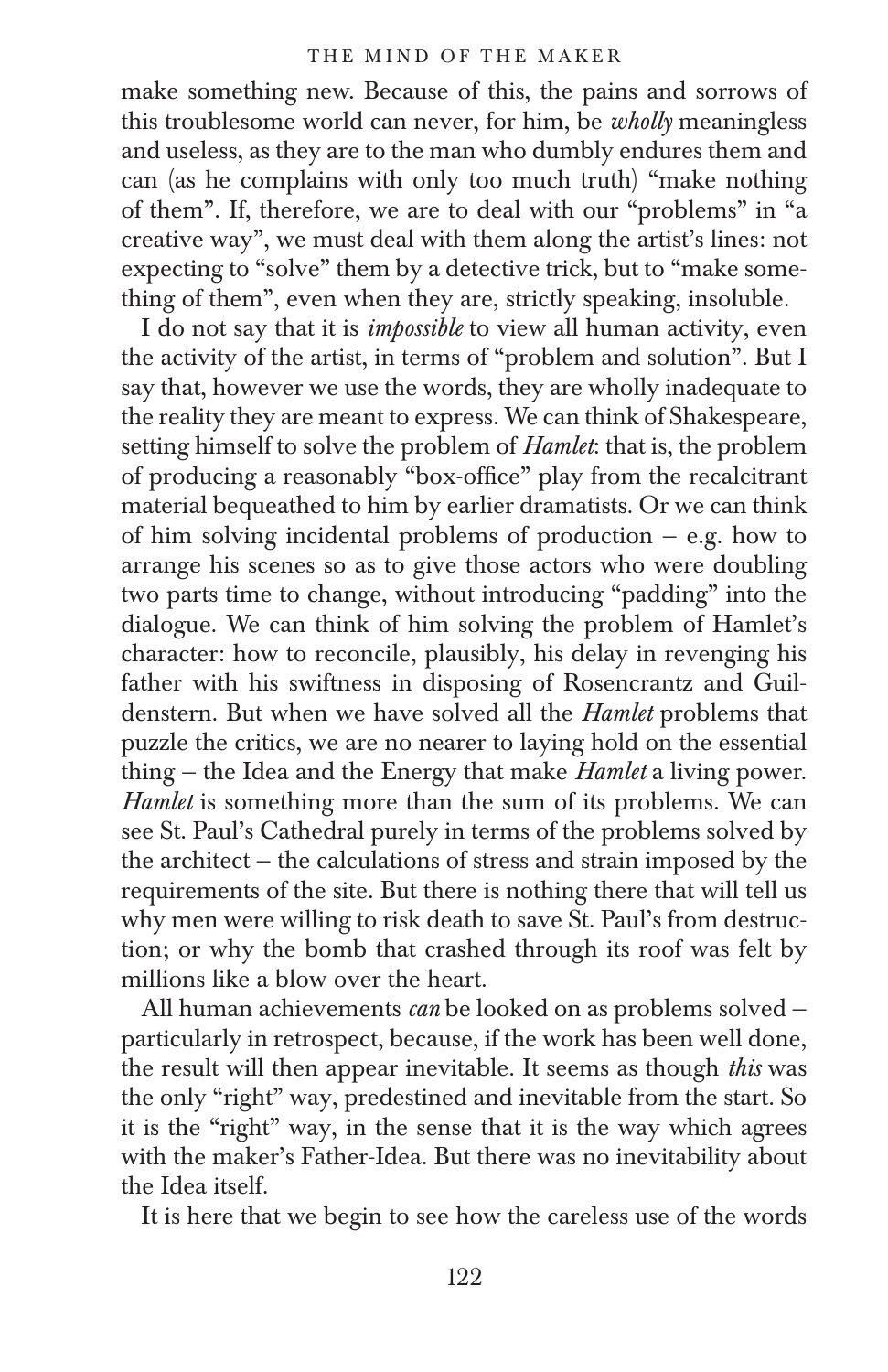# DOROTHY L. SAYERS

"problem" and "solution" can betray us into habits of thought that are not merely inadequate but false. It leads us to consider all vital activities in terms of a particular *kind* of problem, namely the kind we associate with elementary mathematics and detective fiction. These latter are "problems" which really can be "solved" in a very strict and limited sense, and I think the words "problem" and "solution" should be reserved for these special cases. Applied indiscriminately, they are fast becoming a deadly danger. They falsify our apprehension of life as disastrously as they falsify our apprehension of art. At the cost of a little recapitulation, I should like to make this quite clear.

There are four characteristics of the mathematical or detective problem which are absent from the "life-problem"; but because we are accustomed to find them in the one, we look for them in the other, and experience a sense of frustration and resentment when we do not find them.

1. *The detective problem is always soluble*. It is, in fact, constructed for the express purpose of being solved, and when the solution is found, the problem no longer exists. A detective or mathematical problem that could not be solved by *any* means at all, would simply not be what we understand by a "problem" in this sense. But it is unwise to suppose that all human experiences present problems of this kind. There is one vast human experience that confronts us so formidably that we cannot pretend to overlook it. There is no solution to death. There is no means whatever whereby you or I, by taking thought, can solve this difficulty in such a manner that it no longer exists. From very early days, alchemists have sought for the elixir of life, so reluctant is man to concede that there can be any problem incapable of solution. And of late, we note a growing resentment and exasperation in the face of death. We do not so much fear the pains of dying, as feel affronted by the notion that anything in this world should be inevitable. Our efforts are not directed, like those of the saint or the poet, to making something creative out of the idea of death, but rather to seeing whether we cannot somehow evade, abolish, and, in fact, "solve the problem of" death. The spiritual and mental energy which we expend upon resenting the inevitability of death is as much wasted as that which we from time to time have expended on attempts to "solve the problem" of perpetual motion.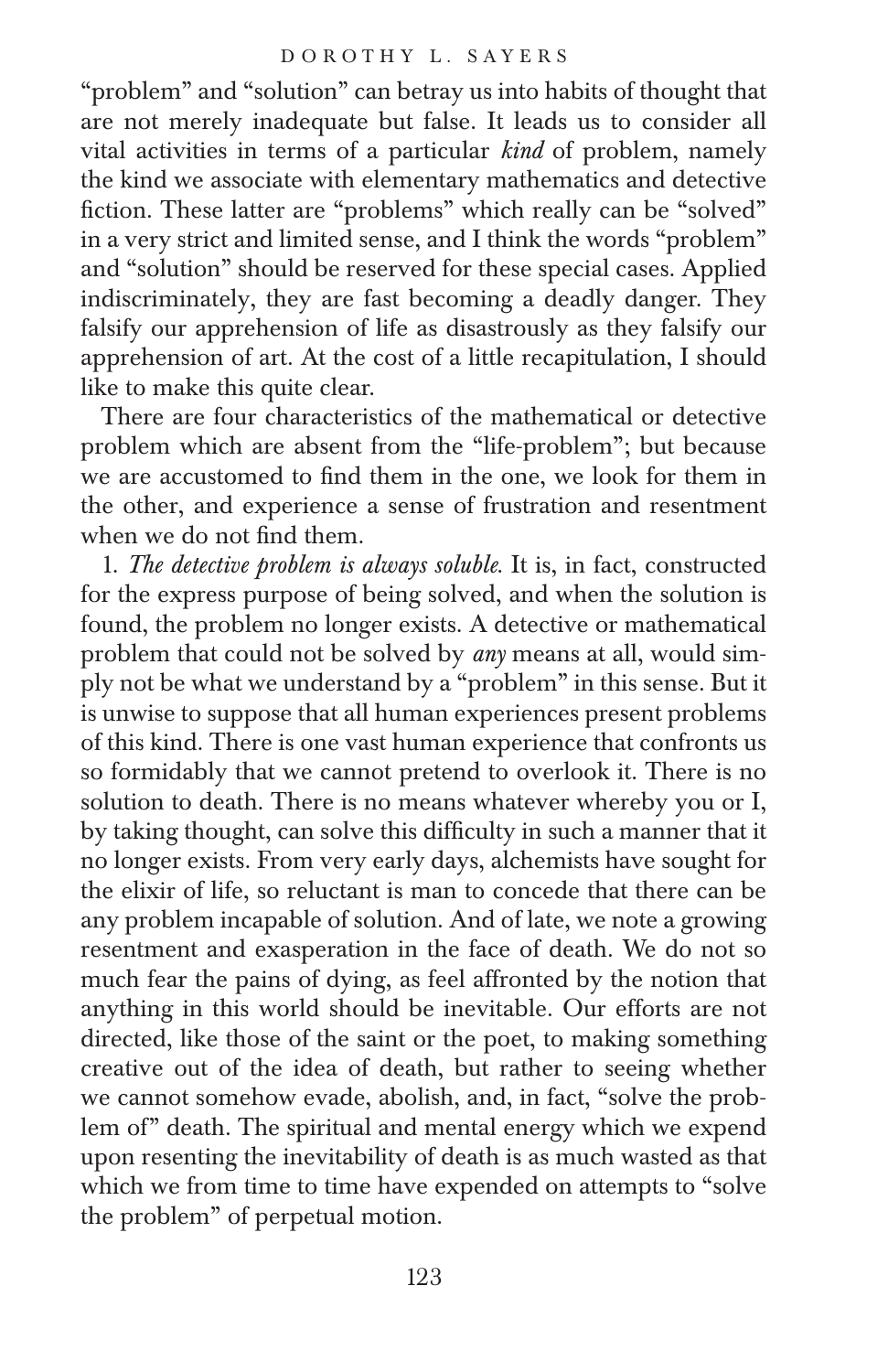Further, this irrational preoccupation curiously hampers us in dealing with such a practical question as that of the possibility of war. It encourages us to look on the evil of war as consisting, first and foremost, in the fact that it kills a great many people. If we concentrate on this, instead of thinking of it in terms of the havoc it plays with the lives and souls of the survivors, we shall direct all our efforts to evading war at all costs, rather than to dealing intelligently with the conditions of life which cause wars and are caused by wars. This, in fact, is precisely what we did in 1919-1939.

We did not, of course, really believe that, if only we could evade war, we should evade death altogether. We only talked and behaved as though we thought so. Death is less noticeable when it occurs privately and piecemeal. In time of peace we can pretend, almost successfully, that it is only a regrettable accident, which ought to have been avoided. If a wealthy old gentleman of ninetytwo suddenly falls dead of heart-failure, the papers headline the event: "Tragic Death of Millionaire"; and we feel quite astonished and indignant that anybody so rich should be cut off in his prime. With all that money available for research, science should have been able to solve the problem of death for him. If we do not think this, then why use the word "tragic" about a death so clean, painless, and mature? (Do not say that the headline is too foolish to be true: I saw it with my own eyes.)

We said last time that we hated war because it killed the young and strong before their time. But we are just as angry this time to see the old and the infirm perish with the rest. No man can die more than once; but great disasters, great pestilences, and above all great wars, cram our eyes and ears with the detested knowledge that life intends to kill us.

Because of that, we would not risk war, for right or justice, or even in the hope of preserving peace. We threw down our arms, crying, "No More War!", and so delivered up Europe.

Yet we know perfectly well that the paradox "he that will lose his life shall save it" is a plain and practical fact. Unless we are willing to risk death by jumping from a burning house, we shall most certainly be burnt to death. Indeed, had not the will of our physical nature been ready to accept death, we could never have been born.

The "problem of death" is not susceptible of detective-story so-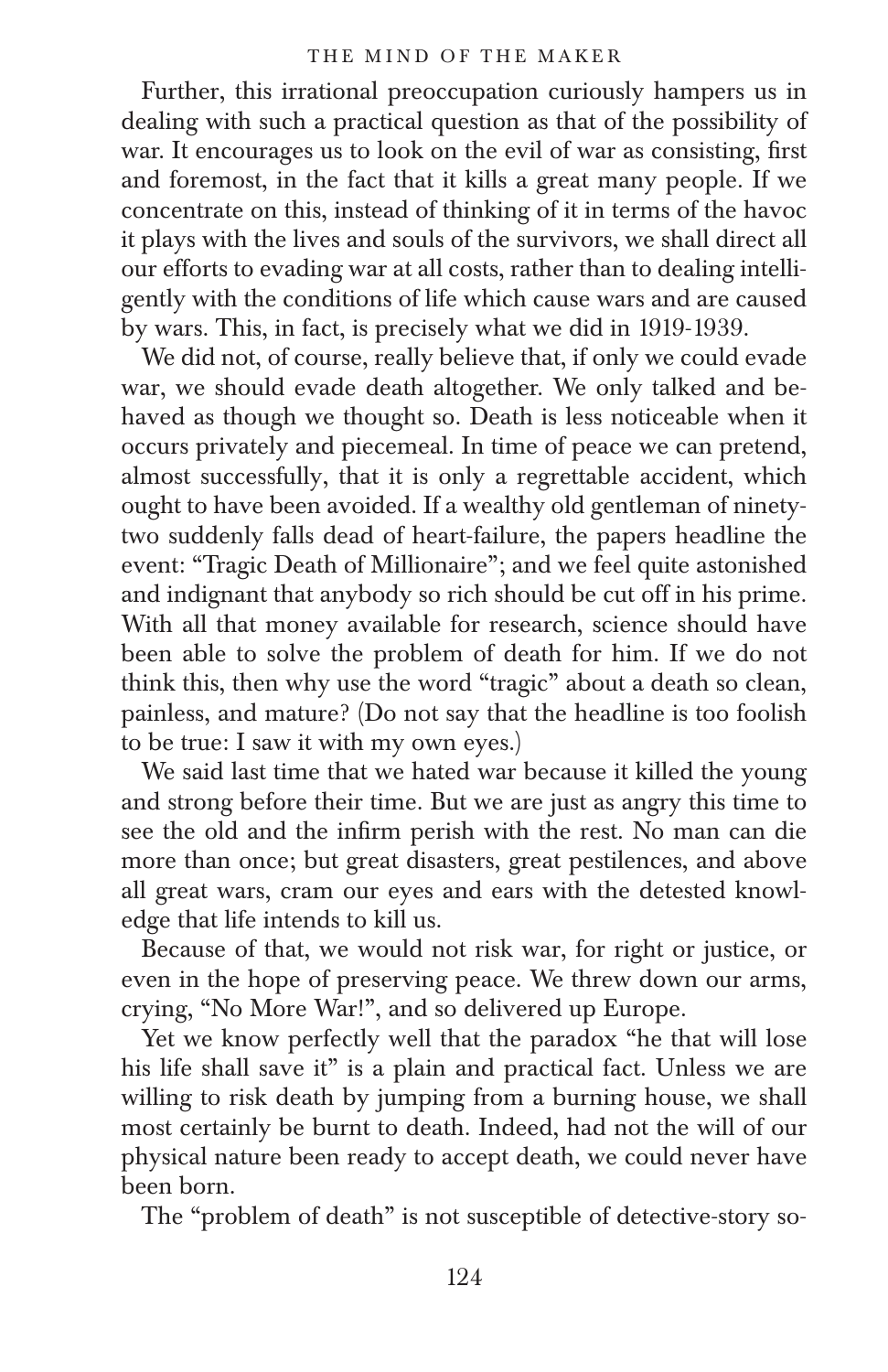lution. The only two things we can do with death are, first: to postpone it, which is only partial solution, and, secondly, to transfer the whole set of values connected with death to another sphere of action — that is, from time to eternity.

This brings us to consider the next two characteristics of the detective problem:

2. *The detective problem is completely soluble*: no loose ends or unsatisfactory enigmas are left anywhere. The solution provides for everything and every question that is asked is answered. We are not left with a balance of probabilities in favour of one conclusion or another; nor does the fixing of the crime on the butler involve the detective in fresh enigmas connected with the cook. Such uncertainties may appear to arise in the course of the story, but they are all cleared up in the end by the discovering of the complete solution. It should not be necessary to point out here that this happy result proceeds from the simple fact that the author has been careful not to ask the questions that the solution will not answer.

Now, our tendency to look for this kind of complete solution without lacunae or compensatory drawbacks badly distorts our view of a number of activities in real life. Medicine is a good example. We are inclined to think of health in terms of disease and cure. Here on the one hand is (we think) one definite disease, and there, on the other hand, should be the one, definite and complete "cure". Apply the cure to the disease, and the result ought to be an exact "solution" of the "problem" presented. If the physician cannot name the disease on sight and immediately produce the prescribed cure, we feel resentfully that the man does not know his business.

In the same way, there used to be a firmly-rooted belief that to every poison there existed "the antidote" — a benevolent drug which would exactly reverse, each by each, the effects of the original poison and restore the body to the *status quo ante*. There are in fact, I believe, only two drugs which are complementary in this way, atropine and physostigmine<sup>80</sup> (incidentally, neither of them is "benevolent" — both are deadly poisons). With other drugs which are used to counteract one another, the reversal of the effects is only partial, or is rather a counteraction of the symptoms than a healing of the mischief done to the organs. In most cases, the usefulness of the curative drug is only to hold off or mitigate the 80 - Dixon Mann: *Forensic Medicine*: Art. "Antagonism of Poisons".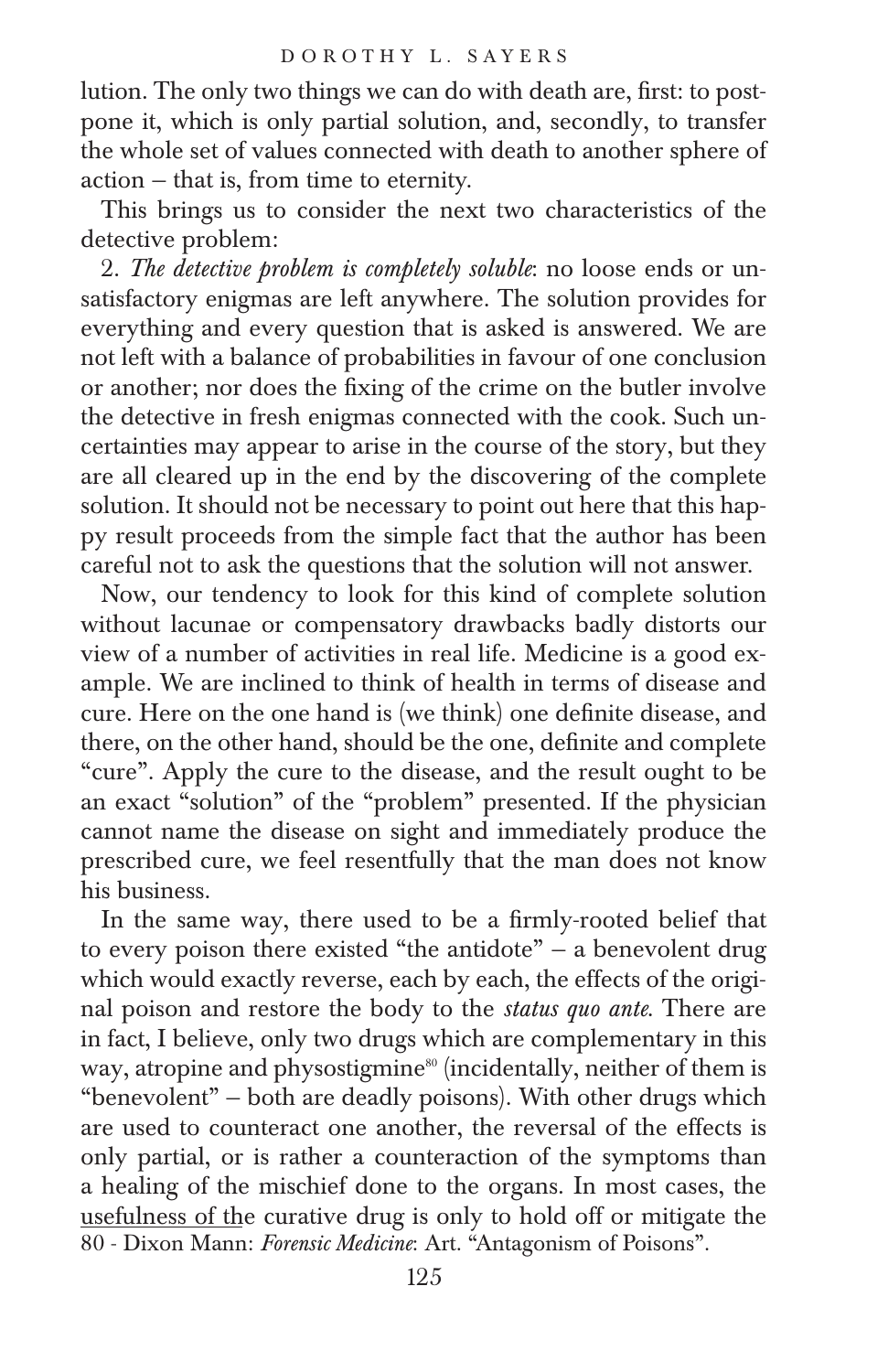effects of the poison until the body can summon its physical resources to cure itself. In certain instances, one disease can only be got rid of at the cost of contracting another, as in the malaria treatment of syphilis. Or the treatment demanded by — let us say — a diseased condition of the lungs may be impossible for one particular patient, because his constitution could not stand its violent effects upon the heart.

We have, perhaps, abandoned the superstitious belief in antidotes; but we continue to hug the delusion that all ill-health is caused by some single, definite disease, for which there ought to be a single, definite and complete cure without unfortunate aftereffects. We think of our illness as a kind of cross-word *of which the answer is known to somebody*: the complete solution must be *there*, somewhere; it is the doctor's business to discover and apply it.

But the physician is not solving a cross-word: he is performing a delicate, adventurous, and experimental creative act, of which the patient's body is the material, and to which the creative co-operation of the patient's will is necessary. He is not rediscovering a state of health, temporarily obscured; he is remaking it, or rather, helping it to remake itself. This may indeed be looked upon as a problem; but it is not the same kind of problem as that presented by those in the algebra-book: "If a cistern is filled by pipes A and B in 25 and 32 minutes respectively"; and the answer is not likely to be so precise or to cover all the conditions so satisfactorily.

The patient's best way to health and peace of mind is to enter with understanding into the nature of the physician's task. If he does so, he will not only be better placed to co-operate creatively with him, but he will be relieved from the mental misery of impatience and frustration.

We may note, at the moment of writing, a similar kind of misconception about "the problem of the night bomber". The agony of our impatience with these horrid intrusions is only increased by imagining that "the solution" already exists somewhere or other and that nothing but the criminal folly and sloth of the authorities prevents it from being immediately discovered and applied. We shall feel better about the business if we scrap the whole misleading notion and think instead: "Now a new thing has to be made that has never been made before." It is not to detectives that we have to look for help, but to inventors — to the men of creative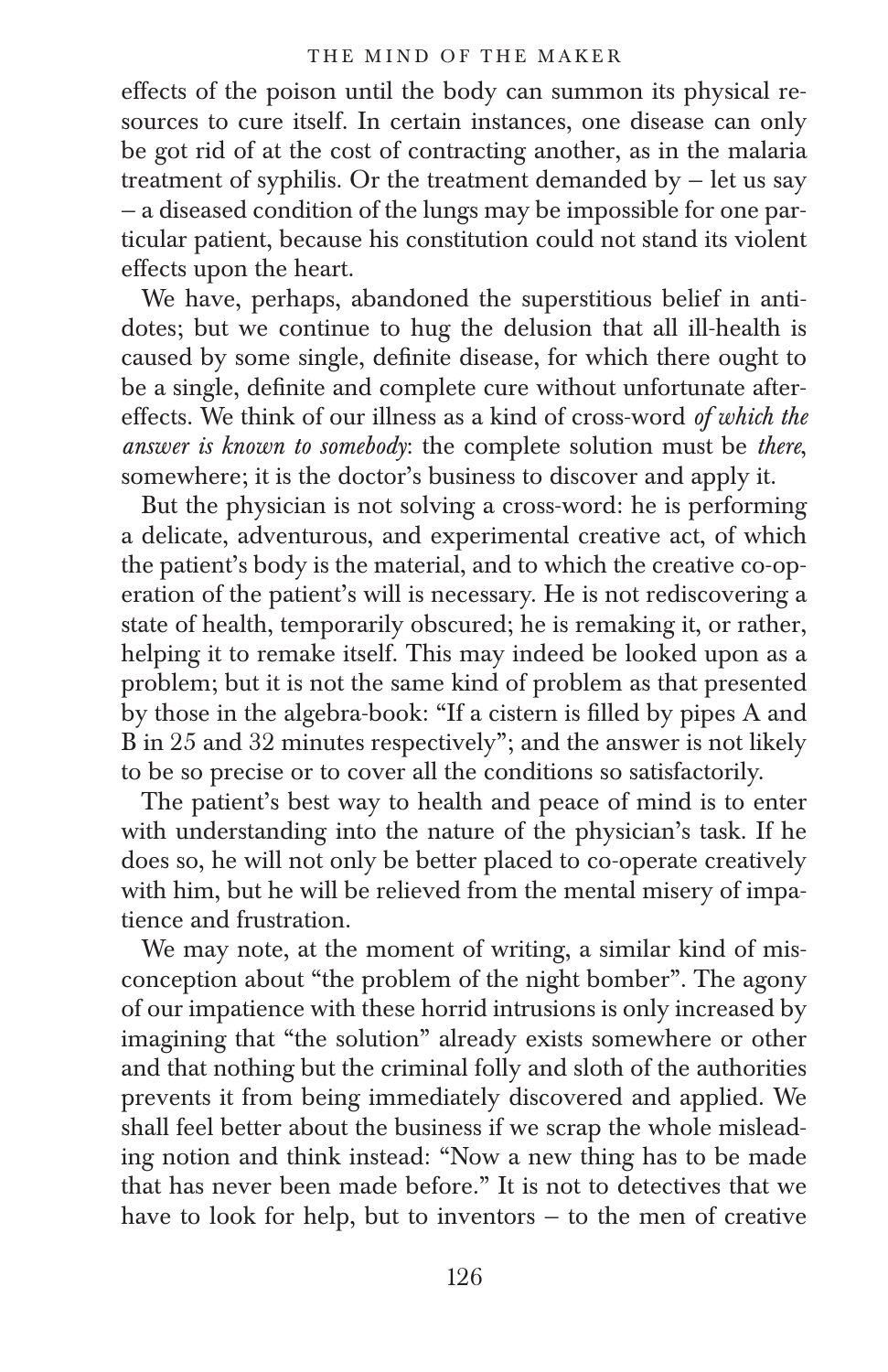ideas; and by this time we know something of the way in which creative work is done.

"We are at work now upon various devices", says some harassed spokesman; and the imagination sees "us" industriously assembling the device, as though it had been delivered in parts from a celestial workshop, and had only to be fitted together according to the book of instructions and put into use the same evening. That is not creation's way. There is the wayward, the unpredictable, the not-to-be-commanded Idea, which may make its presence felt in the mind after long hours of fruitless thought and work, or suddenly after no thought at all, or after a long fallow period of unconsciousness, during which the conscious has been otherwise employed, but always in a day and an hour which we know not. There is the long, bitter, baffled struggle of the Energy, calculating, designing, experimenting, eliminating error, resisting the slide into randomness; the first manifestation of the Idea in a model made with hands; the renewed labour of the Activity, testing, improving, unbuilding error to rebuild nearer to the Idea; the new model made with hands and re-checked, re-tested; the labour of a manifold Activity in the shops to multiply the image of the Idea and distribute it in space; the communication of the Idea in Power to the men who have to understand and use the device; after all of which, if the Idea is a true and powerful Idea, it can at length produce its final manifestation in Power, and bring, as we say, results. And even then, the result may not be a single and complete "answer to the problem"; because this problem is not like a cipher, which carries within itself the material for its own decoding. Very likely there may be no one conclusive "answer" to the night-bomber.

Another kind of inconclusive "problem" presents itself when we desire to enjoy, simultaneously and completely, two mutually incompatible things: such, for example, as liberty and order, or liberty and equality. I have discussed these elsewhere,<sup>81</sup> and will only add here the brief reminder that individual liberty is compatible with social order only if the individual freely consents to restrictions on his personal liberty; and that if every man is free to develop all his powers equally to the utmost, there can be no sort of equality between the weak and the strong. Again, there is the hopeless dilemma that confronts every attempt to estab-81 - *Begin Here*: Chapter 2.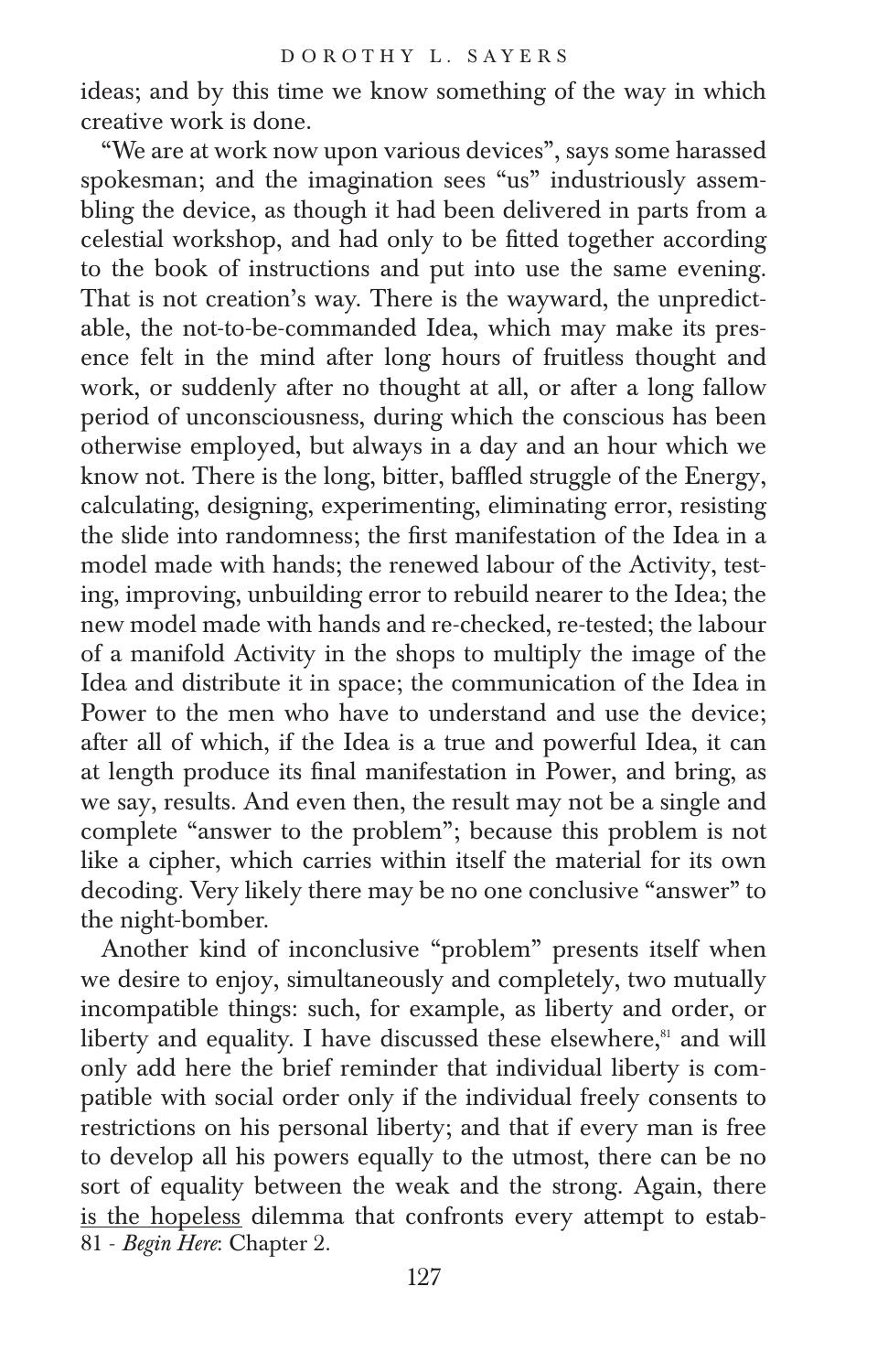lish a Kingdom of God on earth: "Goodness, armed with power, is corrupted; and pure love without power is destroyed."<sup>82</sup> Such "problems" cannot be solved mathematically: there is no single solution that is wholly right: Either there must be compromise, or the situation must be considered again in other terms, for in the terms in which it is set, the problem is insoluble. This brings us to our third point.

3. *The detective problem is solved in the same terms in which it is set*. Here is one of the most striking differences between the detective problem and the work of the creative imagination. The detective problem is deliberately set in such a manner that it can be solved without stepping outside its terms of reference. This is part of its nature as a literary form, and the symmetry of this result constitutes a great part of its charm. Does not an initiate-member of the Detection Club swear to observe this entirely arbitrary rule?

PRESIDENT: Do you promise that your Detectives shall well and truly detect the Crimes presented to them, using those Wits which it shall please you to bestow upon them and not placing reliance upon, nor making use of, Divine Revelation, Feminine Intuition, Mumbo-Jumbo, Jiggery-Pokery, Coincidence or the Act of God? CANDIDATE: I do.

But life is no candidate for the Detection Club. It makes unabashed use of all the forbidden aids (not excepting Mumbo-Jumbo and Jiggery-Pokery); and frequently sets its problems in terms which *must* be altered if the problem is to be solved at all.

Take, for example, the problem of Unemployment. Have we perhaps so far failed to solve it because of the terms in which we have chosen to set it? In the terms in which it is set, it is an economic problem, concerned with such matters as the proper balance between Labour and Capital, Hours and Wages, Property and Financial Returns. When tackled along these lines, it disconcerts us by producing as off-shoots all manner of confusing and contradictory questions; such as: Should wages be adjusted to the time worked, or to the amount and quality of the work done, or to the needs of the worker? At this point, we begin to notice irrelevancies and discrepancies, as though our detective-story had 82 - Reinhold Niebuhr: *Beyond Tragedy*.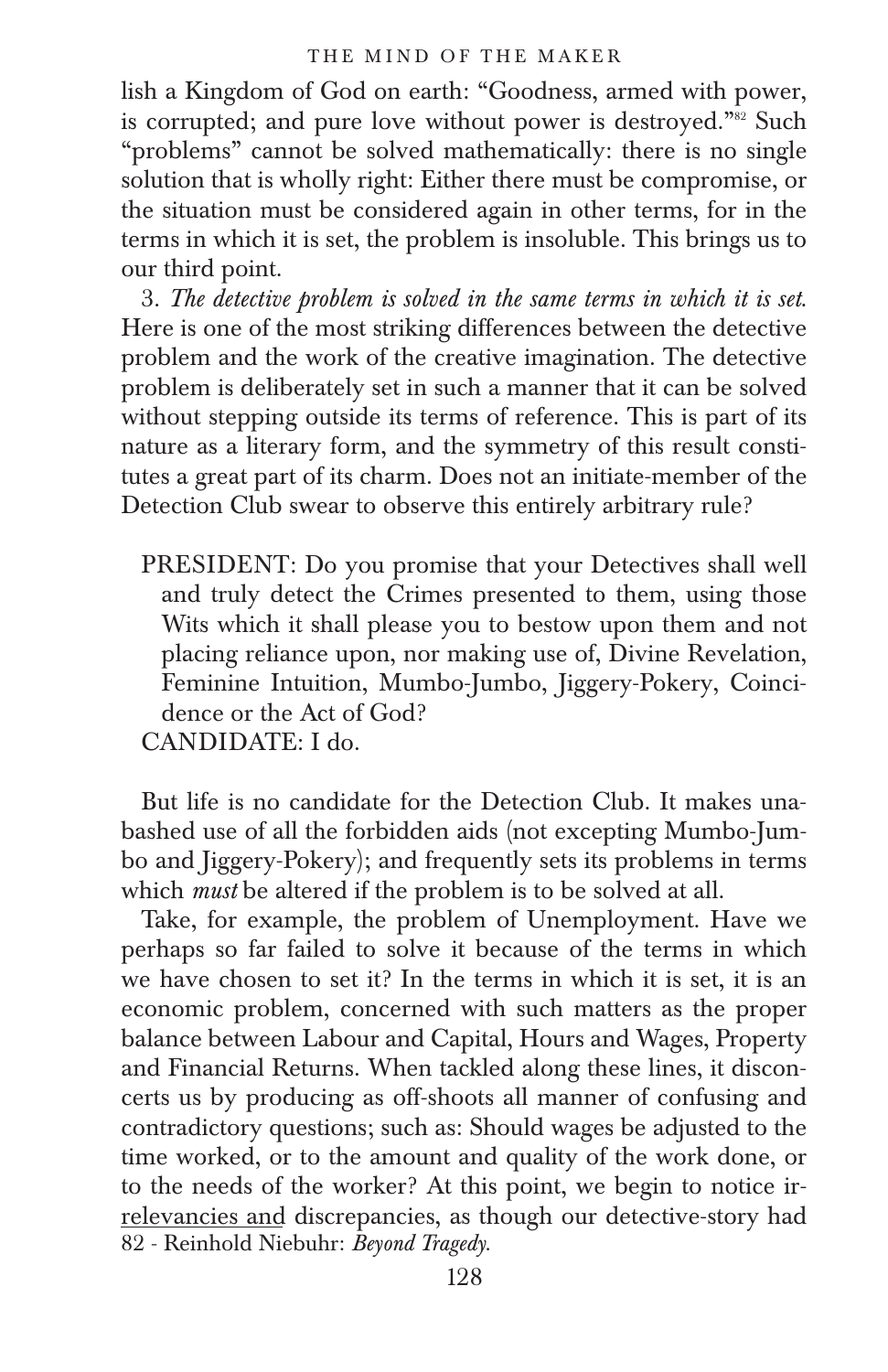stepped outside its allotted terms of reference. We notice also that the "Problem of Unemployment" limits us to the consideration of Employment only; it does not allow us even to consider the Work itself — whether it is worth doing or not, or whether the workman is to find satisfaction in doing the work, or only in the fact of being employed and receiving his pay-envelope. We may then ask ourselves: Should a man work in order to get enough money to enable him to cease from working, or should he desire only such payment as will enable him to live in order to carry on his work? If the former is true, then blessed are the rich, for they are the flower of a leisured civilisation; but, if the latter is true, then blessed is the worker who gets no more than a living wage.

When we have got so far, we may begin to suspect that the "problem of Unemployment" is not soluble in the terms in which it is set; and that what we ought to be asking is a totally different set of questions about Work and Money. Why, for example, does the actor so eagerly live to work, while the factory-worker, though often far better paid, reluctantly works to live? How much money would men need, beyond the subsistence that enables them to continue working, if the world (that is, you and I) admired work more than wealth? Does the fact that he is employed fully compensate a man for the fact that his work is trivial, unnecessary, or positively harmful to society: the manufacture of imbecile and ugly ornaments, for instance, or the deliberate throat-cutting between rival manufacturers of the same commodity? Ought we, in fact, to consider whether work is worth doing, before we encourage it for the sake of employment? In deciding whether men should be employed at a high wage in the production of debased and debasing cinema films or at a lower wage in the building of roads and houses, ought we to think *at all* about the comparative worth and necessity of bad films and good houses? Has the fact that enthusiastic crowds cheer and scream around professional footballers, while offering no enthusiastic greetings to navvies, anything to do with the wages offered to footballers and navvies respectively?

When we have ceased to think of work and money in the purely economic terms implied by "the Problem of Unemployment", then we are on our way to thinking in terms of creative citizenship, for we shall be beginning to make something with our minds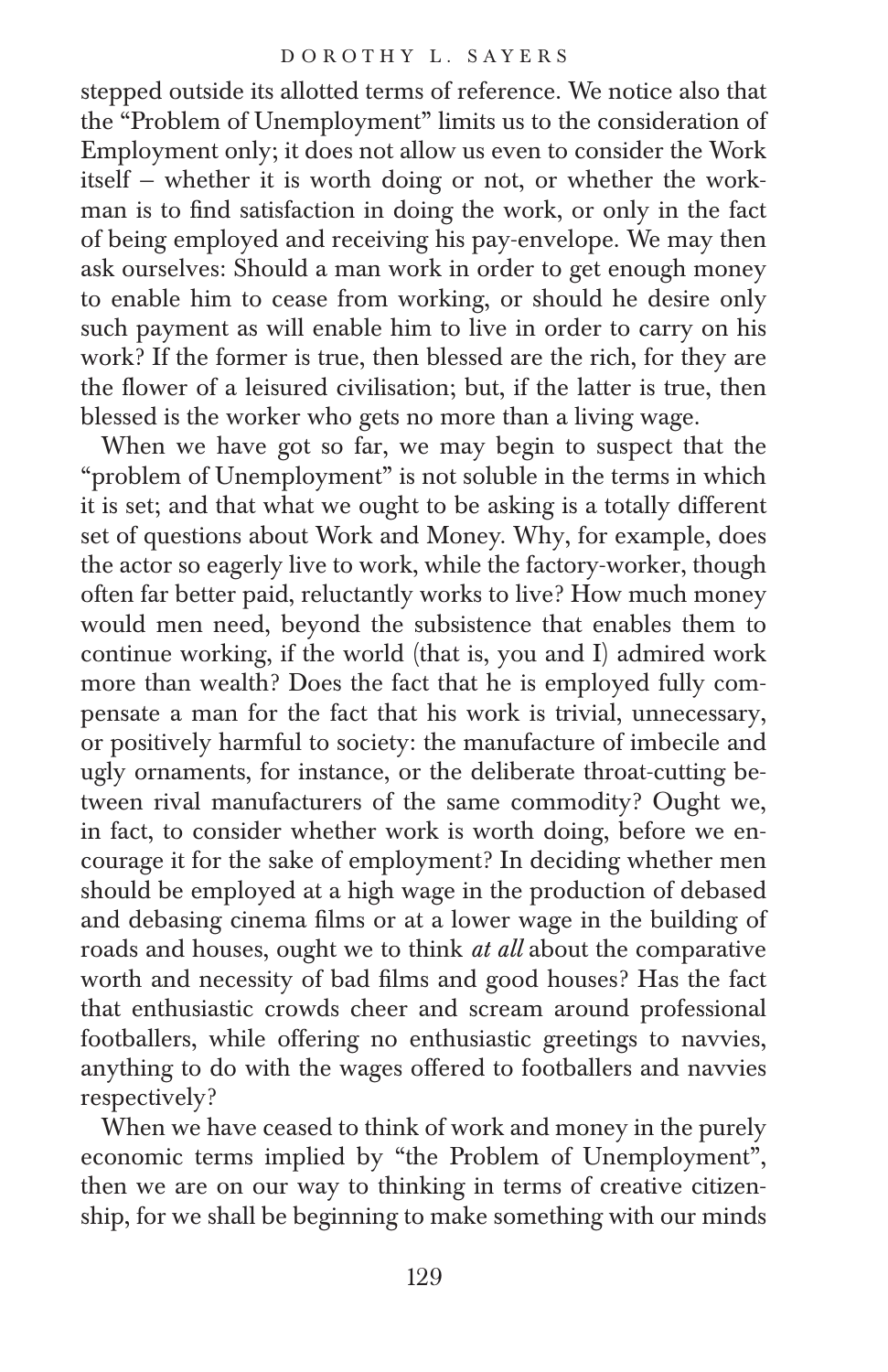— instead of "solving a problem" we shall be creating a new way of life.83

"Whose, therefore, shall she be in the Resurrection? for the seven had her to wife." In the terms in which you set it, the problem is unanswerable; but in the Kingdom of Heaven, those terms do not apply. You have asked the question in a form that is much too limited; the "solution" must be brought in from outside your sphere of reference altogether.

4. *The detective problem is finite*; when it is solved, there is an end of it — or, as George Joseph Smith casually observed concerning the brides he had drowned in their baths, "When they are dead, they are done with". The detective problem summons us to the energetic exercise of our wits precisely in order that, when we have read the last page, we may sit back in our chairs and cease thinking. So does the cross-word. So does the chess-problem. So does the problem about A, B, and C building a wall. The struggle is over and finished with and now we may legitimately, if we like, cease upon the midnight with no pain. The problem leaves us feeling like that because it is deliberately designed to do so. Because we can, in this world, achieve so little, and so little perfectly, we are prepared to pay good money in order to acquire a vicarious sensation of achievement. The detective-novelist knows this, and so do the setters of puzzles. And the schoolboy, triumphantly scoring a line beneath his finished homework, is thankful that he need not, in the manner so disquietingly outlined by Professor Leacock, inquire into the subsequent history of A, B, and C.

But this is the measure, not of the likeness between problems in detection and problems in life, but of the unlikeness. For the converse is also true; when they are done with, they are dead.<sup>84</sup> 83 - See Postscript at end of this chapter.

84 - [Utopian theory] imagines that perfect innocency, a new childhood, lies at the end of the social process. It thinks itself capable of creating a society in which all tensions are resolved and the final root of human anarchy is eliminated. If that were really possible its new society would not be the beginning of history, as it fondly imagines, but its end… The problem of good and evil cannot be completely resolved in history.—Reinhold Niebuhr: *Beyond Tragedy*.

The random "shaking down" of inanimate matter acts to produce states of increasing stability, and may be expected to reach a final state in which stability is complete and no further development possible. When, in the presence of life, matter is built into ordered pattern,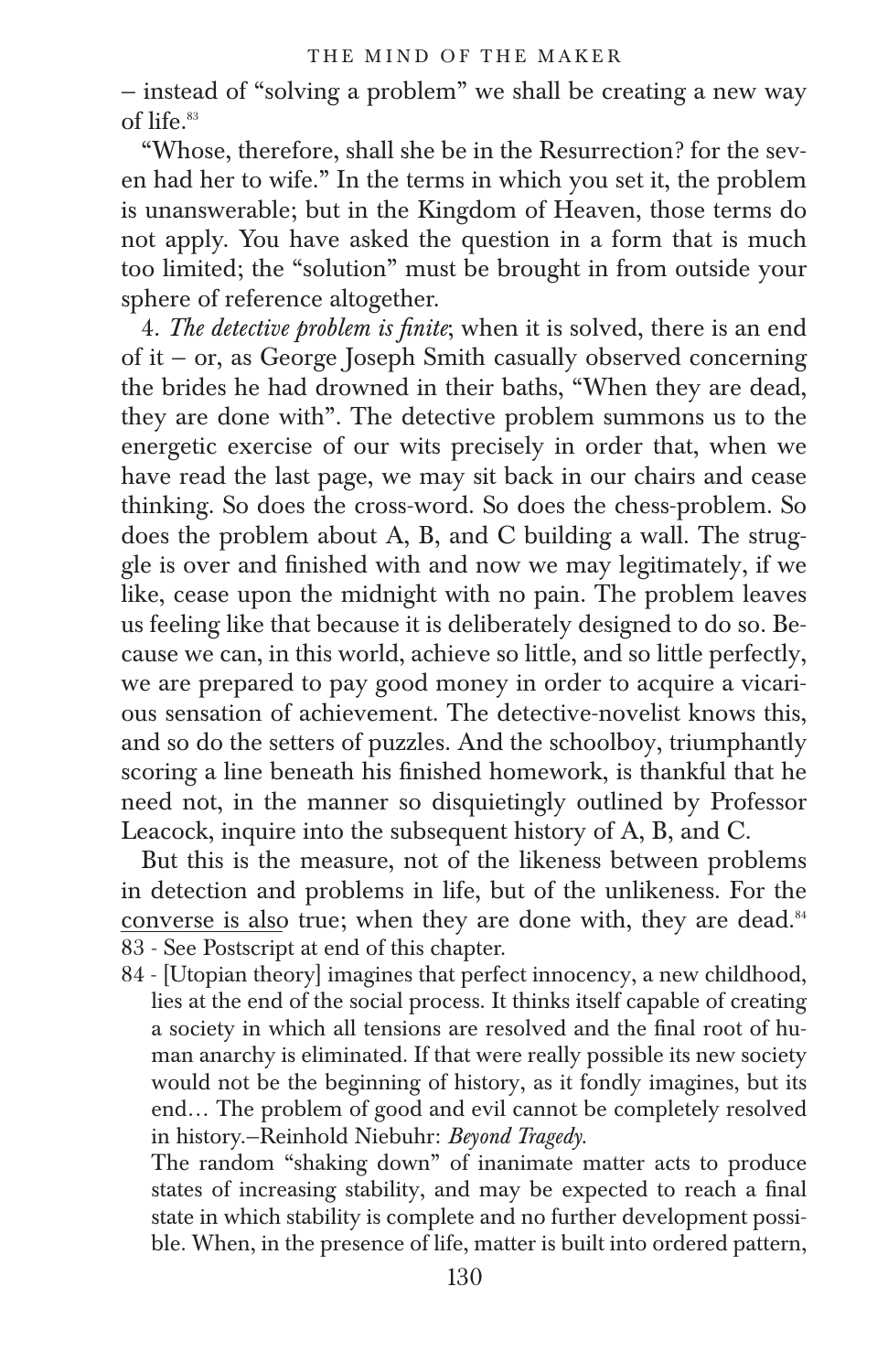Consider how, in the last twenty years, we have endeavoured to deal with the "problem of peace and security", and whether we do not still secretly hug the delusion that it is possible to deal with it as a "problem". We really persuaded ourselves that peace was something that could be achieved by a device, by a set of regulations, by a League of Nations or some other form of constitution, that would "solve" the whole matter once and for all. We continue to delude ourselves into the belief that "when the war is over" we shall "this time" discover the trick, the magic formula, that will stop the sun in heaven, arrest the course of events, make further exertion unnecessary. Last time we failed to achieve this end and why? Chiefly because we supposed it to be achievable. Because we looked at peace and security as a problem to be solved and not as a work to be made.

Now the artist does not behave like this. He may finish a book, as we may finish a war or set up the machinery of a League, and he may think it is very good and allow his Energy a brief sabbath of repose. But he knows very well that this is only a pause in the unending labour of creation. He does not subscribe to the heresy that confounds his Energy with his Idea, and the Son's brief sabbath in time with the perpetual sabbaths of the Trinity in Heaven. For the thing he has made is a living thing, and it is not sterile. It continually proliferates new themes and new fancies, and new occasions for thought and action. Each chapter concluded is only a day's end in the course of the book; each book concluded is only a year's end in the course of a life's pilgrimage. Or, if you like the metaphor better, it is a "still" cut out and thrown off from the endless living picture which his creative mind reels out. It is a picture in itself, but it only leads from the picture behind it to the picture in front of it, as part of a connected process.

This the artist knows, though the knowledge may not always stand in the forefront of his consciousness. At the day's end or the year's end he may tell himself: the work is done. But he knows in his heart that it is not, and that the passion of making will seize him again the following day and drive him to construct a fresh world. And though he may imagine for the moment that this fresh world is wholly unconnected with the world he has just finished, yet, if he looks back along the sequence of his creatures, he will

it is maintained there only in a state of instability or tension. Thus, in the universe as we know it, the will to stability is the will to death.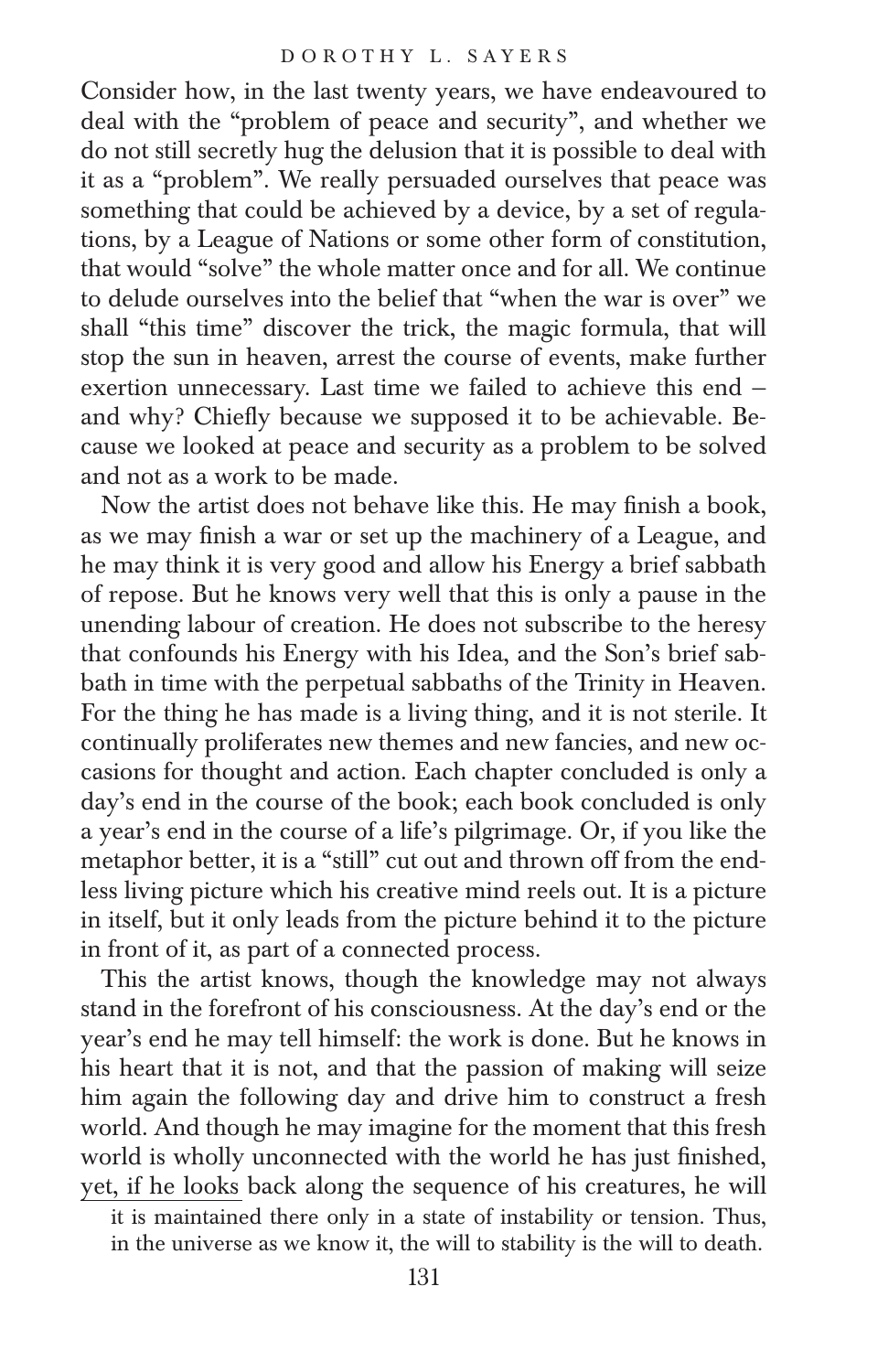find that each was in some way the outcome and fulfilment of the rest — that all his worlds belong to the one universe that is the image of his own Idea. I know it is no accident that *Gaudy Night*, coming towards the end of a long development in detective fiction, should be a manifestation of precisely the same theme as the play *The Zeal of Thy House*, which followed it and was the first of a series of creatures embodying a Christian theology. They are variations upon a hymn to the Master Maker; and now, after nearly twenty years, I can hear in *Whose Body?* the notes of that tune sounding unmistakably under the tripping melody of a very different descant; and further back still, I hear it again, in a youthful set of stanzas in *Catholic Tales*:

I make the wonderful carven beams Of cedar and of oak To build King Solomon's house of dreams With many a hammer-stroke, And the gilded, wide-winged cherubims.

I have no thought in my heart but this: How bright will be my bower When all is finished; My joy it is To see each perfect flower Curve itself up to the tool's harsh kiss.

How shall I end the thing I planned? Such knots are in the wood! With quivering limbs I stoop and stand, My sweat runs down like blood I have driven the chisel through My hand.

I should not write it quite like that to-day — at least, I hope I should avoid the bright bower and the quivering limbs and the exclamation-mark in the last verse. But the end is clearly there in the beginning. It would not be quite exact to say that the wheel has come full circle, or even, in the image that the time-students have made fashionable, that the spiral has made another turn over its starting-point. The Idea was from the beginning in every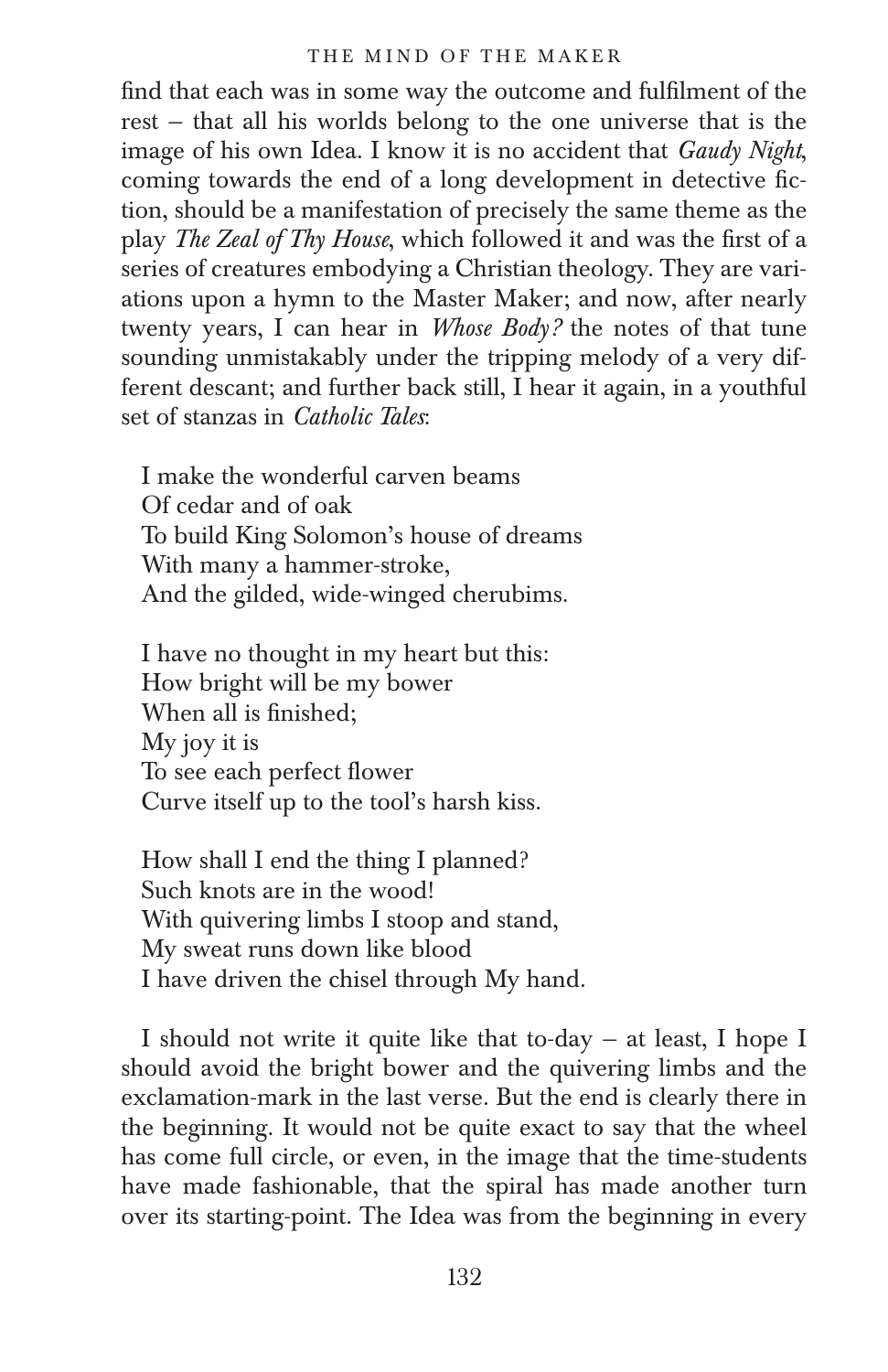corner of the universe which it contains, and eternally begets its manifestations. There is never any point in time that can conclude or comprehend the Idea. The problem is never so solved that it is abolished: but each time it is restated, a new thing is made and signed with the formula "Q.E.F."

The desire to solve a living problem by a definitive and sterile conclusion is natural enough: it is part of the material will to death. It is bred in the bones of the most enlightened and "progressive" of mankind, who hate it when they see it in others, not realising that what appears to them to be a detestable stranger is in fact their own face in a mirror.

The man who uses violent invective against those that seek to "uphold the *status quo*" or cling to an "outworn tradition", is justified in doing so *only* if he himself contemplates no fixed point of achievement ahead. If he thinks within himself, "after the war", or "after the revolution", or "after the Federation of Europe", or "after the triumph of the proletariat", the problem will be solved, then he is no better than they are. And he is horribly deluding both himself and others — the blind leading the blind into a blind alley. In fact, by saying or thinking any such thing, he is establishing precisely the conditions which make any approach to achievement impossible.

When we examine these four characteristics of the detective problem, we begin to see why it is so easy to look upon all the phenomena of life in terms of "problem and solution", and also why the "solution" is so seldom satisfactory, even when we think we have reached it. For in order to persuade ourselves that we can "solve" life, we have only to define it in terms which admit of solution. Unless we do this, not only the solution but the problem itself is unintelligible. Take any phenomenon you like: Take a rose. How will you proceed to solve a rose? You can cultivate roses, smell them, gather and wear them, make them into perfume or pot-pourri, paint them or write poetry about them; these are all creative activities. But can you solve roses? Has that expression any meaning? Only if you first define the rose in terms which presuppose the answer. You can say: If the rose is regarded as an arrangement of certain chemical components, then the chemical formula for the rose is *x*. Or you can say: If the rose is regarded geometrically as a complex system of plane surfaces, then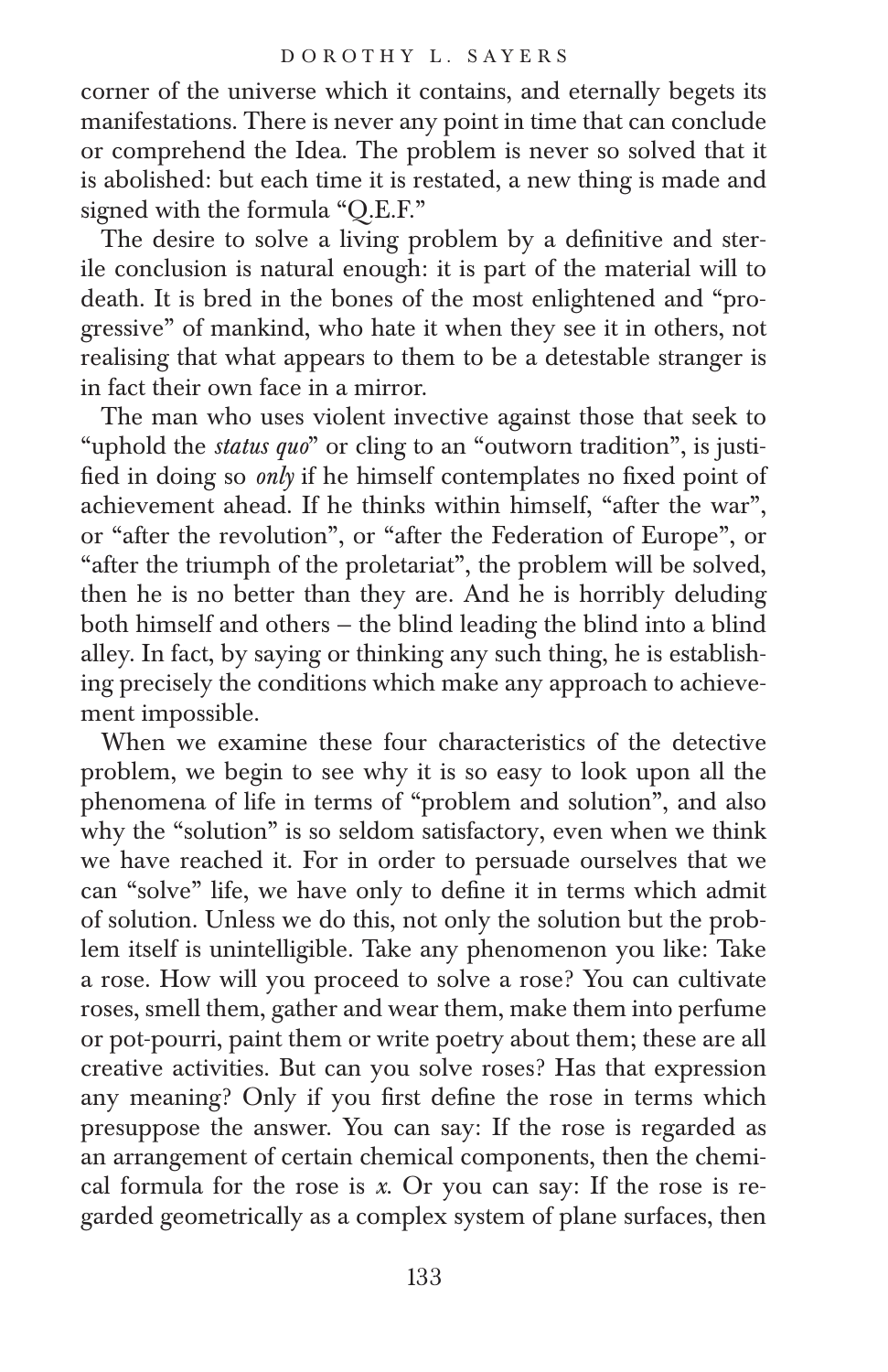the formula for *this* rose is so-and-so. Or you can say: If the rose is regarded as an example of the Mendelian heredity of colourvariations, then the method for cultivating blue roses is as follows. But none of these answers is going to solve the rose; and if the first is complete and final for the chemist, it remains altogether inadequate for the woman putting roses in a vase; and if the second may give some assistance to the painter, it leaves the gardener dissatisfied; while the third is probably undiscoverable, and, even if it were not, would do nothing to help the perfumer. Yet the perfumer, the gardener, the woman and the painter, being occupied with the rose itself and not with its solution, can all present the world with new manifestations of the rose, and by so doing communicate the rose to one another in power.

The danger of speaking about life exclusively in terms of problem and solution is that we are thus tempted to overlook the limitations of this detective game and the very existence of the initial arbitrary rule that makes the playing of it possible. The rule is to exclude from the terms of the problem everything that the solution cannot solve. It is diverting and useful to know that, for the chemist, a man is made up of a few pennyworth of salt, sugar, iron and what not, together with an intolerable deal of water. But we must not assert that, "Man is, in fact, nothing but" these things, or suppose that the solution of the pennyworths in the water will produce a complete and final solution of man. For this means that we have forgotten the qualification "for the chemist". That qualification reduces our assertion to the more limited form: "If man is nothing but a chemical, this is his chemical formula"  $-$  a very different matter. Somewhat similarly, the popular game of debunking great men usually proceeds by excluding their insoluble greatness from the terms of the problem and presenting a watery solution of the remainder; but this is, by definition, no solution of the man or of his greatness.

It was said by Kronecker the mathematician: "God made the integers; all else is the work of man." Man can table the integers and arrange them into problems which he can solve in the terms in which they are set. But before the inscrutable mystery of the integers themselves he is helpless, unless he calls upon that Tri-Unity in himself which is made in the image of God, and can include and create the integers.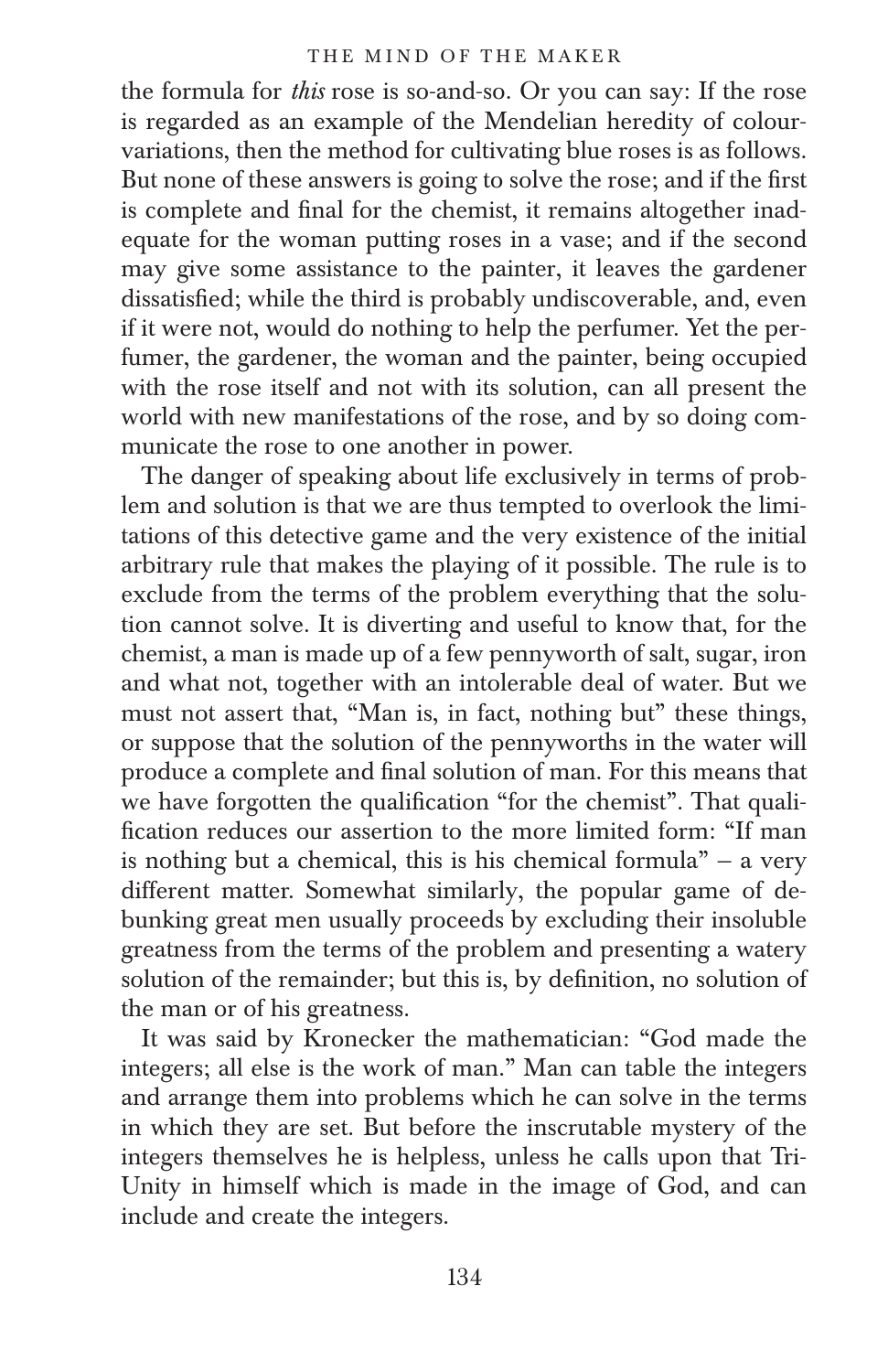This is the vocation of the creative mind in man. The mind in the act of creation is thus not concerned to solve problems within the limits imposed by the terms in which they are set, but to fashion a synthesis which includes the whole dialectic of the situation in a manifestation of power. In other words, the creative artist, as such, deals, not with the working of the syllogism, but with that universal statement which forms its major premise. That is why he is always a disturbing influence; for all logical argument depends upon acceptance of the major premise, and this, by its nature, is not susceptible of logical proof. The hand of the creative artist, laid upon the major premise, rocks the foundations of the world; and he himself can only indulge in this perilous occupation because his mansion is not in the world but in the eternal heavens.

The artist's knowledge of his own creative nature is often unconscious; he pursues his mysterious way of life in a strange innocence. If he were consciously to pluck out the heart of his mystery, he might say something like this:

I find in myself a certain pattern which I acknowledge as the law of my true nature, and which corresponds to experience in such a manner that, while my behaviour conforms to the pattern, I can interpret experience in power. I find, further, that the same pattern inheres in my work as in myself; and I also find that theologians attribute to God Himself precisely that pattern of being which I find in my work and in me.

I am inclined to believe, therefore, that this pattern directly corresponds to the actual structure of the living universe, and that it exists in other men as well as in myself; and I conclude that, if other men feel themselves to be powerless in the universe and at odds with it, it is because the pattern of their lives and works has become distorted and no longer corresponds to the universal pattern — because they are, in short, running counter to the law of their nature.

I am confirmed in this belief by the fact that, so far as I conform to the pattern of human society, I feel myself also to be powerless and at odds with the universe; while so far as I conform to the pattern of my true nature, I am at odds with human society, and it with me. If I am right in thinking that human society is out of harmony with the law of its proper nature, then my experience again corroborates that of the theologians, who have also perceived this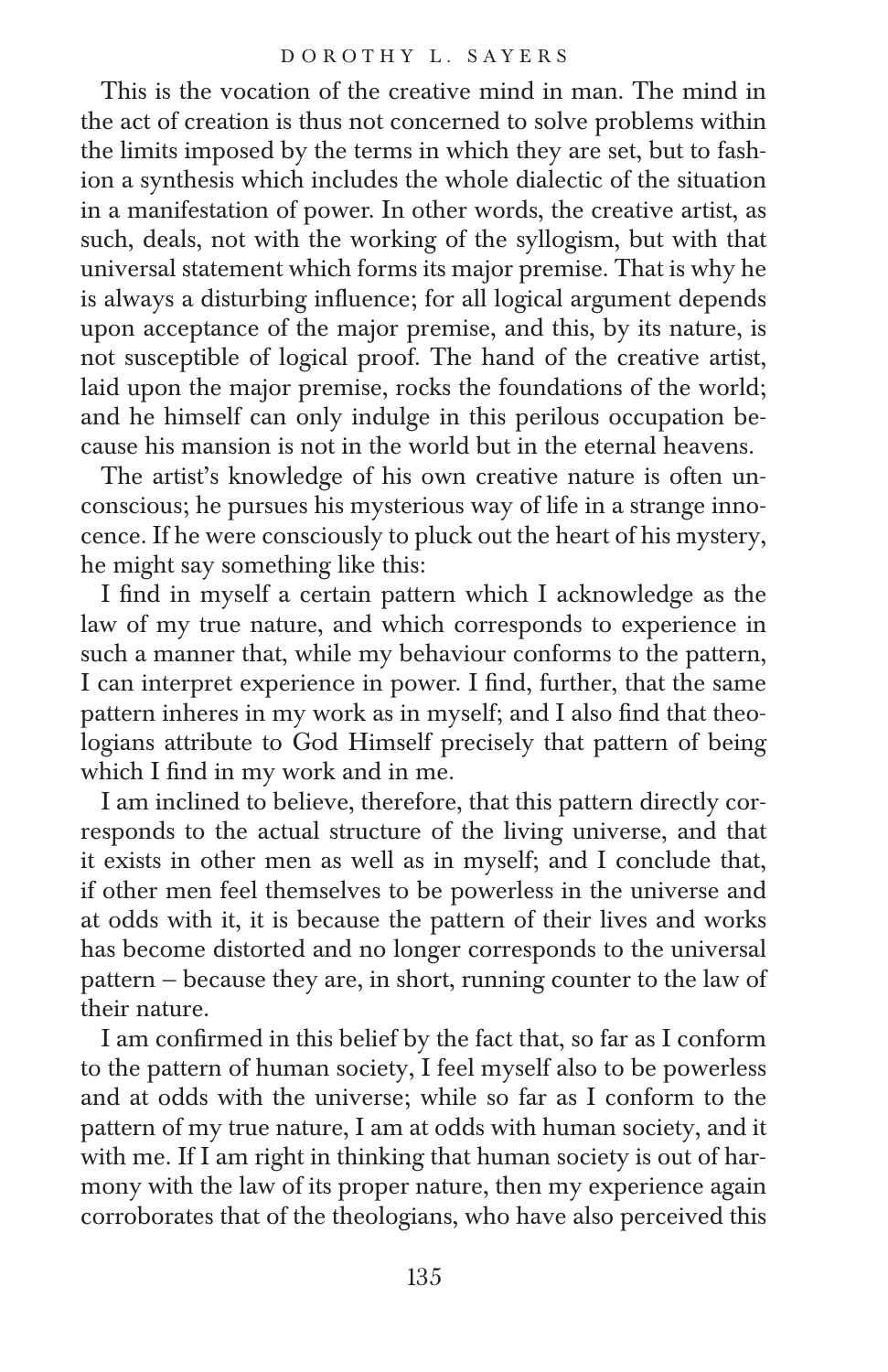fundamental dislocation in man.

If you ask me what is this pattern which I recognise as the true law of my nature, I can only suggest that it is the pattern of the creative mind — an eternal Idea, manifested in material form by an unresting Energy, with an outpouring of Power that at once inspires, judges, and communicates the work; all these three being one and the same in the mind and one and the same in the work. And this, I observe, is the pattern laid down by the theologians as the pattern of the being of God.

If all this is true, then the mind of the maker and the Mind of the Maker are formed on the same pattern, and all their works are made in their own image.

It is not at all likely that, if you caught the first artist you saw passing and questioned him, he would explain himself in these terms. He is no more accustomed than the rest of us to look for any connection between theology and experience. Nor, as I said at the beginning, do the theologians of to-day take much trouble to expound their doctrine by way of the human maker's analogy. They are ready to use the "Father-symbol" to illustrate the likeness and familiarity between God and His children. But the "Creator-symbol" is used, if at all, to illustrate the deep gulf between God and His creatures. Yet, as Berdyaev says, "The image of the artist and the poet is imprinted more clearly on his works than on his children". Particularly when it comes to the Trinity of the Godhead, the emphasis is always placed on the mystery and uniqueness of the structure  $-$  as though it were a kind of blasphemy to recognise with Augustine that this, at least, is to man a homely and intimate thing, "familiar as his garter".

The disastrous and widening cleavage between the Church and the Arts on the one hand and between the State and the Arts on the other leaves the common man with the impression that the artist is something of little account, either in this world or the next; and this has had a bad effect on the artist, since it has left him in a curious spiritual isolation. Yet with all his faults, he remains the person who can throw most light on that "creative attitude to life" to which bewildered leaders of thought are now belatedly exhorting a no less bewildered humanity.

Nor is the creative mind unpractical or aloof from that of the common man. The notion that the artist is a vague, dreamy crea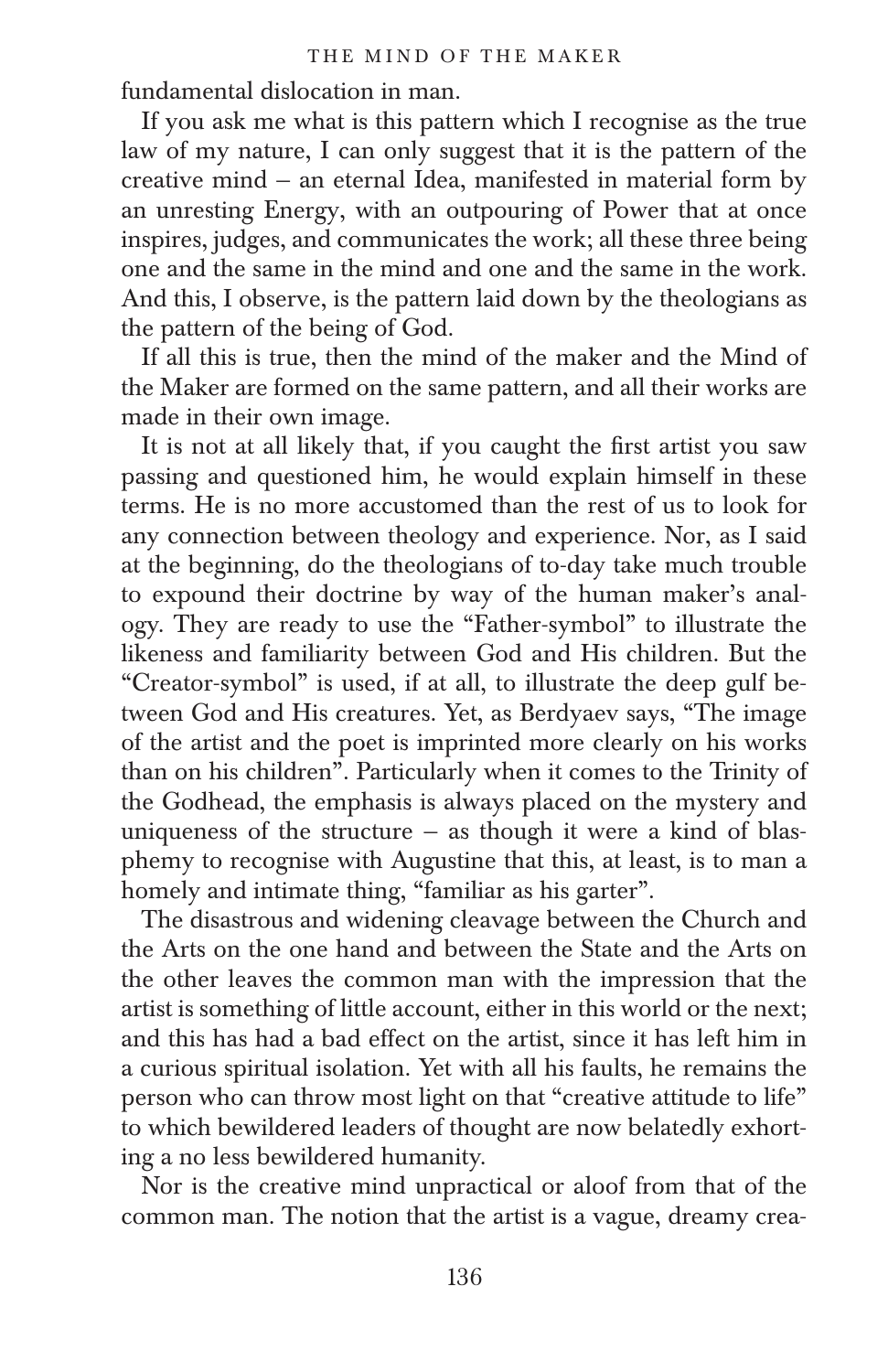ture living in retreat from the facts of life is a false one — fostered, as I shrewdly suspect, by those to whose interest it is to keep administrative machinery moving regardless of the end-product. At the irruption of the artist into a State department, officialdom stands aghast, not relishing the ruthless realism which goes directly to essentials. It is for the sacrilegious hand laid on the major premise that the artist is crucified by tyrannies and quietly smothered by bureaucracies.<sup>85</sup> As for the common man, the artist is nearer to him than the man of any other calling, since his vocation is precisely to express the highest common factor of humanity — that image of the Creator which distinguishes the man from the beast. If the common man is to enjoy the divinity of his humanity, he can come to it only in virtue and right of his making.

- The wisdom of a learned man cometh by opportunity of leisure and he that hath little business shall become wise.
- How can he get wisdom that holdeth the plough, and that glorieth in the goad, that driveth oxen, and is occupied in their labours, and whose talk is of bullocks?
- He giveth his mind to make furrows; and is diligent to give the kine fodder.
- So every carpenter and workmaster, that laboureth night and day; and they that cut and grave seals, and are diligent to make great variety, and give themselves to counterfeit imagery, and watch to finish a work:
- The smith also sitting by the anvil, and considering the iron work, the vapour of the fire wasteth his flesh, and he fighteth with the heat of the furnace: the noise of the hammer and the anvil is ever in his ears, and his eyes look still upon the pattern of the thing that he maketh; he setteth his mind to finish his
- 85 "At home [in 1939], the Foreign Office whole-heartedly shared the general view of Whitehall that the war was to be one of officials, by officials, for officials. In the previous conflict [1914-1918] many outsiders—mere intellectuals and journalists—had been introduced into the administrative machine. No doubt they had contributed materially to the winning of the war, but they had been a confounded nuisance with their unconventional ideas. This must not be allowed to happen again, and, as we have seen, the 'closed shop' became the order of the day. To this initial blunder all subsequent mistakes were due, and these in their turn contributed materially to the disasters of the following spring and summer."—Sir Charles Petrie: *Twenty Years' Armistice and After*.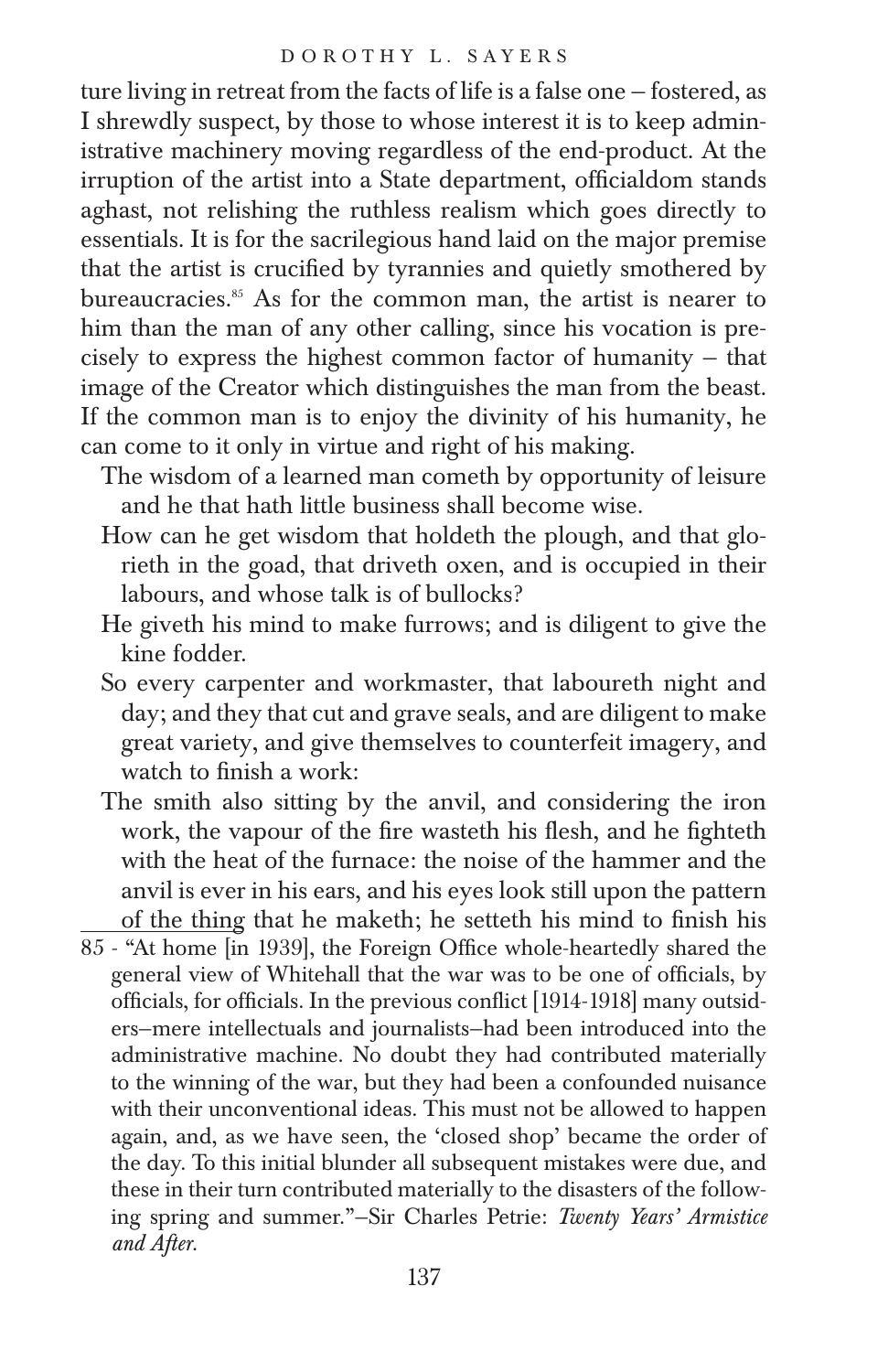#### THE MIND OF THE MAKER

work, and watcheth to polish it perfectly:

- So doth the potter sitting at his work, and turning the wheel about with his feet, who is alway carefully set at his work, and maketh all his work by number;
- He fashioneth the clay with his arm and boweth down its strength before his feet; he applieth himself to lead it over; and he is diligent to make clean the furnace:
- All these trust to their hands: and every one is wise in his work.
- Without these cannot a city be inhabited: and they shall not dwell where they will, nor go up and down:
- They shall not be sought for in public counsel, nor sit high in the congregation: they shall not sit on the judges' seat, nor understand the sentence of judgment; they cannot declare justice and judgment; and they shall not be found where parables are spoken.
- But they will maintain the state of the world, and all their desire is in the work of their craft.<sup>86</sup>

<sup>86 -</sup> Ecclesiasticus xxxviii. 24-34.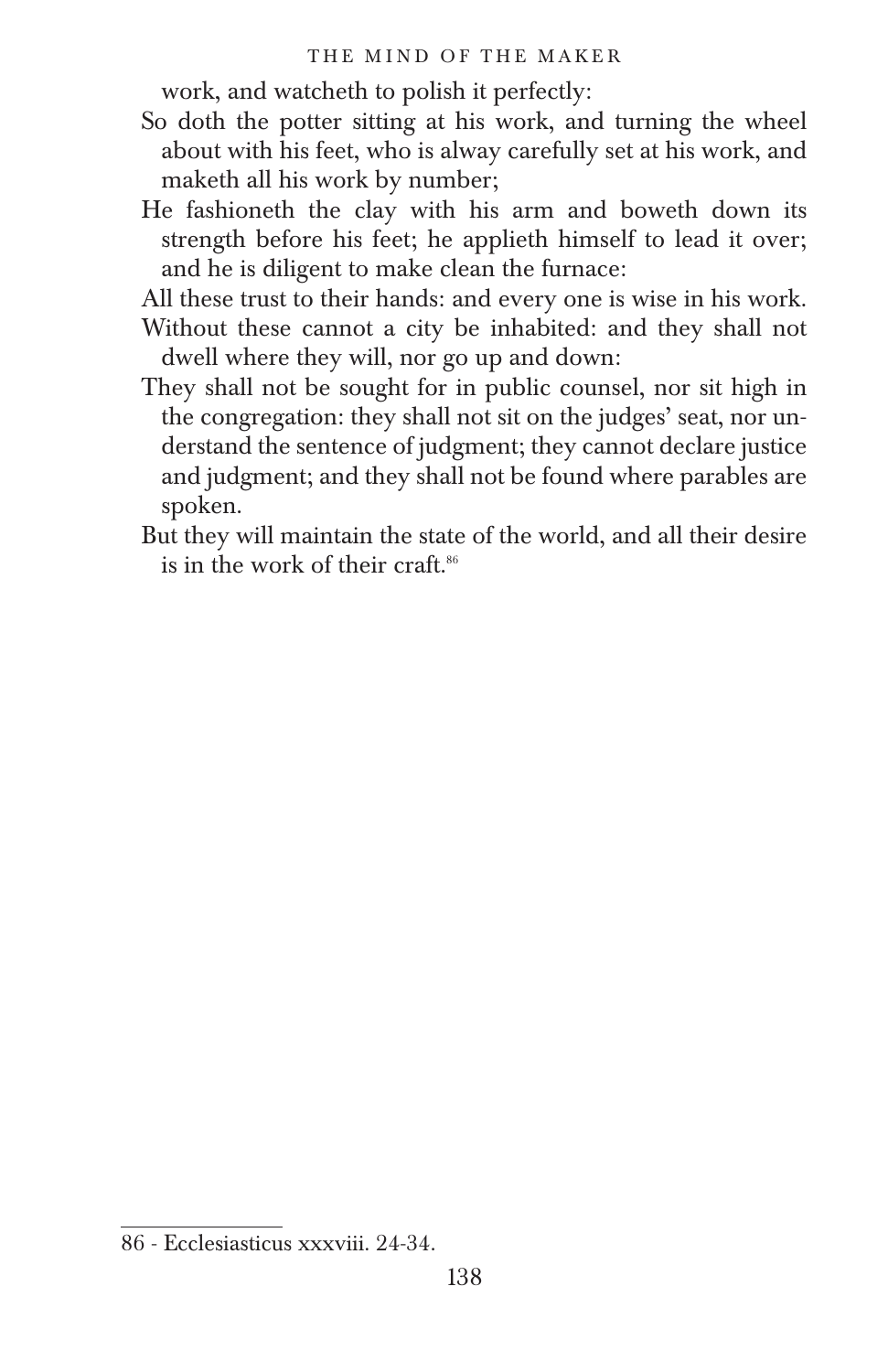# **POSTSCRIPT** THE WORTH OF THE WORK

It will be seen how this matter of the worth of the work affects the inter-connected "problems" of industrialisation and unemployment. Socialists have correctly observed that "an industrialised nation is a unitary nation: t will be seen how this matter of the worth of the work affects the inter-connected "problems" of industrialisation and unemployment. Socialists have correctly observed that "an industrialised nation is a unitary nation: every part of it loses the same time, if unemployment is not to be endemic, it is necessary that those new powers of production should be fully employed. That is impossible unless the products are given away."<sup>87</sup> They have also seen that, if the "problem" is not to be "solved" by the wholesale destruction of these products in war, it can only be solved by "distributing them among one's own citizens according to need and not according to the money-demand, and truly exchanging (as distinct from selling at a profit) the national superfluity against the superfluity of other nations."<sup>88</sup> So far, so good; the further conclusion is drawn that this rearrangement of social economics calls for a truly Christian love of one's neighbour. But it also calls for a no less truly Christian love of the work; and for a kind of work that shall be lovable by the Christian soul. Profit, and indeed all remuneration beyond the subsistence that enables a man to go on working, is desired because it offers an escape from work into activities more congenial and more generally admired. If the service of the machines remains hateful, men will not serve them for love; so that if the hope of escape no longer offers an inducement to work, the machines will stop, and the former conditions recur, by the inevitable dialectic of their nature. Nor will a Christian love of humanity be encouraged by the multiplication of products whose effect upon the human mind is to debase and pervert it.<sup>89</sup> We cannot deal with industrialism or unemploy-87 - Middleton Murry: *The Betrayal of Christ by the Churches*. 88 - Ibid.

89 - This is why the fully industrialised socialist state must resort to forced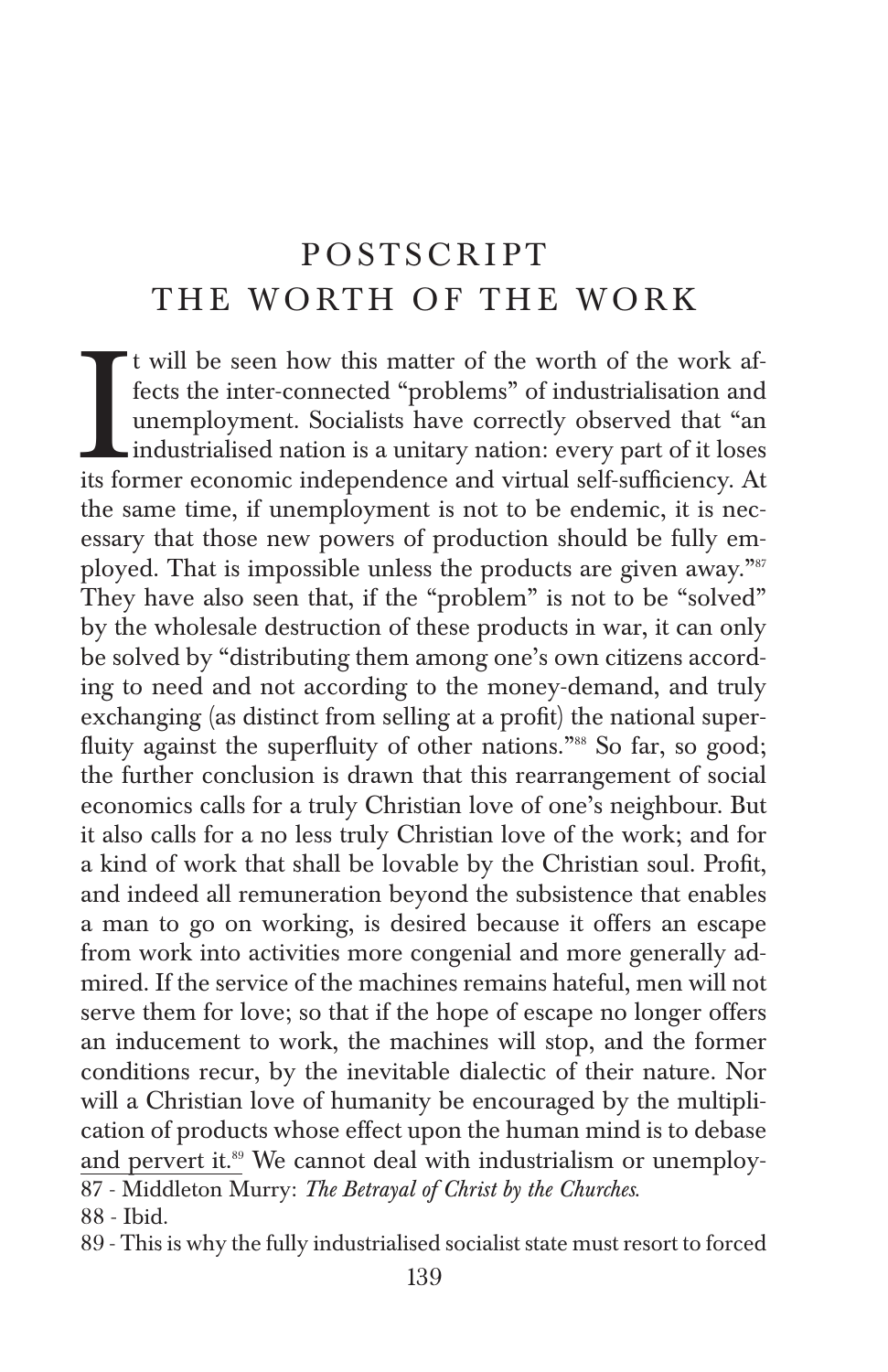ment unless we lift work out of the economic, political and social spheres and consider it also in terms of the work's worth and the love of the work, as being in itself a sacrament and manifestation of man's creative energy.

The attitude of the artist to this question is instructive. It is true that he, like everybody else, derives remuneration from his work (though not, strictly speaking, profit in the financial sense, of the word, since what he invests in his work is not money but time and skill, whose returns cannot be calculated in percentages). The remuneration is frequently beyond the amount necessary to enable him to go on working. What is remarkable about him is the way in which he commonly employs the escape-from-work which the extra remuneration allows him. If he is genuinely an artist, you will find him using his escape-from-work in order to do what he calls "my own work", and nine times out of ten, this means *the same work* (i.e. the exercise of his art) *that he does for money*. The peculiar charm of his escape is that he is relieved, not from the work but from the money. His holidays are all busman's holidays.

What distinguishes him here from the man who works to live is, I think, his desire to see the fulfilment of the work. Whether it is possible for a machine-worker to feel creatively about his routine job I do not know; but I suspect that it is, provided and so long as the worker eagerly desires that before all things else the work shall be done. What else causes the armaments worker to labour passionately when he knows that the existence of his country is threatened, but that his heart travels along the endless band with the machine parts and that his imagination beholds the fulfilment of the work in terms, not of money, but of the blazing gun itself, charged with his love and fear. As the author of *Ecclesiasticus* says, he "watches to finish the work"; for once, that is, he sees the endproduct of his toil exactly as the artist always sees it, in a vision of Idea, Energy, and Power. It is unfortunate that so little effort should be made by Church or State to show him the works of peace in the same terms. Is the man, for example, engaged in the mass-production of lavatory cisterns encouraged to bring to his daily monotonous toil the vision splendid of an increasingly hygienic world? I doubt it; yet there is much merit in sanitary plumbing — more, if you come to think of it, than there is in warfare. But if the common man were really to adopt this high-mind-

labour to keep the machines at work.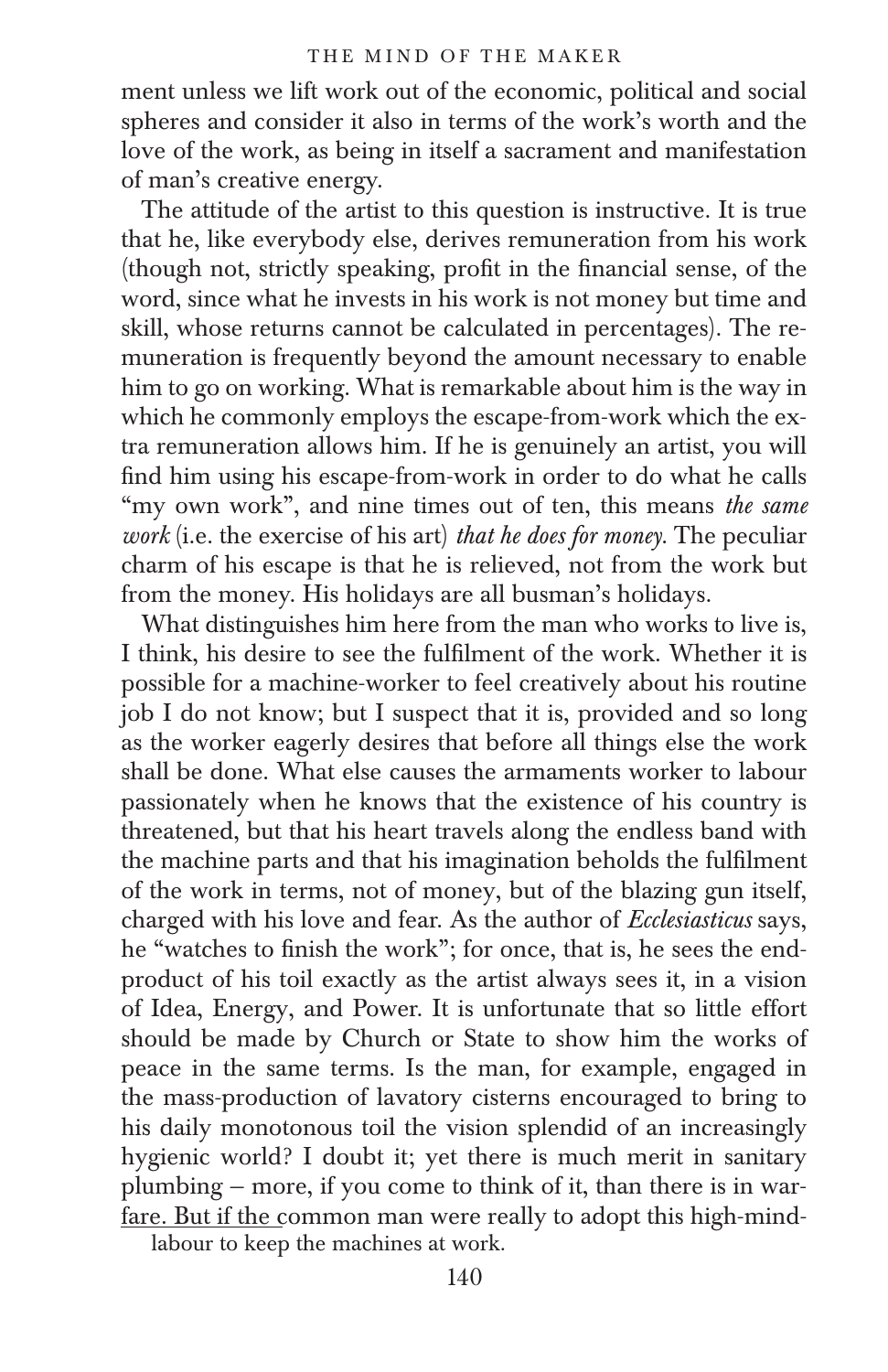#### DOROTHY L. SAYERS

ed and Christian attitude to the worth of his work and the needs of his neighbour, are there not some products which he would refuse at all costs to produce? I think there are; and that many of the machines would stop, unless the art of propagandist deception were carried to even greater lengths than it is at present. And who would issue the propaganda, if profit were no longer a motive? Perhaps some state which, not having enough useful commodities to exchange for necessities, was obliged to specialise in the export of trash. And if nobody would accept the trash? In that case, we could scrap a very great number of the machines, and the "problem" of industrialisation would assume a different aspect; because, in that case, every man in the world would have become an artist after his fashion.

That the artist's attitude to work is quite alien to that of the common-or-business man is a fact generally recognised and (the world being what it is) universally exploited. For example: in times of national crisis, and economic stringency, the writer is often requested by his publisher to accept a reduced royalty on his forthcoming book (particularly if his "message" is held to be of value to the nation), on the ground of "the increased cost of printing". The assumption is that, such is his eagerness to see his work published, he will readily cut his remuneration to the starvation line rather than deprive the world of the fruit of his toil. But it is never suggested to the printer that he should have his wages reduced on account of the educational value of the book he is printing. On the contrary: his wage is increased at the writer's expense, though the increased cost of living affects them both alike. Everybody takes this for granted. It would be irrational to suppose that this is because the printer's work is more valuable to the community than the writer's, since if all the writers stopped writing, the printers would have nothing to print, and their skill would automatically become valueless. The true reason is that the writer is known to live by a set of values which are not purely economic: he beholds the end of the work. As a common-or-business man, he requires payment for his work and is often pretty stiff in his demands; but as an artist, he retains so much of the image of God that he is in love with his creation for its own sake.

So too, the artist has two meanings for the concept of property. When he says, "This is my top-hat, my bathroom, my motor-car,"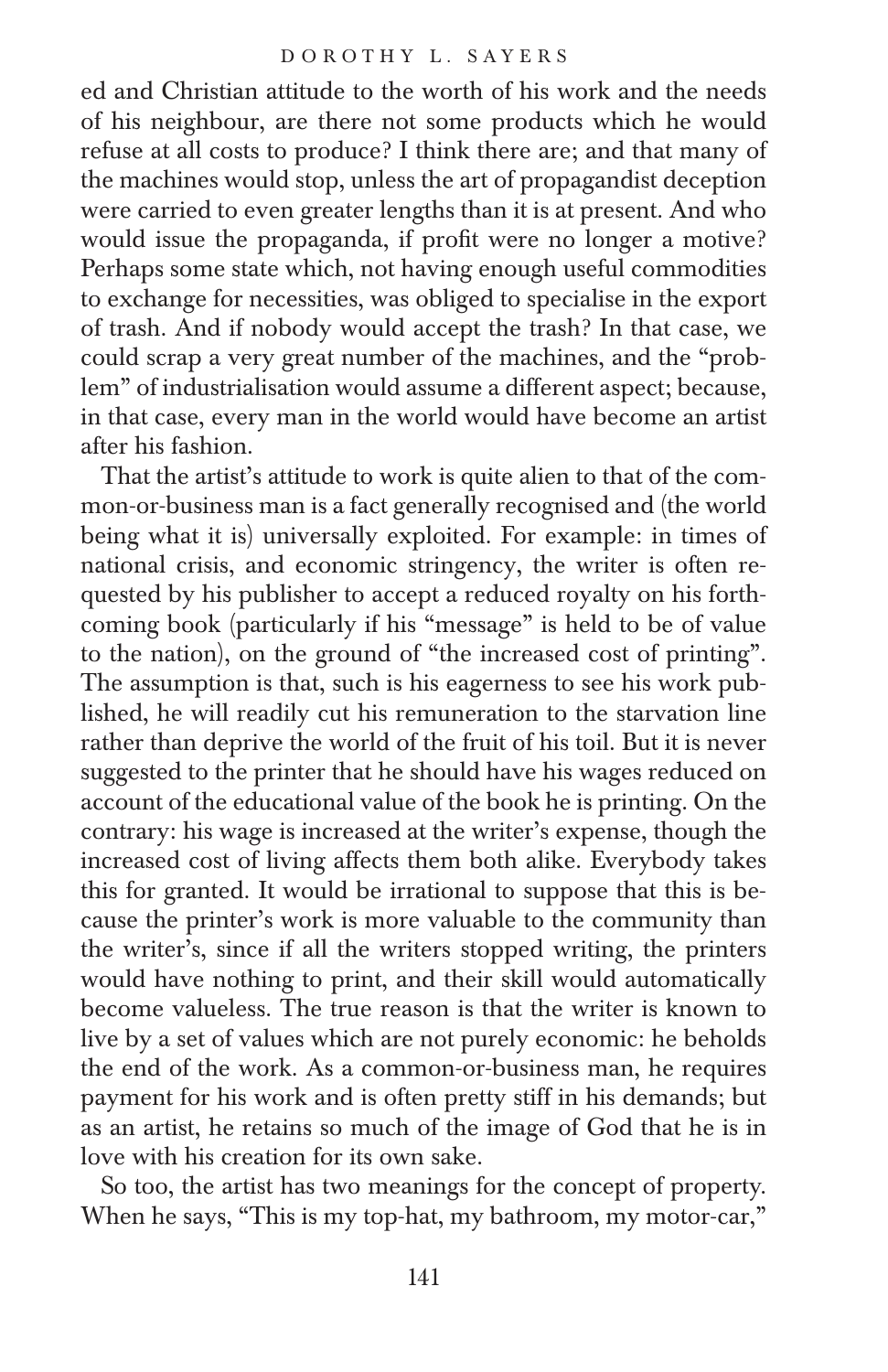#### THE MIND OF THE MAKER

he means merely that he possesses these things; but when he says, "this is my work", he means that, no matter who now possesses it, he made it. The Communist makes it a great point that the worker should own the tools of his trade; but few people in a machine age think much whether it matters that a man should feel the accomplished work to be his own. Yet this is what underlies the delight of a man in his work. True, it is not for every man — not even for every artist — to say of a work: "This is all mine, from the first conception in the brain to the last detail made with hands." The novelist may say it if he disregards the work of printer and binder; the maker of a gem-ring may say it if he disregards the work of the miner; but the playwright may not say it, nor the actor, still less the stonemason who carves the capitals for a great cathedral; yet all of them in some degree may say it if they look to the end of the work. "The ring is mine, though I may not wear it", "the Cathedral is ours, though we no more possess it than the humblest of all who worship in it". But what of the factory hand, endlessly pushing a pin into a slot? How far does he feel of the far-off endproduct of his task, "This thing is mine?" And if he does, how often does the contemplation of it afford food for the soul?

This "problem" of unemployment admits of no simple solution. As some one has truly observed, "there is no unemployment in Dartmoor Prison" — nor, indeed, is there any "problem" of the insecurity of the means of livelihood or of an over-mechanised industry. In hardness of condition and lack of liberty there is little to choose between Dartmoor and a Trappist monastery, and the looker-on might readily suppose that in both the "problem of work" had been "solved" in the same way. "Poverty, obedience, chastity" is the rule of life in both; and the convict might appear to have the advantage, since he is far likelier than the monk to return to the world some day and in the meantime enjoys a good deal more freedom of speech. Yet between the employed and the employed, between the secure and the secure, between the bound and the bound there is a difference too great to be seen in the schedules of employment.

So, too, between the worker and the worker, between the insecure and the insecure. No one is more insecure than the creative artist; in daring to dedicate himself to his work, he takes his life in his hand. If a writer loses his health or his market, he cannot look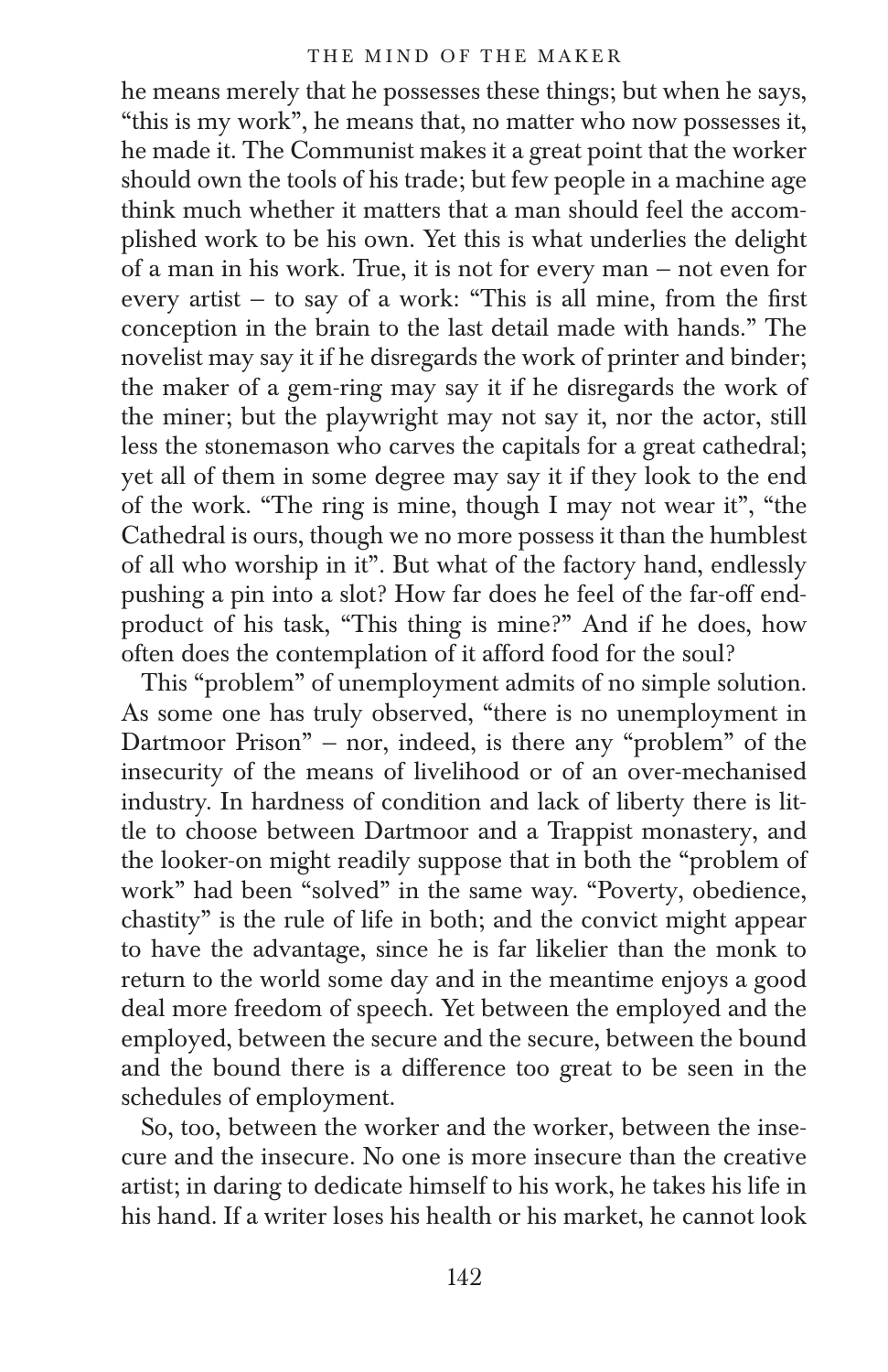to national insurance to help him out; the cash value of his commodity is subject to every wind and whim of the public fancy; if he works slowly or badly, he has no trade-union to ensure that he shall be paid at the same rate as better workers, nor, if his publisher suddenly decides to have done with him can he bring a summons against him for wrongful dismissal; he is treated with ferocious injustice by the Treasury: for if he spends six years in writing a book and at the end of the time receives a payment representing an advance on the next two years' sales, that sum which represents eight years' earnings is taxed as one year's income; generally speaking, in fact, he is treated by the State as though he were an enemy and a parasite. And if he has not a trade-union of his own, is it not his own fault? It is; but the trade-union is intolerable in his eyes, because it might prevent him from working as fast and as well and as many hours a day as he can. The tradeunion is conceived in terms of employment and not in terms of the end of the work, so that the artist's adherence to it can never be whole-hearted.

It is not, of course, only the artist who thus lives dangerously out of regard for the integrity of his work. "There are not a few good farmers," says Viscount Lymington, "who have gone bankrupt for the sake of the land rather than farm badly."90 Wherever such an attitude is found, there is the artist's way of life. Yet the integrity of the work — the stipulation that it shall be both worth doing and well done — rarely figures in any scheme for an ordered society, whether issued by Labour or by Capital.<sup>91</sup>

If any one is found to insist on the integrity of the work, he is usually countered by a plausible argument: that all the works of men are subordinate to the needs of humanity, and that the artist's

<sup>90 -</sup> Art. in *Sunday Times*, 1.12.40.

<sup>91 -</sup> It is, however, only right to add that the leaders of the Churches in Britain have, in their *Manifesto* of 21 December 1940, distinguished themselves by incorporating among their additions to the Pope's "Five Points" the following pronouncement:

The sense of a Divine vocation must be restored to man's daily work. This is offered as one of the "five standards by which economic situations and proposals may be tested". The signatories to this Manifesto are the Roman Catholic Archbishop of Westminster, the Anglican Archbishops of Canterbury and York, and the Moderator of the Free Church Federal Council.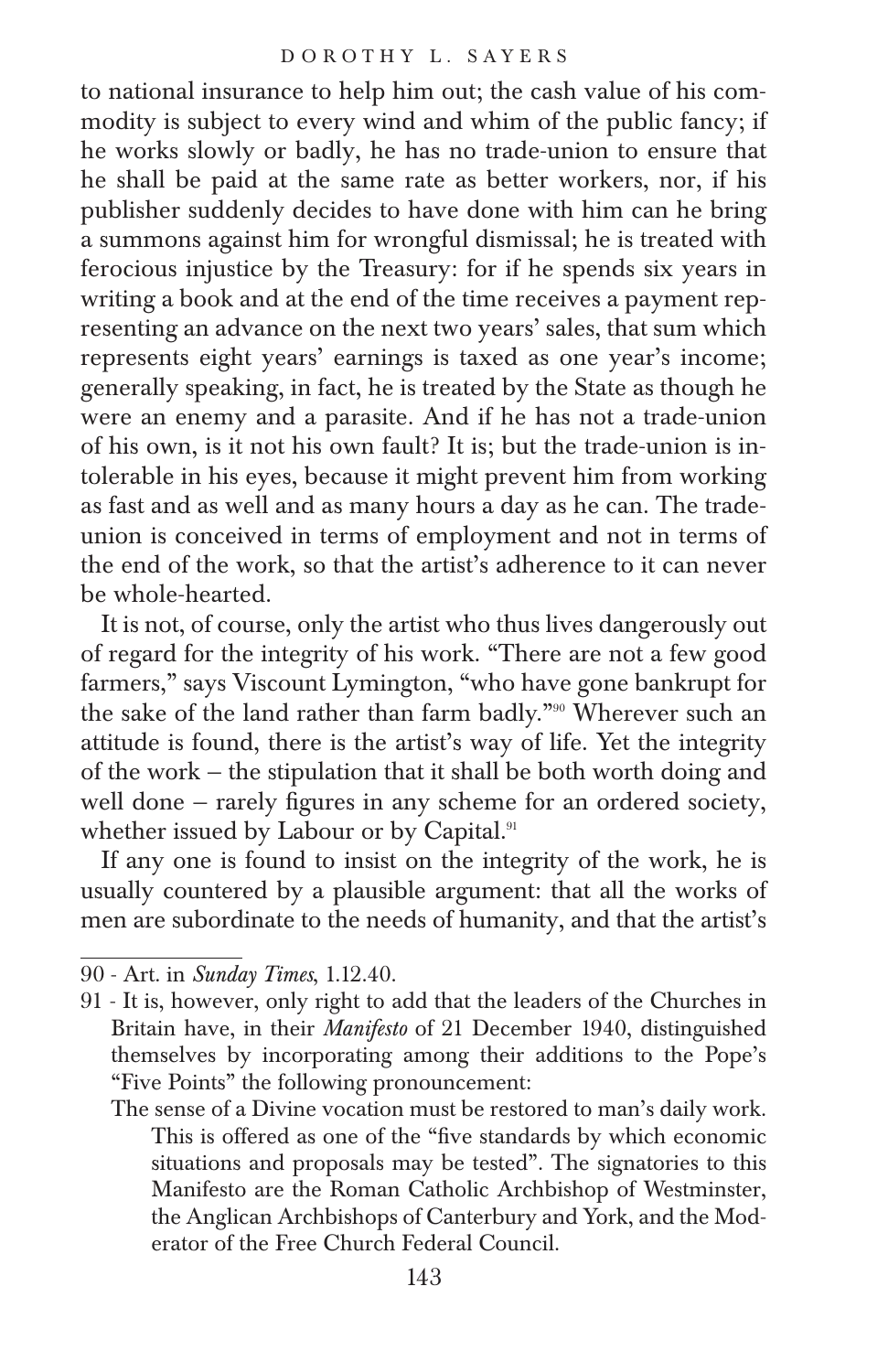#### THE MIND OF THE MAKER

devotion to the work is devotion to a kind of abstraction — a luxury which merits consideration only after human needs have been met. If, as I maintain, the activity of creation is a primary human need, the argument answers itself. What, in any case, is a human need? It is not necessarily the same thing as a public demand. If a universal kindliness (which is what most people mean by the love of one's neighbour) is to set up the satisfaction of public demand as the worker's only goal, then the work will proceed from corruption to corruption — unless public demand can be made identical with the human need for a divine perfection in work. But this is to argue in a circle, since this identification cannot take place unless all men are made so far artists as to desire the integrity of the work.

Here we come up against the deep gulf fixed between love and kindness. "There is kindness in Love: but Love and kindness are not coterminous, and when kindness… is separated from the other elements of Love, it involves a certain fundamental indifference to its object, and even something like contempt of it… Kindness, merely as such, cares not whether its object becomes good or bad, provided only that it escapes suffering… It is for people whom we care nothing about that we demand happiness on any terms: with our friends, our lovers, our children, we are exacting and would rather see them suffer much than be happy in contemptible and estranging modes."92

The sterner side of love is, as we have seen<sup>93</sup>, powerfully present in the artist's attitude to his work; and it is equally present in the attitude of the lovers of mankind. It is a short and sordid view of life that will do injury to the work in the kind hope of satisfying a public demand; for the seed of corruption introduced into the work will take root in those who receive it, and in due season bring forth its fearful harvest.

That the eyes of all workers should behold the integrity of the work is the sole means to make that work good in itself and so good for mankind. This is only another way of saying that the work must be measured by the standard of eternity; or that it must be done for God first and foremost; or that the Energy must faithfully manifest forth the Idea; or, theologically, that the Son does the will of the Father.

<sup>92 -</sup> C. S. Lewis: *The Problem of Pain*.

<sup>93 -</sup> Chapter IX.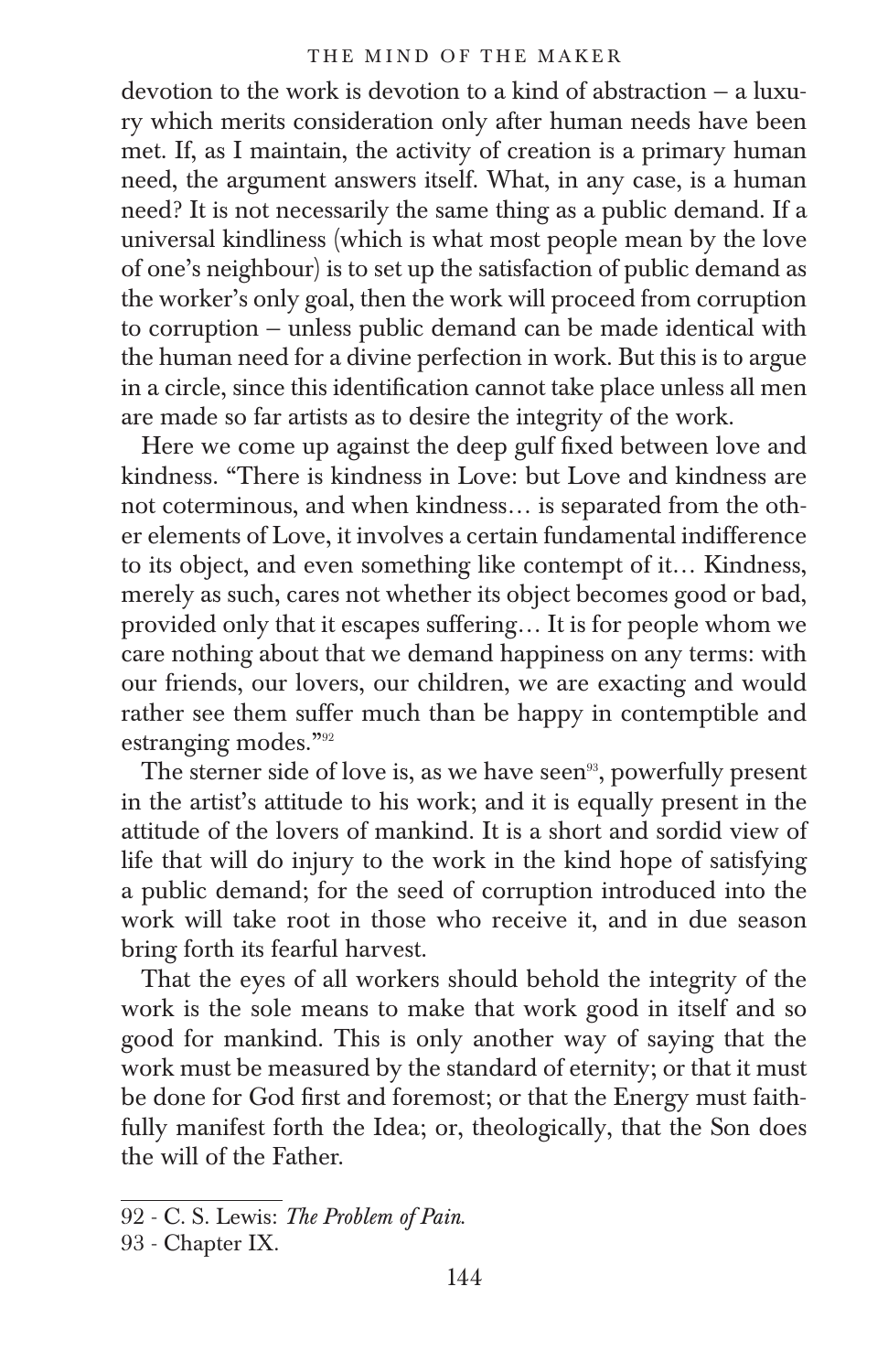# **APPENDIX** (for handy reference)

The relevant portions of the Apostles' Creed, the Nicene Creed, and the *Quicunque Vult* (commonly called the Athanasian Creed).

- 1. *The Apostles' Creed*
- I believe in God the Father Almighty, Maker of Heaven and earth;
- And in Jesus Christ his only Son our lord, who was conceived by the Holy Ghost;

I believe in the Holy Ghost.

#### 2. *The Nicene Creed*

- I believe in one God the Father Almighty, Maker of Heaven and earth and of all things visible and invisible;
- And in one Lord Jesus Christ, the only-begotten Son of God, begotten of his Father before all worlds,
- God of God, Light of Light, Very God of Very God, begotten not made, being of one substance with the Father;

By whom all things were made;

- Who came down from Heaven and was incarnate by the Holy Ghost and was made man.
- And I believe in the Holy Ghost the Lord, the Giver of life, who proceedeth from the Father and the Son,
- Who with the Father and the Son together is worshipped and glorified;

Who spake by the prophets.

### 3. *The Quicunque Vult*

The Catholic Faith is this: that we worship one God in Trinity, and Trinity in Unity, neither confounding the Persons nor dividing the Substance.

For there is one Person of the Father, another of the Son, and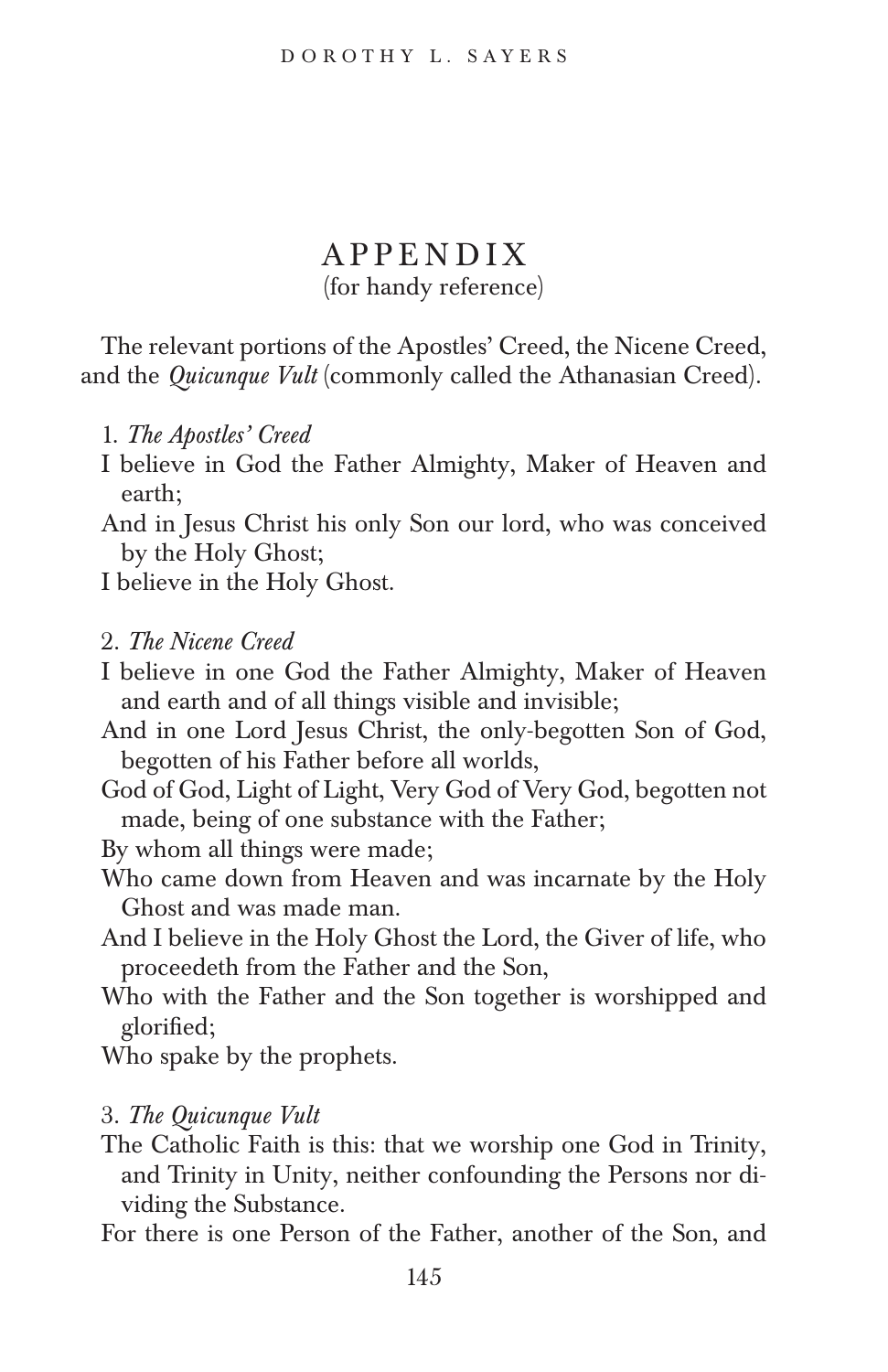another of the Holy Ghost; but the Godhead of the Father, of the Son, and of the Holy Ghost is all one — the glory equal, the majesty co-eternal.

- Such as the Father is, such is the Son and such is the Holy Ghost: the Father uncreate, the Son uncreate, and the Holy Ghost uncreate; the Father incomprehensible, the Son incomprehensible, and the Holy Ghost incomprehensible; the Father eternal, the Son eternal, and the Holy Ghost eternal;
- And yet they are not three eternals, but one eternal; as also there are not three incomprehensibles nor three uncreated, but one uncreated and one incomprehensible.
- So likewise the Father is almighty, the Son almighty, and the Holy Ghost almighty; and yet they are not three almighties but one almighty. So the Father is God, the Son is God, and the Holy Ghost is God; and yet they are not three Gods but one God; so likewise the Father is Lord, the Son Lord, and the Holy Ghost Lord; and yet not three Lords but one Lord.
- For like as we are compelled by the Christian verity to acknowledge every Person by himself to be God and Lord, so are we forbidden by the Catholic religion to say, there be three Gods or three Lords.
- The Father is made of none, neither created nor begotten;
- The Son is of the Father alone, neither made nor created, but begotten;
- The Holy Ghost is of the Father and of the Son, neither made nor created nor begotten, but proceeding;
- So there is one Father, not three Fathers; one Son, not three Sons; one Holy Ghost, not three Holy Ghosts.
- And in this Trinity none is afore or after other, none is greater or less than another; but the whole three Persons are co-eternal together and co-equal.
- He therefore that will be saved must thus think of the Trinity.
- Furthermore, it is necessary to everlasting salvation that he also believe rightly the Incarnation of our Lord Jesus Christ. For the right faith is, that we believe and confess that our Lord Jesus Christ, the Son of God, is God and Man:
- God, of the Substance of his Father, begotten before the worlds; and Man, of the Substance of his Mother, born in the world. Perfect God, and perfect Man of a reasonable soul and human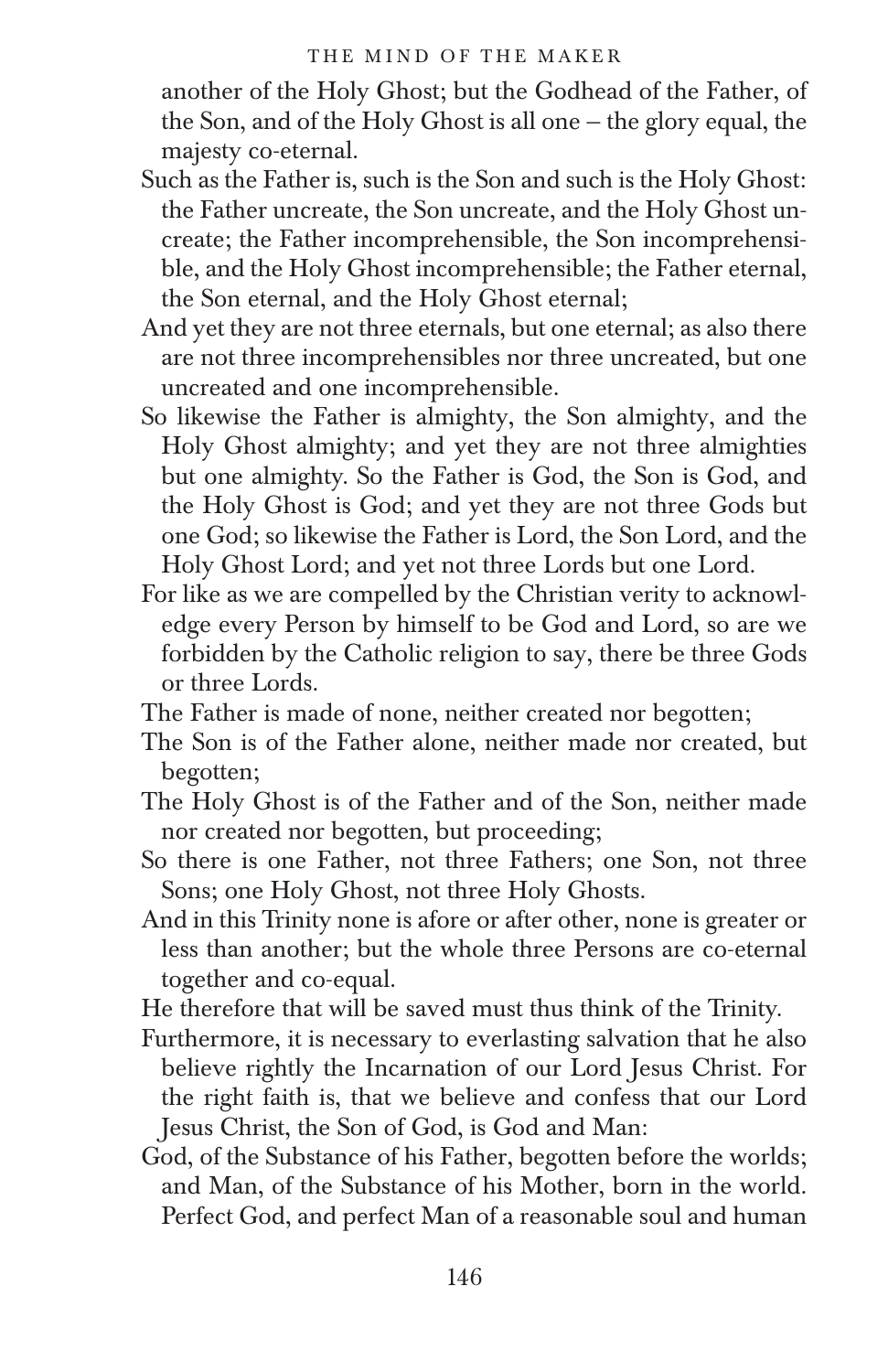## DOROTHY L. SAYERS

flesh subsisting; equal to the Father as touching his Godhead and inferior to the Father as touching his Manhood. Who although he be God and Man, yet he is not two, but one Christ.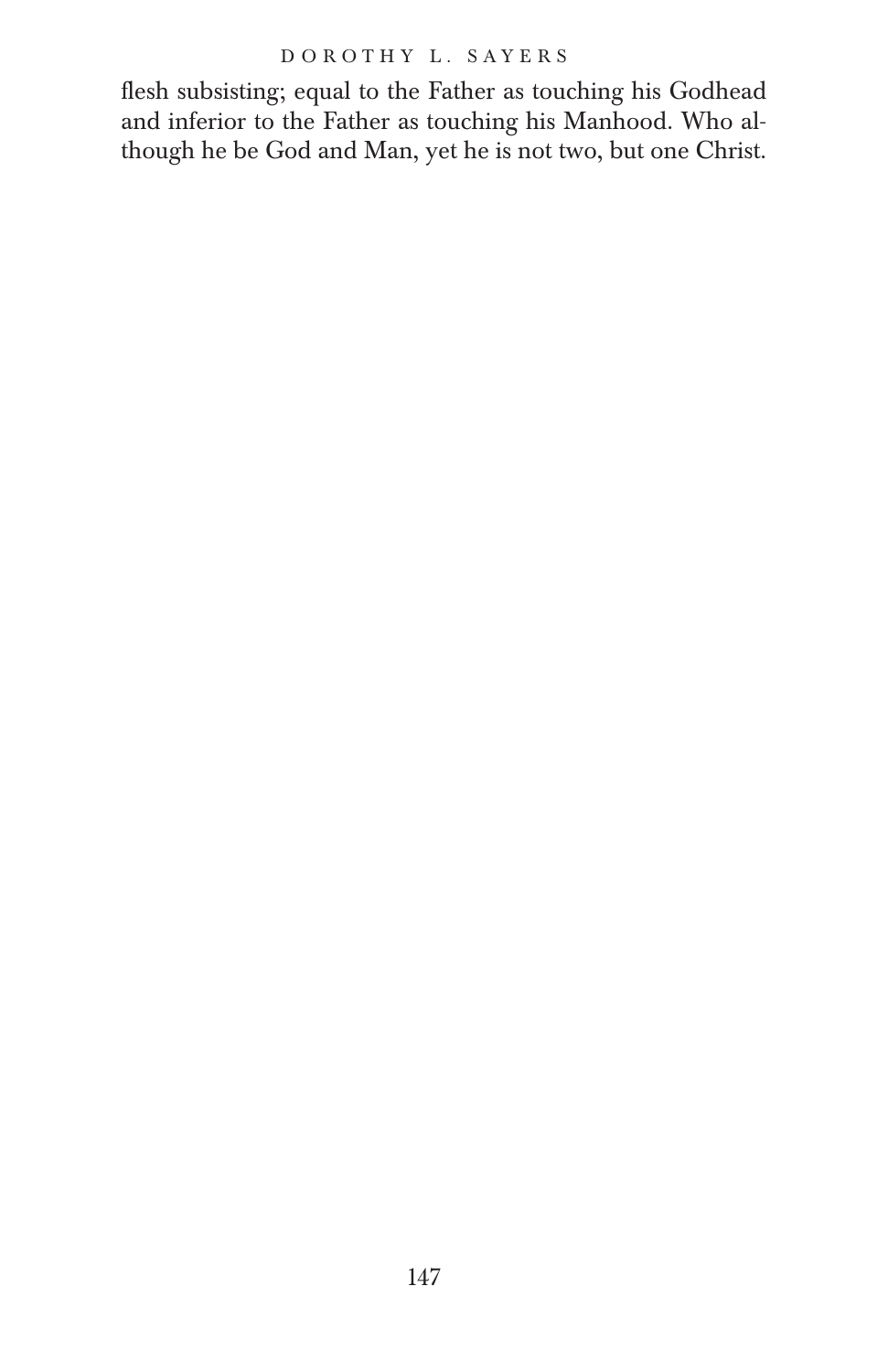Printed By Jarrold & Sons Ltd. Norwich Bridgeheads Edited By Dorothy L. Sayers and M. St. Clare Byrne Crown 8Vo. 6S. Net The Mind of The Maker Dorothy L. Sayers

In Preparation A New Charter For Medicine Denis Browne, F.R.C.S.

Masters of Reality U. Ellis-Fermor

Privilege and Responsibility M. St. Clare Byrne The Social Value of Surrealism Dr. G. W. Pailthorpe

By the Same Author

The Zeal of Thy House (Canterbury Festival Play, 1937) The Devil To Pay (Canterbury Festival Play, 1939) Begin Here: A War-Time Essay

Transcriber's Notes

— Copyright notice provided as in the original — this e-text is public domain in the country of publication.

— Silently corrected palpable typos; left non-standard spellings and dialect unchanged.

— Provided an original cover image, for free and unrestricted use with this Distributed Proofreaders-Canada eBook.

— Moved all promotional material to the end of the text.

— Only in the text versions, delimited italicized text in underscores (the HTML version reproduces the font form of the printed book.)

[The end of The Mind of the Maker by Dorothy L. Sayers]